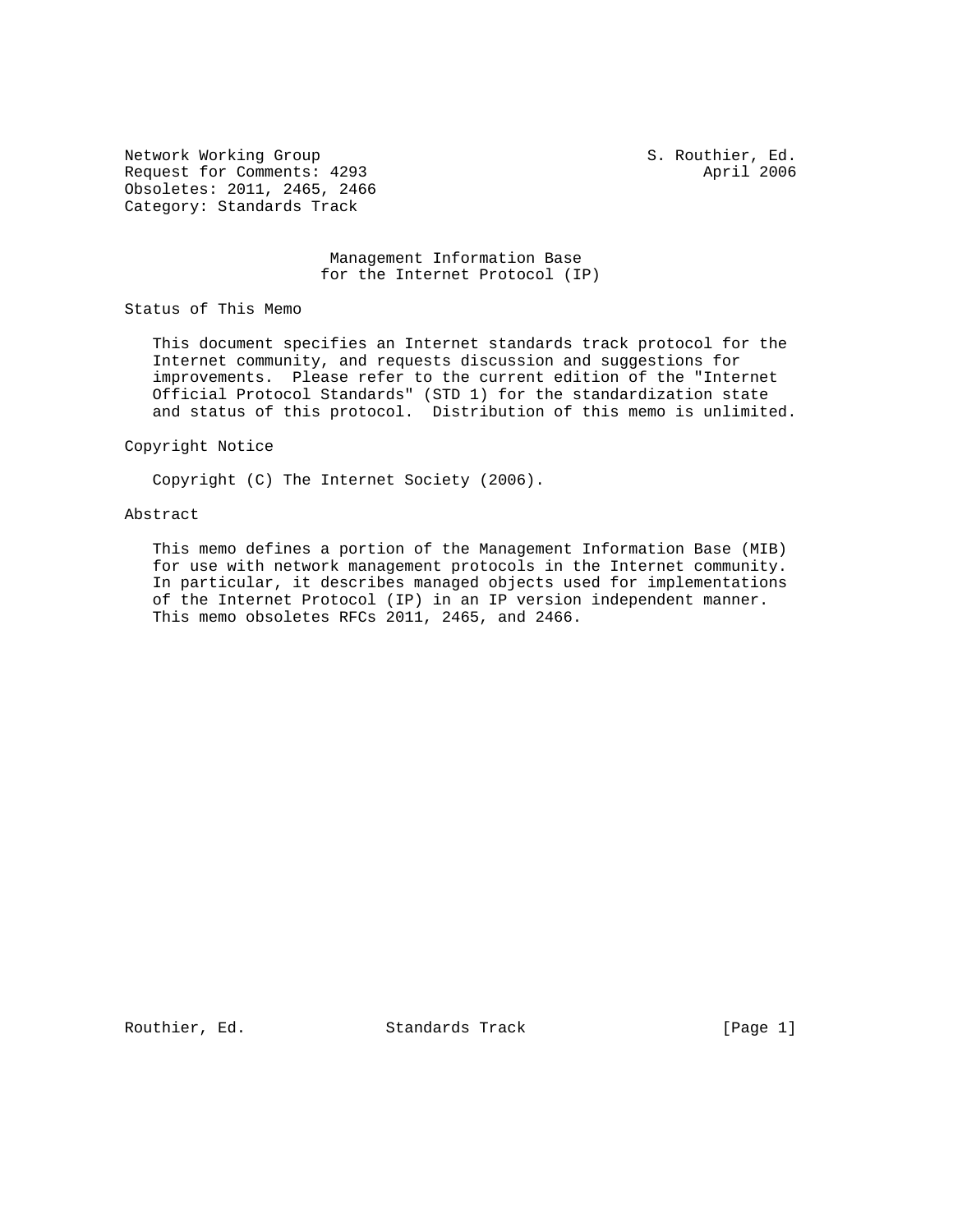| Table of Contents |  |  |  |  |
|-------------------|--|--|--|--|
|-------------------|--|--|--|--|

| 1. The Internet-Standard Management Framework 2            |  |
|------------------------------------------------------------|--|
|                                                            |  |
|                                                            |  |
|                                                            |  |
|                                                            |  |
|                                                            |  |
|                                                            |  |
| 3.2.3. IP Statistics Tables 4                              |  |
| 3.2.4. Internet Address Prefix Table  8                    |  |
|                                                            |  |
|                                                            |  |
| 3.2.6. Internet Address Translation Table 9                |  |
|                                                            |  |
|                                                            |  |
|                                                            |  |
|                                                            |  |
| $3.2.11.$ Conformance and Compliance 10                    |  |
|                                                            |  |
|                                                            |  |
| 4.1. Updating an Implementation of the IPv4-only IP-MIB 11 |  |
| 4.2. Updating an Implementation of the IPv6-MIB 12         |  |
| $5 -$                                                      |  |
| რ —                                                        |  |
|                                                            |  |
|                                                            |  |
|                                                            |  |
| 8.                                                         |  |
|                                                            |  |
|                                                            |  |
|                                                            |  |

1. The Internet-Standard Management Framework

 For a detailed overview of the documents that describe the current Internet-Standard Management Framework, please refer to section 7 of RFC 3410 [9].

 Managed objects are accessed via a virtual information store, termed the Management Information Base or MIB. MIB objects are generally accessed through the Simple Network Management Protocol (SNMP). Objects in the MIB are defined using the mechanisms defined in the Structure of Management Information (SMI). This memo specifies a MIB module that is compliant to the SMIv2, which is described in STD 58, RFC 2578 [1], STD 58, RFC 2579 [2] and STD 58, RFC 2580 [3].

Routhier, Ed. Standards Track [Page 2]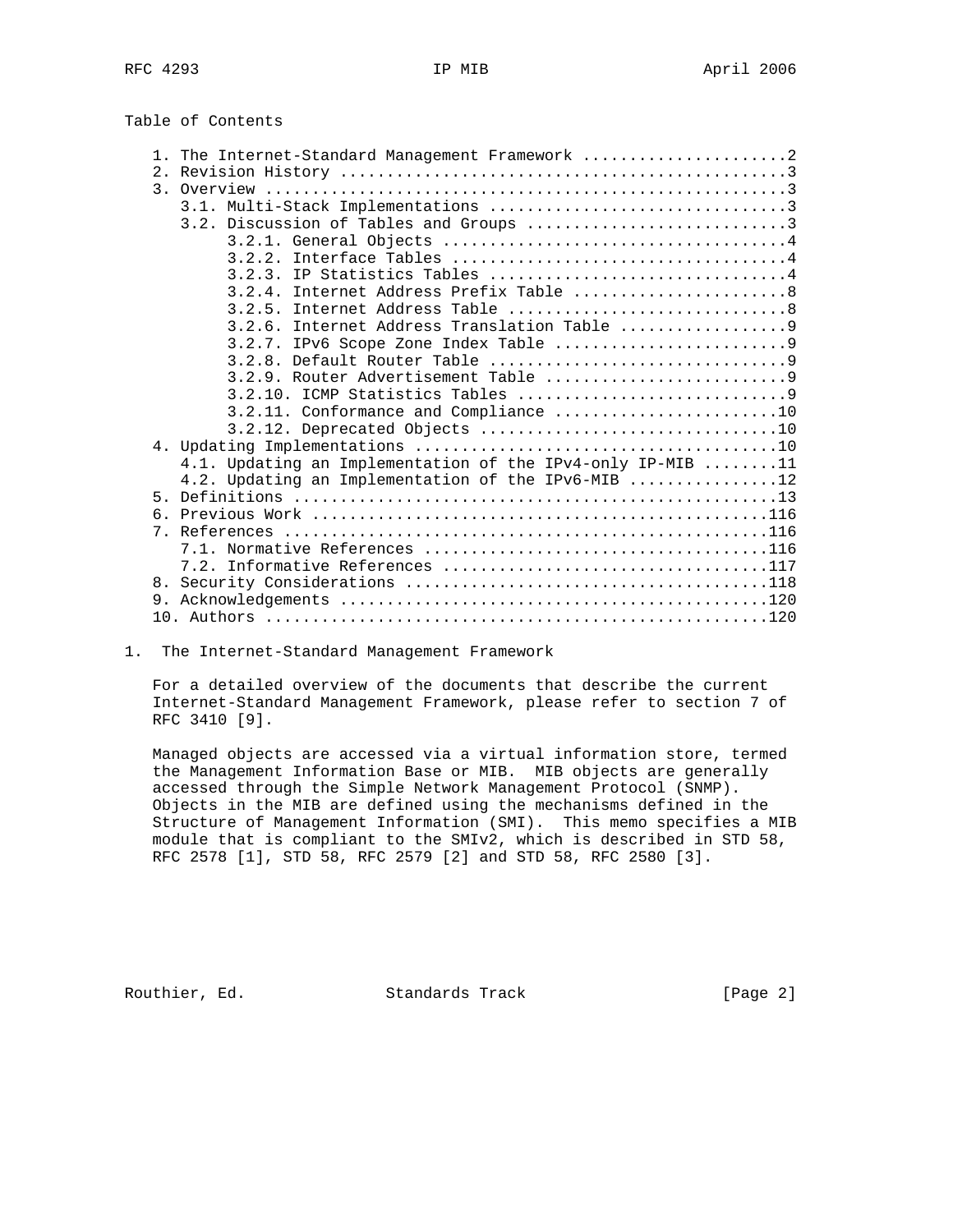## 2. Revision History

 One of the primary purposes of this revision of the IP MIB is to create a single set of objects to describe and manage IP modules in an IP version independent manner. Where RFCs 2465 and 2466 created a set of objects independent from RFC 2011, this document merges those three documents into a single unified set of objects. The ipSystemStatsTable and ipIfStatsTable tables are examples of updating objects to be independent of IP version. Both of these tables contain counters to reflect IP traffic statistics that originated in much earlier MIBs and both include an IP address type in order to separate the information based on IP version.

 Another purpose of this document is to increase the manageability of a node running IPv6 by adding new objects. Some of these tables, such as ipDefaultRouterTable, may be useful on both IPv4 and IPv6 nodes while others, such as ipv6RouterAdvertTable, are specific to a single protocol.

## 3. Overview

## 3.1. Multi-Stack Implementations

 This MIB does not provide native support for implementations of multiple stacks sharing the same address type. One option for supporting such designs is to assign each stack within an address type to a separate context. These contexts could then be selected based upon the context name, with the Entity MIB and View-based Access Control Model (VACM) Context Table providing methods for listing the supported contexts.

## 3.2. Discussion of Tables and Groups

 This MIB is composed of a small number of discrete objects and a series of tables meant to form the base for managing IPv4 and IPv6 entities.

 While some of the objects are meant to be included in all entities, some of the objects are only conditionally mandatory. The unconditionally mandatory objects are mostly counters for IP and ICMP statistics. The conditionally mandatory objects fall into one of several groups: objects for use in higher bandwidth situations, objects for use with IPv4, objects for use with IPv6, and objects for use on IPv6 routers. In short, it is not expected that every entity will implement all of the objects within this MIB. The reader should consult the conformance and compliance section to determine which objects are appropriate for a given entity.

Routhier, Ed. Standards Track [Page 3]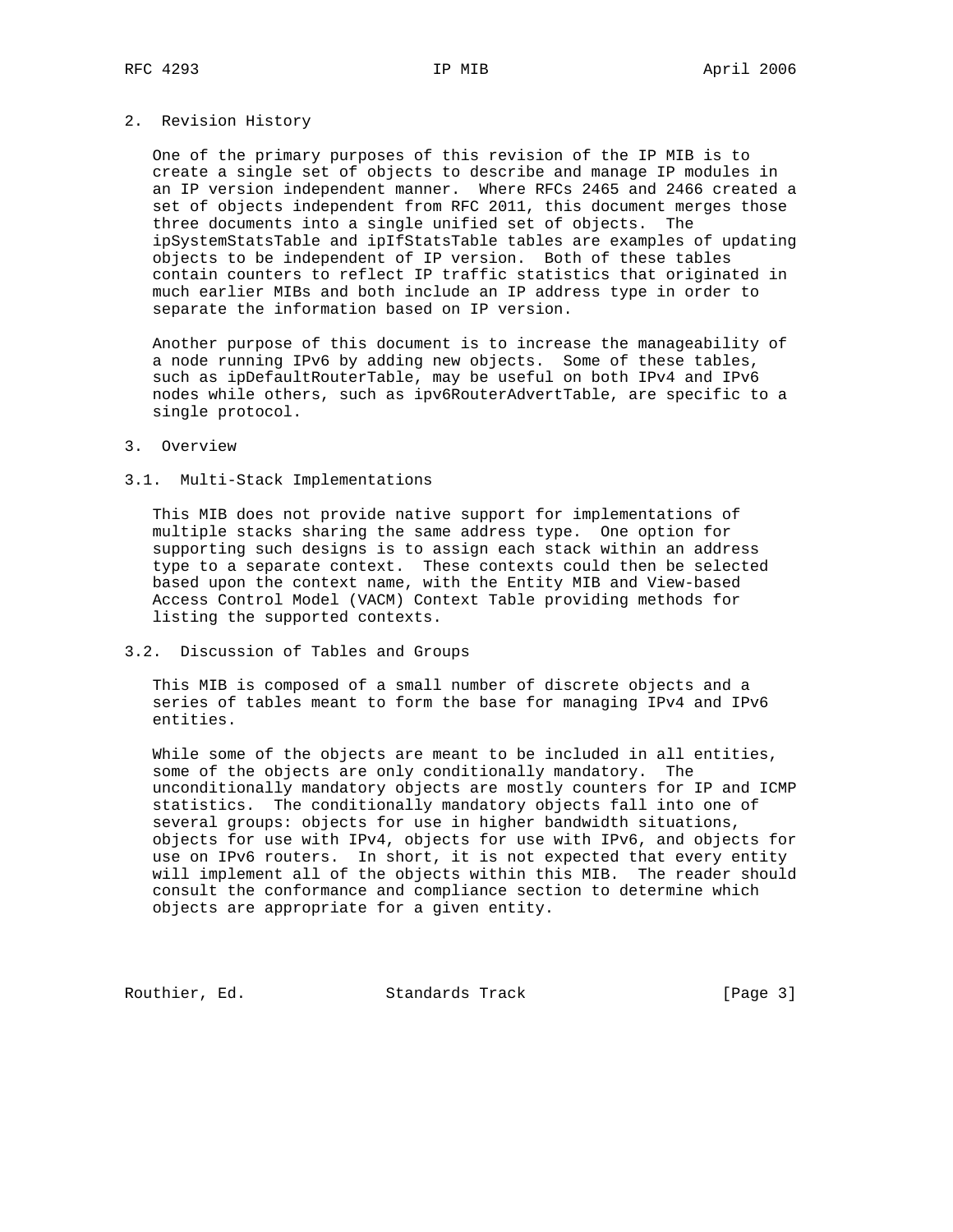## 3.2.1. General Objects

 In both IPv4 and IPv6, there are only a small number of "knobs" for controlling the general IP stack. Most controls will be in a more specific setting, such as for controlling a router or TCP engine.

 This MIB defines a total of three general knobs, only two of which are used for both IPv4 and IPv6.

 Objects are included for both protocols to enable or disable forwarding and to set limits on the lifetime of a packet (ttl or hop count).

 The third knob, the timeout period for reassembling fragments, is only defined for IPv4, as IPv6 specifies this value directly.

 Each group of objects is required when implementing their respective protocols.

## 3.2.2. Interface Tables

 This MIB includes a pair of tables to convey information about the IPv4 and IPv6 protocols that is interface specific.

 Special note should be taken of the administrative status objects. These are defined to allow each protocol to selectively enable or disable interfaces. These objects can be used in conjunction with the ifAdminStatus object to manipulate the interfaces as necessary. With these three objects, an interface may be enabled or disabled completely, as well as connected to the IPv4 stack, the IPv6 stack or both stacks. Setting ifAdminStatus to "down" should not affect the protocol specific status objects.

 Each interface table is required when implementing their respective protocols.

# 3.2.3. IP Statistics Tables

 The IP statistics tables (ipSystemStatsTable and ipIfStatsTable) contain objects to count the number of datagrams and octets that a given entity has processed. Unlike the previous attempt, this document uses a single table for multiple address types. Typically the only two types of interest are IPv4 and IPv6; however, the table can support other types if necessary.

 The first table, ipSystemStatsTable, conveys system wide information. (That is, the various counters are for all interfaces and not a specific set of interfaces.) Its index is formed from a single

Routhier, Ed. Standards Track [Page 4]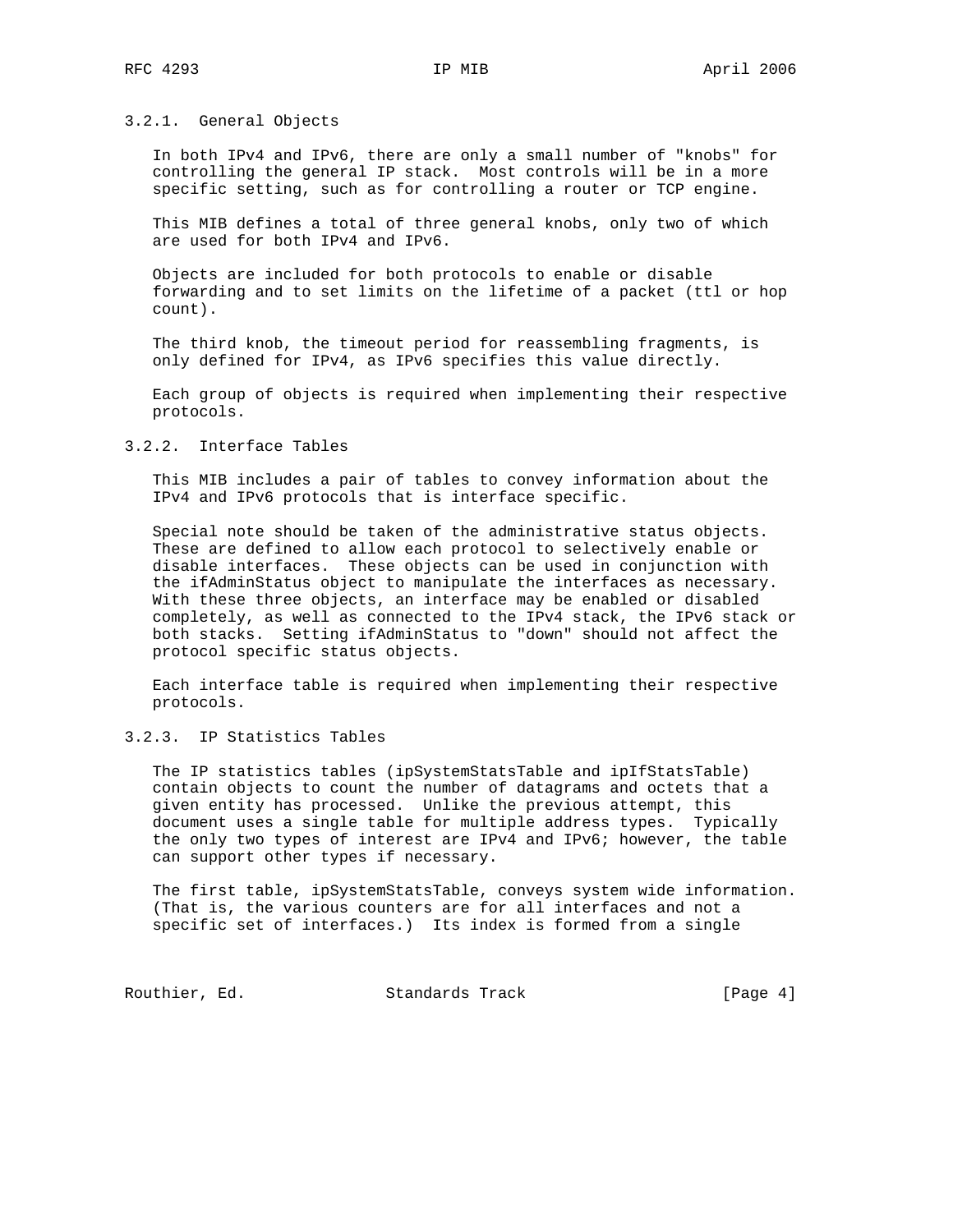sub-id that represents the address type for which the statistics were counted.

 The second table, ipIfStatsTable, conveys interface specific information. Its index is formed from two sub-ids. The first represents the address type (IPv4 and IPv6), and the interface within that address type is represented by the second sub-id.

 The two tables have a similar set of objects that are intended to count the same things, except for the difference in granularity. The object ID "ipSystemStatsEntry.2" is reserved in order to align the object IDs of the counters in the first table with their counterparts in the second table.

 Several objects to note are ipSystemStatsDiscontinuityTime, ipIfStatsDiscontinuityTime, ipSystemsStatsRefreshRate, and ipIfStatsRefreshRate. These objects provide information about the row in the table more than about the system itself.

 The discontinuity objects allow a management entity to determine if a discontinuity event that would invalidate the management entity's understanding of the counters has occurred. The system being re initialized or the interface being cycled are possible examples of a discontinuity event.

 The refresh objects allow a management entity to determine a proper polling interval for the rest of the objects.

 The following Case diagram represents the general ordering of the packet counters. In order to avoid extra clutter, the prefixes "ipSystemStats" and "ipIfStats" have been removed from each of the counter names.

Routhier, Ed. Standards Track [Page 5]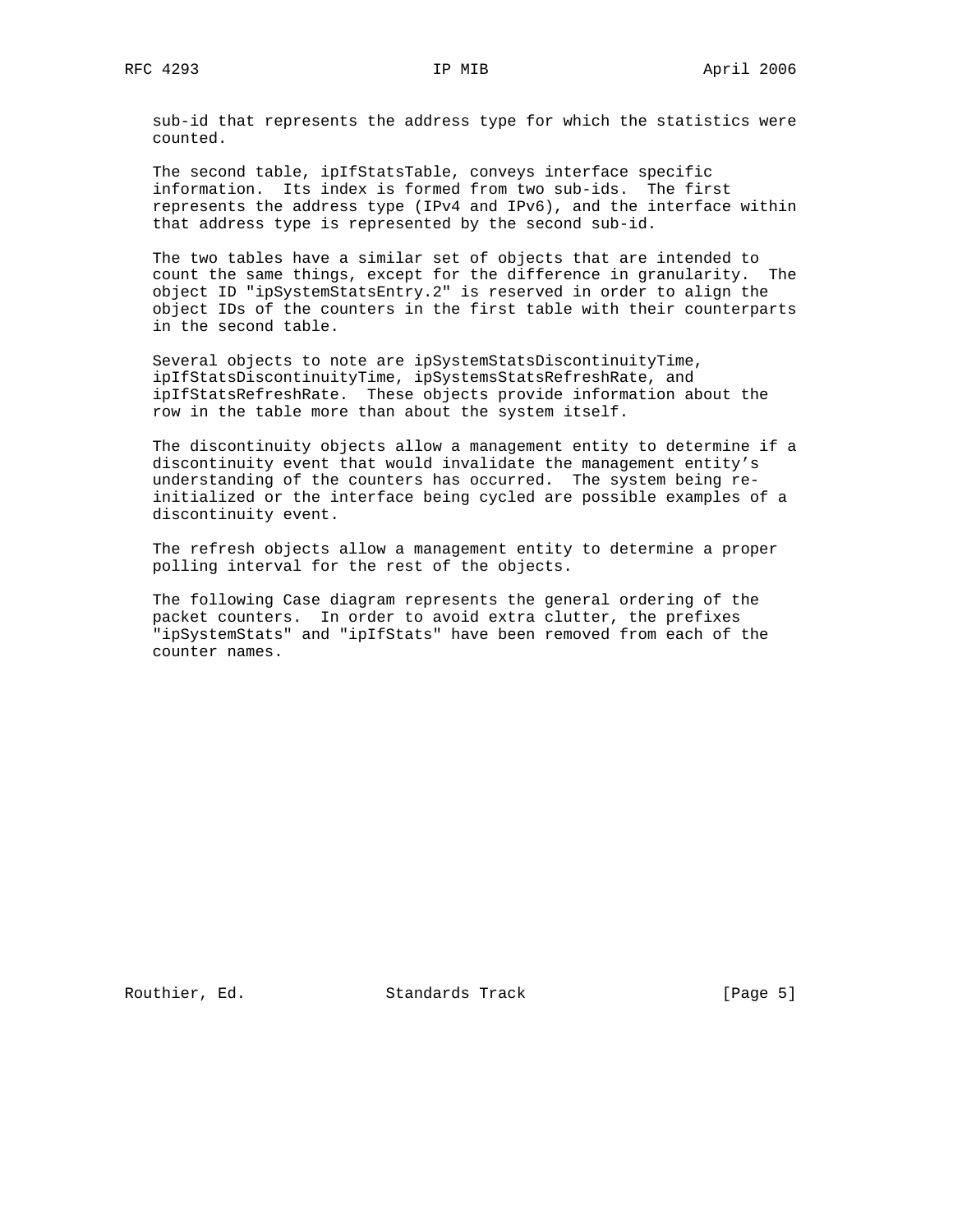| from                     | from             |
|--------------------------|------------------|
| interface                | upper            |
|                          | layers           |
|                          |                  |
| V                        | V                |
|                          |                  |
| + InReceives (1)         | + OutRequests    |
|                          |                  |
|                          |                  |
| +--> InHdrErrors (5)     | +--> OutNoRoutes |
|                          |                  |
|                          |                  |
| +->-+ InMcastPkts (1)    |                  |
| V                        |                  |
| $+ - < - +$              |                  |
|                          |                  |
| +->-+ InBcastPkts (1)    |                  |
| V                        |                  |
| $+ - < - +$              |                  |
|                          |                  |
|                          |                  |
| +--> InTruncatedPkts (5) |                  |
|                          |                  |
|                          |                  |
| +--> InAddrErrors        |                  |
|                          |                  |
|                          |                  |
| +--> InDiscards (2)      |                  |
|                          |                  |

| |

Routhier, Ed. Standards Track [Page 6]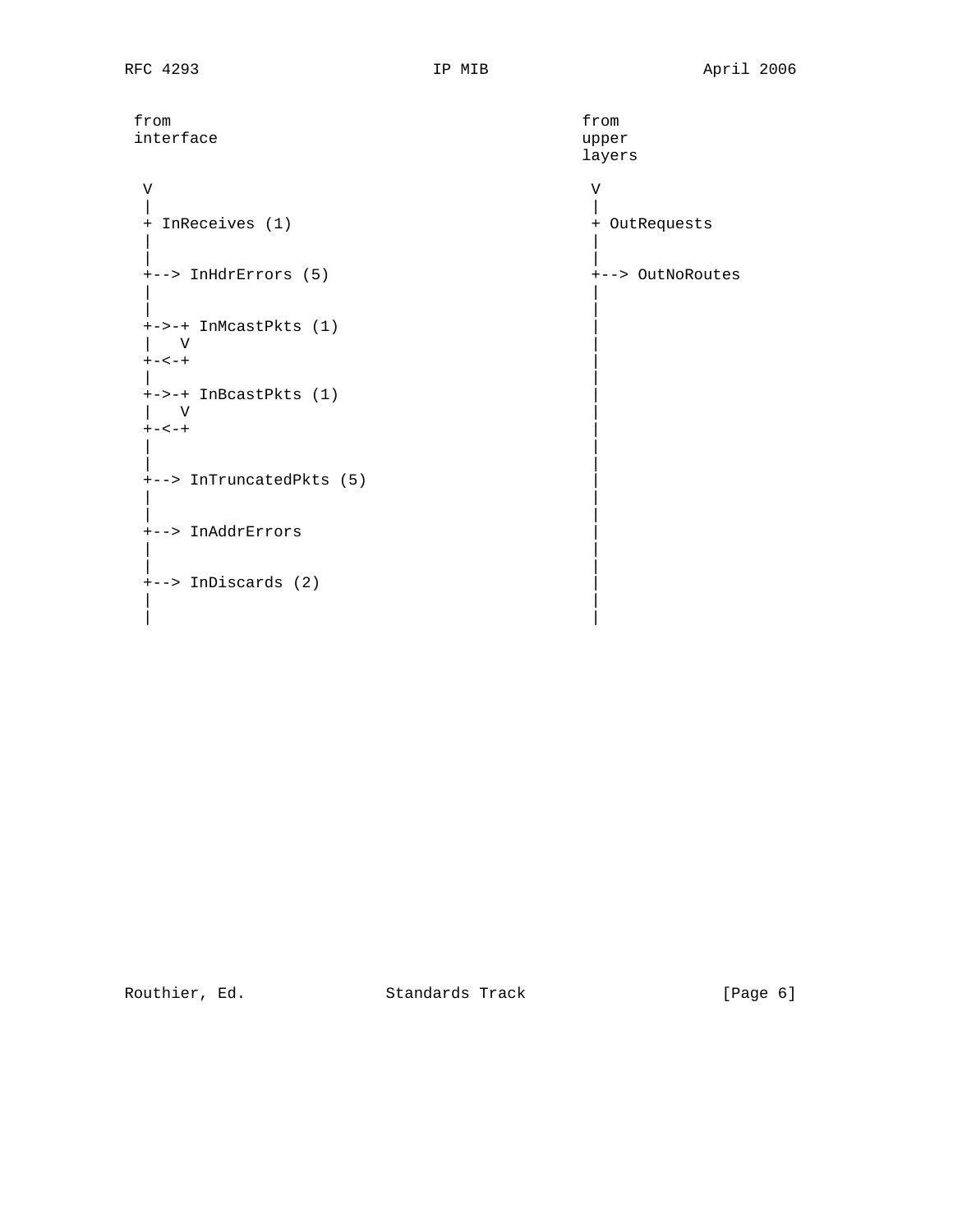+--------+------->------+----->-----+----->-----+ | InForwDatagrams (6) | OutForwDatagrams (6)| | V +->-+ OutFragReqds | InNoRoutes | (packets) | (packets) | (packets) | (packets) | (packets) | (packets) | (packets) | (packets) | ( / (local packet (3)  $|$  | IF is that of the address | +--> OutFragFails and may not be the receiving IF)  $|$  (packets) | | | | | V OutFragOks  $|$  (packets)  $(7)$  | | | +->-+ ReasmReqds (fragments) +-<-+ OutFragCreates (fragments) | | | | +--> ReasmFails (fragments (4)) +->-+ OutMcastPkts (1) | | | V | | +-<-+ +-<-+ ReasmOKs (reassembled packets) | | +->-+ OutBcastPkts (1) | | V +--> InUnknownProtos +-<-+ | | | | +--> InDiscards (2) +--> OutDiscards (2) | | | | + InDelivers + OutTransmits (1) | | V V to to upper interface interface layers

- (1) The HC counters and octet counters are also found at these points but have been left out for clarity.
- (2) The discard counters may increment at any time in the processing path. Packets discarded to the left of InNoRoutes cause the InDiscards counter to increment, while those discarded to the right are counted in the OutDiscards counters.
- (3) Local packets on the input side are counted on the interface associated with their destination address, which may not be the interface on which they were received. This requirement is caused by the possibility of losing the original interface during processing, especially re-assembly.

Routhier, Ed. Standards Track [Page 7]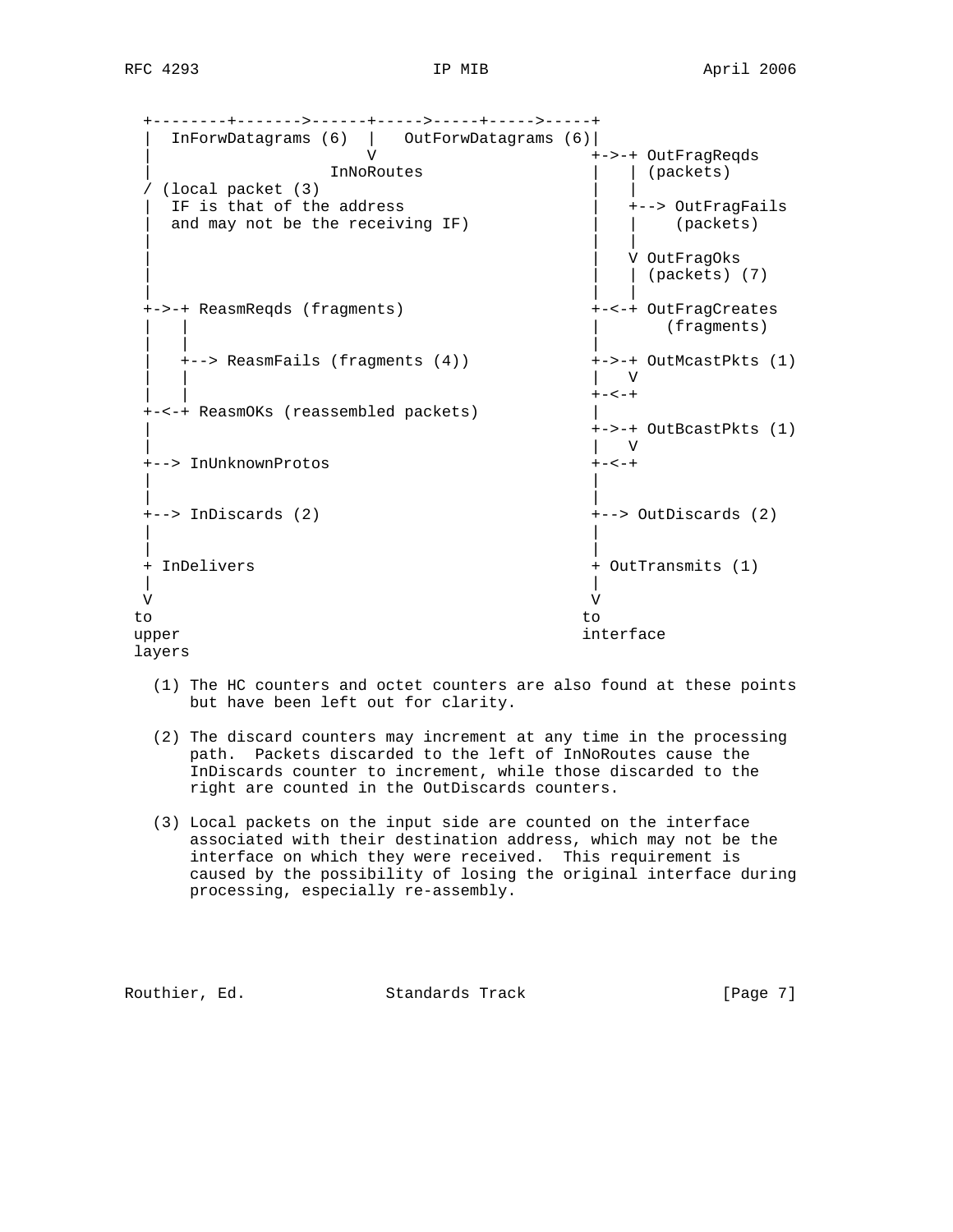- (4) Some re-assembly algorithms may lose track of the number of fragments during processing and so some fragments may not be counted in this object.
- (5) InTruncatedPkts should only be incremented if the frame contained a valid header but was otherwise shorter than required. Frames that are too short to contain a valid header should be counted as InHdrErrors.
- (6) The forwarding objects may be incremented, even for packets that originated locally or are destined for the local host, if their addresses are such that the local host would need to forward the packet to pass it to the correct interface.
- (7) When fragmenting a packet, an entity should increment the OutFragFails counter, rather than the OutDiscards counter, in order to preserve the equation FragOks + FragFails == FragRqds.

 The objects in both tables are spread amongst several conformance groups based on the bandwidth required to wrap the counters within an hour. The base system group is mandatory for all entities. The other system groups are optional depending on bandwidth. The interface specific-groups are optional.

3.2.4. Internet Address Prefix Table

 This table provides information about the prefixes this entity is using, including their lifetimes. This table provides a convenient place to which other tables that make use of prefixes, such as the ipAddressTable, may point. By including this table, the MIB can supply the prefix information for all addresses, yet minimize the amount of duplication required in storing and accessing this data. This arrangement also clarifies the relationship between addresses that have the same prefix.

This table is required for IPv6 entities.

3.2.5. Internet Address Table

 This table lists the IP addresses (both IPv4 and IPv6) used by this entity. It also includes some basic information about how and when the address was formed and last updated. This table allows a manager to determine who a given entity thinks it is.

This table is required for all IP entities.

Routhier, Ed. Standards Track [Page 8]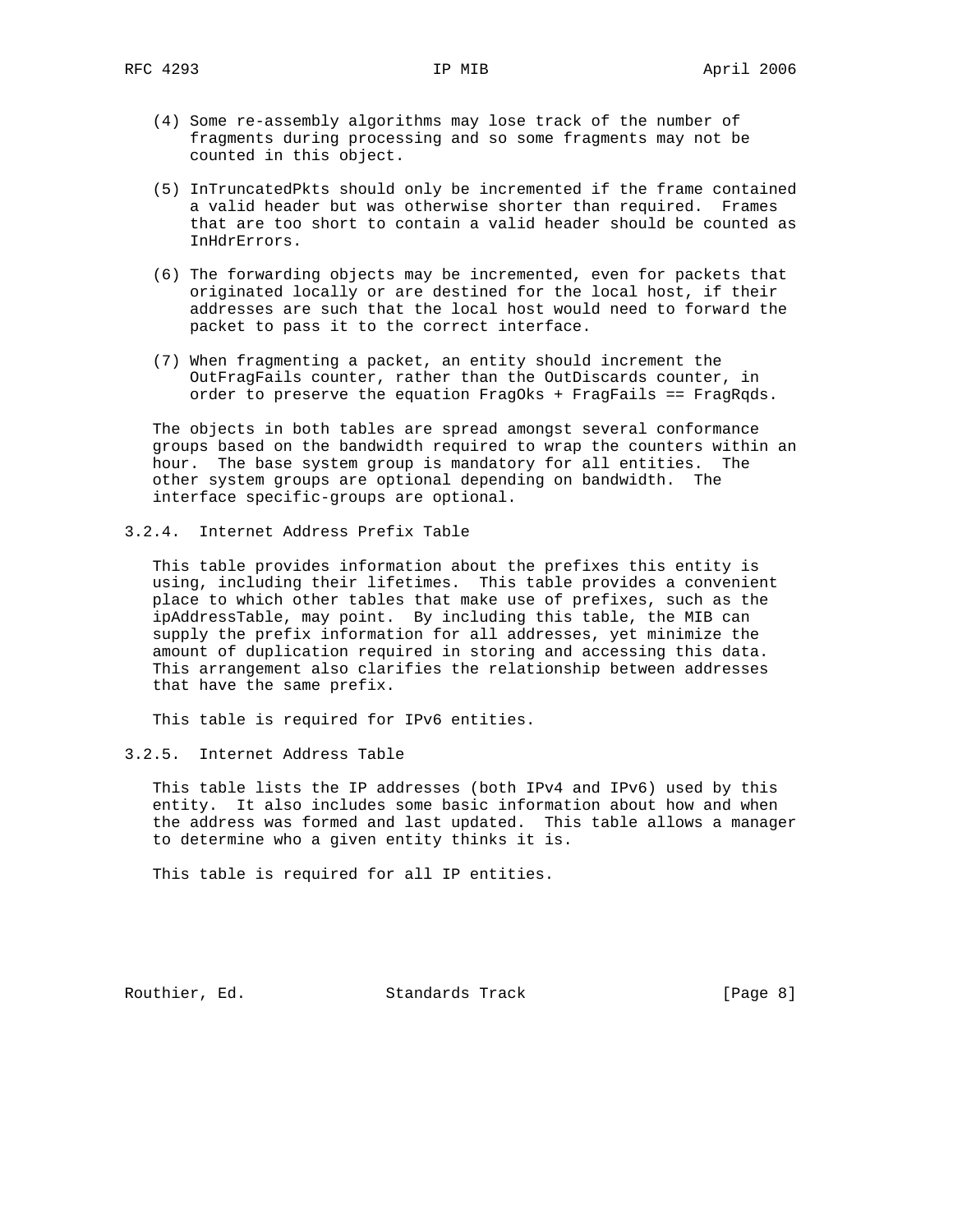3.2.6. Internet Address Translation Table

 This table provides a mapping between IP layer addresses and physical addresses as would be formed by either Address Resolution Protocol (ARP) for IPv4 or the neighbor discovery protocol for IPv6.

3.2.7. IPv6 Scope Zone Index Table

 This table specifies the zone index to interface mapping. By examining the table, a manager can determine which groups of interfaces are within a particular zone for a given scope.

 The zone index information is only valid within a given entity; the indexes used on one entity may not be comparable to those used on a different entity.

This table is required for IPv6 entities.

3.2.8. Default Router Table

 This table lists the default routers known to this entity. This table is intended to be a simple list to display the information that end nodes may have been configured with or acquired through a simple system such as IPv6 router advertisements. Managers attempting to view more complicated routing information should examine the routing specific tables from other MIBs.

This table is required for all entities.

3.2.9. Router Advertisement Table

 This table contains the non-routing information that an IPv6 router would use in constructing a router advertisement message. It does not contain information about the prefixes or other routing specific information that the router might advertise. The router should acquire such information from either the routing tables or from some routing table specific MIB.

This table is only required for IPv6 router entities.

3.2.10. ICMP Statistics Tables

 There are two sets of statistics for ICMP. The first contains a simple set of counters to track the number of ICMP messages and errors processed by this entity.

Routhier, Ed. Standards Track [Page 9]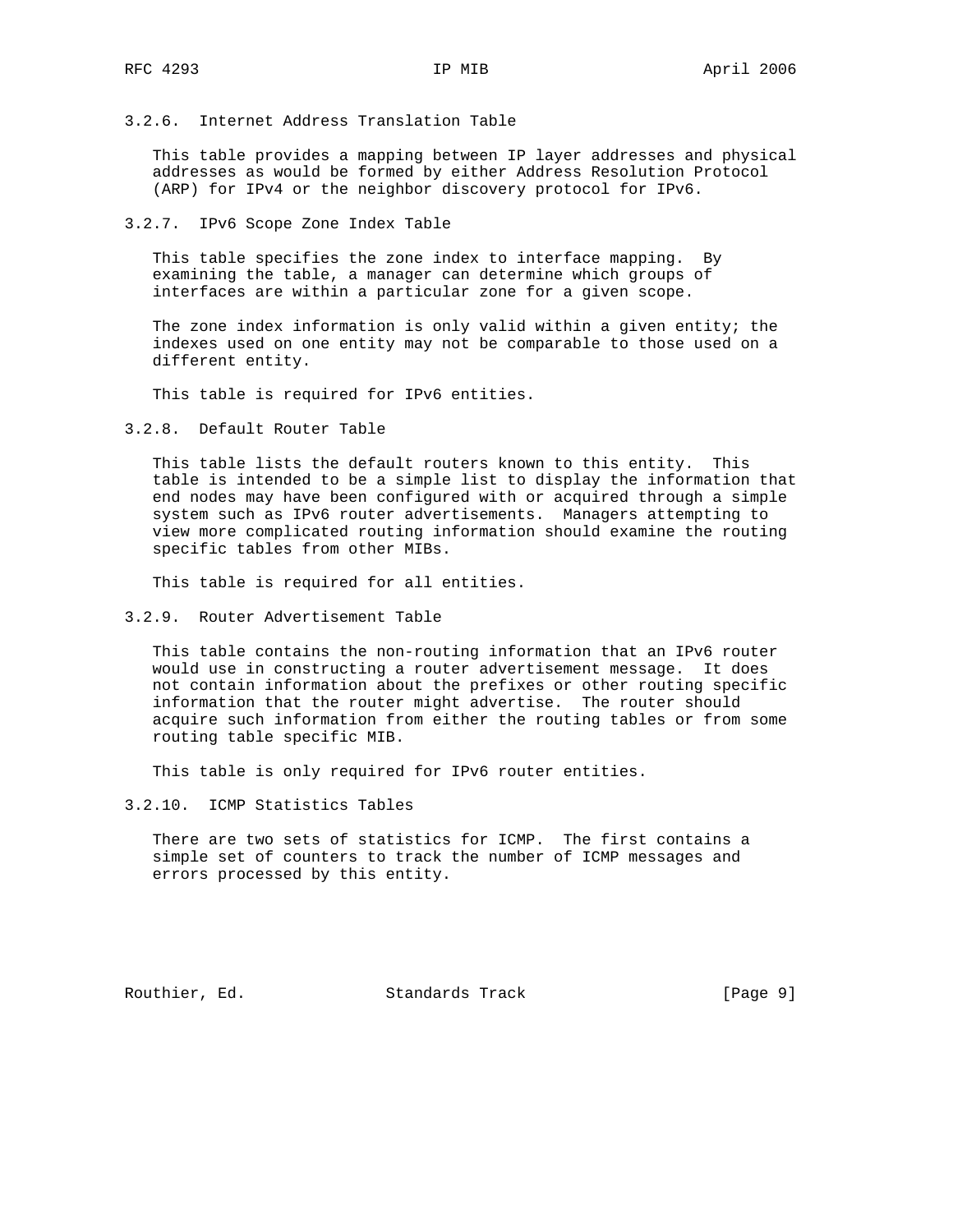The second supplies more detail about the ICMP messages processed by this entity. Its index is formed from two sub-ids. The first represents the address type (IPv4 and IPv6), and the second represents the particular message type being counted. A given row need not be instantiated unless a message of that type has been processed, i.e., the row for icmpMsgStatsType=X MAY be instantiated before but MUST be instantated after the first message with Type=X is received or transmitted. After receiving or transmitting any succeeding messages with Type=X, the relevant counter must be incremented.

Both of these tables are required for all entities.

3.2.11. Conformance and Compliance

 This MIB contains several sets of objects. Some of these sets are useful on all types of entities, while others are only useful on a limited subset of entities. The conformance section attempts to group the objects into sets that may be discussed as units, and the compliance section then details which of these units are required in various circumstances.

 The circumstances used in the compliance section are implementing IPv4, IPv6, or IPv6 router functions and having a bandwidth of less than 20MB, between 20MB and 650MB, or greater than 650MB.

3.2.12. Deprecated Objects

 This MIB also includes a set of deprecated objects from previous iterations. They are included as part of the historical record.

4. Updating Implementations

There are several general classes of change that are required.

 The first and most major change is that most of the previous objects have different object IDs and additional indexes to support the possibility of different address types. The general counters for IP and ICMP are examples of this. They have been moved to the ipSystemStatsTable and icmpMsgStatsTable, respectively.

 The second change is the extension of all address objects to allow for both IPv4 and IPv6 addresses and the addition of an address type object to specify what address type is in use.

 The third change is the addition of several new objects to the replacement for a previously existing table such as ipNetToPhysical.

Routhier, Ed. Standards Track [Page 10]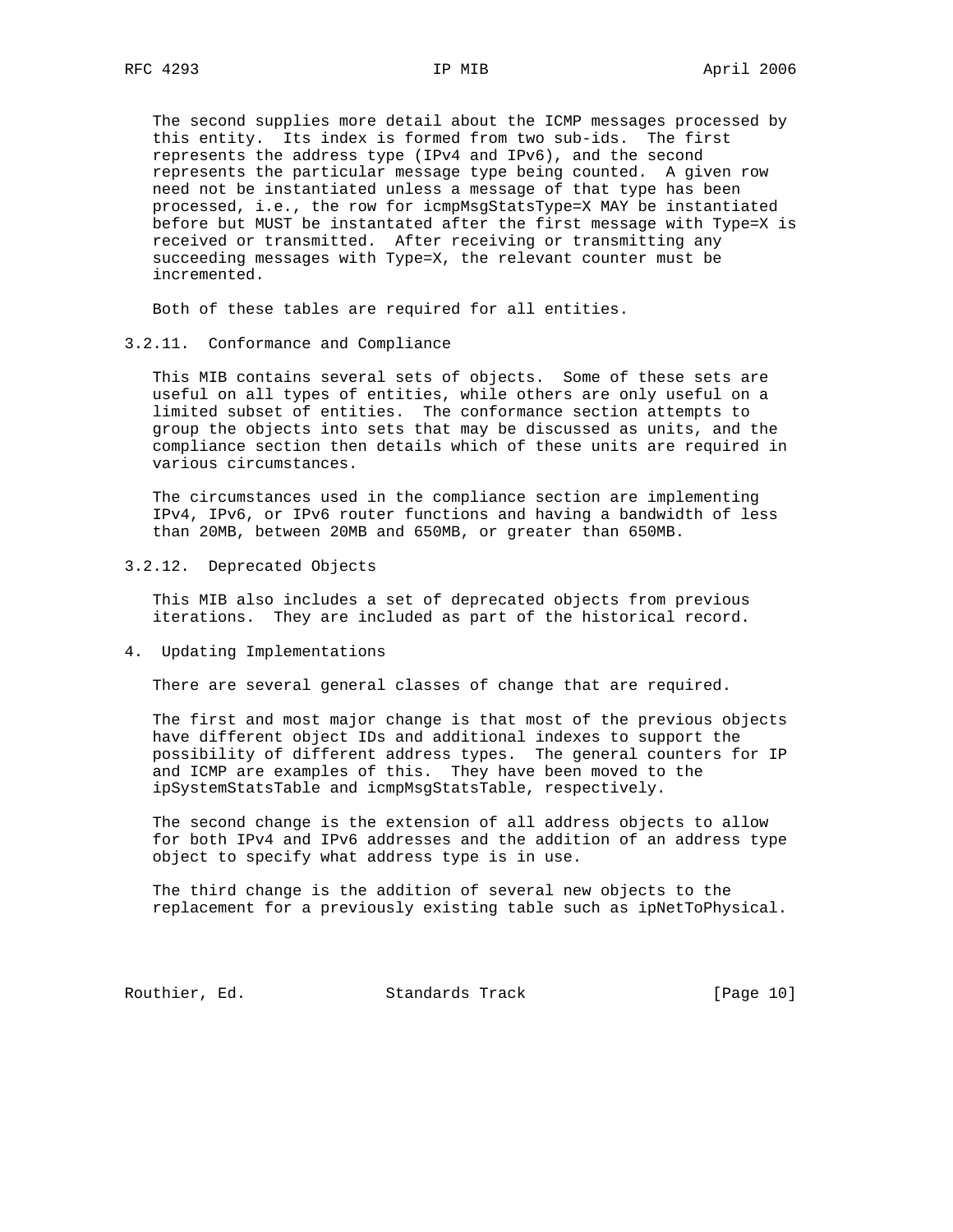The fourth change is the addition of completely new tables such as ipIfStatsTable and ipDefaultRouterTable. The first is based on the previous statistics groups, while the second is completely new to this MIB.

4.1. Updating an Implementation of the IPv4-only IP-MIB

 The somewhat more specific changes that are required for IPv4 follow. Note well: this is not meant to be an exhaustive list and the reader should examine the MIB for full details.

 Several of the general objects (ipForwarding, ipDefaultTTL, ipReasmTimeout) remain unchanged.

 Most of the rest of the general objects were counters and have been moved into the ipSystemStatsTable. The basic instrumentation should remain the same, though the object definitions should be checked for clarifications. If they aren't already in a structure, putting the counter variables in one would be useful. Several new objects have been added to count additional items, and instrumentation code must be added for these objects. Finally, the SNMP routines must be updated to handle the new indexing.

 In addition to the ipSystemStatsTable, the MIB includes the ipIfStatsTable. This table counts the same items as the system table but does so on a per interface basis. It is optional and may be ignored. If you decide to implement it, you may wish to arrange to collect the data on a per-interface basis and then sum those counters in order to provide the aggregate system level statistics. However, if you choose to provide the system level statistics by summing the interface level counters, no interface level statistics can be lost if an interface is removed, the statistics associated with it must be retained.

 The ipAddrTable has, loosely, been converted to the ipAddressTable. While the general idea remains the same, the ipAddressTable is sufficiently different that writing new code may be easier than updating old code. The primary difference is the addition of several new objects. In addition, the ipAdEntReasmMaxSize has been moved to another table, ipv4InterfaceTable. As above, the SNMP routines will need to be updated to handle the new indexing.

 The ipNetToMediaTable has been moved to the ipNetToPhysicalTable. These tables are fairly similar and updating the old code may be straightforward. As above, the SNMP routines will need to be updated to handle the new indexing.

Routhier, Ed. Standards Track [Page 11]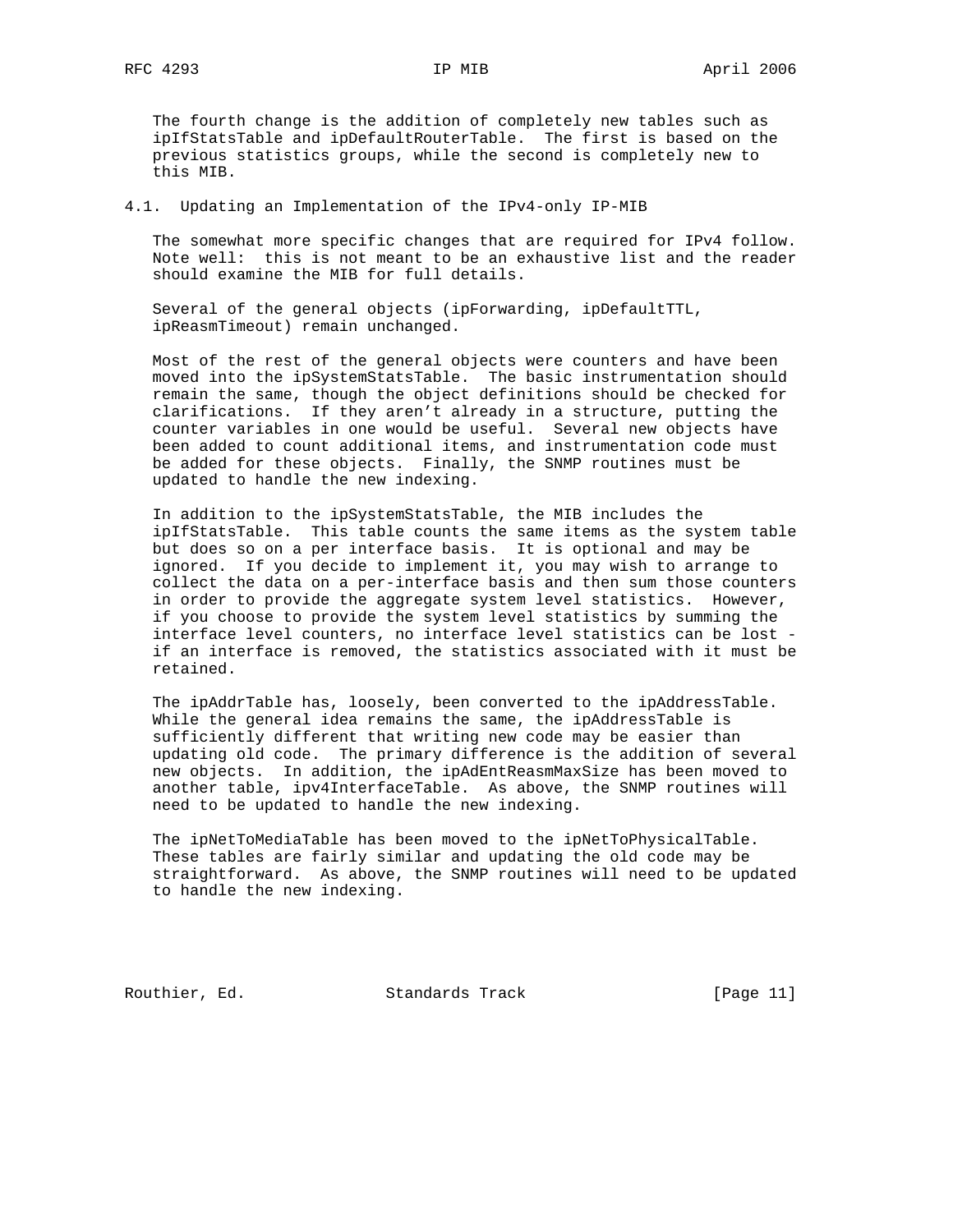Two new tables, ipv4InterfaceTable and ipDefaultRouterTable, are required as well as several new ICMP counters.

 Finally, there are several tables that are required for IPv6 but are optional for IPv4 that you may elect to implement.

4.2. Updating an Implementation of the IPv6-MIB

 The somewhat more specific changes that are required for IPv6 follow. Note well: this is not meant to be an exhaustive list and the reader should examine the MIB for full details.

 Two of the general objects, ipv6Forwarding and ipv6DefaultHopLimit, have been renamed and given new object identifiers within the ip branch but are otherwise unchanged. The new names are ipv6IpForwarding and ipv6IpDefaultHopLimit.

 While there is an ipv6InterfaceTable that contains some of the pieces from the ipv6IfTable, the two are somewhat different in concept. The ipv6IfTable was meant to replicate the ifTable while the ipv6InterfaceTable is meant to be an addition to the ifTable. As such, items that were duplicated between the ifTable and ipv6IfTable have been removed and some new objects added.

 The ipv6IfStatsTable most closely resembles the ipIfStatsTable with an additional index for the address type and most of the instrumentation should be re-usable. Some new objects have been added to the ipIfStatsTable. As above, the SNMP routines will need to be updated to handle the new indexing. Finally, the ipIfStatsTable is optional and may be ignored.

 The ipSystemStatsTable is effectively new, but it may be able to make use of most of the instrumentation from the old ipv6IfStatsTable. As with the IPv4 discussion, one implementation strategy would be to count the statistics for the ipIfStatsTable and aggregate them when queried for this table. Again, as with the IPv4 discussion, this strategy only works if the interfaces cannot be removed or if the statistics for removed interfaces are somehow retained.

 The ipv6AddrPrefixTable is now the ipAddressPrefixTable. The new table contains an extra object and the additional index required for IPv4 compatibility. As above, the SNMP routines will need to be updated to handle the new indexing.

 The ipAddressTable is loosely based on the ipv6AddrTable but has changed considerably with the addition of several new objects and the removal of one of its indexes.

Routhier, Ed. Standards Track [Page 12]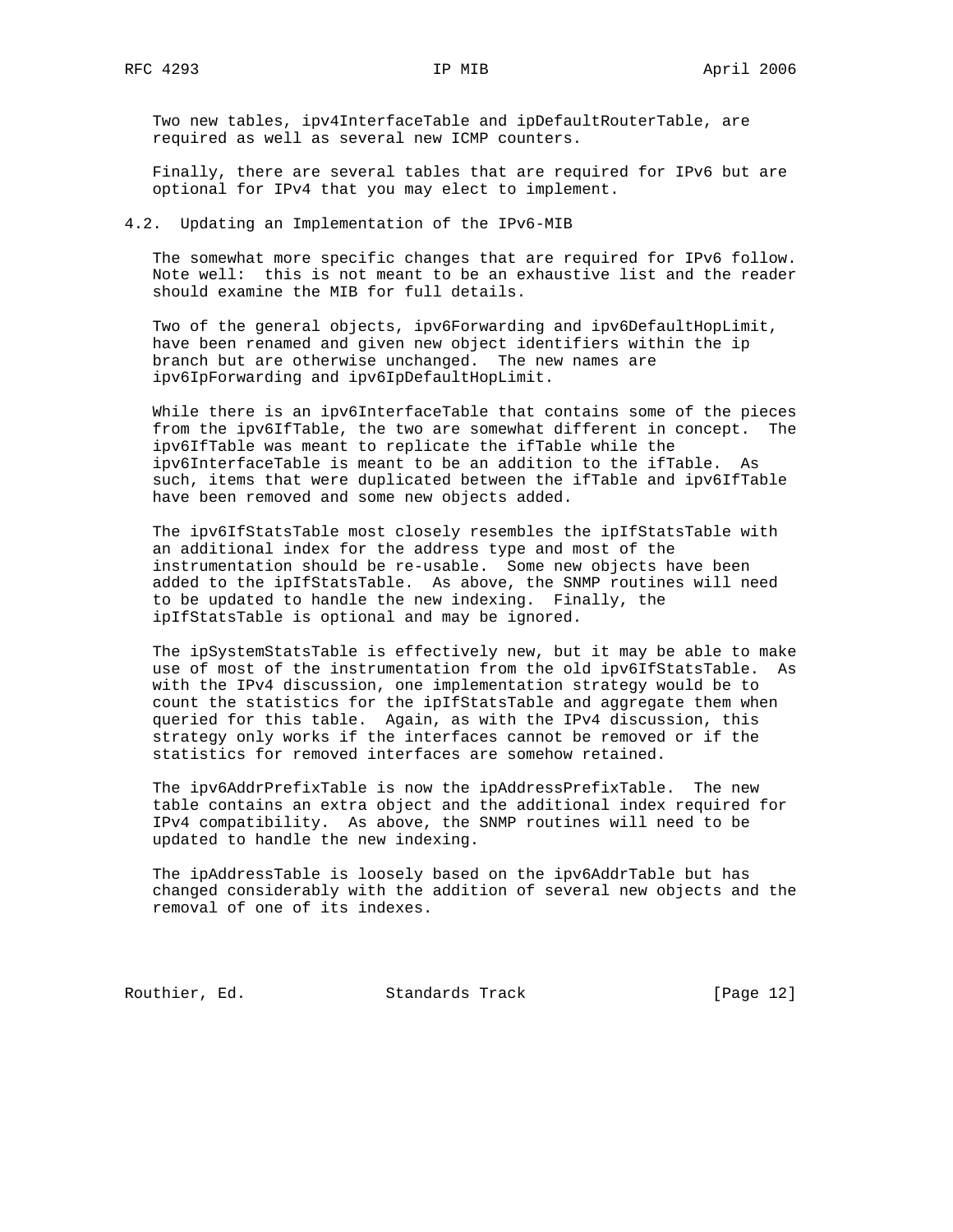The IPv6 routing information (ipv6RouteNumber, ipv6DiscardedRoutes, and ipv6RouteTable) has been removed from this MIB. The replacements or updates for this information is in the update to the IP Forwarding Table MIB [16]. The ipv6NetToMediaTable has been converted to the ipNetToPhysicalTable. The new table contains an extra object and the additional index required for IPv4 compatibility. As above, the SNMP routines will need to be updated to handle the new indexing.

 The ICMP tables have been substantially changed. The previous tables required counting on a per-message and per-interface basis. The new tables only require counting on a per-message, per-protocol basis and include an aggregate of all messages on a per-protocol basis.

 In addition to the above, several new tables have been added. Both the ipv6ScopeZoneIndexTable and ipDefaultRouterTable are required on all IPv6 entities. The ipv6RouterAdvertTable is only required on IPv6 routers.

## 5. Definitions

 The following MIB module imports from the IF-MIB [6] and the INET- ADDRESS-MIB [7] and references Neighbor Discovery [4], the IPv6 Stateless Address Autoconfiguration protocol [5], the Default Router Preferences document [8], ARP [10] and the IPv6 address architecture document [17].

IP-MIB DEFINITIONS ::= BEGIN

| IMPORTS                                                                                                                                   |                       |
|-------------------------------------------------------------------------------------------------------------------------------------------|-----------------------|
| MODULE-IDENTITY, OBJECT-TYPE,                                                                                                             |                       |
| Integer32, Counter32, IpAddress,                                                                                                          |                       |
| mib-2, Unsigned32, Counter64,                                                                                                             |                       |
| zeroDotZero                                                                                                                               | FROM SNMPv2-SMI       |
| PhysAddress, TruthValue,                                                                                                                  |                       |
| TimeStamp, RowPointer,                                                                                                                    |                       |
| TEXTUAL-CONVENTION, TestAndIncr,                                                                                                          |                       |
| RowStatus, StorageType                                                                                                                    | FROM SNMPv2-TC        |
| MODULE-COMPLIANCE, OBJECT-GROUP                                                                                                           | FROM SNMPv2-CONF      |
| InetAddress, InetAddressType,                                                                                                             |                       |
| InetAddressPrefixLength,                                                                                                                  |                       |
| InetVersion, InetZoneIndex                                                                                                                | FROM INET-ADDRESS-MIB |
| InterfaceIndex                                                                                                                            | FROM IF-MIB;          |
|                                                                                                                                           |                       |
| $\frac{1}{2}$ $\cdots$ $\frac{1}{2}$ $\cdots$ $\frac{1}{2}$ $\cdots$ $\frac{1}{2}$ $\cdots$ $\frac{1}{2}$ $\cdots$ $\frac{1}{2}$ $\cdots$ |                       |

ipMIB MODULE-IDENTITY LAST-UPDATED "200602020000Z" ORGANIZATION "IETF IPv6 MIB Revision Team" CONTACT-INFO "Editor:

Routhier, Ed. Standards Track [Page 13]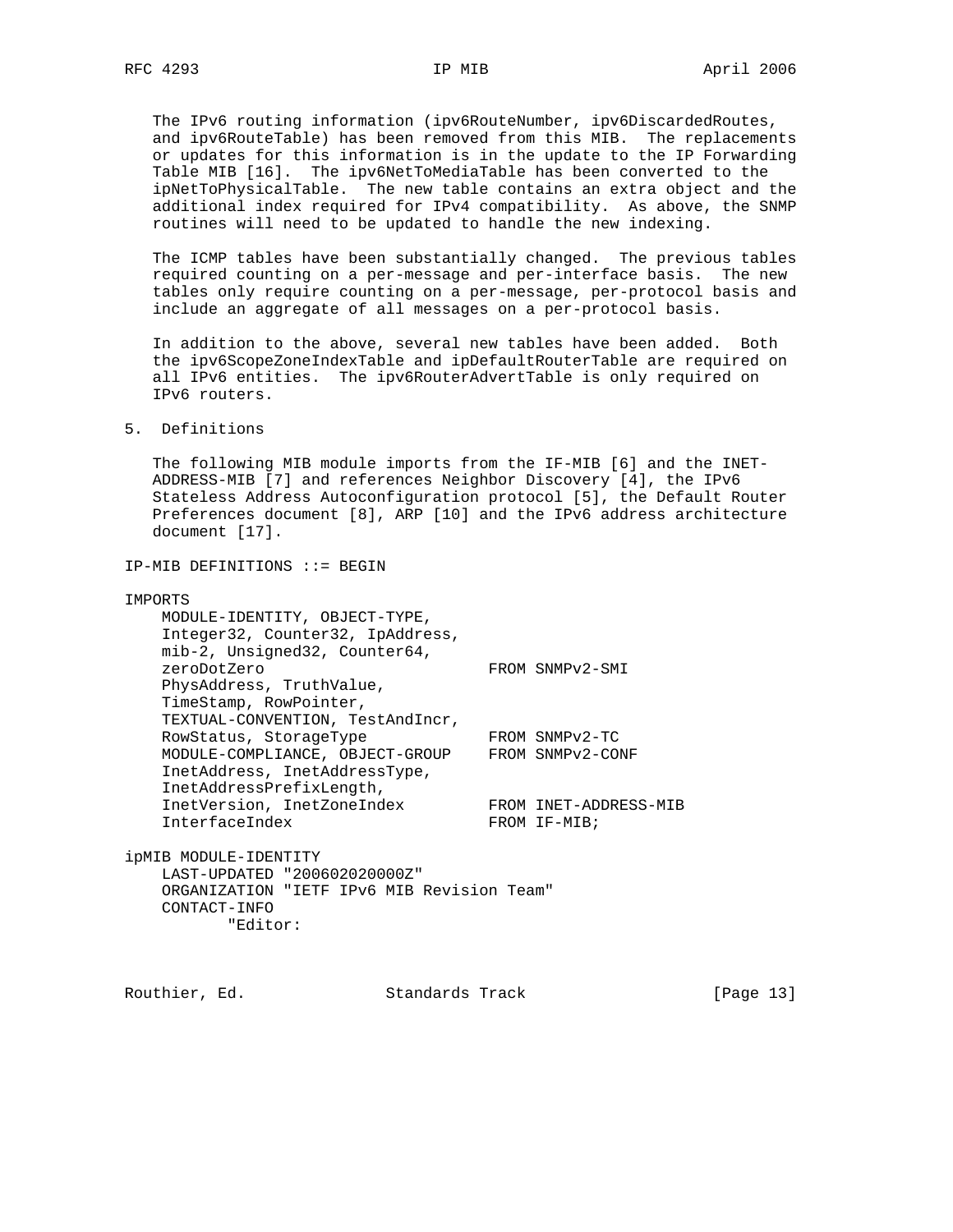Shawn A. Routhier Interworking Labs 108 Whispering Pines Dr. Suite 235 Scotts Valley, CA 95066 USA EMail: <sar@iwl.com>" DESCRIPTION "The MIB module for managing IP and ICMP implementations, but excluding their management of IP routes. Copyright (C) The Internet Society (2006). This version of this MIB module is part of RFC 4293; see the RFC itself for full legal notices." REVISION "200602020000Z" DESCRIPTION "The IP version neutral revision with added IPv6 objects for ND, default routers, and router advertisements. As well as being the successor to RFC 2011, this MIB is also the successor to RFCs 2465 and 2466. Published as RFC 4293." REVISION "199411010000Z" DESCRIPTION "A separate MIB module (IP-MIB) for IP and ICMP management objects. Published as RFC 2011." REVISION "199103310000Z" DESCRIPTION "The initial revision of this MIB module was part of MIB-II, which was published as RFC 1213."  $: := \{ \text{min-2 48} \}$ -- -- The textual conventions we define and use in this MIB. -- IpAddressOriginTC ::= TEXTUAL-CONVENTION STATUS current DESCRIPTION "The origin of the address. manual(2) indicates that the address was manually configured to a specified address, e.g., by user configuration. dhcp(4) indicates an address that was assigned to this system by a DHCP server. linklayer(5) indicates an address created by IPv6 stateless

Routhier, Ed. 6. Standards Track [Page 14]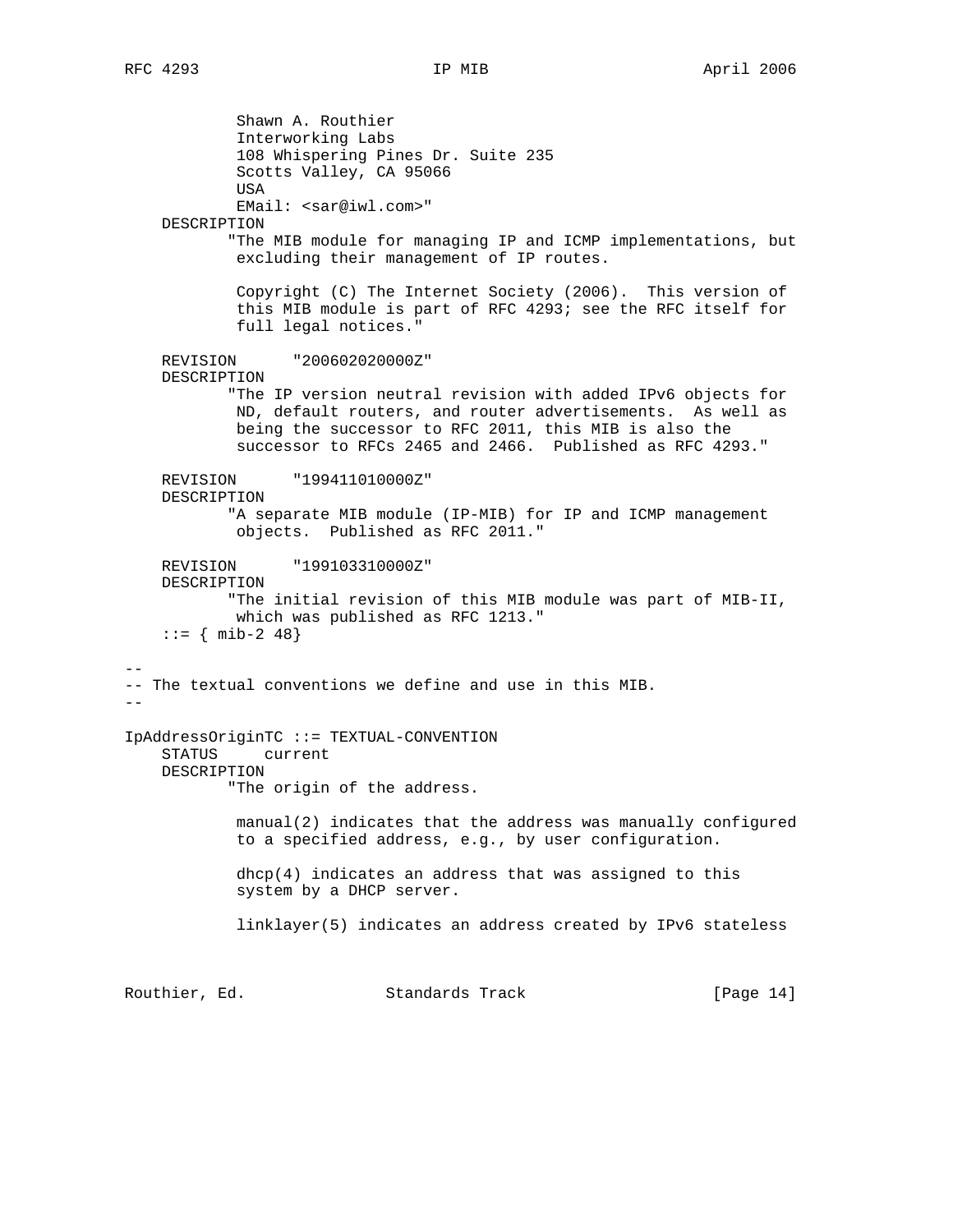auto-configuration. random(6) indicates an address chosen by the system at random, e.g., an IPv4 address within 169.254/16, or an RFC 3041 privacy address." SYNTAX INTEGER { other(1), manual(2),  $dhep(4)$ , linklayer(5), random(6) } IpAddressStatusTC ::= TEXTUAL-CONVENTION STATUS current DESCRIPTION "The status of an address. Most of the states correspond to states from the IPv6 Stateless Address Autoconfiguration protocol. The preferred(1) state indicates that this is a valid address that can appear as the destination or source address of a packet. The deprecated(2) state indicates that this is a valid but deprecated address that should no longer be used as a source address in new communications, but packets addressed to such an address are processed as expected. The invalid(3) state indicates that this isn't a valid address and it shouldn't appear as the destination or source address of a packet. The inaccessible(4) state indicates that the address is not accessible because the interface to which this address is assigned is not operational. The unknown(5) state indicates that the status cannot be determined for some reason. The tentative(6) state indicates that the uniqueness of the address on the link is being verified. Addresses in this state should not be used for general communication and should only be used to determine the uniqueness of the address. The duplicate(7) state indicates the address has been determined to be non-unique on the link and so must not be

Routhier, Ed. 6. Standards Track [Page 15]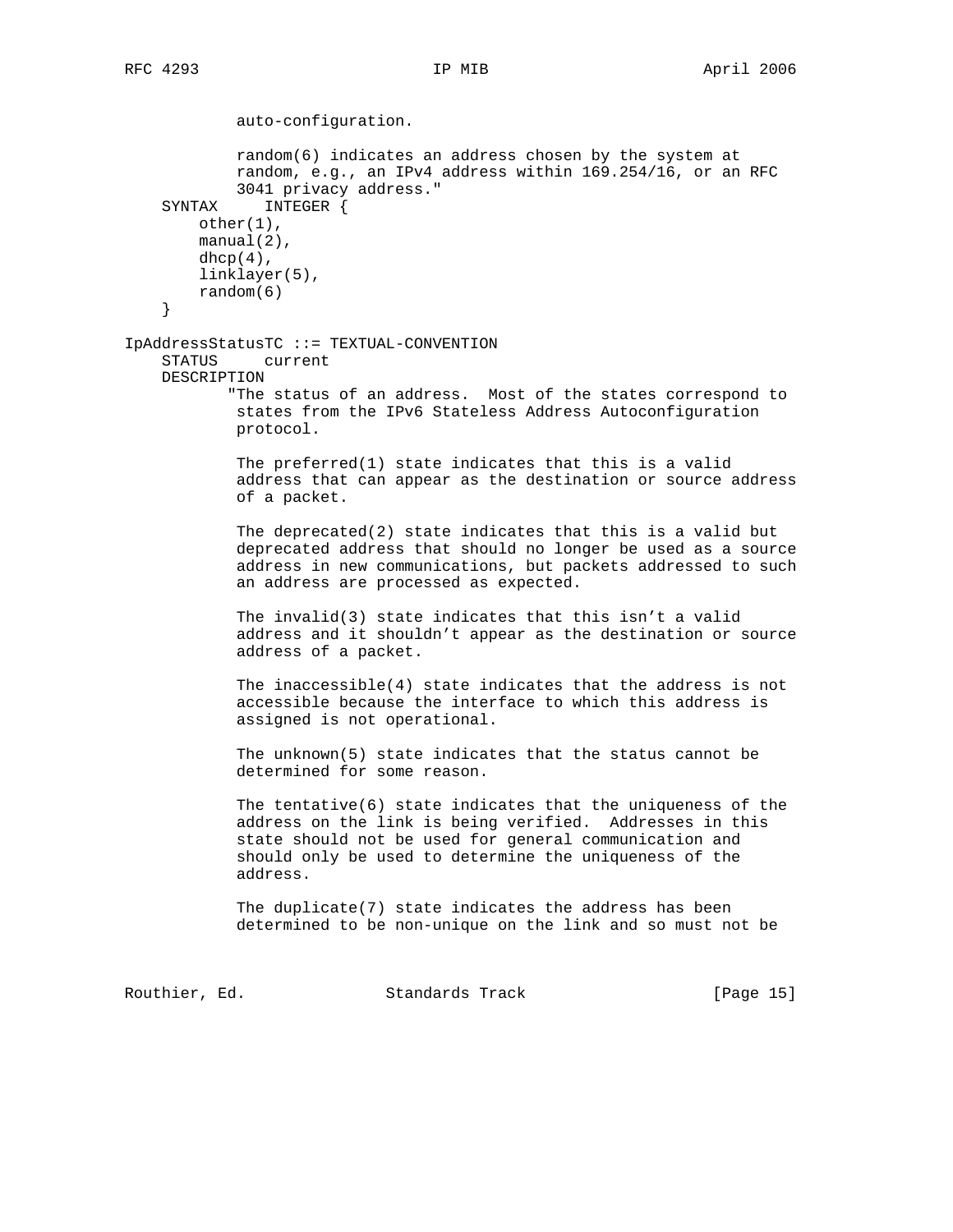```
 used.
            The optimistic(8) state indicates the address is available
             for use, subject to restrictions, while its uniqueness on
             a link is being verified.
             In the absence of other information, an IPv4 address is
             always preferred(1)."
     REFERENCE "RFC 2462"
     SYNTAX INTEGER {
         preferred(1),
         deprecated(2),
         invalid(3),
         inaccessible(4),
         unknown(5),
         tentative(6),
         duplicate(7),
         optimistic(8)
     }
IpAddressPrefixOriginTC ::= TEXTUAL-CONVENTION
     STATUS current
    DESCRIPTION
            "The origin of this prefix.
             manual(2) indicates a prefix that was manually configured.
             wellknown(3) indicates a well-known prefix, e.g., 169.254/16
             for IPv4 auto-configuration or fe80::/10 for IPv6 link-local
             addresses. Well known prefixes may be assigned by IANA,
             the address registries, or by specification in a standards
             track RFC.
            dhcp(4) indicates a prefix that was assigned by a DHCP
             server.
             routeradv(5) indicates a prefix learned from a router
             advertisement.
             Note: while IpAddressOriginTC and IpAddressPrefixOriginTC
             are similar, they are not identical. The first defines how
             an address was created, while the second defines how a
             prefix was found."
     SYNTAX INTEGER {
         other(1),
         manual(2),
         wellknown(3),
        dhp(4),
```
Routhier, Ed. 6. Standards Track [Page 16]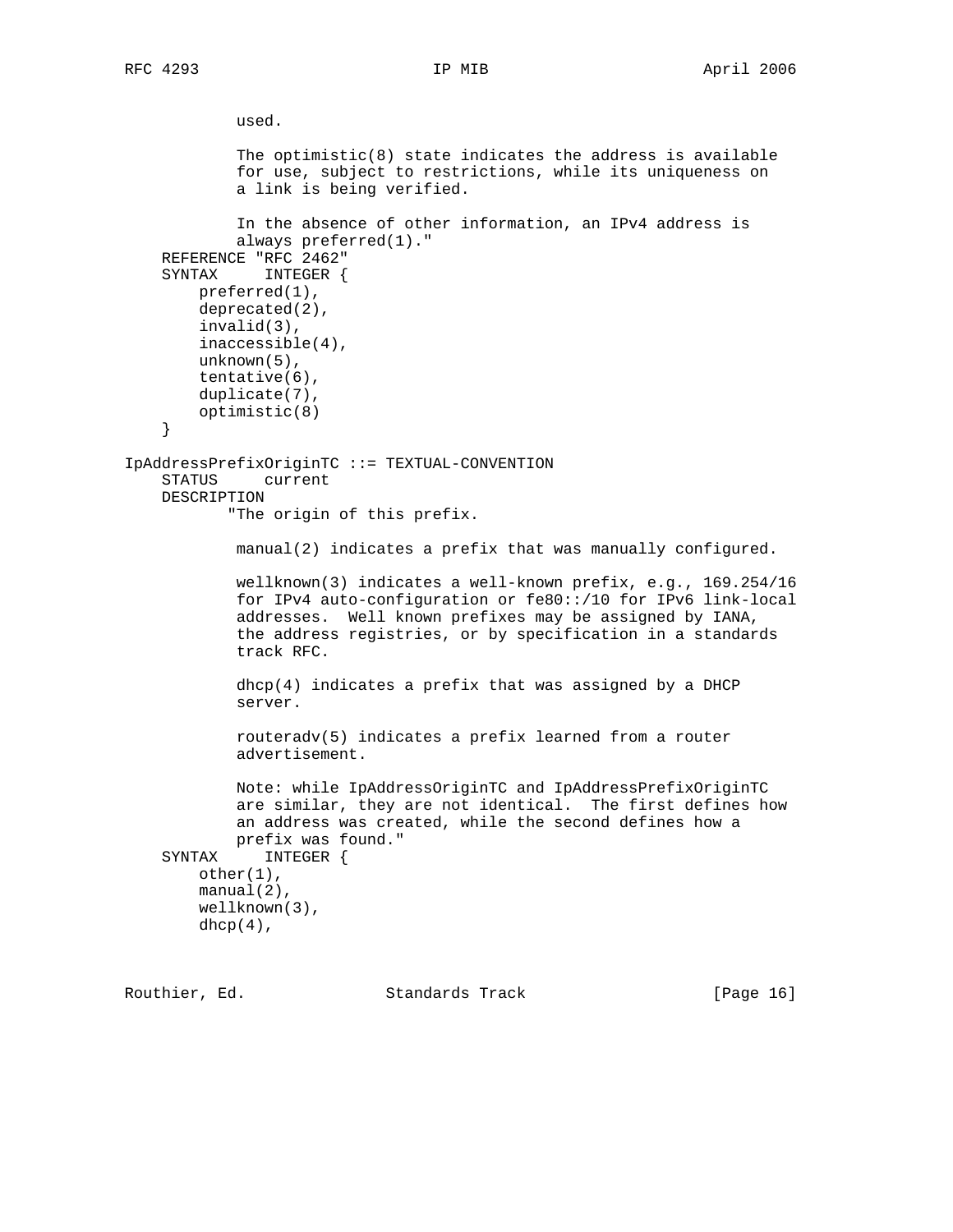routeradv(5) } Ipv6AddressIfIdentifierTC ::= TEXTUAL-CONVENTION DISPLAY-HINT "2x:" STATUS current DESCRIPTION "This data type is used to model IPv6 address interface identifiers. This is a binary string of up to 8 octets in network byte-order." SYNTAX OCTET STRING (SIZE  $(0..8)$ ) -- -- the IP general group -- some objects that affect all of IPv4 - ip 0BJECT IDENTIFIER  $:= \{ mib-2, 4 \}$ ipForwarding OBJECT-TYPE SYNTAX INTEGER { forwarding(1), -- acting as a router notForwarding(2) -- NOT acting as a router } MAX-ACCESS read-write STATUS current DESCRIPTION "The indication of whether this entity is acting as an IPv4 router in respect to the forwarding of datagrams received by, but not addressed to, this entity. IPv4 routers forward datagrams. IPv4 hosts do not (except those source-routed via the host). When this object is written, the entity should save the change to non-volatile storage and restore the object from non-volatile storage upon re-initialization of the system. Note: a stronger requirement is not used because this object was previously defined." ::=  $\{ \text{ip 1 } \}$ ipDefaultTTL OBJECT-TYPE SYNTAX Integer32 (1..255) MAX-ACCESS read-write STATUS current DESCRIPTION "The default value inserted into the Time-To-Live field of the IPv4 header of datagrams originated at this entity, whenever a TTL value is not supplied by the transport layer

Routhier, Ed. 6. Standards Track [Page 17]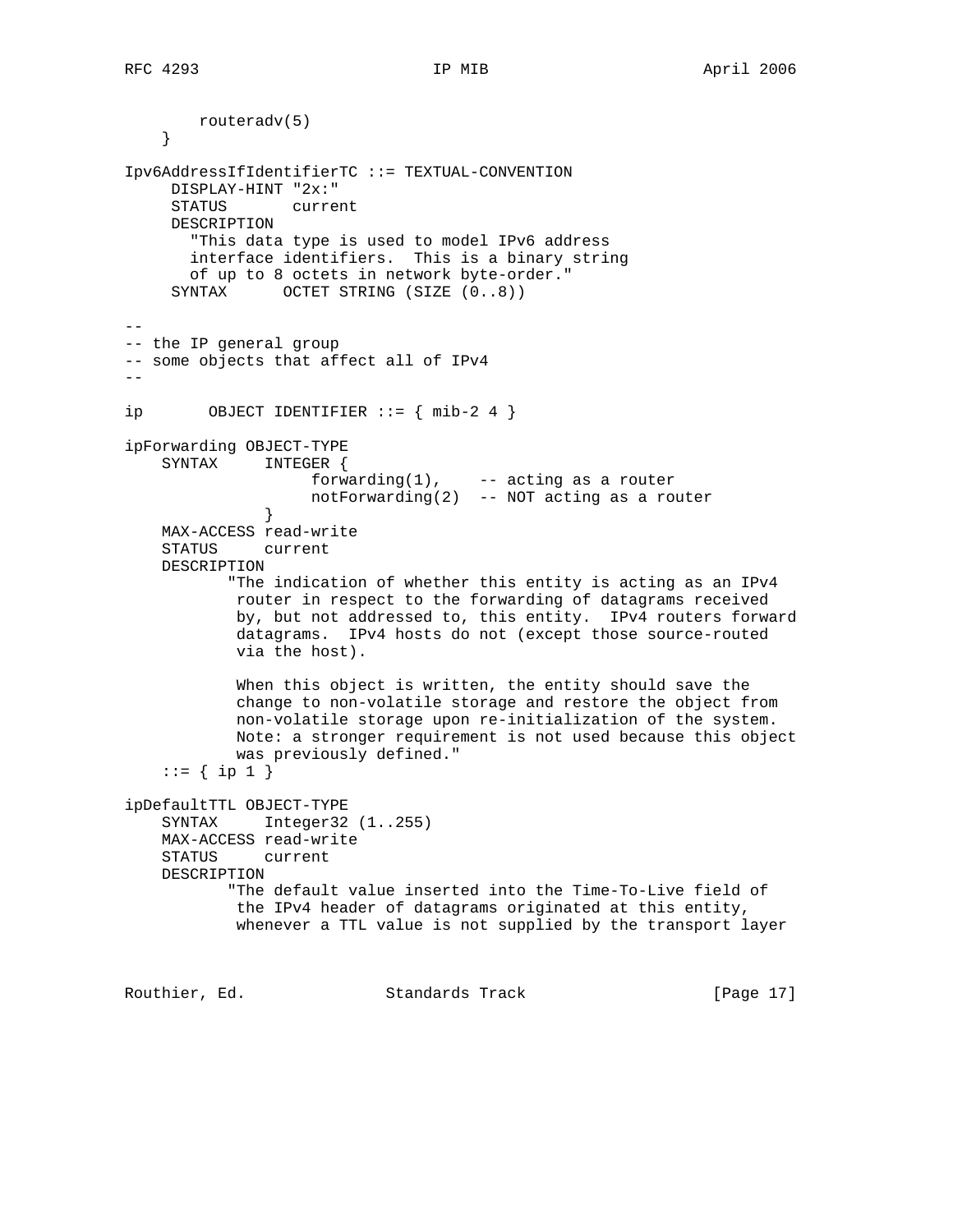```
 protocol.
            When this object is written, the entity should save the
            change to non-volatile storage and restore the object from
            non-volatile storage upon re-initialization of the system.
            Note: a stronger requirement is not used because this object
            was previously defined."
    ::= \{ \text{ip } 2 \}ipReasmTimeout OBJECT-TYPE
 SYNTAX Integer32
 UNITS "seconds"
    MAX-ACCESS read-only
     STATUS current
    DESCRIPTION
           "The maximum number of seconds that received fragments are
            held while they are awaiting reassembly at this entity."
    ::= { ip 13 }
--
-- the IPv6 general group
-- Some objects that affect all of IPv6
-ipv6IpForwarding OBJECT-TYPE
     SYNTAX INTEGER {
                   forwarding(1), -- acting as a router
                    notForwarding(2) -- NOT acting as a router
 }
    MAX-ACCESS read-write
     STATUS current
    DESCRIPTION
            "The indication of whether this entity is acting as an IPv6
            router on any interface in respect to the forwarding of
            datagrams received by, but not addressed to, this entity.
            IPv6 routers forward datagrams. IPv6 hosts do not (except
            those source-routed via the host).
            When this object is written, the entity SHOULD save the
            change to non-volatile storage and restore the object from
            non-volatile storage upon re-initialization of the system."
    ::= { ip 25 }
ipv6IpDefaultHopLimit OBJECT-TYPE
     SYNTAX Integer32 (0..255)
    MAX-ACCESS read-write
    STATUS current
    DESCRIPTION
```
Routhier, Ed. 6. Standards Track [Page 18]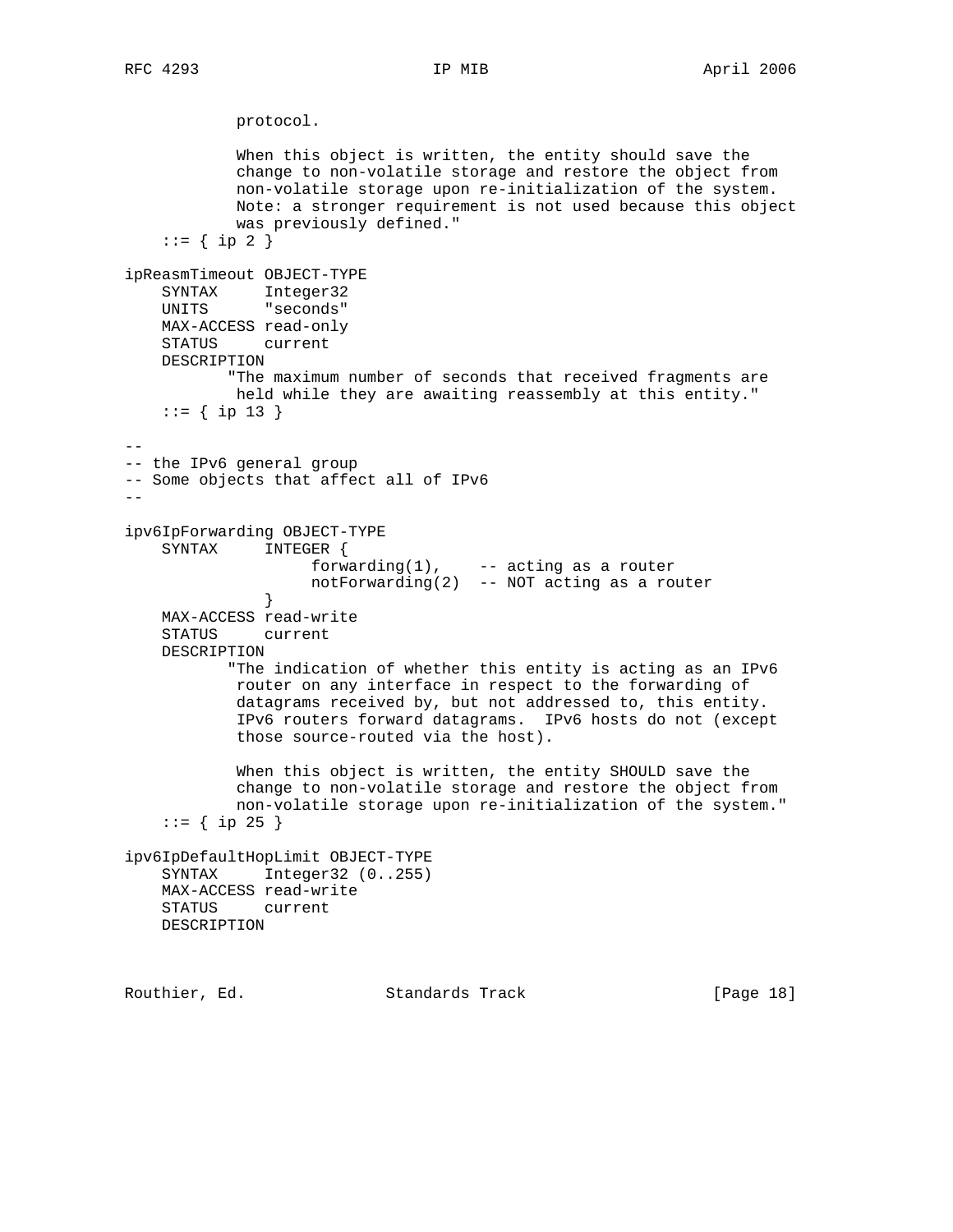"The default value inserted into the Hop Limit field of the IPv6 header of datagrams originated at this entity whenever a Hop Limit value is not supplied by the transport layer protocol. When this object is written, the entity SHOULD save the change to non-volatile storage and restore the object from non-volatile storage upon re-initialization of the system." REFERENCE "RFC 2461 Section 6.3.2"  $::=$  { ip 26 } -- -- IPv4 Interface Table - ipv4InterfaceTableLastChange OBJECT-TYPE SYNTAX TimeStamp MAX-ACCESS read-only STATUS current DESCRIPTION "The value of sysUpTime on the most recent occasion at which a row in the ipv4InterfaceTable was added or deleted, or when an ipv4InterfaceReasmMaxSize or an ipv4InterfaceEnableStatus object was modified. If new objects are added to the ipv4InterfaceTable that require the ipv4InterfaceTableLastChange to be updated when they are modified, they must specify that requirement in their description clause." ::= { ip 27 } ipv4InterfaceTable OBJECT-TYPE SYNTAX SEQUENCE OF Ipv4InterfaceEntry MAX-ACCESS not-accessible STATUS current DESCRIPTION "The table containing per-interface IPv4-specific information."  $::=$  { ip 28 } ipv4InterfaceEntry OBJECT-TYPE SYNTAX Ipv4InterfaceEntry MAX-ACCESS not-accessible STATUS current DESCRIPTION "An entry containing IPv4-specific information for a specific interface." INDEX { ipv4InterfaceIfIndex }

Routhier, Ed. 6. Standards Track [Page 19]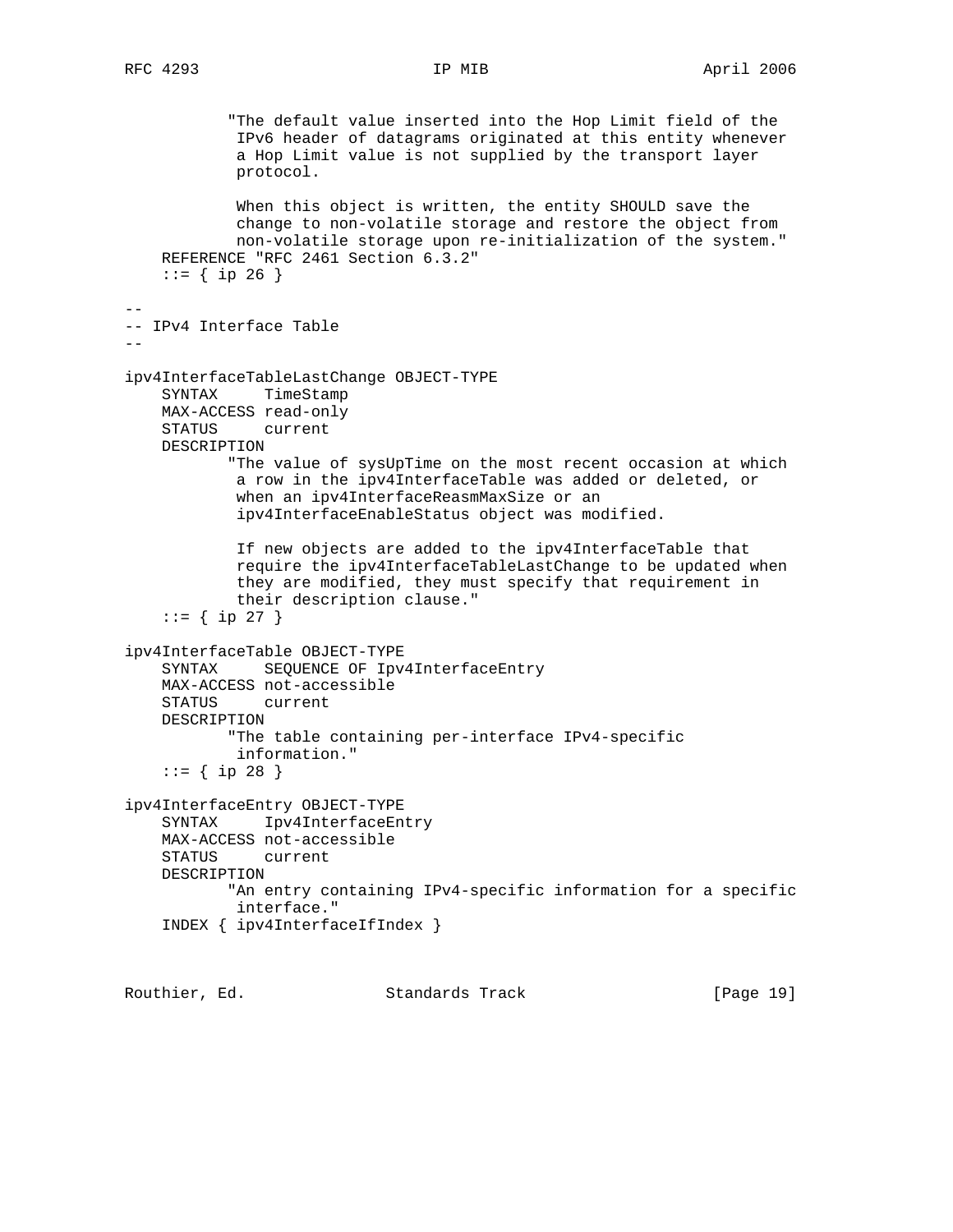```
 ::= { ipv4InterfaceTable 1 }
Ipv4InterfaceEntry ::= SEQUENCE {
 ipv4InterfaceIfIndex InterfaceIndex,
 ipv4InterfaceReasmMaxSize Integer32,
 ipv4InterfaceEnableStatus INTEGER,
        ipv4InterfaceRetransmitTime Unsigned32
     }
ipv4InterfaceIfIndex OBJECT-TYPE
    SYNTAX InterfaceIndex
    MAX-ACCESS not-accessible
    STATUS current
    DESCRIPTION
           "The index value that uniquely identifies the interface to
            which this entry is applicable. The interface identified by
            a particular value of this index is the same interface as
            identified by the same value of the IF-MIB's ifIndex."
     ::= { ipv4InterfaceEntry 1 }
ipv4InterfaceReasmMaxSize OBJECT-TYPE
     SYNTAX Integer32 (0..65535)
    MAX-ACCESS read-only
    STATUS current
    DESCRIPTION
           "The size of the largest IPv4 datagram that this entity can
            re-assemble from incoming IPv4 fragmented datagrams received
            on this interface."
     ::= { ipv4InterfaceEntry 2 }
ipv4InterfaceEnableStatus OBJECT-TYPE
    SYNTAX INTEGER {
                 up(1),
                 down(2)
     }
    MAX-ACCESS read-write
    STATUS current
    DESCRIPTION
           "The indication of whether IPv4 is enabled (up) or disabled
            (down) on this interface. This object does not affect the
            state of the interface itself, only its connection to an
            IPv4 stack. The IF-MIB should be used to control the state
            of the interface."
     ::= { ipv4InterfaceEntry 3 }
ipv4InterfaceRetransmitTime OBJECT-TYPE
    SYNTAX Unsigned32
    UNITS "milliseconds"
```
Routhier, Ed. 6. Standards Track [Page 20]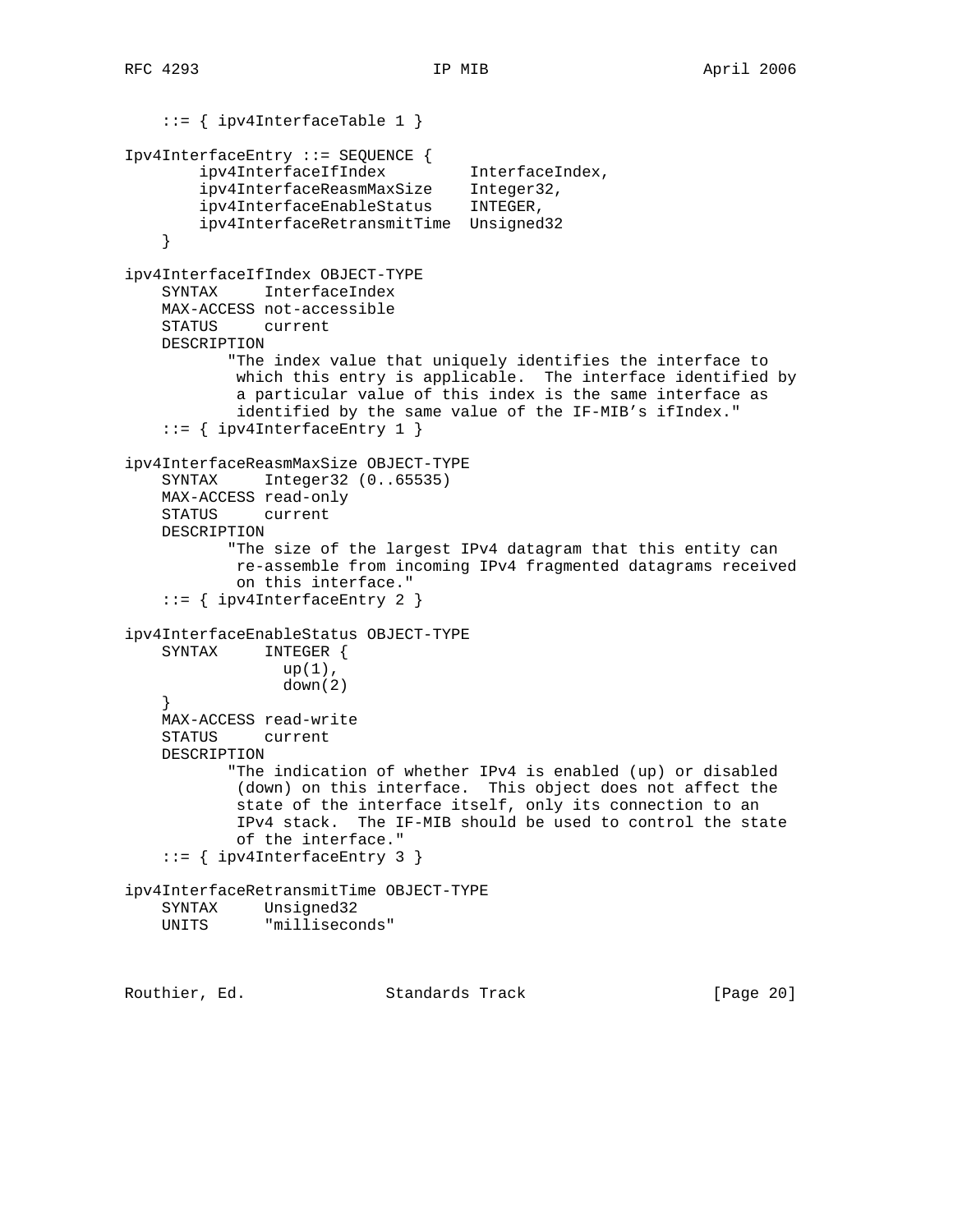```
 MAX-ACCESS read-only
     STATUS current
    DESCRIPTION
            "The time between retransmissions of ARP requests to a
            neighbor when resolving the address or when probing the
            reachability of a neighbor."
    REFERENCE "RFC 1122"
    DEFVAL { 1000 }
     ::= { ipv4InterfaceEntry 4 }
--
-- v6 interface table
--
ipv6InterfaceTableLastChange OBJECT-TYPE
     SYNTAX TimeStamp
    MAX-ACCESS read-only
    STATUS current
    DESCRIPTION
           "The value of sysUpTime on the most recent occasion at which
             a row in the ipv6InterfaceTable was added or deleted or when
             an ipv6InterfaceReasmMaxSize, ipv6InterfaceIdentifier,
             ipv6InterfaceEnableStatus, ipv6InterfaceReachableTime,
             ipv6InterfaceRetransmitTime, or ipv6InterfaceForwarding
             object was modified.
             If new objects are added to the ipv6InterfaceTable that
             require the ipv6InterfaceTableLastChange to be updated when
             they are modified, they must specify that requirement in
             their description clause."
     ::= { ip 29 }
ipv6InterfaceTable OBJECT-TYPE
     SYNTAX SEQUENCE OF Ipv6InterfaceEntry
    MAX-ACCESS not-accessible
    STATUS current
    DESCRIPTION
            "The table containing per-interface IPv6-specific
             information."
     ::= { ip 30 }
ipv6InterfaceEntry OBJECT-TYPE
     SYNTAX Ipv6InterfaceEntry
    MAX-ACCESS not-accessible
    STATUS current
    DESCRIPTION
            "An entry containing IPv6-specific information for a given
            interface."
```
Routhier, Ed. 6. Standards Track [Page 21]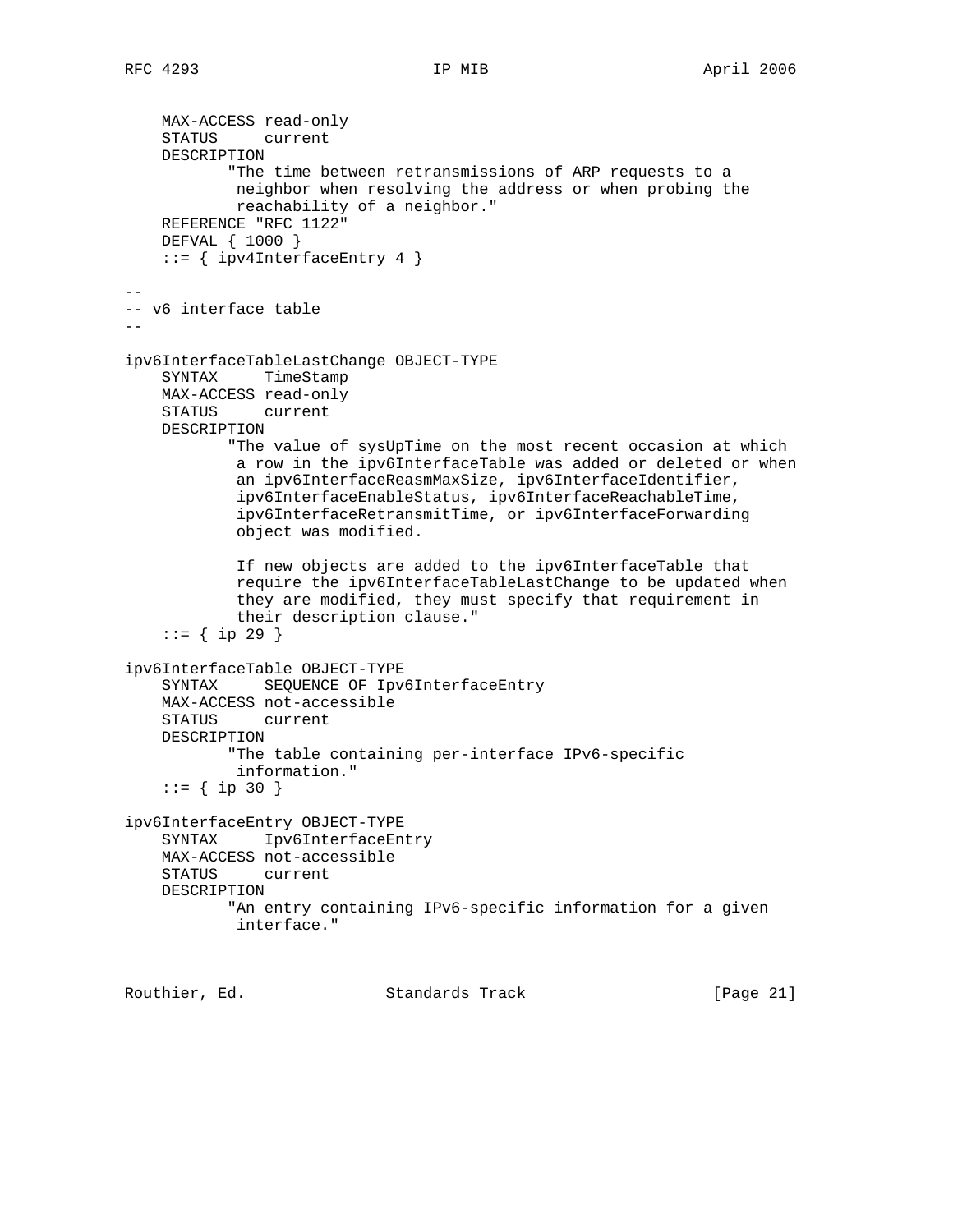```
 INDEX { ipv6InterfaceIfIndex }
     ::= { ipv6InterfaceTable 1 }
Ipv6InterfaceEntry ::= SEQUENCE {
 ipv6InterfaceIfIndex InterfaceIndex,
 ipv6InterfaceReasmMaxSize Unsigned32,
 ipv6InterfaceIdentifier Ipv6AddressIfIdentifierTC,
 ipv6InterfaceEnableStatus INTEGER,
         ipv6InterfaceReachableTime Unsigned32,
       ipv6InterfaceRetransmitTime Unsigned32,<br>ipv6InterfaceForwarding INTEGER
       ipv6InterfaceForwarding
     }
ipv6InterfaceIfIndex OBJECT-TYPE
    SYNTAX InterfaceIndex
    MAX-ACCESS not-accessible
    STATUS current
    DESCRIPTION
           "The index value that uniquely identifies the interface to
            which this entry is applicable. The interface identified by
            a particular value of this index is the same interface as
            identified by the same value of the IF-MIB's ifIndex."
     ::= { ipv6InterfaceEntry 1 }
ipv6InterfaceReasmMaxSize OBJECT-TYPE
 SYNTAX Unsigned32 (1500..65535)
 UNITS "octets"
    MAX-ACCESS read-only
    STATUS current
    DESCRIPTION
           "The size of the largest IPv6 datagram that this entity can
            re-assemble from incoming IPv6 fragmented datagrams received
            on this interface."
     ::= { ipv6InterfaceEntry 2 }
ipv6InterfaceIdentifier OBJECT-TYPE
    SYNTAX Ipv6AddressIfIdentifierTC
    MAX-ACCESS read-only
    STATUS current
    DESCRIPTION
           "The Interface Identifier for this interface. The Interface
            Identifier is combined with an address prefix to form an
            interface address.
            By default, the Interface Identifier is auto-configured
            according to the rules of the link type to which this
            interface is attached.
```
Routhier, Ed. 6. Standards Track [Page 22]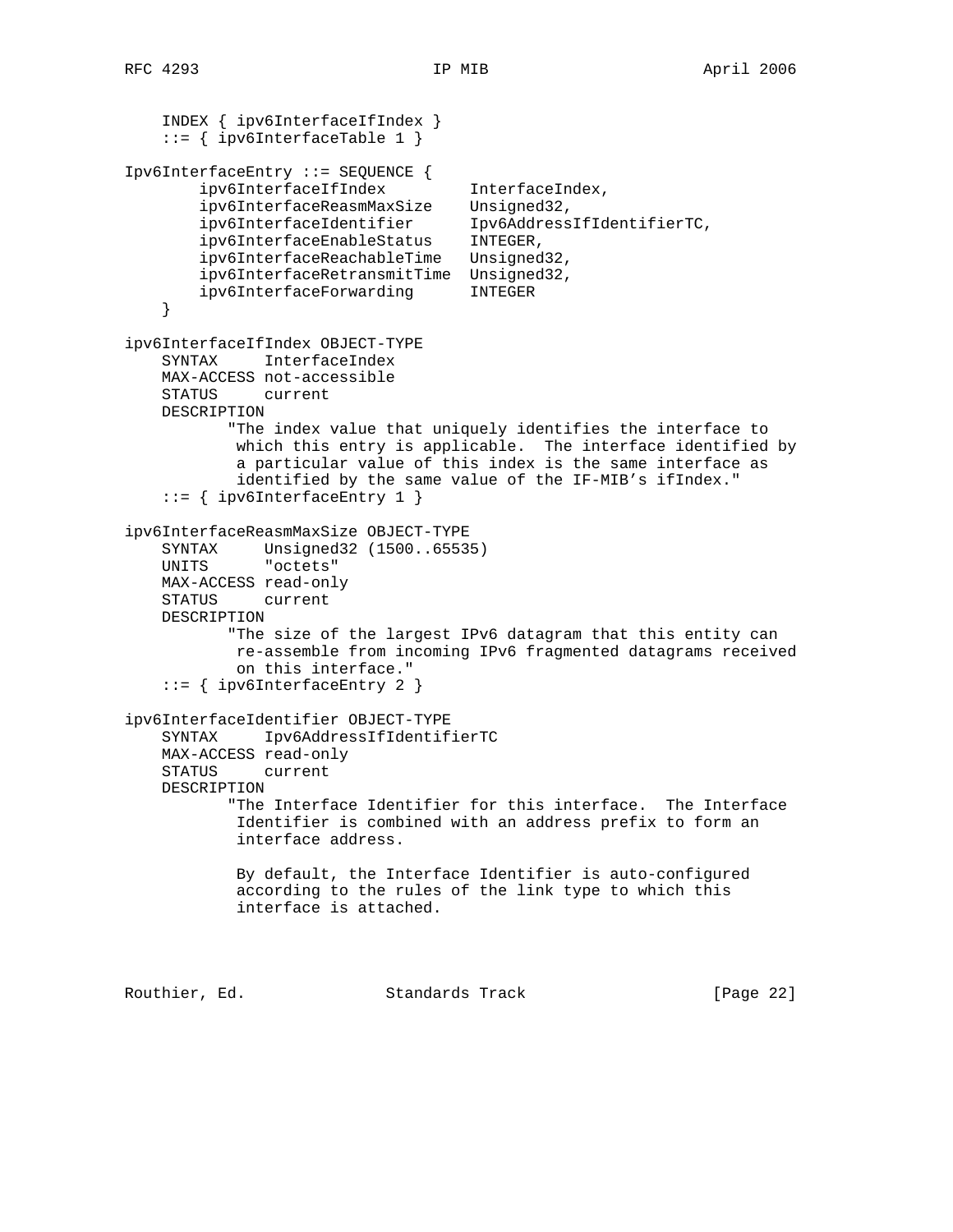A zero length identifier may be used where appropriate. One possible example is a loopback interface." ::= { ipv6InterfaceEntry 3 } -- This object ID is reserved as it was used in earlier versions of -- the MIB module. In theory, OIDs are not assigned until the -- specification is released as an RFC; however, as some companies -- may have shipped code based on earlier versions of the MIB, it -- seems best to reserve this OID. This OID had been -- ipv6InterfacePhysicalAddress.  $--- := { ipv6InterfaceEntry 4 }$ ipv6InterfaceEnableStatus OBJECT-TYPE SYNTAX INTEGER {  $up(1)$ , down(2) } MAX-ACCESS read-write STATUS current DESCRIPTION "The indication of whether IPv6 is enabled (up) or disabled (down) on this interface. This object does not affect the state of the interface itself, only its connection to an IPv6 stack. The IF-MIB should be used to control the state of the interface. When this object is written, the entity SHOULD save the change to non-volatile storage and restore the object from non-volatile storage upon re-initialization of the system." ::= { ipv6InterfaceEntry 5 } ipv6InterfaceReachableTime OBJECT-TYPE SYNTAX Unsigned32 UNITS "milliseconds" MAX-ACCESS read-only STATUS current DESCRIPTION "The time a neighbor is considered reachable after receiving a reachability confirmation." REFERENCE "RFC 2461, Section 6.3.2" ::= { ipv6InterfaceEntry 6 } ipv6InterfaceRetransmitTime OBJECT-TYPE SYNTAX Unsigned32 UNITS "milliseconds" MAX-ACCESS read-only STATUS current DESCRIPTION

Routhier, Ed. 6. Standards Track [Page 23]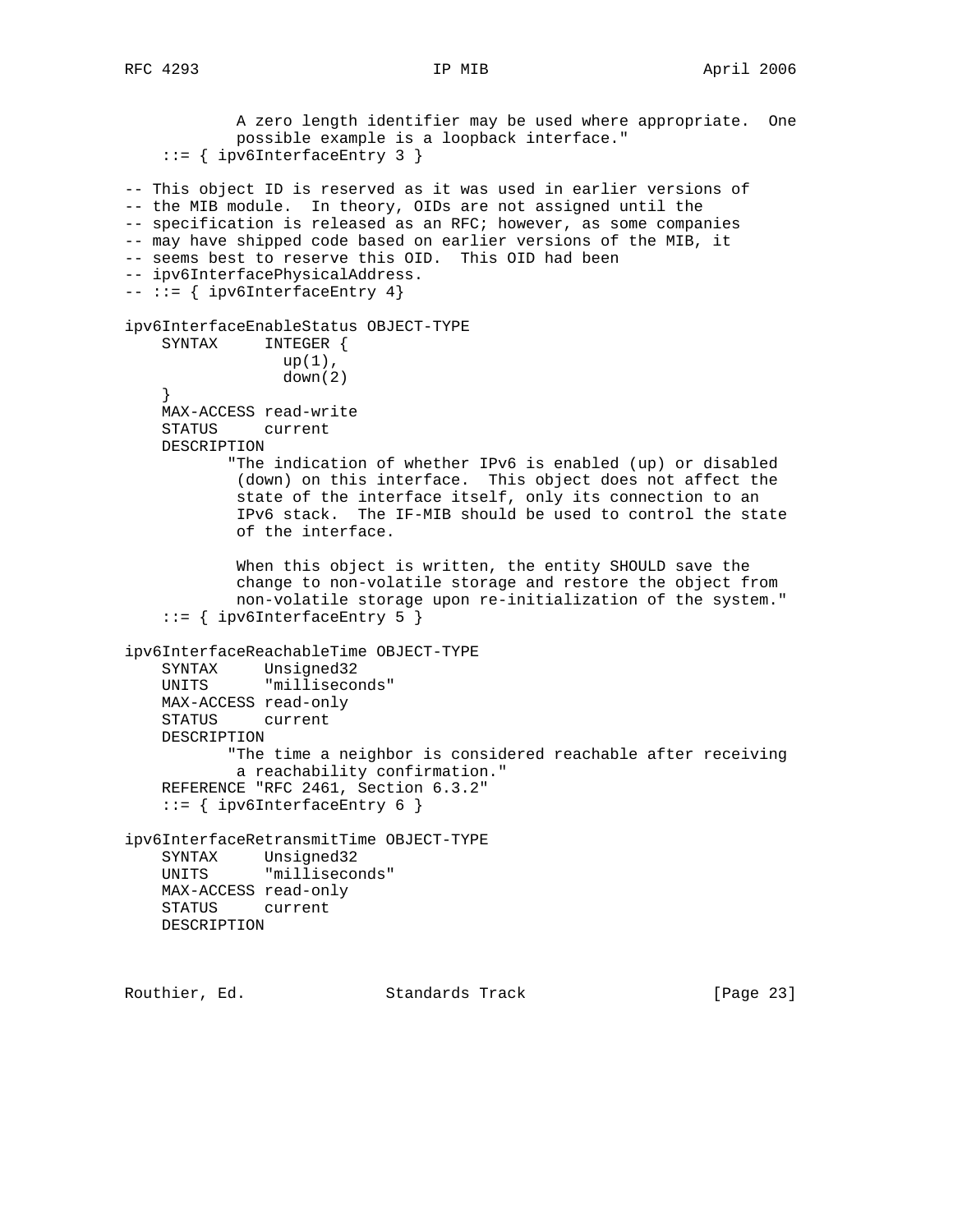```
 "The time between retransmissions of Neighbor Solicitation
            messages to a neighbor when resolving the address or when
            probing the reachability of a neighbor."
     REFERENCE "RFC 2461, Section 6.3.2"
     ::= { ipv6InterfaceEntry 7 }
ipv6InterfaceForwarding OBJECT-TYPE
    SYNTAX INTEGER {
                    forwarding(1), -- acting as a router
               notForwarding(2) -- NOT acting as a router }
 }
    MAX-ACCESS read-write
     STATUS current
    DESCRIPTION
            "The indication of whether this entity is acting as an IPv6
            router on this interface with respect to the forwarding of
            datagrams received by, but not addressed to, this entity.
            IPv6 routers forward datagrams. IPv6 hosts do not (except
            those source-routed via the host).
            This object is constrained by ipv6IpForwarding and is
            ignored if ipv6IpForwarding is set to notForwarding. Those
            systems that do not provide per-interface control of the
            forwarding function should set this object to forwarding for
            all interfaces and allow the ipv6IpForwarding object to
            control the forwarding capability.
            When this object is written, the entity SHOULD save the
            change to non-volatile storage and restore the object from
            non-volatile storage upon re-initialization of the system."
     ::= { ipv6InterfaceEntry 8 }
--
-- Per-Interface or System-Wide IP statistics.
--- The following two tables, ipSystemStatsTable and ipIfStatsTable,
-- are intended to provide the same counters at different granularities.
-- The ipSystemStatsTable provides system wide counters aggregating
-- the traffic counters for all interfaces for a given address type.
-- The ipIfStatsTable provides the same counters but for specific
-- interfaces rather than as an aggregate.
--- Note well: If a system provides both system-wide and interface-
-- specific values, the system-wide value may not be equal to the sum
-- of the interface-specific values across all interfaces due to e.g.,
-- dynamic interface creation/deletion.
--
-- Note well: Both of these tables contain some items that are
```
Routhier, Ed. Standards Track [Page 24]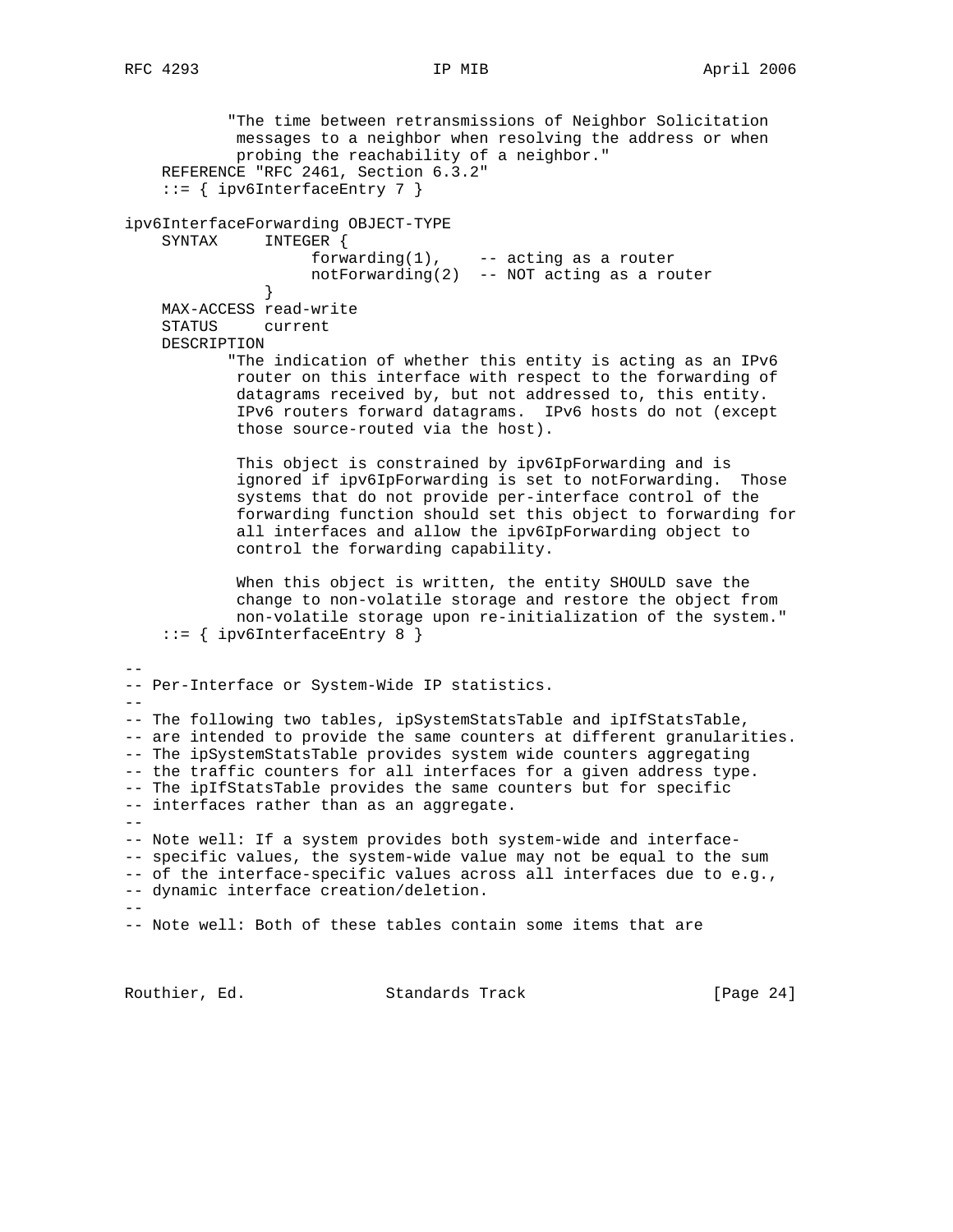```
-- represented by two objects, representing the value in either 32
-- or 64 bits. For those objects, the 32-bit value MUST be the low
-- order 32 bits of the 64-bit value. Also note that the 32-bit
-- counters must be included when the 64-bit counters are included.
ipTrafficStats OBJECT IDENTIFIER ::= { ip 31 }
ipSystemStatsTable OBJECT-TYPE
    SYNTAX SEQUENCE OF IpSystemStatsEntry
    MAX-ACCESS not-accessible
    STATUS current
    DESCRIPTION
          "The table containing system wide, IP version specific
           traffic statistics. This table and the ipIfStatsTable
           contain similar objects whose difference is in their
           granularity. Where this table contains system wide traffic
           statistics, the ipIfStatsTable contains the same statistics
           but counted on a per-interface basis."
   ::= { ipTrafficStats 1 }
ipSystemStatsEntry OBJECT-TYPE
    SYNTAX IpSystemStatsEntry
    MAX-ACCESS not-accessible
    STATUS current
    DESCRIPTION
          "A statistics entry containing system-wide objects for a
           particular IP version."
    INDEX { ipSystemStatsIPVersion }
    ::= { ipSystemStatsTable 1 }
IpSystemStatsEntry ::= SEQUENCE {
 ipSystemStatsIPVersion InetVersion,
 ipSystemStatsInReceives Counter32,
 ipSystemStatsHCInReceives Counter64,
 ipSystemStatsInOctets Counter32,
 ipSystemStatsHCInOctets Counter64,
 ipSystemStatsInHdrErrors Counter32,
 ipSystemStatsInNoRoutes Counter32,
 ipSystemStatsInAddrErrors Counter32,
 ipSystemStatsInUnknownProtos Counter32,
 ipSystemStatsInTruncatedPkts Counter32,
 ipSystemStatsInForwDatagrams Counter32,
        ipSystemStatsHCInForwDatagrams Counter64,
        ipSystemStatsReasmReqds Counter32,
 ipSystemStatsReasmOKs Counter32,
 ipSystemStatsReasmFails Counter32,
 ipSystemStatsInDiscards Counter32,
 ipSystemStatsInDelivers Counter32,
```
Routhier, Ed. 6. Standards Track [Page 25]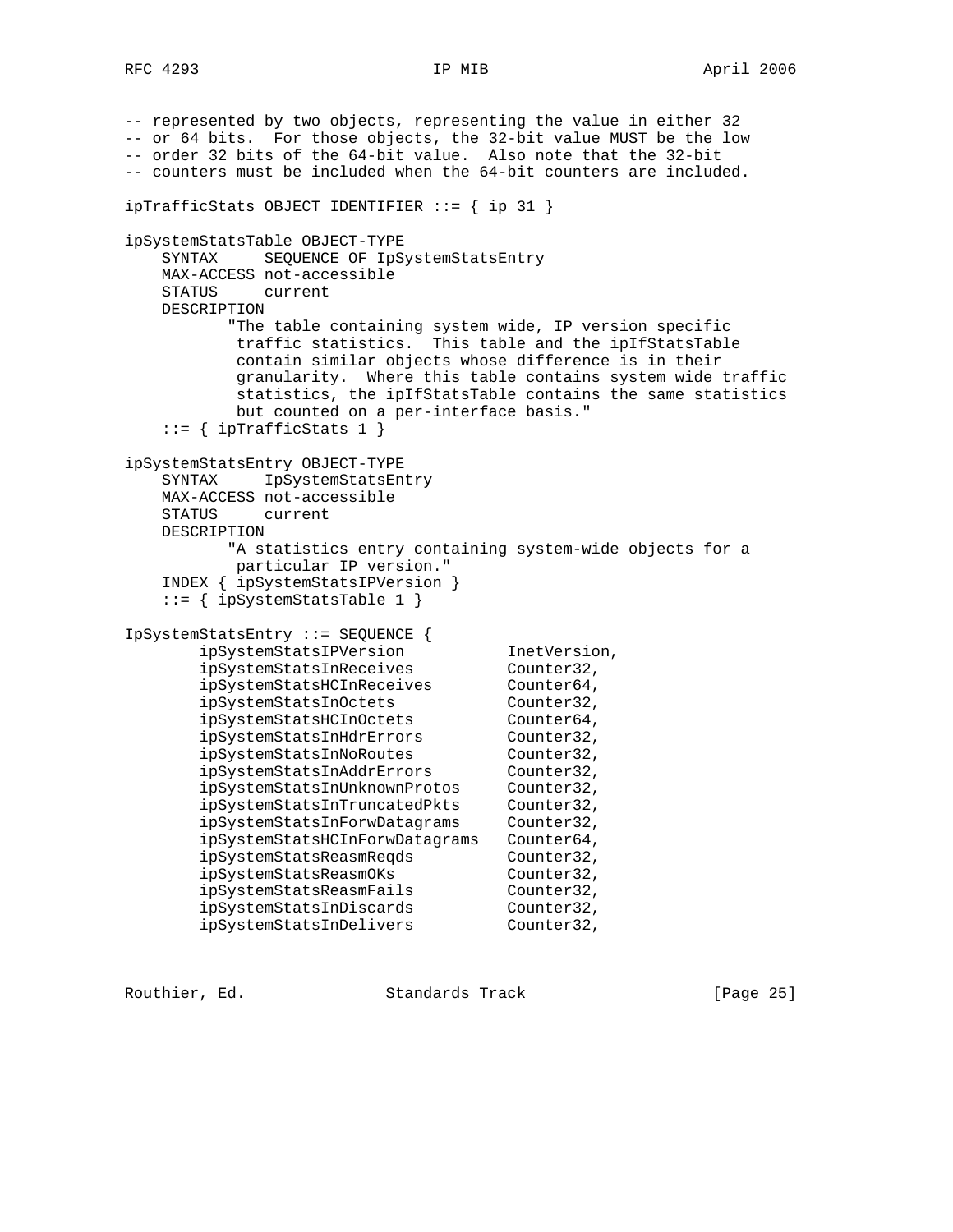| ipSystemStatsHCInDelivers                           | Counter64,                                                              |
|-----------------------------------------------------|-------------------------------------------------------------------------|
| ipSystemStatsOutRequests                            | Counter32,                                                              |
| ipSystemStatsHCOutRequests                          | Counter64,                                                              |
| ipSystemStatsOutNoRoutes                            | Counter32,                                                              |
| ipSystemStatsOutForwDatagrams                       | Counter32,                                                              |
| ipSystemStatsHCOutForwDatagrams                     | Counter64,                                                              |
| ipSystemStatsOutDiscards                            | Counter32,                                                              |
| ipSystemStatsOutFragReqds                           | Counter32,                                                              |
| ipSystemStatsOutFragOKs                             | Counter32,                                                              |
| ipSystemStatsOutFragFails                           | Counter32,                                                              |
| ipSystemStatsOutFragCreates                         | Counter32,                                                              |
| ipSystemStatsOutTransmits                           | Counter32,                                                              |
|                                                     |                                                                         |
| ipSystemStatsHCOutTransmits                         | Counter64,                                                              |
| ipSystemStatsOutOctets                              | Counter32,                                                              |
| ipSystemStatsHCOutOctets                            | Counter64,                                                              |
| ipSystemStatsInMcastPkts                            | Counter32,                                                              |
| ipSystemStatsHCInMcastPkts                          | Counter64,                                                              |
| ipSystemStatsInMcastOctets                          | Counter32,                                                              |
| ipSystemStatsHCInMcastOctets                        | Counter64,                                                              |
| ipSystemStatsOutMcastPkts                           | Counter32,                                                              |
| ipSystemStatsHCOutMcastPkts                         | Counter64,                                                              |
| ipSystemStatsOutMcastOctets                         | Counter32,                                                              |
| ipSystemStatsHCOutMcastOctets                       | Counter64,                                                              |
| ipSystemStatsInBcastPkts                            | Counter32,                                                              |
| ipSystemStatsHCInBcastPkts                          | Counter64,                                                              |
| ipSystemStatsOutBcastPkts                           | Counter32,                                                              |
| ipSystemStatsHCOutBcastPkts                         | Counter64,                                                              |
| ipSystemStatsDiscontinuityTime                      | TimeStamp,                                                              |
| ipSystemStatsRefreshRate                            | Unsigned32                                                              |
| }                                                   |                                                                         |
|                                                     |                                                                         |
| ipSystemStatsIPVersion OBJECT-TYPE                  |                                                                         |
| InetVersion<br>SYNTAX                               |                                                                         |
| MAX-ACCESS not-accessible                           |                                                                         |
| STATUS<br>current                                   |                                                                         |
| DESCRIPTION                                         |                                                                         |
| "The IP version of this row."                       |                                                                         |
| $ipsystemStatsEntry 1$ }<br>$: = \{$                |                                                                         |
|                                                     |                                                                         |
|                                                     | -- This object ID is reserved to allow the IDs for this table's objects |
| -- to align with the objects in the ipIfStatsTable. |                                                                         |
| -- ::= { ipSystemStatsEntry 2 }                     |                                                                         |
|                                                     |                                                                         |
| ipSystemStatsInReceives OBJECT-TYPE                 |                                                                         |
| SYNTAX<br>Counter32                                 |                                                                         |
| MAX-ACCESS read-only                                |                                                                         |
| STATUS<br>current                                   |                                                                         |
| DESCRIPTION                                         |                                                                         |
|                                                     |                                                                         |
|                                                     |                                                                         |
|                                                     |                                                                         |

Routhier, Ed. Standards Track [Page 26]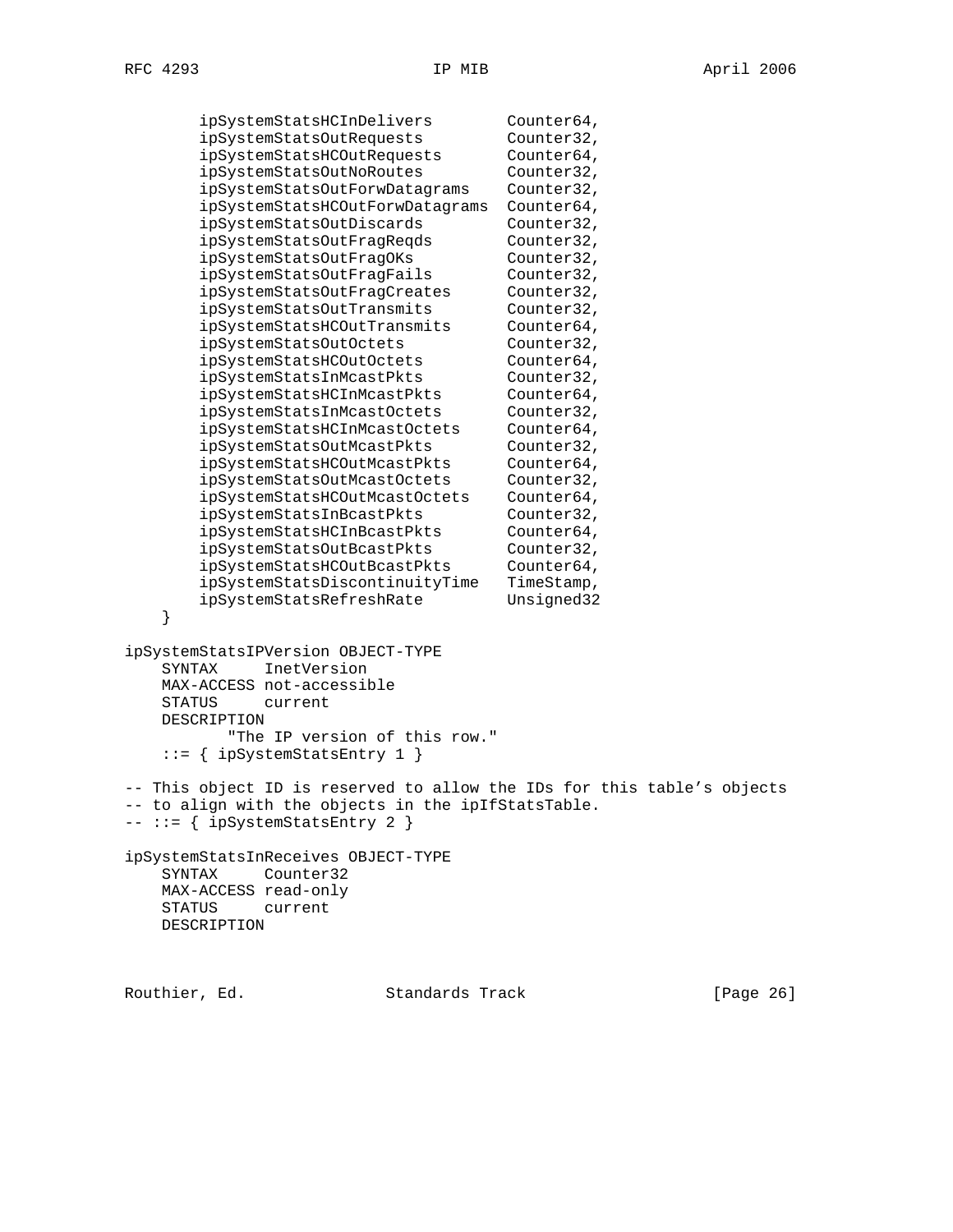"The total number of input IP datagrams received, including those received in error. Discontinuities in the value of this counter can occur at re-initialization of the management system, and at other times as indicated by the value of ipSystemStatsDiscontinuityTime." ::= { ipSystemStatsEntry 3 } ipSystemStatsHCInReceives OBJECT-TYPE SYNTAX Counter64 MAX-ACCESS read-only STATUS current DESCRIPTION "The total number of input IP datagrams received, including those received in error. This object counts the same datagrams as ipSystemStatsInReceives, but allows for larger values. Discontinuities in the value of this counter can occur at re-initialization of the management system, and at other times as indicated by the value of ipSystemStatsDiscontinuityTime." ::= { ipSystemStatsEntry 4 } ipSystemStatsInOctets OBJECT-TYPE SYNTAX Counter32 MAX-ACCESS read-only STATUS current DESCRIPTION "The total number of octets received in input IP datagrams, including those received in error. Octets from datagrams counted in ipSystemStatsInReceives MUST be counted here. Discontinuities in the value of this counter can occur at re-initialization of the management system, and at other times as indicated by the value of ipSystemStatsDiscontinuityTime." ::= { ipSystemStatsEntry 5 } ipSystemStatsHCInOctets OBJECT-TYPE SYNTAX Counter64 MAX-ACCESS read-only STATUS current DESCRIPTION "The total number of octets received in input IP datagrams, including those received in error. This object counts the same octets as ipSystemStatsInOctets, but allows for larger

Routhier, Ed. 6. Standards Track [Page 27]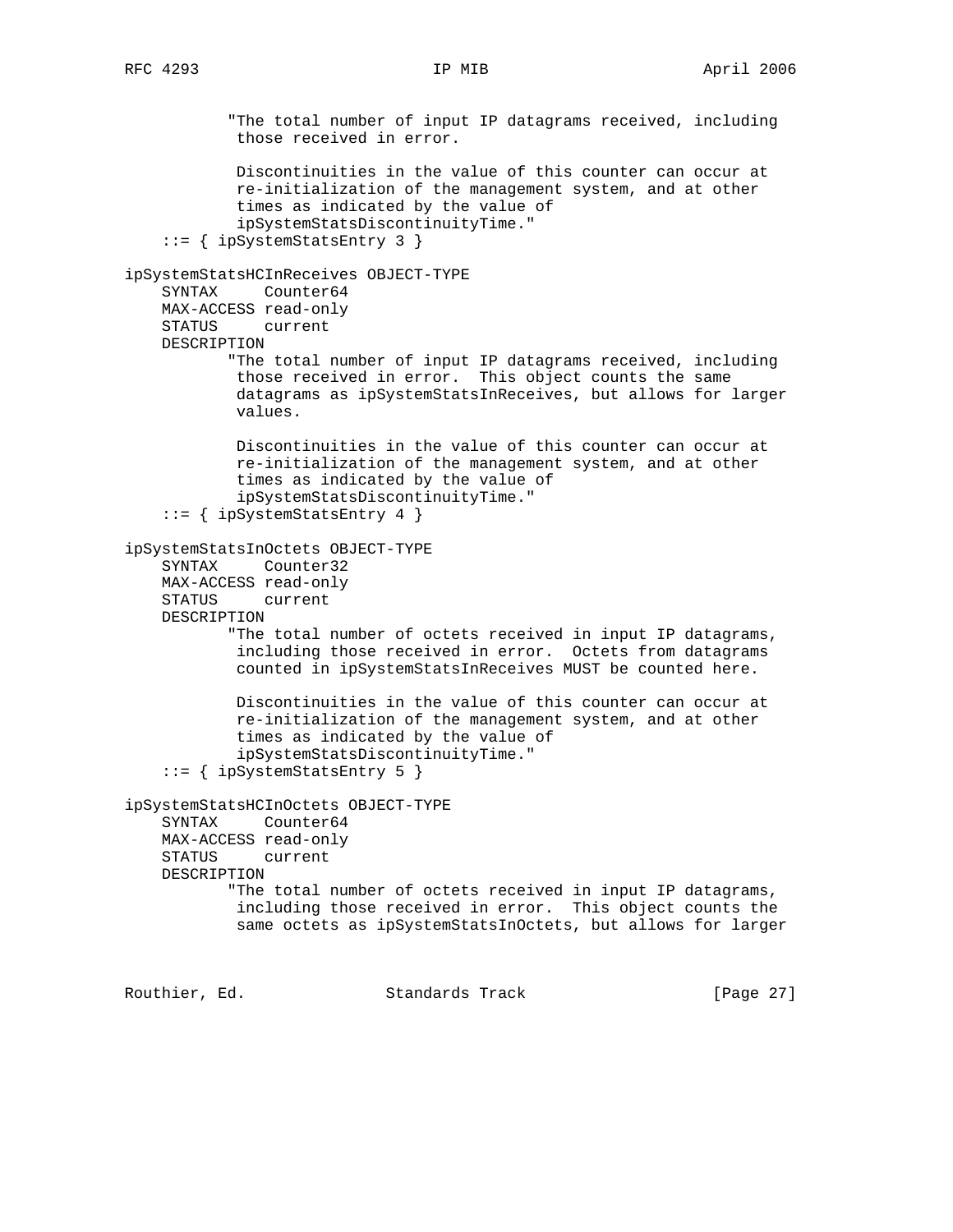values. Discontinuities in the value of this counter can occur at re-initialization of the management system, and at other times as indicated by the value of ipSystemStatsDiscontinuityTime." ::= { ipSystemStatsEntry 6 } ipSystemStatsInHdrErrors OBJECT-TYPE SYNTAX Counter32 MAX-ACCESS read-only STATUS current DESCRIPTION "The number of input IP datagrams discarded due to errors in their IP headers, including version number mismatch, other format errors, hop count exceeded, errors discovered in processing their IP options, etc. Discontinuities in the value of this counter can occur at re-initialization of the management system, and at other times as indicated by the value of ipSystemStatsDiscontinuityTime." ::= { ipSystemStatsEntry 7 } ipSystemStatsInNoRoutes OBJECT-TYPE SYNTAX Counter32 MAX-ACCESS read-only STATUS current DESCRIPTION "The number of input IP datagrams discarded because no route could be found to transmit them to their destination. Discontinuities in the value of this counter can occur at re-initialization of the management system, and at other times as indicated by the value of ipSystemStatsDiscontinuityTime." ::= { ipSystemStatsEntry 8 } ipSystemStatsInAddrErrors OBJECT-TYPE SYNTAX Counter32 MAX-ACCESS read-only STATUS current DESCRIPTION "The number of input IP datagrams discarded because the IP address in their IP header's destination field was not a valid address to be received at this entity. This count includes invalid addresses  $(e.g., ::0)$ . For entities that are not IP routers and therefore do not forward

Routhier, Ed. 6. Standards Track 1981 [Page 28]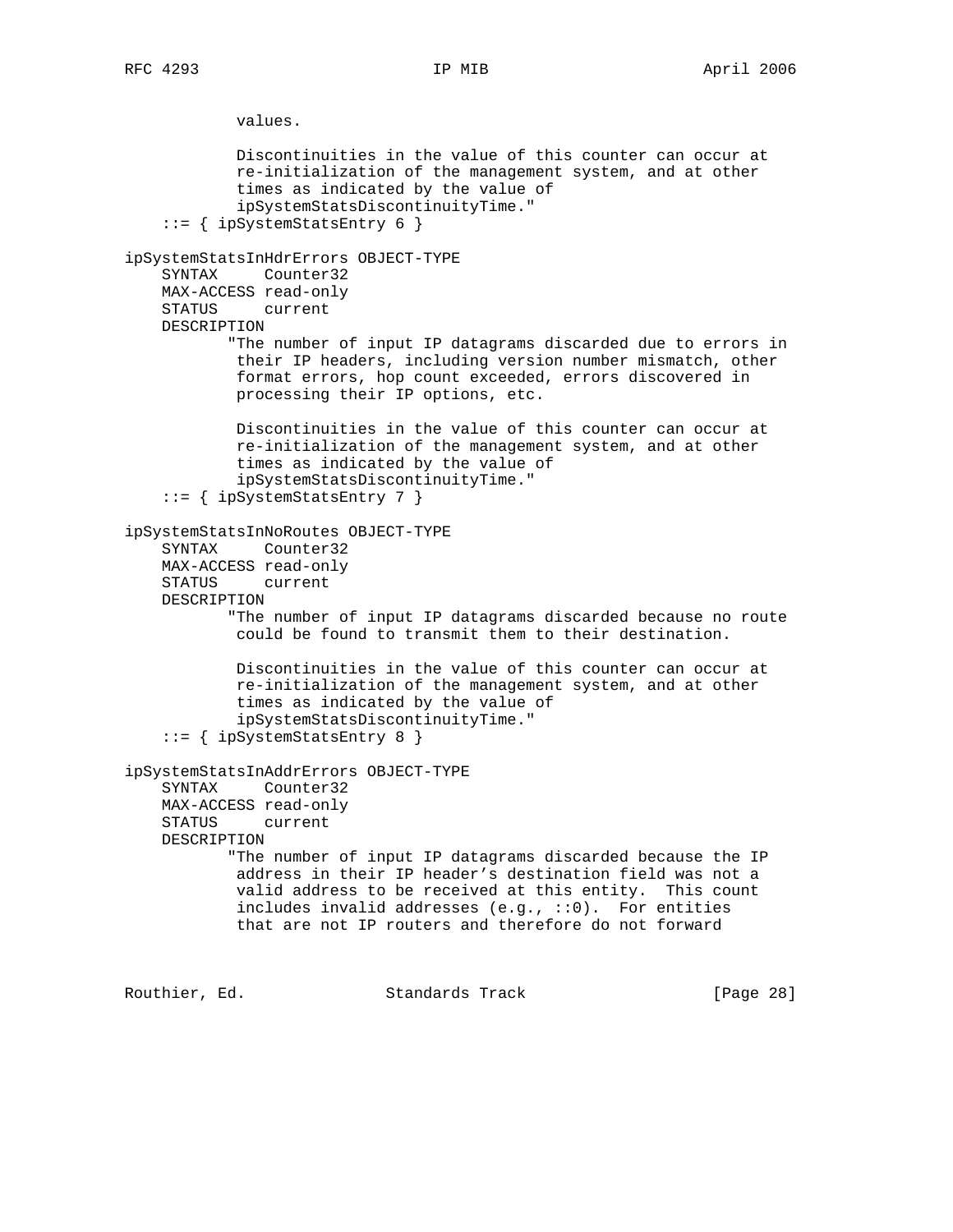datagrams, this counter includes datagrams discarded because the destination address was not a local address. Discontinuities in the value of this counter can occur at re-initialization of the management system, and at other times as indicated by the value of ipSystemStatsDiscontinuityTime." ::= { ipSystemStatsEntry 9 } ipSystemStatsInUnknownProtos OBJECT-TYPE SYNTAX Counter32 MAX-ACCESS read-only STATUS current DESCRIPTION "The number of locally-addressed IP datagrams received successfully but discarded because of an unknown or unsupported protocol. When tracking interface statistics, the counter of the interface to which these datagrams were addressed is incremented. This interface might not be the same as the input interface for some of the datagrams. Discontinuities in the value of this counter can occur at re-initialization of the management system, and at other times as indicated by the value of ipSystemStatsDiscontinuityTime." ::= { ipSystemStatsEntry 10 } ipSystemStatsInTruncatedPkts OBJECT-TYPE SYNTAX Counter32 MAX-ACCESS read-only STATUS current DESCRIPTION "The number of input IP datagrams discarded because the datagram frame didn't carry enough data. Discontinuities in the value of this counter can occur at re-initialization of the management system, and at other times as indicated by the value of ipSystemStatsDiscontinuityTime." ::= { ipSystemStatsEntry 11 } ipSystemStatsInForwDatagrams OBJECT-TYPE SYNTAX Counter32 MAX-ACCESS read-only STATUS current DESCRIPTION

Routhier, Ed. 6. Standards Track [Page 29]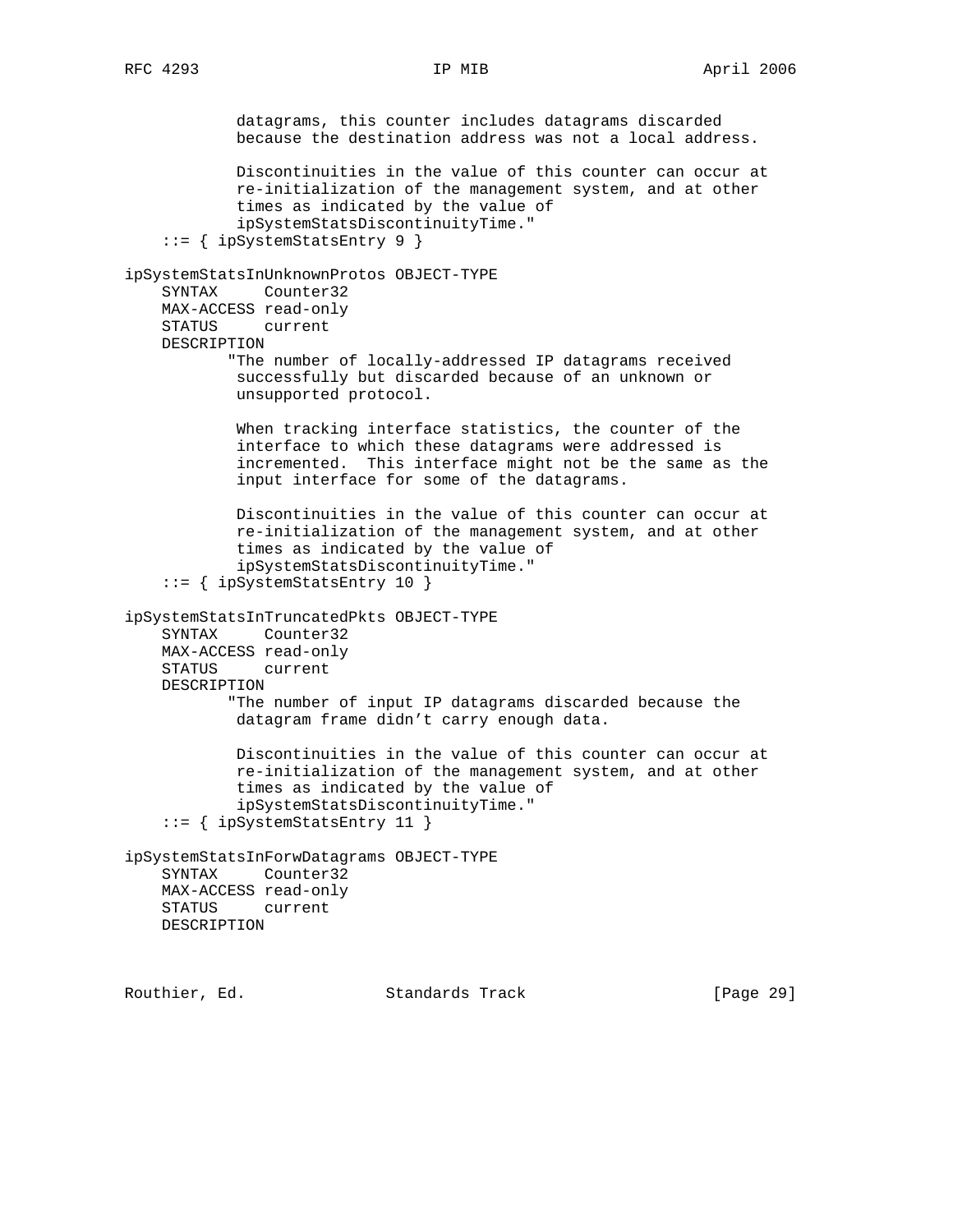"The number of input datagrams for which this entity was not their final IP destination and for which this entity attempted to find a route to forward them to that final destination. In entities that do not act as IP routers, this counter will include only those datagrams that were Source-Routed via this entity, and the Source-Route processing was successful. When tracking interface statistics, the counter of the incoming interface is incremented for each datagram. Discontinuities in the value of this counter can occur at re-initialization of the management system, and at other times as indicated by the value of ipSystemStatsDiscontinuityTime." ::= { ipSystemStatsEntry 12 } ipSystemStatsHCInForwDatagrams OBJECT-TYPE SYNTAX Counter64 MAX-ACCESS read-only STATUS current DESCRIPTION "The number of input datagrams for which this entity was not their final IP destination and for which this entity attempted to find a route to forward them to that final destination. This object counts the same packets as ipSystemStatsInForwDatagrams, but allows for larger values. Discontinuities in the value of this counter can occur at re-initialization of the management system, and at other times as indicated by the value of ipSystemStatsDiscontinuityTime." ::= { ipSystemStatsEntry 13 } ipSystemStatsReasmReqds OBJECT-TYPE SYNTAX Counter32 MAX-ACCESS read-only STATUS current DESCRIPTION "The number of IP fragments received that needed to be reassembled at this interface. When tracking interface statistics, the counter of the interface to which these fragments were addressed is incremented. This interface might not be the same as the input interface for some of the fragments. Discontinuities in the value of this counter can occur at Routhier, Ed. 6. Standards Track [Page 30]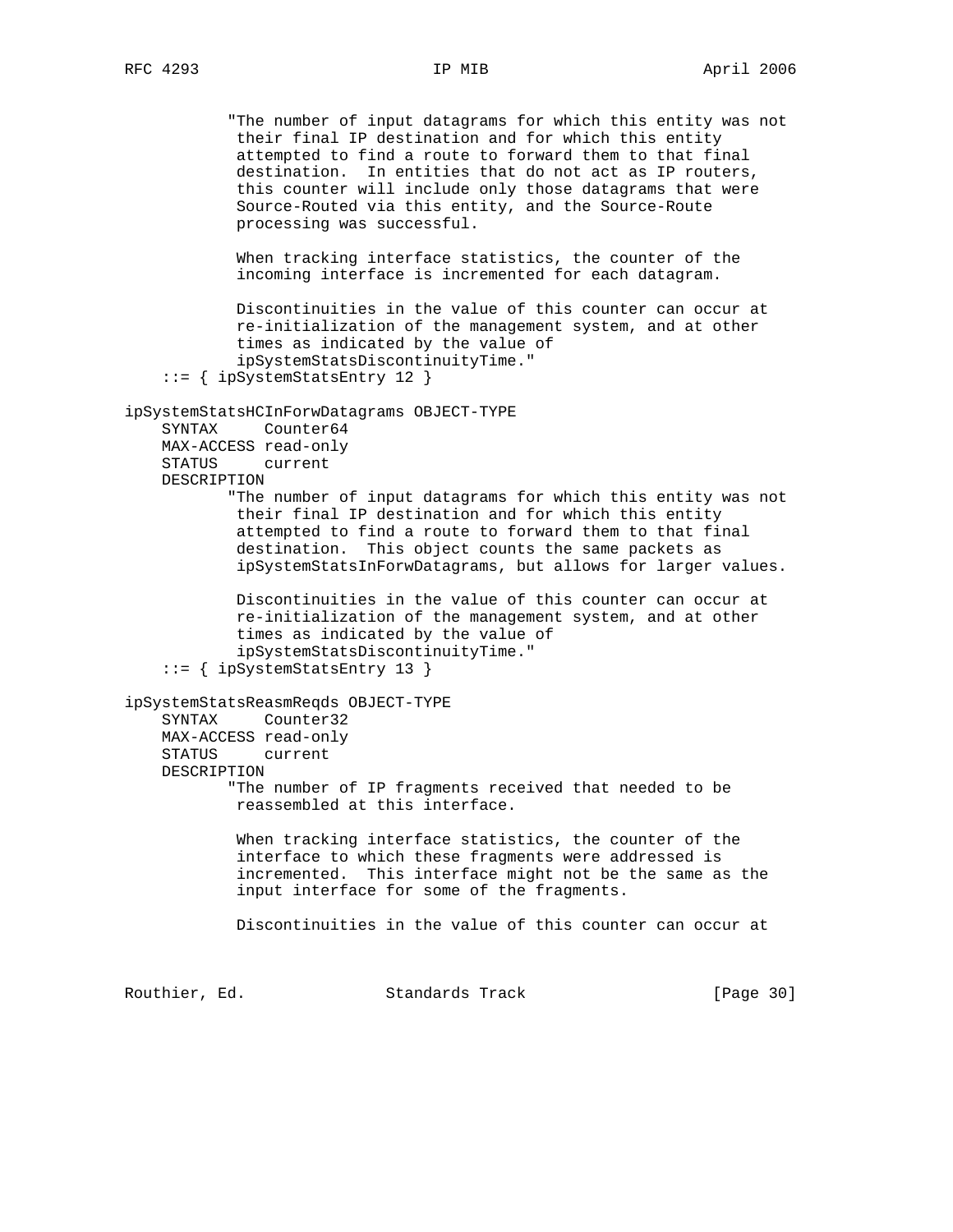re-initialization of the management system, and at other times as indicated by the value of ipSystemStatsDiscontinuityTime." ::= { ipSystemStatsEntry 14 } ipSystemStatsReasmOKs OBJECT-TYPE SYNTAX Counter32 MAX-ACCESS read-only STATUS current DESCRIPTION "The number of IP datagrams successfully reassembled. When tracking interface statistics, the counter of the interface to which these datagrams were addressed is incremented. This interface might not be the same as the input interface for some of the datagrams. Discontinuities in the value of this counter can occur at re-initialization of the management system, and at other times as indicated by the value of ipSystemStatsDiscontinuityTime." ::= { ipSystemStatsEntry 15 } ipSystemStatsReasmFails OBJECT-TYPE SYNTAX Counter32 MAX-ACCESS read-only STATUS current DESCRIPTION "The number of failures detected by the IP re-assembly algorithm (for whatever reason: timed out, errors, etc.). Note that this is not necessarily a count of discarded IP fragments since some algorithms (notably the algorithm in RFC 815) can lose track of the number of fragments by combining them as they are received. When tracking interface statistics, the counter of the interface to which these fragments were addressed is incremented. This interface might not be the same as the input interface for some of the fragments. Discontinuities in the value of this counter can occur at re-initialization of the management system, and at other times as indicated by the value of ipSystemStatsDiscontinuityTime." ::= { ipSystemStatsEntry 16 } ipSystemStatsInDiscards OBJECT-TYPE SYNTAX Counter32

Routhier, Ed. 6. Standards Track [Page 31]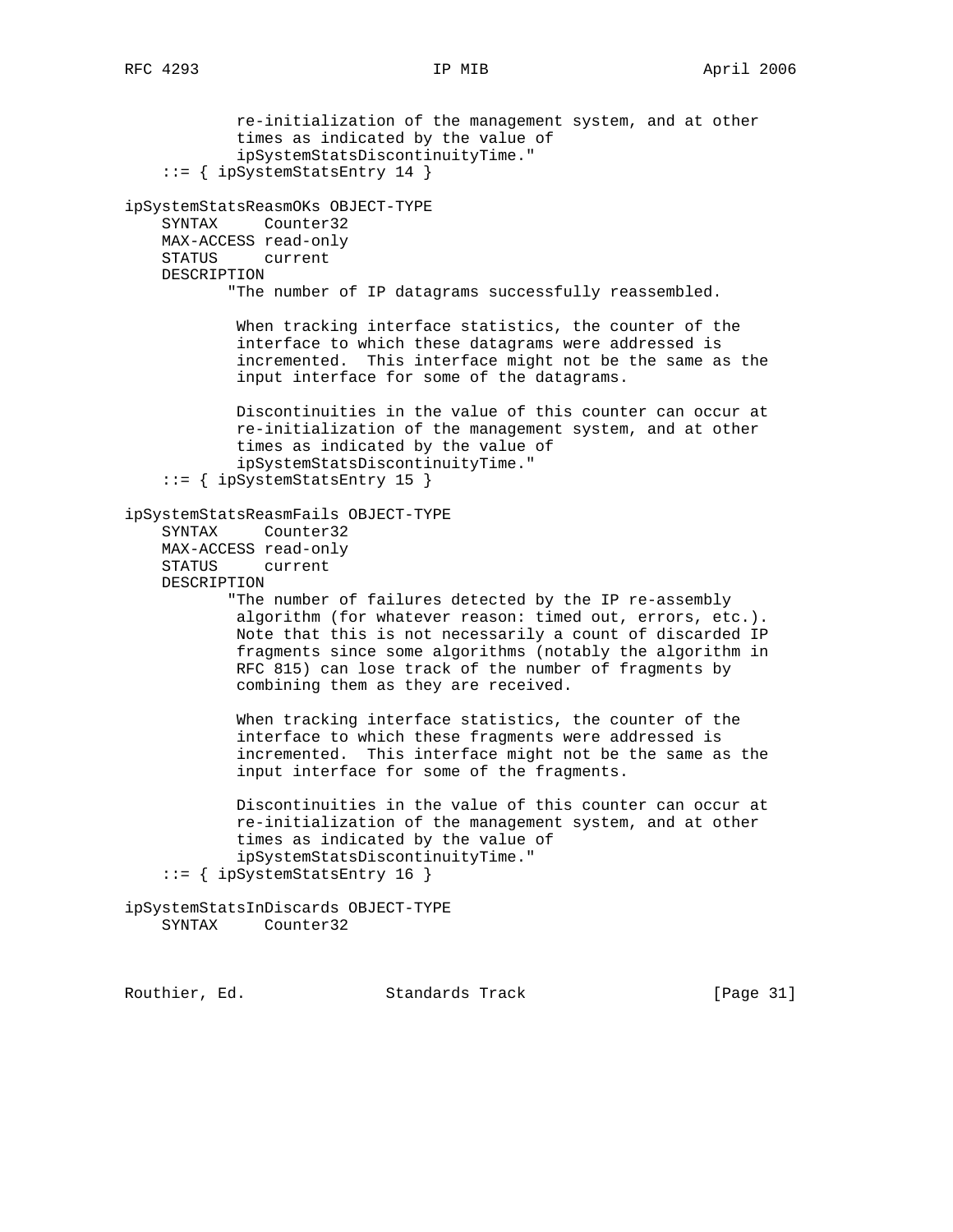MAX-ACCESS read-only STATUS current DESCRIPTION "The number of input IP datagrams for which no problems were encountered to prevent their continued processing, but were discarded (e.g., for lack of buffer space). Note that this counter does not include any datagrams discarded while awaiting re-assembly. Discontinuities in the value of this counter can occur at re-initialization of the management system, and at other times as indicated by the value of ipSystemStatsDiscontinuityTime." ::= { ipSystemStatsEntry 17 } ipSystemStatsInDelivers OBJECT-TYPE SYNTAX Counter32 MAX-ACCESS read-only STATUS current DESCRIPTION "The total number of datagrams successfully delivered to IP user-protocols (including ICMP). When tracking interface statistics, the counter of the interface to which these datagrams were addressed is incremented. This interface might not be the same as the input interface for some of the datagrams. Discontinuities in the value of this counter can occur at re-initialization of the management system, and at other times as indicated by the value of ipSystemStatsDiscontinuityTime." ::= { ipSystemStatsEntry 18 } ipSystemStatsHCInDelivers OBJECT-TYPE SYNTAX Counter64 MAX-ACCESS read-only STATUS current DESCRIPTION "The total number of datagrams successfully delivered to IP user-protocols (including ICMP). This object counts the same packets as ipSystemStatsInDelivers, but allows for larger values. Discontinuities in the value of this counter can occur at re-initialization of the management system, and at other times as indicated by the value of ipSystemStatsDiscontinuityTime."

Routhier, Ed. 6. Standards Track [Page 32]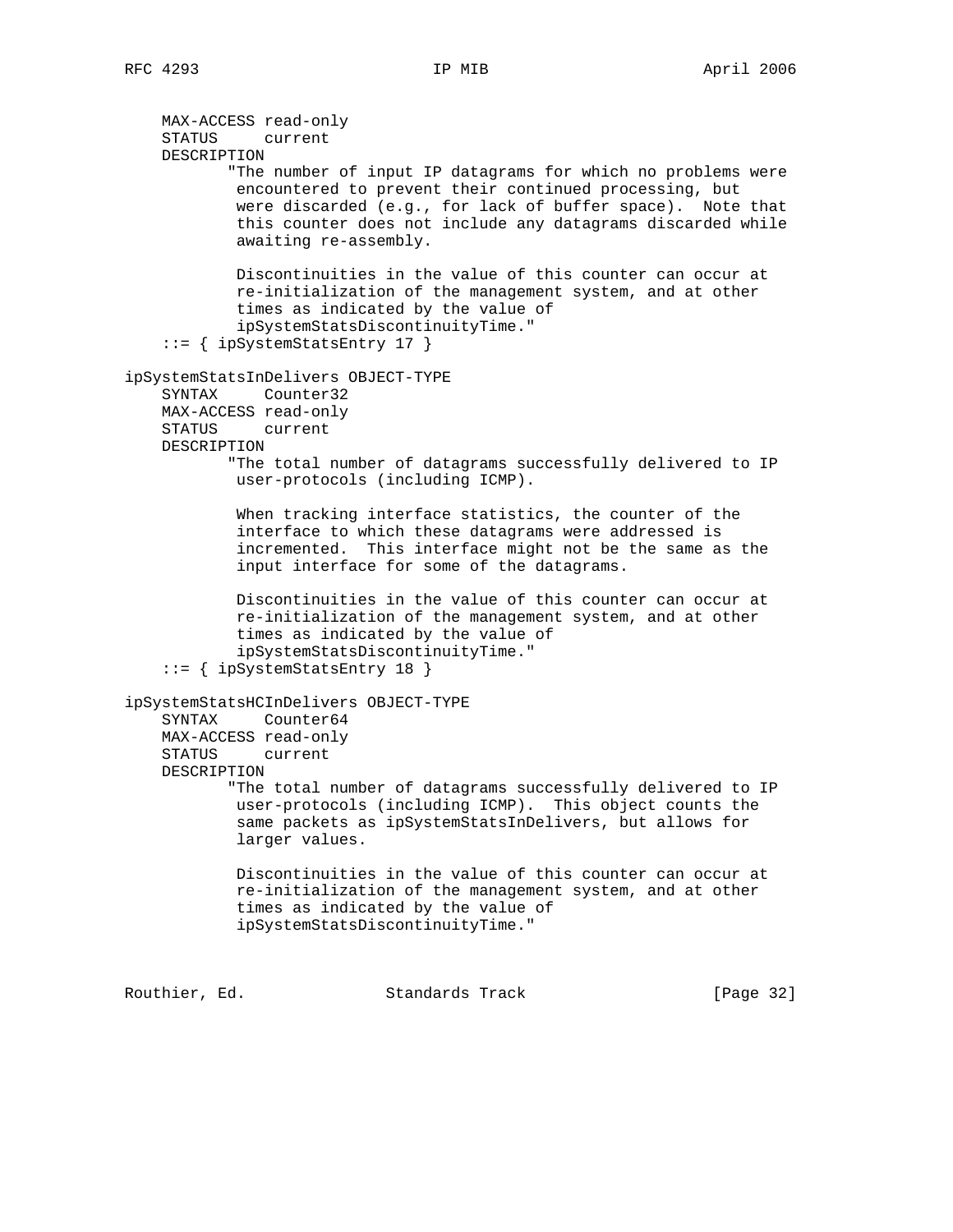::= { ipSystemStatsEntry 19 } ipSystemStatsOutRequests OBJECT-TYPE SYNTAX Counter32 MAX-ACCESS read-only STATUS current DESCRIPTION "The total number of IP datagrams that local IP user protocols (including ICMP) supplied to IP in requests for transmission. Note that this counter does not include any datagrams counted in ipSystemStatsOutForwDatagrams. Discontinuities in the value of this counter can occur at re-initialization of the management system, and at other times as indicated by the value of ipSystemStatsDiscontinuityTime." ::= { ipSystemStatsEntry 20 } ipSystemStatsHCOutRequests OBJECT-TYPE SYNTAX Counter64 MAX-ACCESS read-only STATUS current DESCRIPTION "The total number of IP datagrams that local IP user protocols (including ICMP) supplied to IP in requests for transmission. This object counts the same packets as ipSystemStatsOutRequests, but allows for larger values. Discontinuities in the value of this counter can occur at re-initialization of the management system, and at other times as indicated by the value of ipSystemStatsDiscontinuityTime." ::= { ipSystemStatsEntry 21 } ipSystemStatsOutNoRoutes OBJECT-TYPE SYNTAX Counter32 MAX-ACCESS read-only STATUS current DESCRIPTION "The number of locally generated IP datagrams discarded because no route could be found to transmit them to their destination. Discontinuities in the value of this counter can occur at re-initialization of the management system, and at other times as indicated by the value of ipSystemStatsDiscontinuityTime." ::= { ipSystemStatsEntry 22 }

Routhier, Ed. 6. Standards Track [Page 33]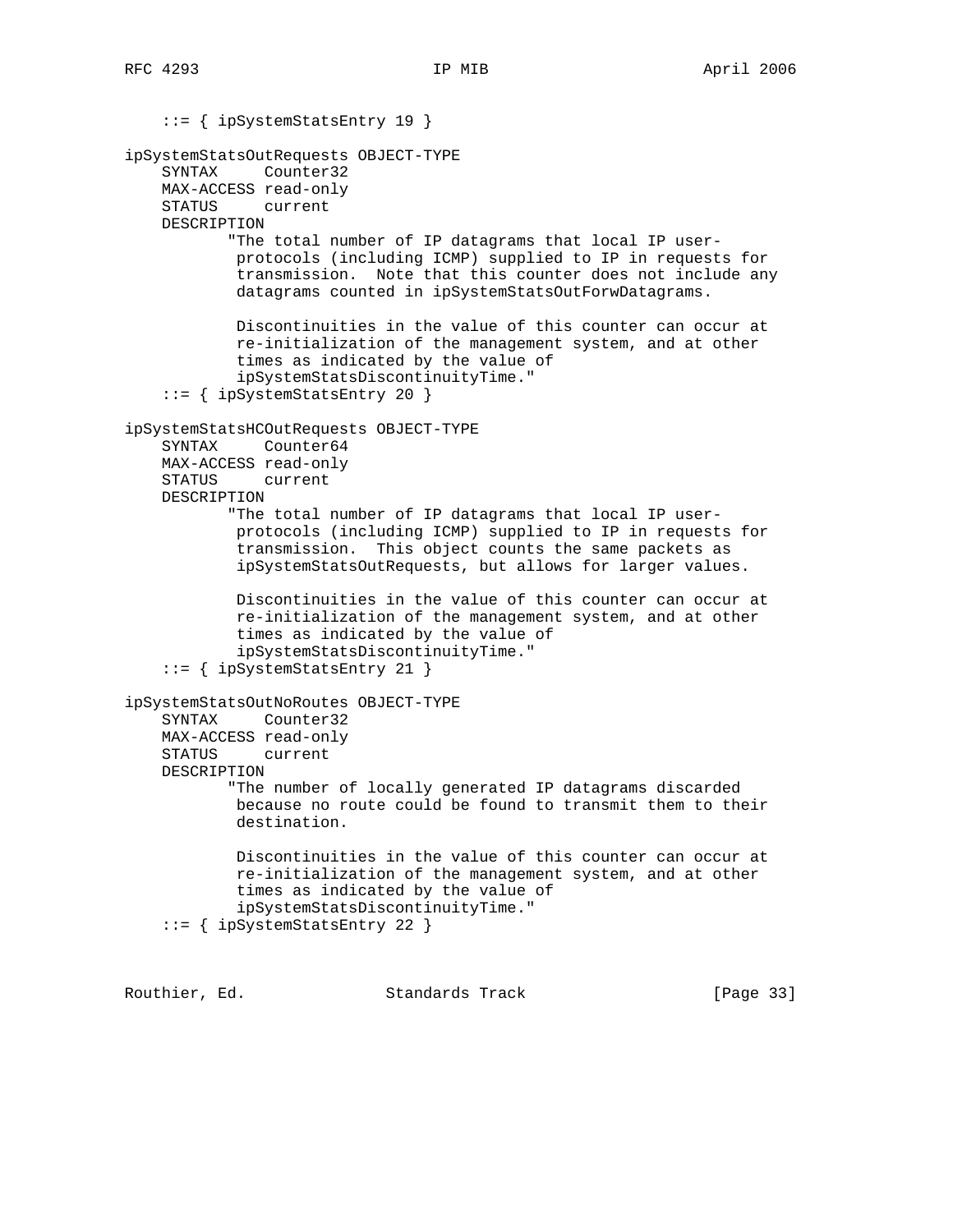ipSystemStatsOutForwDatagrams OBJECT-TYPE SYNTAX Counter32 MAX-ACCESS read-only STATUS current DESCRIPTION "The number of datagrams for which this entity was not their final IP destination and for which it was successful in finding a path to their final destination. In entities that do not act as IP routers, this counter will include only those datagrams that were Source-Routed via this entity, and the Source-Route processing was successful. When tracking interface statistics, the counter of the outgoing interface is incremented for a successfully forwarded datagram. Discontinuities in the value of this counter can occur at re-initialization of the management system, and at other times as indicated by the value of ipSystemStatsDiscontinuityTime." ::= { ipSystemStatsEntry 23 } ipSystemStatsHCOutForwDatagrams OBJECT-TYPE SYNTAX Counter64 MAX-ACCESS read-only STATUS current DESCRIPTION "The number of datagrams for which this entity was not their final IP destination and for which it was successful in finding a path to their final destination. This object counts the same packets as ipSystemStatsOutForwDatagrams, but allows for larger values. Discontinuities in the value of this counter can occur at re-initialization of the management system, and at other times as indicated by the value of ipSystemStatsDiscontinuityTime." ::= { ipSystemStatsEntry 24 } ipSystemStatsOutDiscards OBJECT-TYPE SYNTAX Counter32 MAX-ACCESS read-only STATUS current DESCRIPTION "The number of output IP datagrams for which no problem was encountered to prevent their transmission to their destination, but were discarded (e.g., for lack of buffer space). Note that this counter would include Routhier, Ed. 6. Standards Track [Page 34]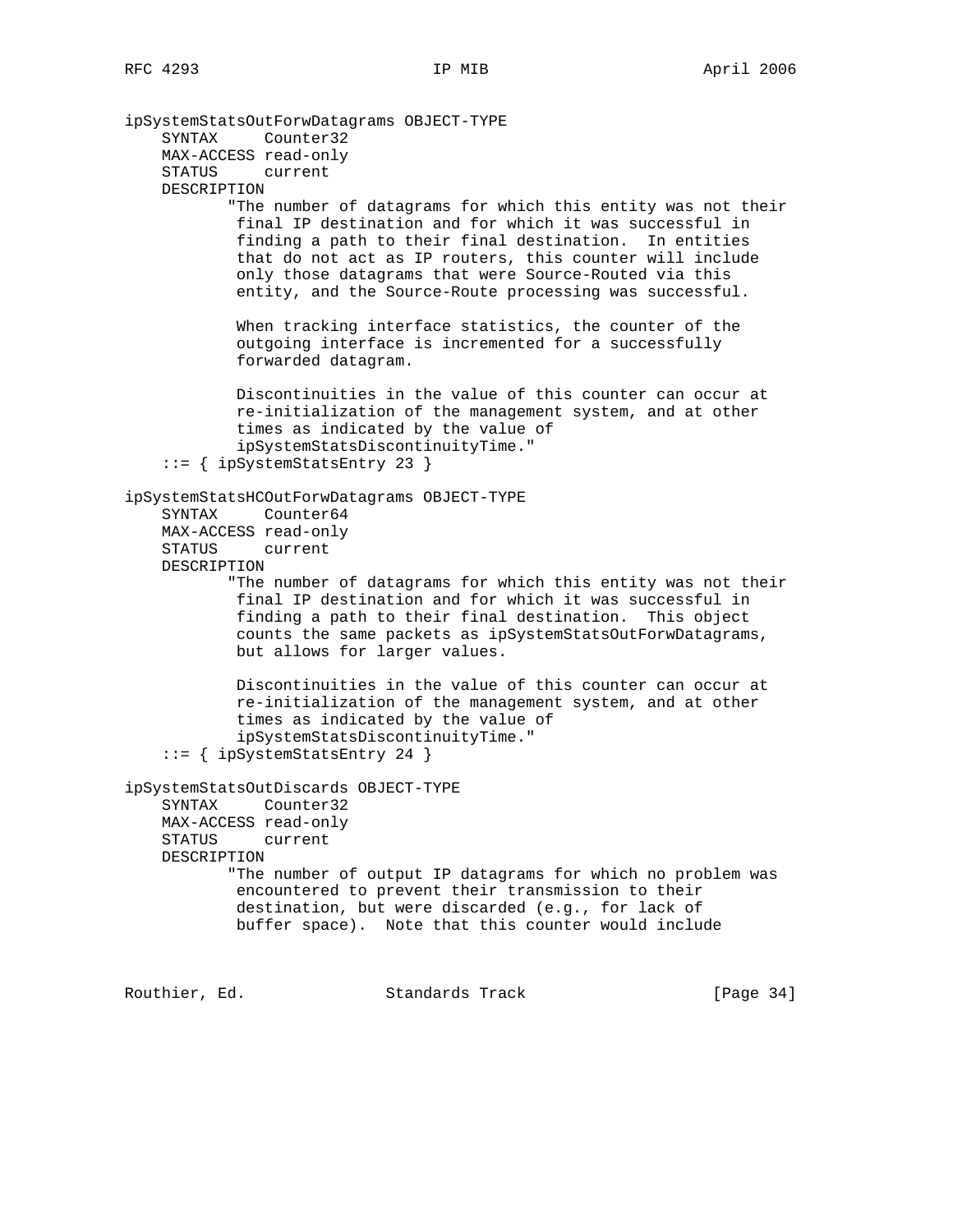datagrams counted in ipSystemStatsOutForwDatagrams if any such datagrams met this (discretionary) discard criterion. Discontinuities in the value of this counter can occur at re-initialization of the management system, and at other times as indicated by the value of ipSystemStatsDiscontinuityTime." ::= { ipSystemStatsEntry 25 } ipSystemStatsOutFragReqds OBJECT-TYPE SYNTAX Counter32 MAX-ACCESS read-only STATUS current DESCRIPTION "The number of IP datagrams that would require fragmentation in order to be transmitted. When tracking interface statistics, the counter of the outgoing interface is incremented for a successfully fragmented datagram. Discontinuities in the value of this counter can occur at re-initialization of the management system, and at other times as indicated by the value of ipSystemStatsDiscontinuityTime." ::= { ipSystemStatsEntry 26 } ipSystemStatsOutFragOKs OBJECT-TYPE SYNTAX Counter32 MAX-ACCESS read-only STATUS current DESCRIPTION "The number of IP datagrams that have been successfully fragmented. When tracking interface statistics, the counter of the outgoing interface is incremented for a successfully fragmented datagram. Discontinuities in the value of this counter can occur at re-initialization of the management system, and at other times as indicated by the value of ipSystemStatsDiscontinuityTime." ::= { ipSystemStatsEntry 27 } ipSystemStatsOutFragFails OBJECT-TYPE SYNTAX Counter32 MAX-ACCESS read-only

Routhier, Ed. 6. Standards Track [Page 35]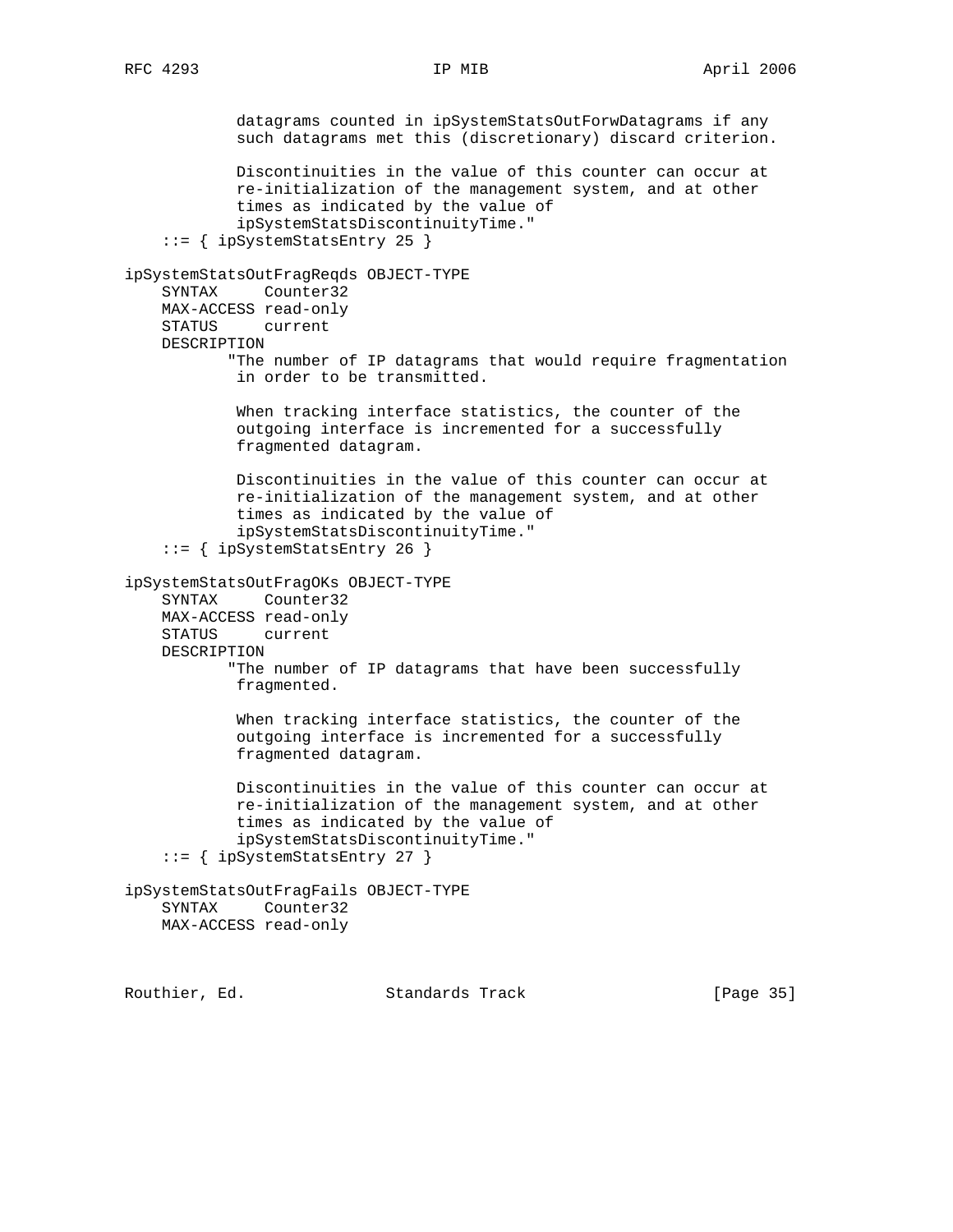STATUS current DESCRIPTION "The number of IP datagrams that have been discarded because they needed to be fragmented but could not be. This includes IPv4 packets that have the DF bit set and IPv6 packets that are being forwarded and exceed the outgoing link MTU. When tracking interface statistics, the counter of the outgoing interface is incremented for an unsuccessfully fragmented datagram. Discontinuities in the value of this counter can occur at re-initialization of the management system, and at other times as indicated by the value of ipSystemStatsDiscontinuityTime." ::= { ipSystemStatsEntry 28 } ipSystemStatsOutFragCreates OBJECT-TYPE SYNTAX Counter32 MAX-ACCESS read-only STATUS current DESCRIPTION "The number of output datagram fragments that have been generated as a result of IP fragmentation. When tracking interface statistics, the counter of the outgoing interface is incremented for a successfully fragmented datagram. Discontinuities in the value of this counter can occur at re-initialization of the management system, and at other times as indicated by the value of ipSystemStatsDiscontinuityTime." ::= { ipSystemStatsEntry 29 } ipSystemStatsOutTransmits OBJECT-TYPE SYNTAX Counter32 MAX-ACCESS read-only STATUS current DESCRIPTION "The total number of IP datagrams that this entity supplied to the lower layers for transmission. This includes datagrams generated locally and those forwarded by this entity. Discontinuities in the value of this counter can occur at re-initialization of the management system, and at other

Routhier, Ed. 6. Standards Track [Page 36]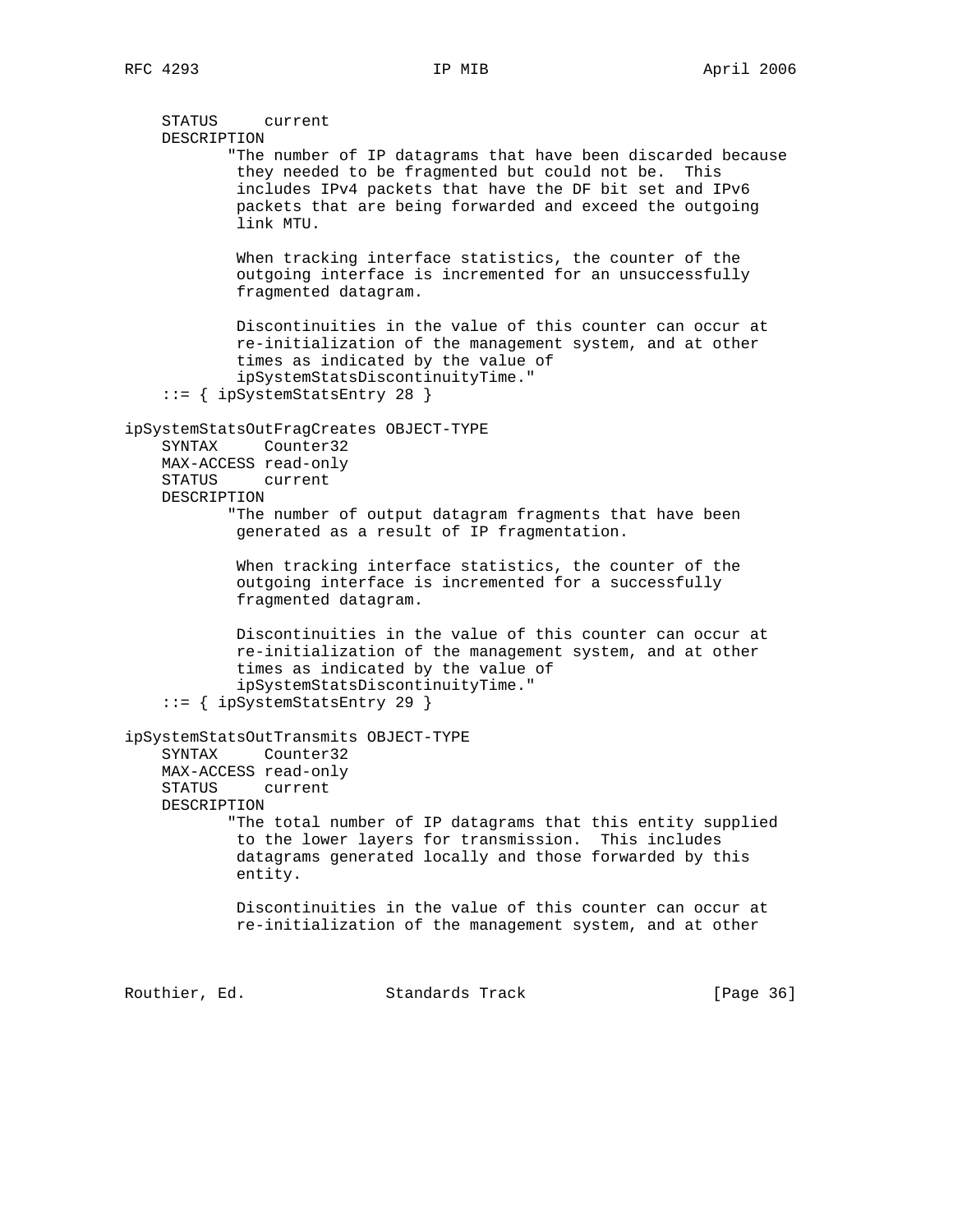times as indicated by the value of ipSystemStatsDiscontinuityTime." ::= { ipSystemStatsEntry 30 } ipSystemStatsHCOutTransmits OBJECT-TYPE SYNTAX Counter64 MAX-ACCESS read-only STATUS current DESCRIPTION "The total number of IP datagrams that this entity supplied to the lower layers for transmission. This object counts the same datagrams as ipSystemStatsOutTransmits, but allows for larger values. Discontinuities in the value of this counter can occur at re-initialization of the management system, and at other times as indicated by the value of ipSystemStatsDiscontinuityTime." ::= { ipSystemStatsEntry 31 } ipSystemStatsOutOctets OBJECT-TYPE SYNTAX Counter32 MAX-ACCESS read-only STATUS current DESCRIPTION "The total number of octets in IP datagrams delivered to the lower layers for transmission. Octets from datagrams counted in ipSystemStatsOutTransmits MUST be counted here. Discontinuities in the value of this counter can occur at re-initialization of the management system, and at other times as indicated by the value of ipSystemStatsDiscontinuityTime." ::= { ipSystemStatsEntry 32 } ipSystemStatsHCOutOctets OBJECT-TYPE SYNTAX Counter64 MAX-ACCESS read-only STATUS current DESCRIPTION "The total number of octets in IP datagrams delivered to the lower layers for transmission. This objects counts the same octets as ipSystemStatsOutOctets, but allows for larger values. Discontinuities in the value of this counter can occur at re-initialization of the management system, and at other times as indicated by the value of

Routhier, Ed. 6. Standards Track [Page 37]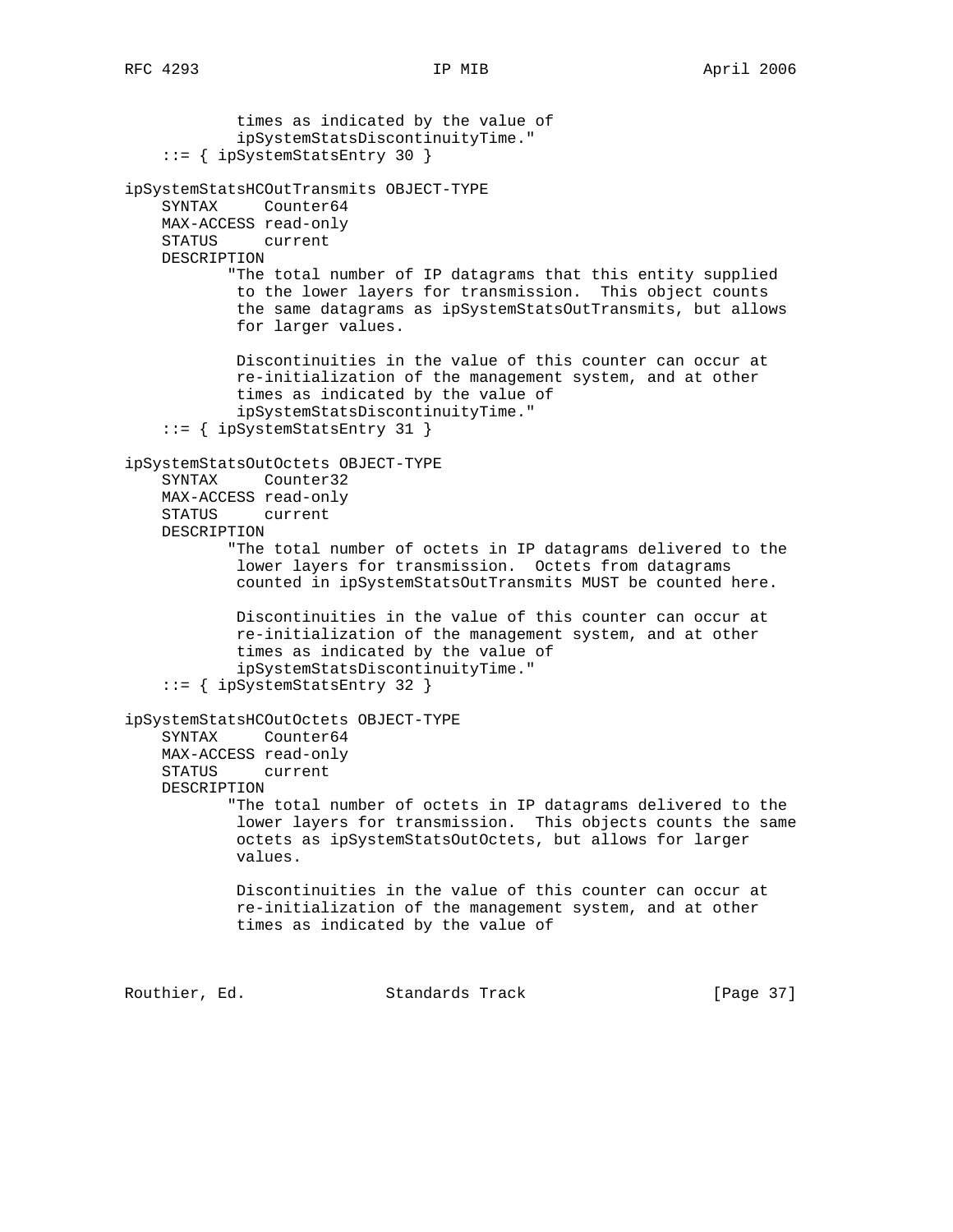ipSystemStatsDiscontinuityTime." ::= { ipSystemStatsEntry 33 } ipSystemStatsInMcastPkts OBJECT-TYPE SYNTAX Counter32 MAX-ACCESS read-only STATUS current DESCRIPTION "The number of IP multicast datagrams received. Discontinuities in the value of this counter can occur at re-initialization of the management system, and at other times as indicated by the value of ipSystemStatsDiscontinuityTime." ::= { ipSystemStatsEntry 34 } ipSystemStatsHCInMcastPkts OBJECT-TYPE SYNTAX Counter64 MAX-ACCESS read-only STATUS current DESCRIPTION "The number of IP multicast datagrams received. This object counts the same datagrams as ipSystemStatsInMcastPkts but allows for larger values. Discontinuities in the value of this counter can occur at re-initialization of the management system, and at other times as indicated by the value of ipSystemStatsDiscontinuityTime." ::= { ipSystemStatsEntry 35 } ipSystemStatsInMcastOctets OBJECT-TYPE SYNTAX Counter32 MAX-ACCESS read-only STATUS current DESCRIPTION "The total number of octets received in IP multicast datagrams. Octets from datagrams counted in ipSystemStatsInMcastPkts MUST be counted here. Discontinuities in the value of this counter can occur at re-initialization of the management system, and at other times as indicated by the value of ipSystemStatsDiscontinuityTime." ::= { ipSystemStatsEntry 36 } ipSystemStatsHCInMcastOctets OBJECT-TYPE SYNTAX Counter64

Routhier, Ed. 6. Standards Track [Page 38]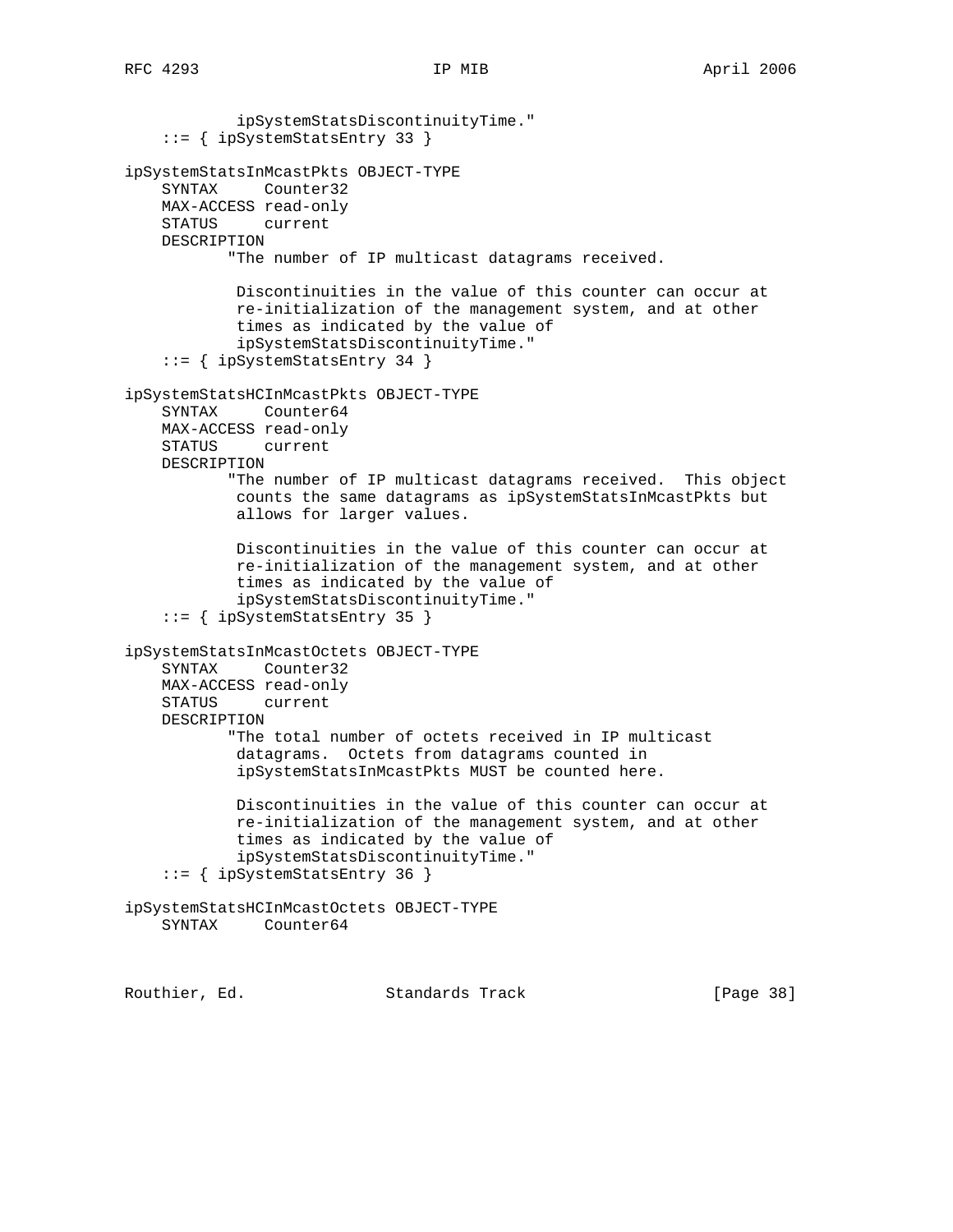```
 MAX-ACCESS read-only
     STATUS current
    DESCRIPTION
            "The total number of octets received in IP multicast
             datagrams. This object counts the same octets as
             ipSystemStatsInMcastOctets, but allows for larger values.
             Discontinuities in the value of this counter can occur at
             re-initialization of the management system, and at other
             times as indicated by the value of
             ipSystemStatsDiscontinuityTime."
     ::= { ipSystemStatsEntry 37 }
ipSystemStatsOutMcastPkts OBJECT-TYPE
     SYNTAX Counter32
    MAX-ACCESS read-only
     STATUS current
    DESCRIPTION
            "The number of IP multicast datagrams transmitted.
             Discontinuities in the value of this counter can occur at
             re-initialization of the management system, and at other
             times as indicated by the value of
             ipSystemStatsDiscontinuityTime."
     ::= { ipSystemStatsEntry 38 }
ipSystemStatsHCOutMcastPkts OBJECT-TYPE
     SYNTAX Counter64
    MAX-ACCESS read-only
    STATUS current
    DESCRIPTION
            "The number of IP multicast datagrams transmitted. This
             object counts the same datagrams as
             ipSystemStatsOutMcastPkts, but allows for larger values.
             Discontinuities in the value of this counter can occur at
             re-initialization of the management system, and at other
             times as indicated by the value of
             ipSystemStatsDiscontinuityTime."
     ::= { ipSystemStatsEntry 39 }
ipSystemStatsOutMcastOctets OBJECT-TYPE
     SYNTAX Counter32
    MAX-ACCESS read-only
    STATUS current
    DESCRIPTION
            "The total number of octets transmitted in IP multicast
            datagrams. Octets from datagrams counted in
```
Routhier, Ed. 6. Standards Track [Page 39]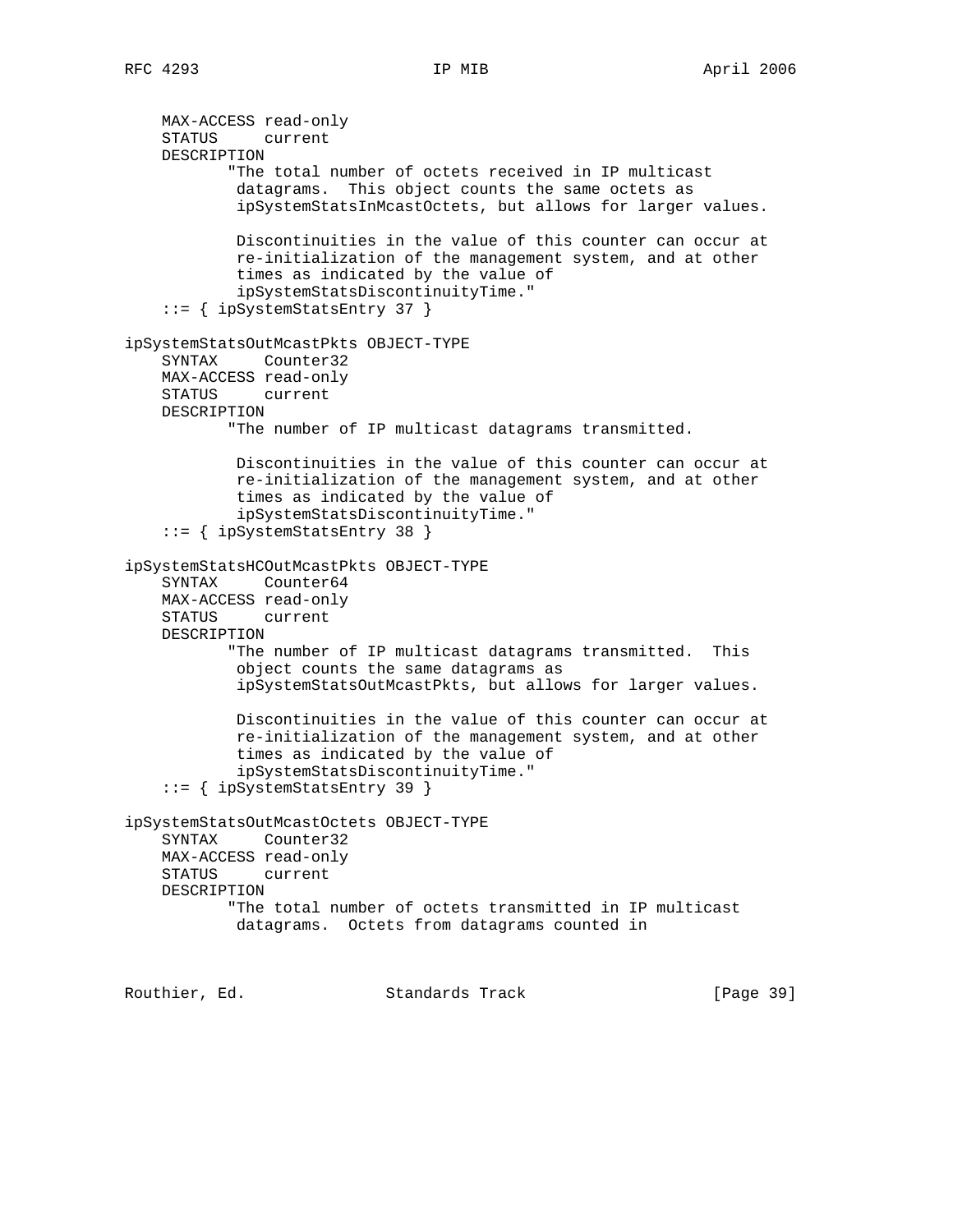ipSystemStatsOutMcastPkts MUST be counted here. Discontinuities in the value of this counter can occur at re-initialization of the management system, and at other times as indicated by the value of ipSystemStatsDiscontinuityTime." ::= { ipSystemStatsEntry 40 } ipSystemStatsHCOutMcastOctets OBJECT-TYPE SYNTAX Counter64 MAX-ACCESS read-only STATUS current DESCRIPTION "The total number of octets transmitted in IP multicast datagrams. This object counts the same octets as ipSystemStatsOutMcastOctets, but allows for larger values. Discontinuities in the value of this counter can occur at re-initialization of the management system, and at other times as indicated by the value of ipSystemStatsDiscontinuityTime." ::= { ipSystemStatsEntry 41 } ipSystemStatsInBcastPkts OBJECT-TYPE SYNTAX Counter32 MAX-ACCESS read-only STATUS current DESCRIPTION "The number of IP broadcast datagrams received. Discontinuities in the value of this counter can occur at re-initialization of the management system, and at other times as indicated by the value of ipSystemStatsDiscontinuityTime." ::= { ipSystemStatsEntry 42 } ipSystemStatsHCInBcastPkts OBJECT-TYPE SYNTAX Counter64 MAX-ACCESS read-only STATUS current DESCRIPTION "The number of IP broadcast datagrams received. This object counts the same datagrams as ipSystemStatsInBcastPkts but allows for larger values. Discontinuities in the value of this counter can occur at re-initialization of the management system, and at other times as indicated by the value of

Routhier, Ed. 6. Standards Track [Page 40]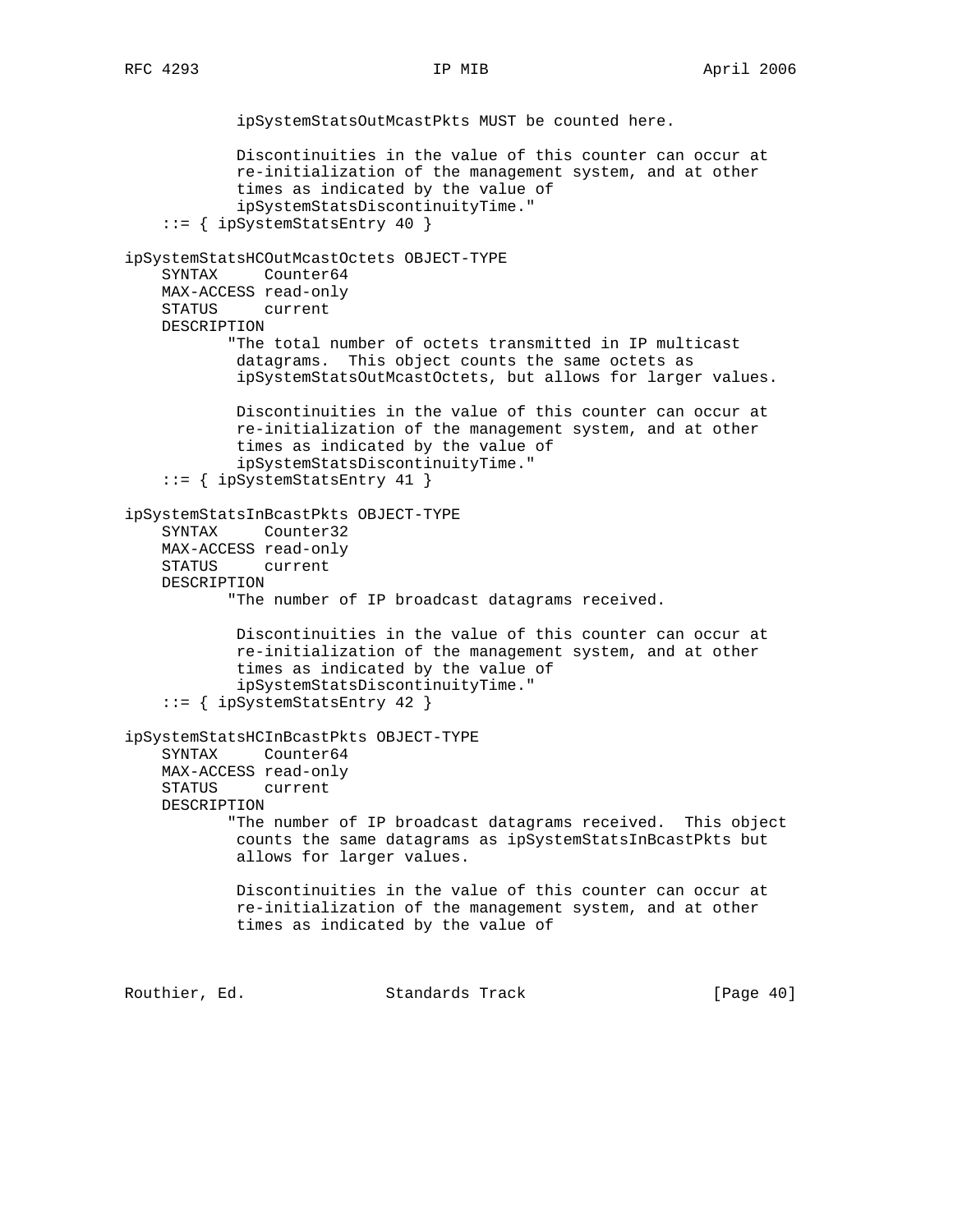ipSystemStatsDiscontinuityTime." ::= { ipSystemStatsEntry 43 } ipSystemStatsOutBcastPkts OBJECT-TYPE SYNTAX Counter32 MAX-ACCESS read-only STATUS current DESCRIPTION "The number of IP broadcast datagrams transmitted. Discontinuities in the value of this counter can occur at re-initialization of the management system, and at other times as indicated by the value of ipSystemStatsDiscontinuityTime." ::= { ipSystemStatsEntry 44 } ipSystemStatsHCOutBcastPkts OBJECT-TYPE SYNTAX Counter64 MAX-ACCESS read-only STATUS current DESCRIPTION "The number of IP broadcast datagrams transmitted. This object counts the same datagrams as ipSystemStatsOutBcastPkts, but allows for larger values. Discontinuities in the value of this counter can occur at re-initialization of the management system, and at other times as indicated by the value of ipSystemStatsDiscontinuityTime." ::= { ipSystemStatsEntry 45 } ipSystemStatsDiscontinuityTime OBJECT-TYPE SYNTAX TimeStamp MAX-ACCESS read-only STATUS current DESCRIPTION "The value of sysUpTime on the most recent occasion at which any one or more of this entry's counters suffered a discontinuity. If no such discontinuities have occurred since the last re initialization of the local management subsystem, then this object contains a zero value." ::= { ipSystemStatsEntry 46 } ipSystemStatsRefreshRate OBJECT-TYPE SYNTAX Unsigned32 UNITS "milli-seconds"

Routhier, Ed. 6. Standards Track [Page 41]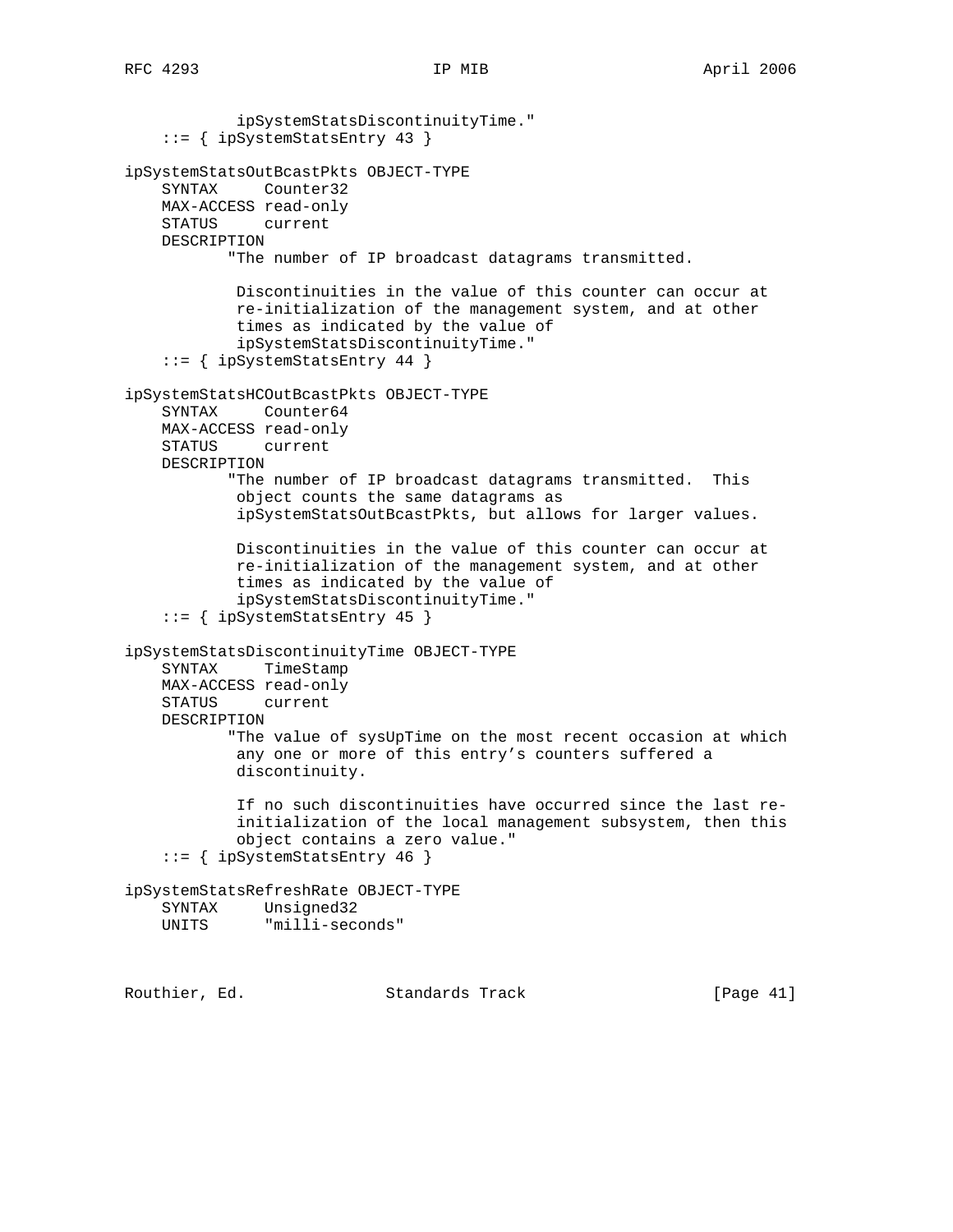```
 MAX-ACCESS read-only
    STATUS current
    DESCRIPTION
            "The minimum reasonable polling interval for this entry.
            This object provides an indication of the minimum amount of
            time required to update the counters in this entry."
     ::= { ipSystemStatsEntry 47 }
ipIfStatsTableLastChange OBJECT-TYPE
    SYNTAX TimeStamp
    MAX-ACCESS read-only
    STATUS current
    DESCRIPTION
           "The value of sysUpTime on the most recent occasion at which
            a row in the ipIfStatsTable was added or deleted.
            If new objects are added to the ipIfStatsTable that require
            the ipIfStatsTableLastChange to be updated when they are
            modified, they must specify that requirement in their
            description clause."
    ::= { ipTrafficStats 2 }
ipIfStatsTable OBJECT-TYPE
    SYNTAX SEQUENCE OF IpIfStatsEntry
    MAX-ACCESS not-accessible
    STATUS current
    DESCRIPTION
            "The table containing per-interface traffic statistics. This
            table and the ipSystemStatsTable contain similar objects
            whose difference is in their granularity. Where this table
            contains per-interface statistics, the ipSystemStatsTable
            contains the same statistics, but counted on a system wide
            basis."
    ::= { ipTrafficStats 3 }
ipIfStatsEntry OBJECT-TYPE
    SYNTAX IpIfStatsEntry
    MAX-ACCESS not-accessible
    STATUS current
    DESCRIPTION
           "An interface statistics entry containing objects for a
            particular interface and version of IP."
    INDEX { ipIfStatsIPVersion, ipIfStatsIfIndex }
    ::= { ipIfStatsTable 1 }
IpIfStatsEntry ::= SEQUENCE {
ipIfStatsIPVersion 1netVersion,
 ipIfStatsIfIndex InterfaceIndex,
```
Routhier, Ed. Standards Track [Page 42]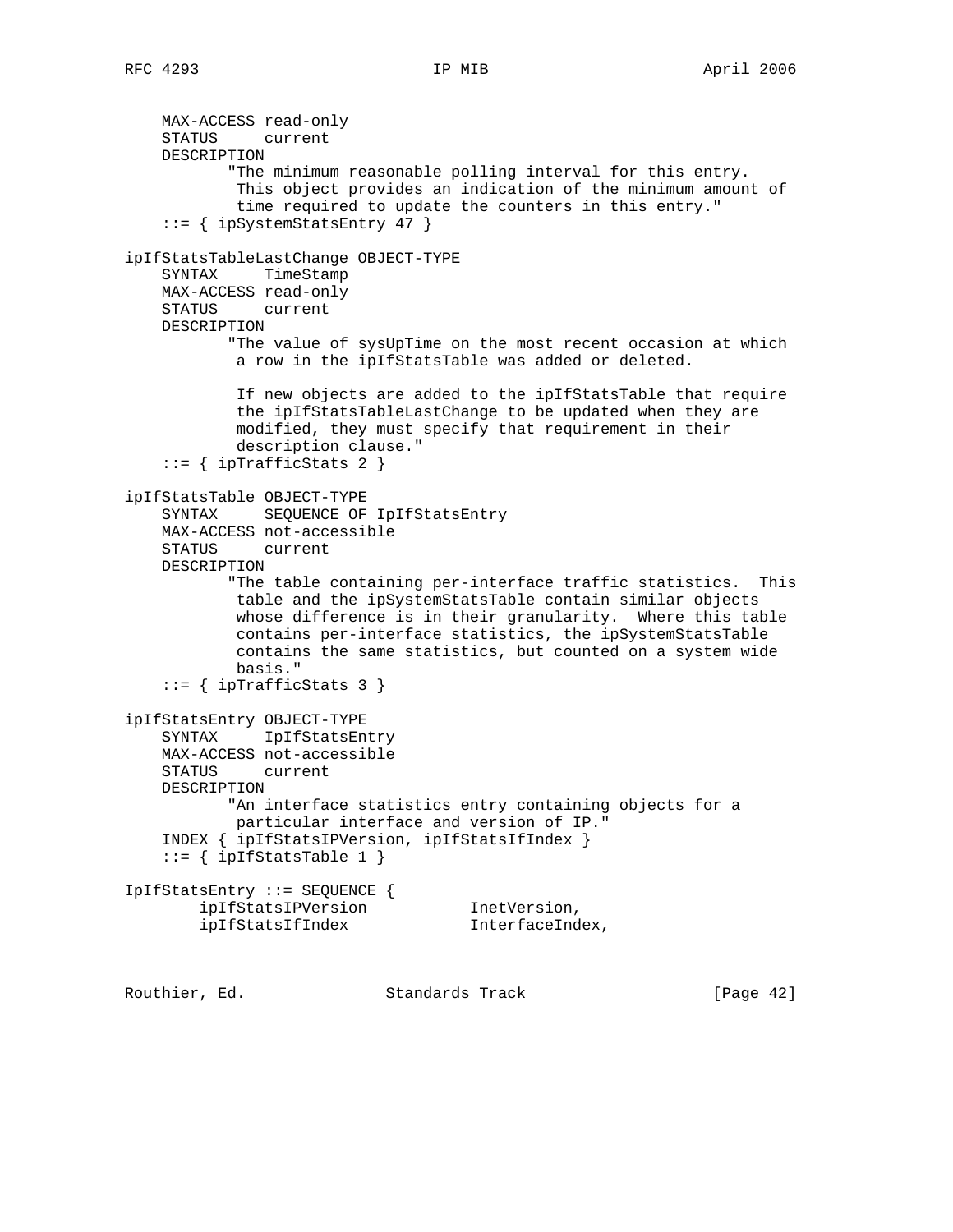| ipIfStatsInReceives         | Counter32, |
|-----------------------------|------------|
| ipIfStatsHCInReceives       | Counter64, |
| ipIfStatsInOctets           | Counter32, |
| ipIfStatsHCInOctets         | Counter64, |
| ipIfStatsInHdrErrors        | Counter32, |
| ipIfStatsInNoRoutes         | Counter32, |
| ipIfStatsInAddrErrors       | Counter32, |
| ipIfStatsInUnknownProtos    | Counter32, |
| ipIfStatsInTruncatedPkts    | Counter32, |
| ipIfStatsInForwDatagrams    | Counter32, |
| ipIfStatsHCInForwDatagrams  | Counter64, |
| ipIfStatsReasmReqds         | Counter32, |
| ipIfStatsReasmOKs           | Counter32, |
| ipIfStatsReasmFails         | Counter32, |
| ipIfStatsInDiscards         | Counter32, |
| ipIfStatsInDelivers         | Counter32, |
| ipIfStatsHCInDelivers       | Counter64, |
| ipIfStatsOutRequests        | Counter32, |
| ipIfStatsHCOutRequests      | Counter64, |
| ipIfStatsOutForwDatagrams   | Counter32, |
| ipIfStatsHCOutForwDatagrams | Counter64, |
| ipIfStatsOutDiscards        | Counter32, |
| ipIfStatsOutFragReqds       | Counter32, |
| ipIfStatsOutFragOKs         | Counter32, |
| ipIfStatsOutFragFails       | Counter32, |
| ipIfStatsOutFragCreates     | Counter32, |
| ipIfStatsOutTransmits       | Counter32, |
| ipIfStatsHCOutTransmits     | Counter64, |
| ipIfStatsOutOctets          | Counter32, |
| ipIfStatsHCOutOctets        | Counter64, |
| ipIfStatsInMcastPkts        | Counter32, |
| ipIfStatsHCInMcastPkts      | Counter64, |
| ipIfStatsInMcastOctets      | Counter32, |
| ipIfStatsHCInMcastOctets    | Counter64, |
| ipIfStatsOutMcastPkts       | Counter32, |
| ipIfStatsHCOutMcastPkts     | Counter64, |
| ipIfStatsOutMcastOctets     | Counter32, |
| ipIfStatsHCOutMcastOctets   | Counter64, |
| ipIfStatsInBcastPkts        | Counter32, |
| ipIfStatsHCInBcastPkts      | Counter64, |
| ipIfStatsOutBcastPkts       | Counter32, |
| ipIfStatsHCOutBcastPkts     | Counter64, |
| ipIfStatsDiscontinuityTime  | TimeStamp, |
| ipIfStatsRefreshRate        | Unsigned32 |
|                             |            |

}

ipIfStatsIPVersion OBJECT-TYPE SYNTAX InetVersion

Routhier, Ed. Standards Track [Page 43]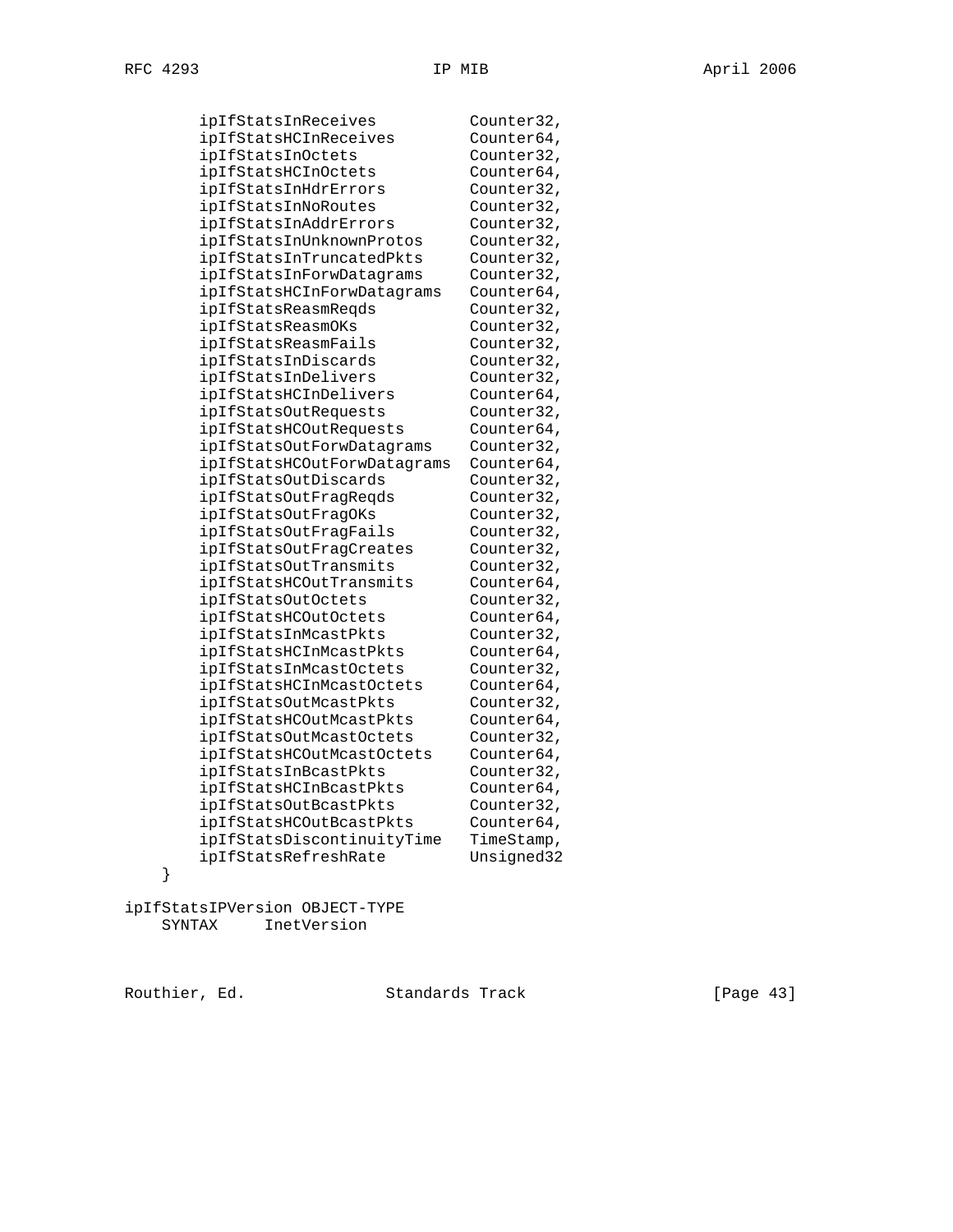```
 MAX-ACCESS not-accessible
     STATUS current
    DESCRIPTION
            "The IP version of this row."
    ::= { ipIfStatsEntry 1 }
ipIfStatsIfIndex OBJECT-TYPE
    SYNTAX InterfaceIndex
    MAX-ACCESS not-accessible
    STATUS current
    DESCRIPTION
            "The index value that uniquely identifies the interface to
            which this entry is applicable. The interface identified by
             a particular value of this index is the same interface as
             identified by the same value of the IF-MIB's ifIndex."
    ::= { ipIfStatsEntry 2 }
ipIfStatsInReceives OBJECT-TYPE
    SYNTAX Counter32
    MAX-ACCESS read-only
    STATUS current
    DESCRIPTION
            "The total number of input IP datagrams received, including
            those received in error.
            Discontinuities in the value of this counter can occur at
            re-initialization of the management system, and at other
            times as indicated by the value of
             ipIfStatsDiscontinuityTime."
    ::= { ipIfStatsEntry 3 }
ipIfStatsHCInReceives OBJECT-TYPE
     SYNTAX Counter64
    MAX-ACCESS read-only
    STATUS current
    DESCRIPTION
            "The total number of input IP datagrams received, including
            those received in error. This object counts the same
             datagrams as ipIfStatsInReceives, but allows for larger
             values.
            Discontinuities in the value of this counter can occur at
            re-initialization of the management system, and at other
            times as indicated by the value of
             ipIfStatsDiscontinuityTime."
    ::= { ipIfStatsEntry 4 }
ipIfStatsInOctets OBJECT-TYPE
```
Routhier, Ed. 6. Standards Track [Page 44]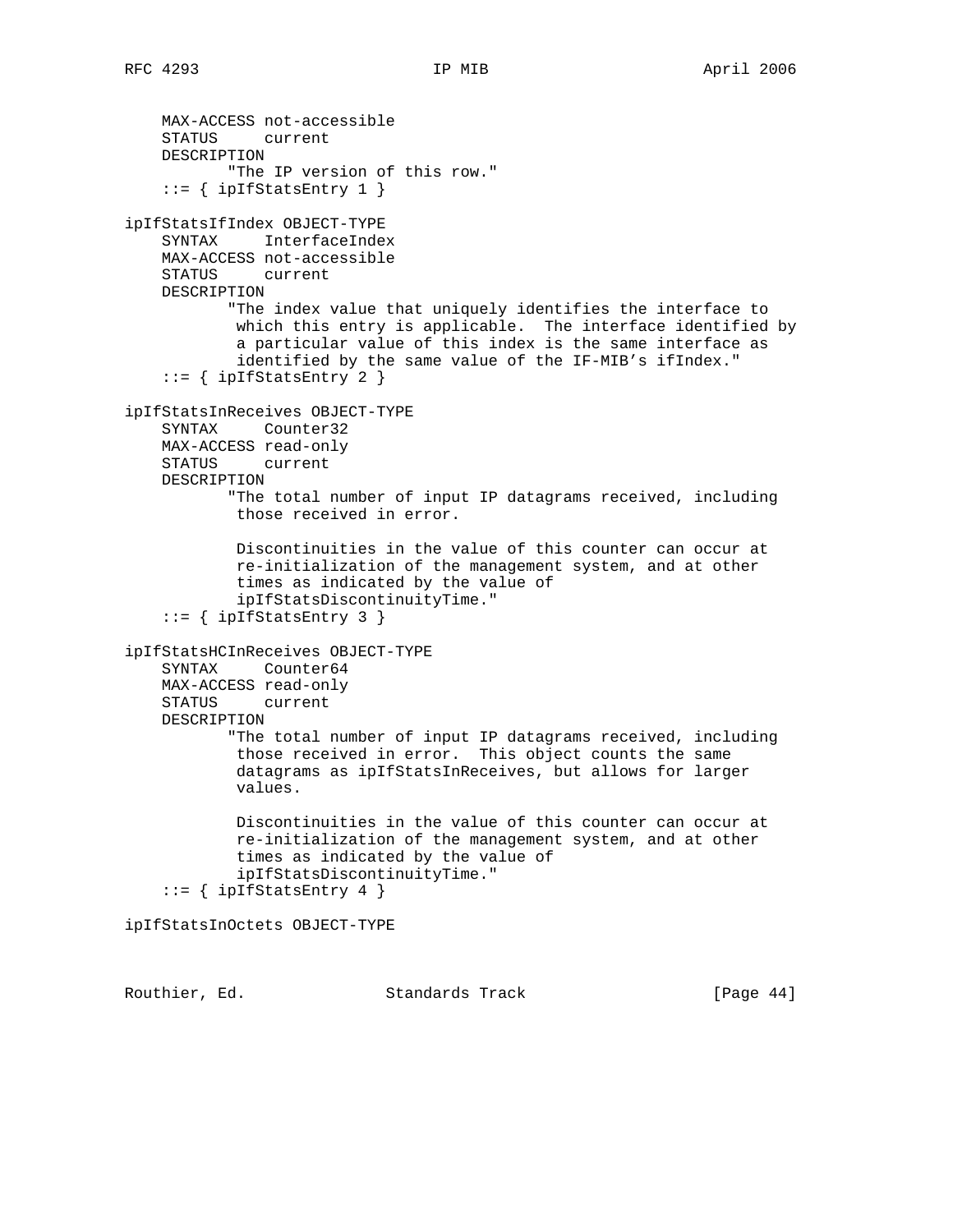```
 SYNTAX Counter32
    MAX-ACCESS read-only
    STATUS current
    DESCRIPTION
            "The total number of octets received in input IP datagrams,
             including those received in error. Octets from datagrams
             counted in ipIfStatsInReceives MUST be counted here.
            Discontinuities in the value of this counter can occur at
            re-initialization of the management system, and at other
            times as indicated by the value of
             ipIfStatsDiscontinuityTime."
     ::= { ipIfStatsEntry 5 }
ipIfStatsHCInOctets OBJECT-TYPE
     SYNTAX Counter64
    MAX-ACCESS read-only
    STATUS current
    DESCRIPTION
           "The total number of octets received in input IP datagrams,
            including those received in error. This object counts the
            same octets as ipIfStatsInOctets, but allows for larger
            values.
            Discontinuities in the value of this counter can occur at
            re-initialization of the management system, and at other
            times as indicated by the value of
             ipIfStatsDiscontinuityTime."
    ::= { ipIfStatsEntry 6 }
ipIfStatsInHdrErrors OBJECT-TYPE
     SYNTAX Counter32
    MAX-ACCESS read-only
    STATUS current
    DESCRIPTION
            "The number of input IP datagrams discarded due to errors in
            their IP headers, including version number mismatch, other
             format errors, hop count exceeded, errors discovered in
             processing their IP options, etc.
            Discontinuities in the value of this counter can occur at
            re-initialization of the management system, and at other
            times as indicated by the value of
            ipIfStatsDiscontinuityTime."
    ::= { ipIfStatsEntry 7 }
ipIfStatsInNoRoutes OBJECT-TYPE
    SYNTAX Counter32
```
Routhier, Ed. 6. Standards Track [Page 45]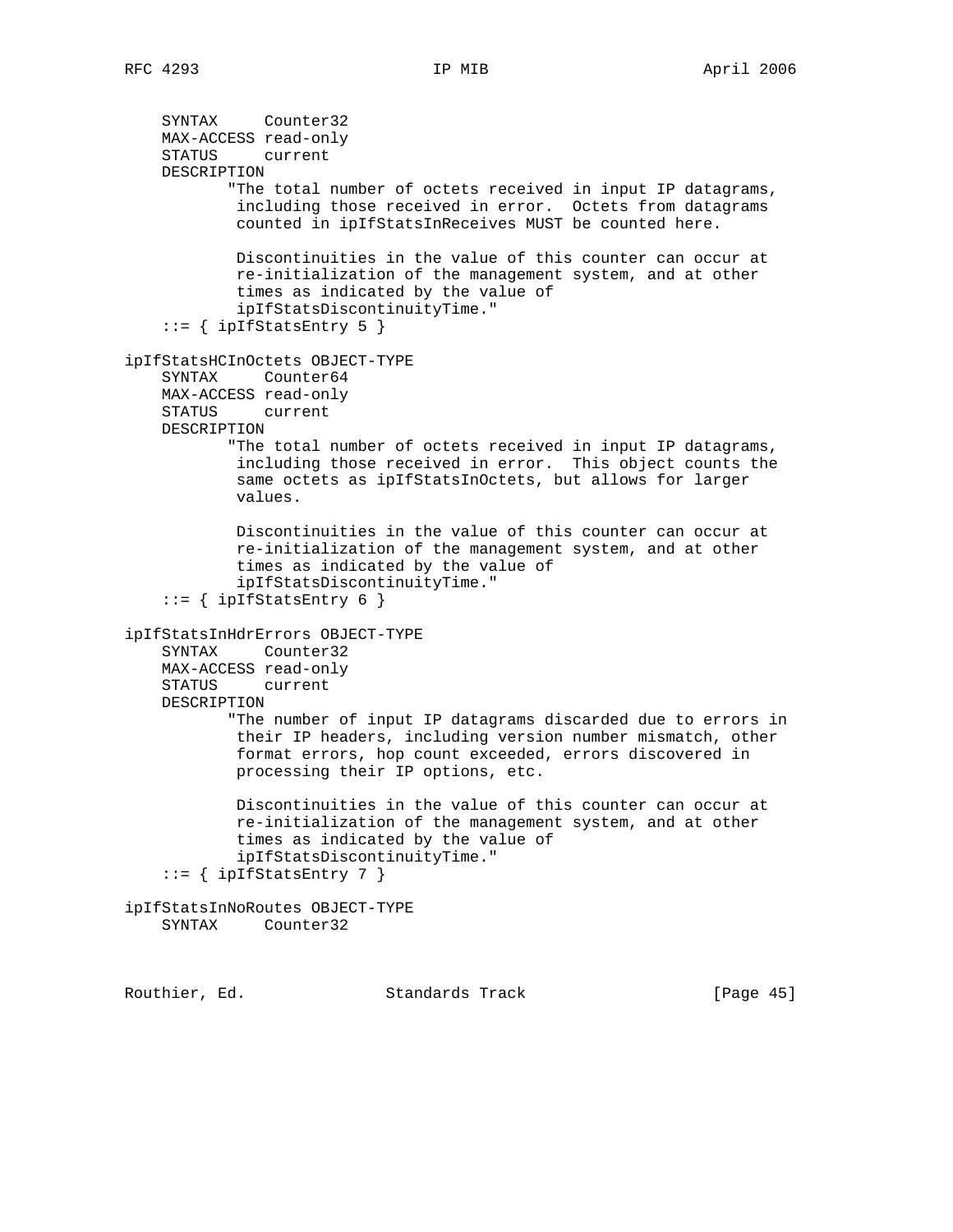MAX-ACCESS read-only STATUS current DESCRIPTION "The number of input IP datagrams discarded because no route could be found to transmit them to their destination. Discontinuities in the value of this counter can occur at re-initialization of the management system, and at other times as indicated by the value of ipIfStatsDiscontinuityTime." ::= { ipIfStatsEntry 8 } ipIfStatsInAddrErrors OBJECT-TYPE SYNTAX Counter32 MAX-ACCESS read-only STATUS current DESCRIPTION "The number of input IP datagrams discarded because the IP address in their IP header's destination field was not a valid address to be received at this entity. This count includes invalid addresses (e.g., ::0). For entities that are not IP routers and therefore do not forward datagrams, this counter includes datagrams discarded because the destination address was not a local address. Discontinuities in the value of this counter can occur at re-initialization of the management system, and at other times as indicated by the value of ipIfStatsDiscontinuityTime."  $::=$  { ipIfStatsEntry 9 } ipIfStatsInUnknownProtos OBJECT-TYPE SYNTAX Counter32 MAX-ACCESS read-only STATUS current DESCRIPTION "The number of locally-addressed IP datagrams received successfully but discarded because of an unknown or unsupported protocol. When tracking interface statistics, the counter of the interface to which these datagrams were addressed is incremented. This interface might not be the same as the input interface for some of the datagrams. Discontinuities in the value of this counter can occur at re-initialization of the management system, and at other times as indicated by the value of Routhier, Ed. 6. Standards Track [Page 46]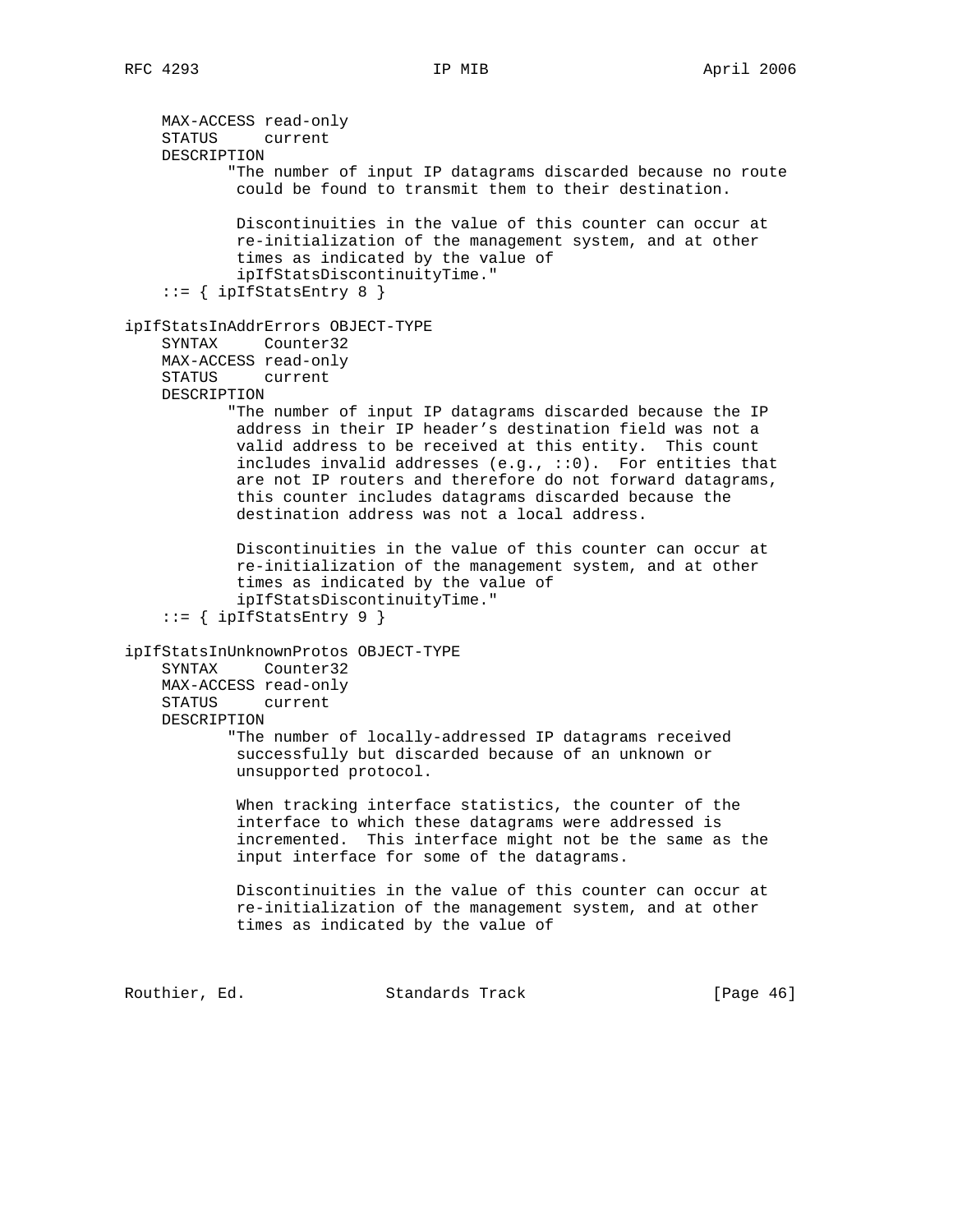ipIfStatsDiscontinuityTime."  $::=$  { ipIfStatsEntry 10 } ipIfStatsInTruncatedPkts OBJECT-TYPE SYNTAX Counter32 MAX-ACCESS read-only STATUS current DESCRIPTION "The number of input IP datagrams discarded because the datagram frame didn't carry enough data. Discontinuities in the value of this counter can occur at re-initialization of the management system, and at other times as indicated by the value of ipIfStatsDiscontinuityTime." ::= { ipIfStatsEntry 11 } ipIfStatsInForwDatagrams OBJECT-TYPE SYNTAX Counter32 MAX-ACCESS read-only STATUS current DESCRIPTION "The number of input datagrams for which this entity was not their final IP destination and for which this entity attempted to find a route to forward them to that final destination. In entities that do not act as IP routers, this counter will include only those datagrams that were Source-Routed via this entity, and the Source-Route processing was successful. When tracking interface statistics, the counter of the incoming interface is incremented for each datagram. Discontinuities in the value of this counter can occur at re-initialization of the management system, and at other times as indicated by the value of ipIfStatsDiscontinuityTime."  $::=$  { ipIfStatsEntry 12 } ipIfStatsHCInForwDatagrams OBJECT-TYPE SYNTAX Counter64 MAX-ACCESS read-only STATUS current DESCRIPTION "The number of input datagrams for which this entity was not their final IP destination and for which this entity attempted to find a route to forward them to that final destination. This object counts the same packets as

Routhier, Ed. 6. Standards Track [Page 47]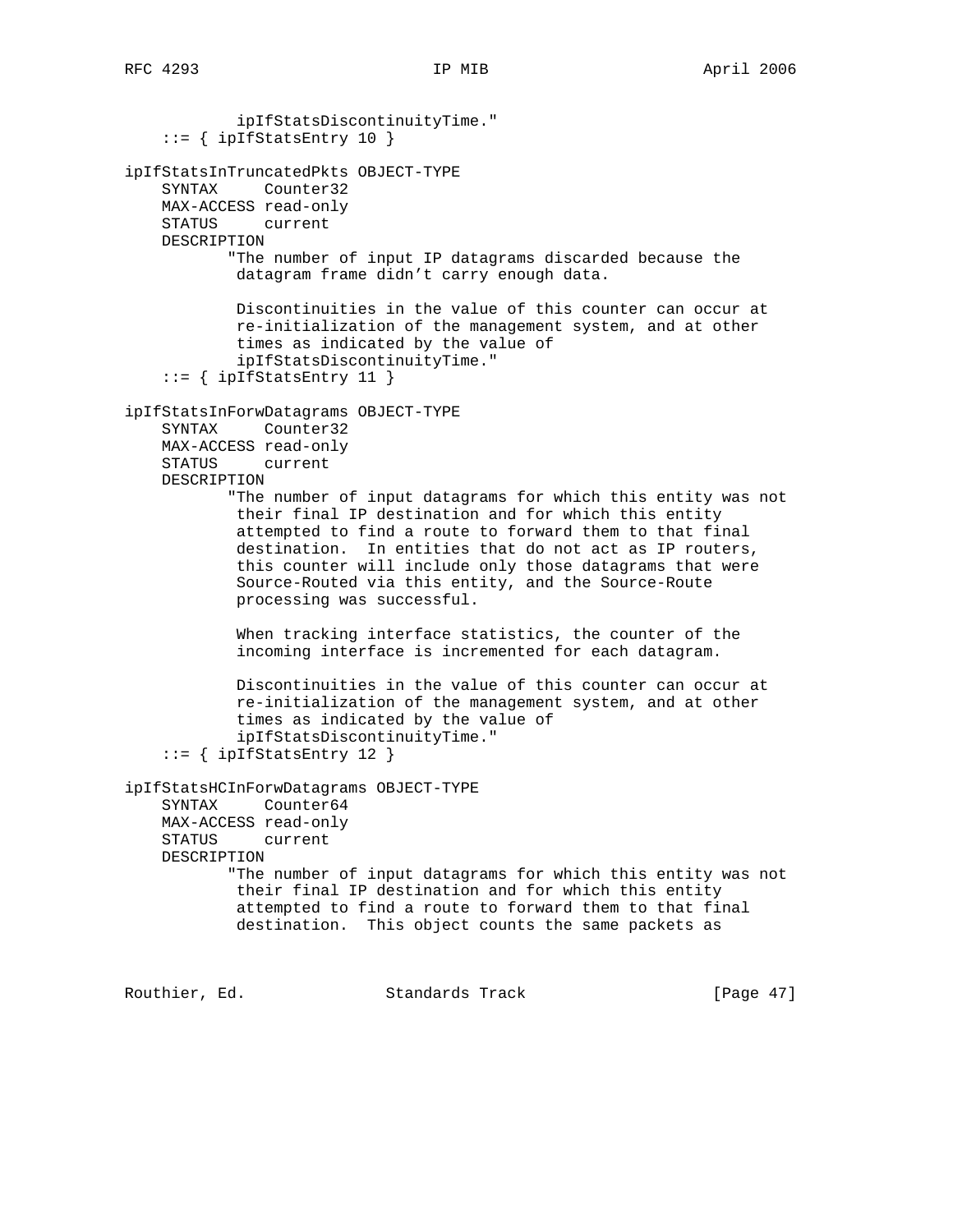```
 ipIfStatsInForwDatagrams, but allows for larger values.
             Discontinuities in the value of this counter can occur at
             re-initialization of the management system, and at other
             times as indicated by the value of
             ipIfStatsDiscontinuityTime."
     ::= { ipIfStatsEntry 13 }
ipIfStatsReasmReqds OBJECT-TYPE
     SYNTAX Counter32
    MAX-ACCESS read-only
    STATUS current
    DESCRIPTION
           "The number of IP fragments received that needed to be
             reassembled at this interface.
             When tracking interface statistics, the counter of the
             interface to which these fragments were addressed is
             incremented. This interface might not be the same as the
             input interface for some of the fragments.
             Discontinuities in the value of this counter can occur at
             re-initialization of the management system, and at other
             times as indicated by the value of
             ipIfStatsDiscontinuityTime."
    ::= { ipIfStatsEntry 14 }
ipIfStatsReasmOKs OBJECT-TYPE
     SYNTAX Counter32
    MAX-ACCESS read-only
     STATUS current
    DESCRIPTION
            "The number of IP datagrams successfully reassembled.
             When tracking interface statistics, the counter of the
             interface to which these datagrams were addressed is
             incremented. This interface might not be the same as the
             input interface for some of the datagrams.
             Discontinuities in the value of this counter can occur at
             re-initialization of the management system, and at other
             times as indicated by the value of
             ipIfStatsDiscontinuityTime."
    ::= { ipIfStatsEntry 15 }
ipIfStatsReasmFails OBJECT-TYPE
    SYNTAX Counter32
    MAX-ACCESS read-only
```
Routhier, Ed. 6. Standards Track [Page 48]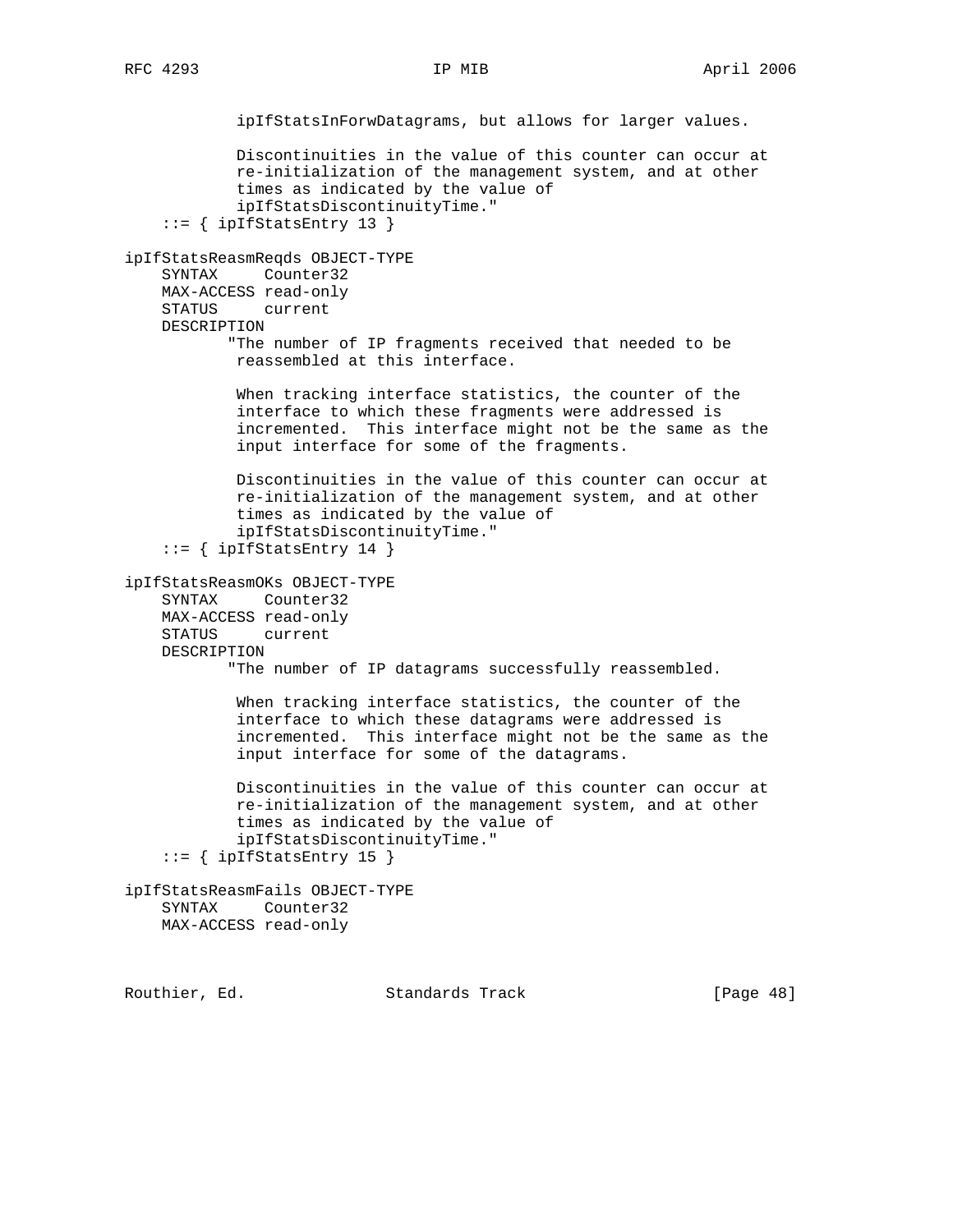```
 STATUS current
     DESCRIPTION
            "The number of failures detected by the IP re-assembly
            algorithm (for whatever reason: timed out, errors, etc.).
            Note that this is not necessarily a count of discarded IP
            fragments since some algorithms (notably the algorithm in
            RFC 815) can lose track of the number of fragments by
             combining them as they are received.
            When tracking interface statistics, the counter of the
            interface to which these fragments were addressed is
             incremented. This interface might not be the same as the
             input interface for some of the fragments.
            Discontinuities in the value of this counter can occur at
            re-initialization of the management system, and at other
            times as indicated by the value of
            ipIfStatsDiscontinuityTime."
     ::= { ipIfStatsEntry 16 }
ipIfStatsInDiscards OBJECT-TYPE
     SYNTAX Counter32
    MAX-ACCESS read-only
    STATUS current
    DESCRIPTION
            "The number of input IP datagrams for which no problems were
            encountered to prevent their continued processing, but
            were discarded (e.g., for lack of buffer space). Note that
            this counter does not include any datagrams discarded while
            awaiting re-assembly.
            Discontinuities in the value of this counter can occur at
            re-initialization of the management system, and at other
            times as indicated by the value of
            ipIfStatsDiscontinuityTime."
    ::= { ipIfStatsEntry 17 }
ipIfStatsInDelivers OBJECT-TYPE
     SYNTAX Counter32
    MAX-ACCESS read-only
    STATUS current
    DESCRIPTION
           "The total number of datagrams successfully delivered to IP
            user-protocols (including ICMP).
            When tracking interface statistics, the counter of the
            interface to which these datagrams were addressed is
            incremented. This interface might not be the same as the
Routhier, Ed. 6. Standards Track [Page 49]
```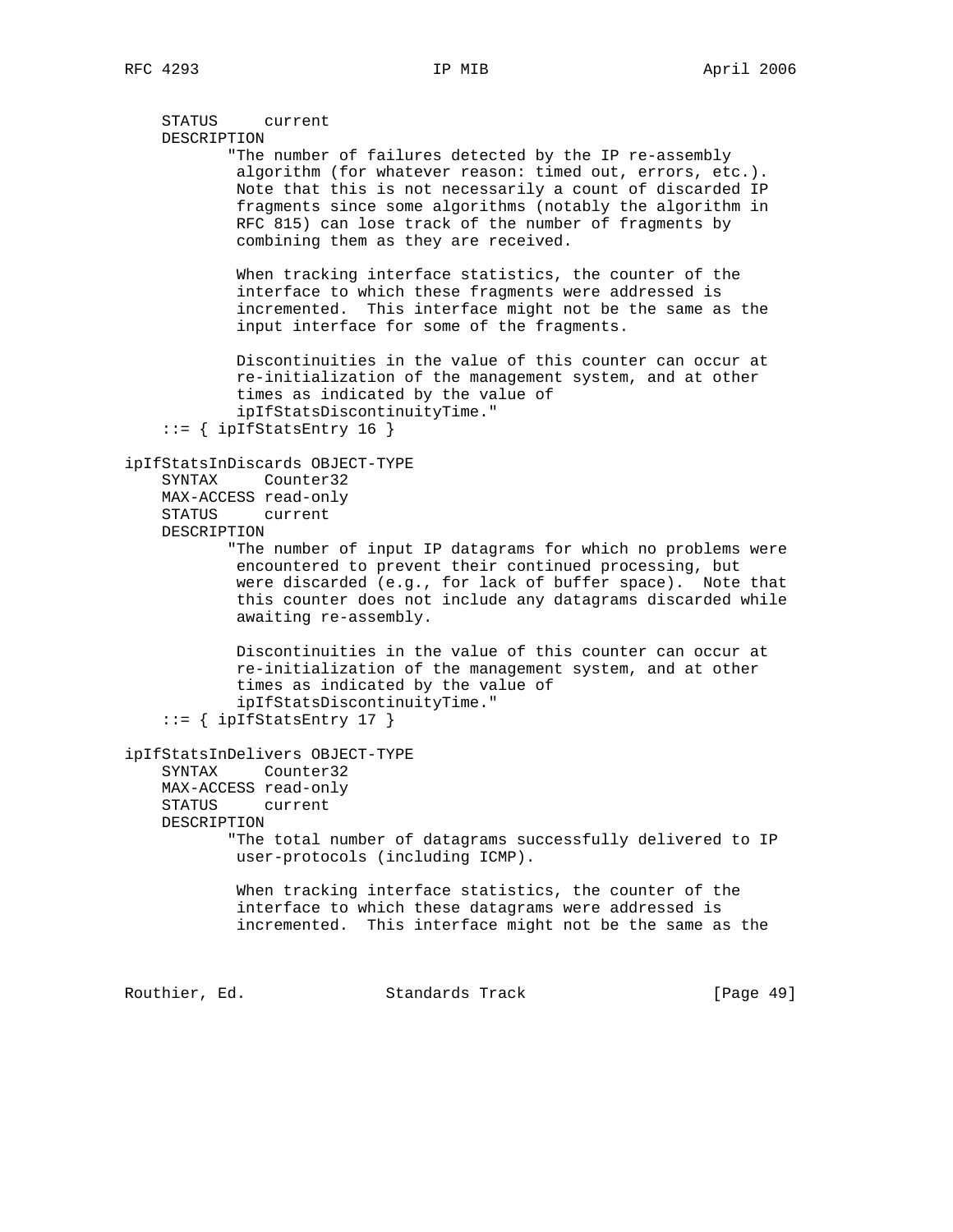input interface for some of the datagrams. Discontinuities in the value of this counter can occur at re-initialization of the management system, and at other times as indicated by the value of ipIfStatsDiscontinuityTime." ::= { ipIfStatsEntry 18 } ipIfStatsHCInDelivers OBJECT-TYPE SYNTAX Counter64 MAX-ACCESS read-only STATUS current DESCRIPTION "The total number of datagrams successfully delivered to IP user-protocols (including ICMP). This object counts the same packets as ipIfStatsInDelivers, but allows for larger values. Discontinuities in the value of this counter can occur at re-initialization of the management system, and at other times as indicated by the value of ipIfStatsDiscontinuityTime." ::= { ipIfStatsEntry 19 } ipIfStatsOutRequests OBJECT-TYPE SYNTAX Counter32 MAX-ACCESS read-only STATUS current DESCRIPTION "The total number of IP datagrams that local IP user protocols (including ICMP) supplied to IP in requests for transmission. Note that this counter does not include any datagrams counted in ipIfStatsOutForwDatagrams. Discontinuities in the value of this counter can occur at re-initialization of the management system, and at other times as indicated by the value of ipIfStatsDiscontinuityTime."  $::=$  { ipIfStatsEntry 20 } ipIfStatsHCOutRequests OBJECT-TYPE SYNTAX Counter64 MAX-ACCESS read-only STATUS current DESCRIPTION "The total number of IP datagrams that local IP user protocols (including ICMP) supplied to IP in requests for transmission. This object counts the same packets as

Routhier, Ed. 6. Standards Track [Page 50]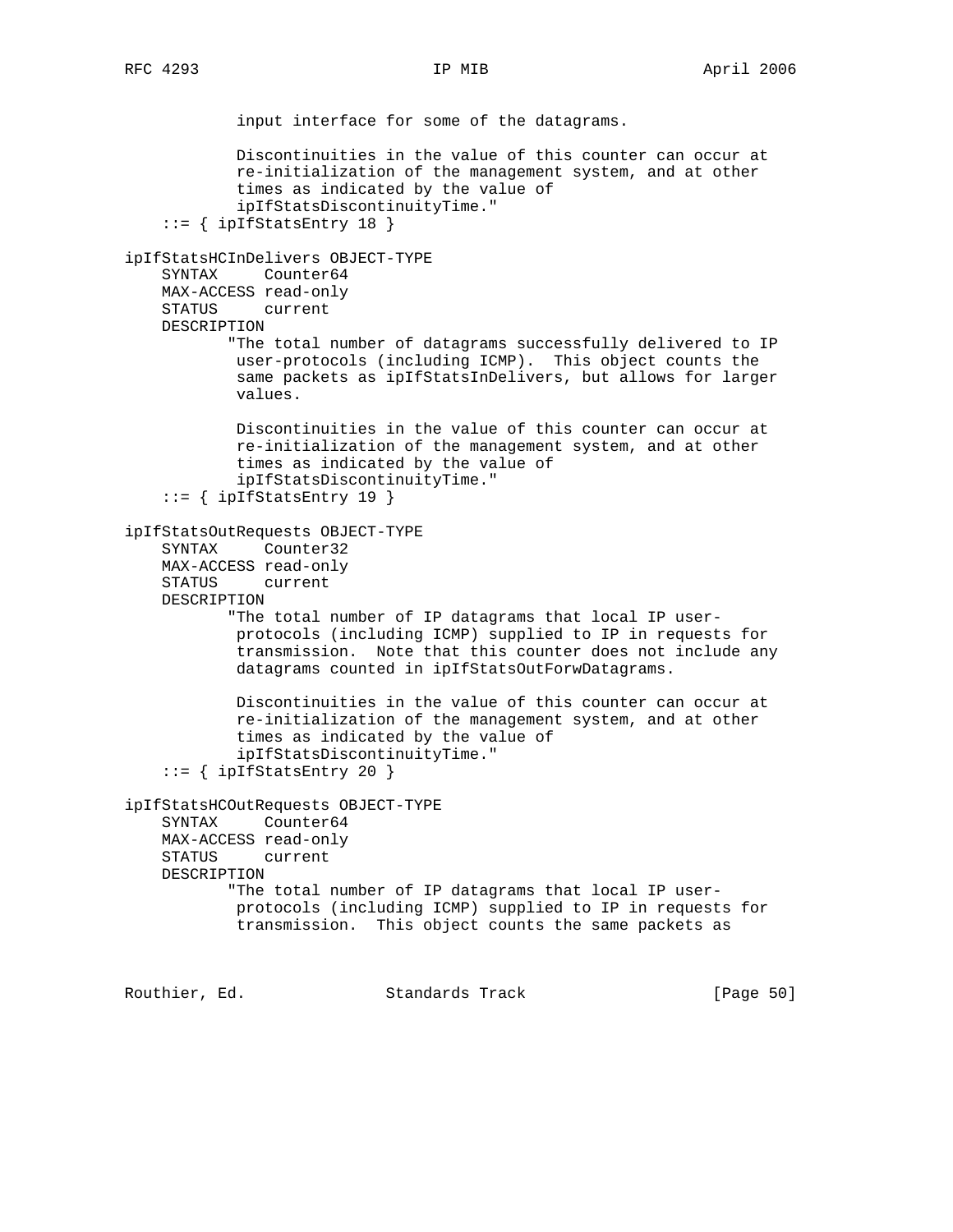ipIfStatsOutRequests, but allows for larger values. Discontinuities in the value of this counter can occur at re-initialization of the management system, and at other times as indicated by the value of ipIfStatsDiscontinuityTime." ::= { ipIfStatsEntry 21 } -- This object ID is reserved to allow the IDs for this table's objects -- to align with the objects in the ipSystemStatsTable.  $---$  ::=  $\{ipIfStatsEntry 22\}$ ipIfStatsOutForwDatagrams OBJECT-TYPE SYNTAX Counter32 MAX-ACCESS read-only STATUS current DESCRIPTION "The number of datagrams for which this entity was not their final IP destination and for which it was successful in finding a path to their final destination. In entities that do not act as IP routers, this counter will include only those datagrams that were Source-Routed via this entity, and the Source-Route processing was successful. When tracking interface statistics, the counter of the outgoing interface is incremented for a successfully forwarded datagram. Discontinuities in the value of this counter can occur at re-initialization of the management system, and at other times as indicated by the value of ipIfStatsDiscontinuityTime." ::= { ipIfStatsEntry 23 } ipIfStatsHCOutForwDatagrams OBJECT-TYPE SYNTAX Counter64 MAX-ACCESS read-only STATUS current DESCRIPTION "The number of datagrams for which this entity was not their final IP destination and for which it was successful in finding a path to their final destination. This object counts the same packets as ipIfStatsOutForwDatagrams, but allows for larger values. Discontinuities in the value of this counter can occur at re-initialization of the management system, and at other times as indicated by the value of

Routhier, Ed. Standards Track [Page 51]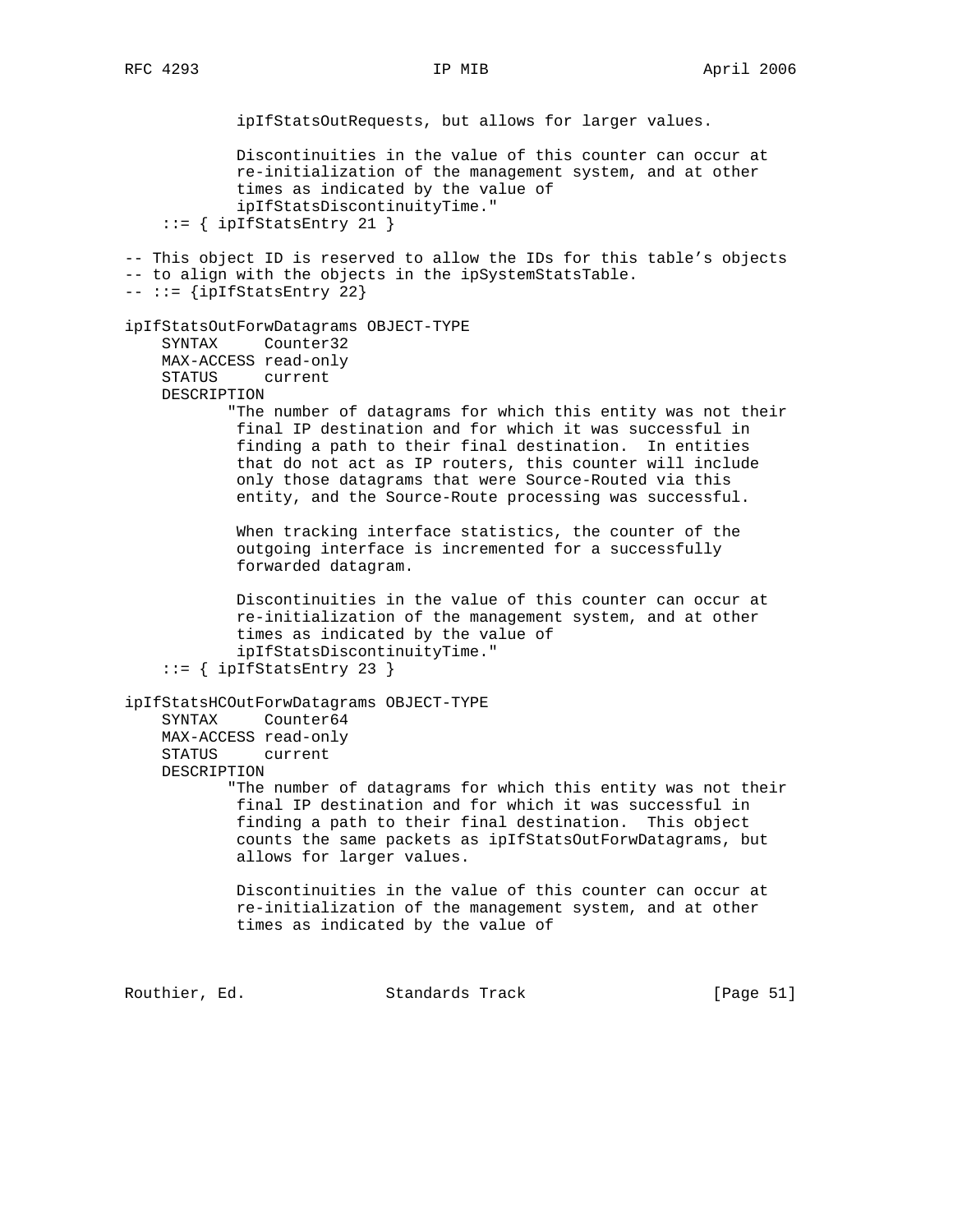ipIfStatsDiscontinuityTime."  $::=$  { ipIfStatsEntry 24 } ipIfStatsOutDiscards OBJECT-TYPE SYNTAX Counter32 MAX-ACCESS read-only STATUS current DESCRIPTION "The number of output IP datagrams for which no problem was encountered to prevent their transmission to their destination, but were discarded (e.g., for lack of buffer space). Note that this counter would include datagrams counted in ipIfStatsOutForwDatagrams if any such datagrams met this (discretionary) discard criterion. Discontinuities in the value of this counter can occur at re-initialization of the management system, and at other times as indicated by the value of ipIfStatsDiscontinuityTime."  $::=$  { ipIfStatsEntry 25 } ipIfStatsOutFragReqds OBJECT-TYPE SYNTAX Counter32 MAX-ACCESS read-only STATUS current DESCRIPTION "The number of IP datagrams that would require fragmentation in order to be transmitted. When tracking interface statistics, the counter of the outgoing interface is incremented for a successfully fragmented datagram. Discontinuities in the value of this counter can occur at re-initialization of the management system, and at other times as indicated by the value of ipIfStatsDiscontinuityTime."  $::=$  { ipIfStatsEntry 26 } ipIfStatsOutFragOKs OBJECT-TYPE SYNTAX Counter32 MAX-ACCESS read-only STATUS current DESCRIPTION "The number of IP datagrams that have been successfully fragmented. When tracking interface statistics, the counter of the

Routhier, Ed. 6. Standards Track [Page 52]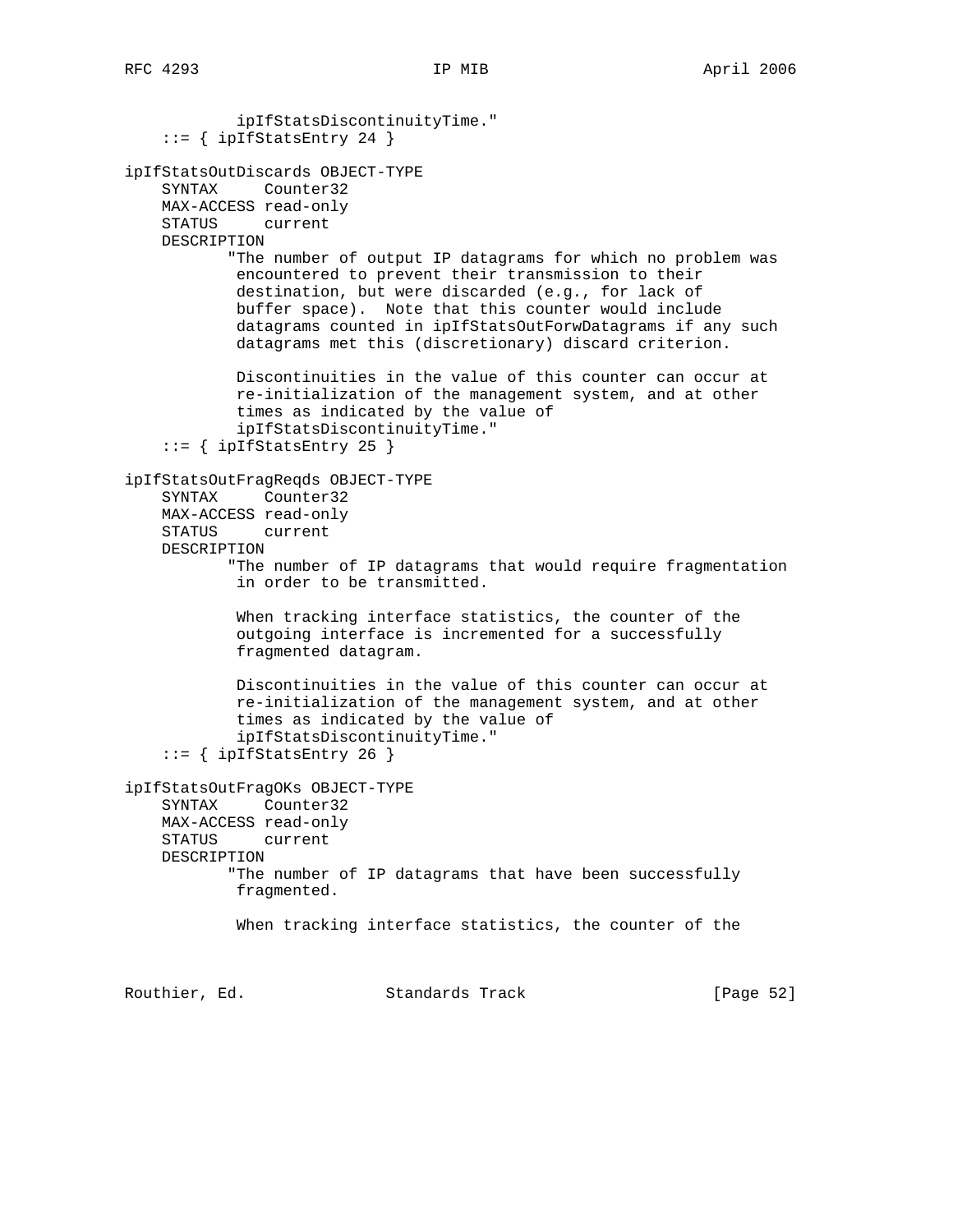outgoing interface is incremented for a successfully fragmented datagram. Discontinuities in the value of this counter can occur at re-initialization of the management system, and at other times as indicated by the value of ipIfStatsDiscontinuityTime."  $::=$  { ipIfStatsEntry 27 } ipIfStatsOutFragFails OBJECT-TYPE SYNTAX Counter32 MAX-ACCESS read-only STATUS current DESCRIPTION "The number of IP datagrams that have been discarded because they needed to be fragmented but could not be. This includes IPv4 packets that have the DF bit set and IPv6 packets that are being forwarded and exceed the outgoing link MTU. When tracking interface statistics, the counter of the outgoing interface is incremented for an unsuccessfully fragmented datagram. Discontinuities in the value of this counter can occur at re-initialization of the management system, and at other times as indicated by the value of ipIfStatsDiscontinuityTime." ::= { ipIfStatsEntry 28 } ipIfStatsOutFragCreates OBJECT-TYPE SYNTAX Counter32 MAX-ACCESS read-only STATUS current DESCRIPTION "The number of output datagram fragments that have been generated as a result of IP fragmentation. When tracking interface statistics, the counter of the outgoing interface is incremented for a successfully fragmented datagram. Discontinuities in the value of this counter can occur at re-initialization of the management system, and at other times as indicated by the value of ipIfStatsDiscontinuityTime."  $::=$  { ipIfStatsEntry 29 }

Routhier, Ed. 6. Standards Track [Page 53]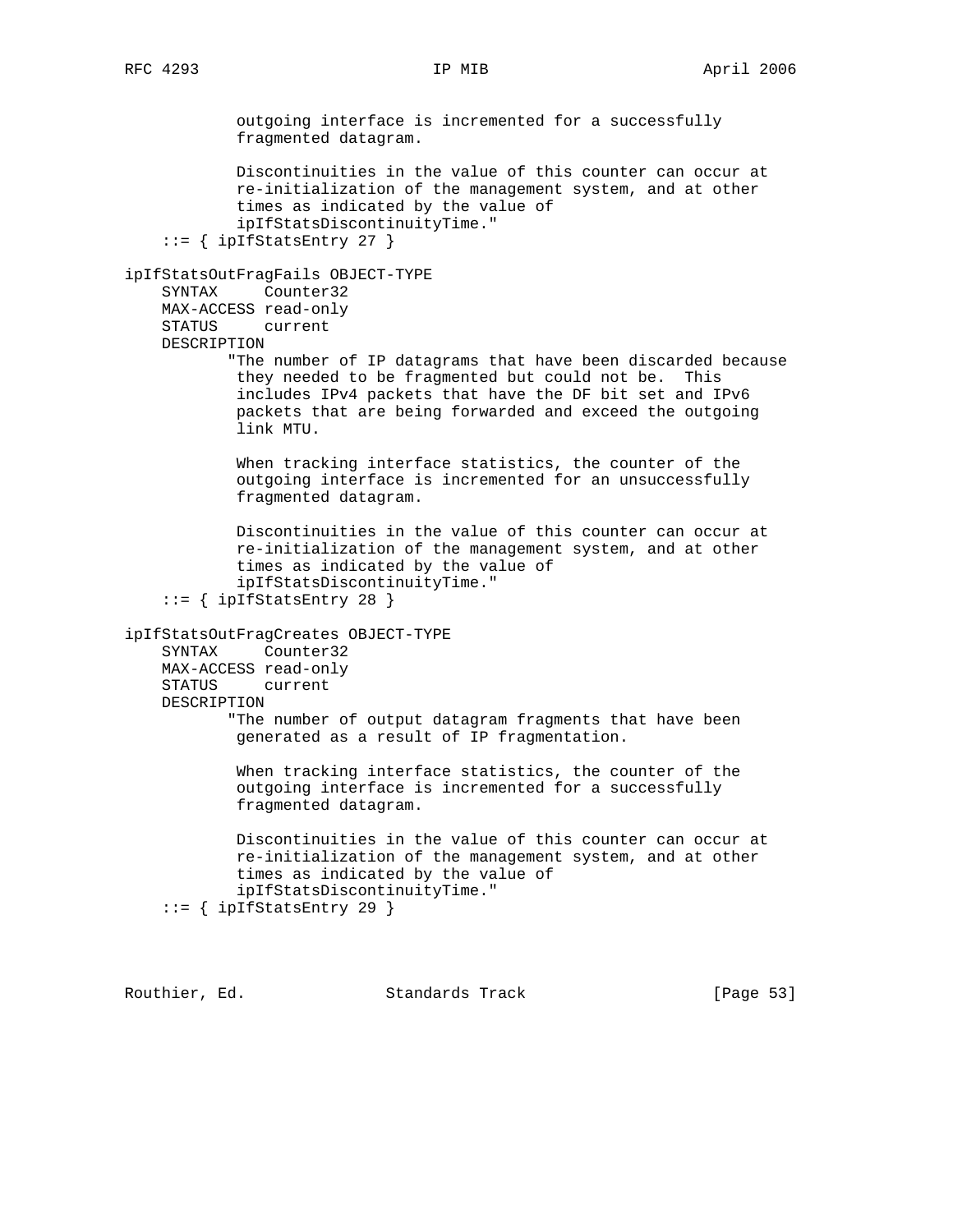ipIfStatsOutTransmits OBJECT-TYPE SYNTAX Counter32 MAX-ACCESS read-only STATUS current DESCRIPTION "The total number of IP datagrams that this entity supplied to the lower layers for transmission. This includes datagrams generated locally and those forwarded by this entity. Discontinuities in the value of this counter can occur at re-initialization of the management system, and at other times as indicated by the value of ipIfStatsDiscontinuityTime."  $::=$  { ipIfStatsEntry 30 } ipIfStatsHCOutTransmits OBJECT-TYPE SYNTAX Counter64 MAX-ACCESS read-only STATUS current DESCRIPTION "The total number of IP datagrams that this entity supplied to the lower layers for transmission. This object counts the same datagrams as ipIfStatsOutTransmits, but allows for larger values. Discontinuities in the value of this counter can occur at re-initialization of the management system, and at other times as indicated by the value of ipIfStatsDiscontinuityTime." ::= { ipIfStatsEntry 31 } ipIfStatsOutOctets OBJECT-TYPE SYNTAX Counter32 MAX-ACCESS read-only STATUS current DESCRIPTION "The total number of octets in IP datagrams delivered to the lower layers for transmission. Octets from datagrams counted in ipIfStatsOutTransmits MUST be counted here. Discontinuities in the value of this counter can occur at re-initialization of the management system, and at other times as indicated by the value of ipIfStatsDiscontinuityTime." ::= { ipIfStatsEntry 32 } ipIfStatsHCOutOctets OBJECT-TYPE

Routhier, Ed. 6. Standards Track [Page 54]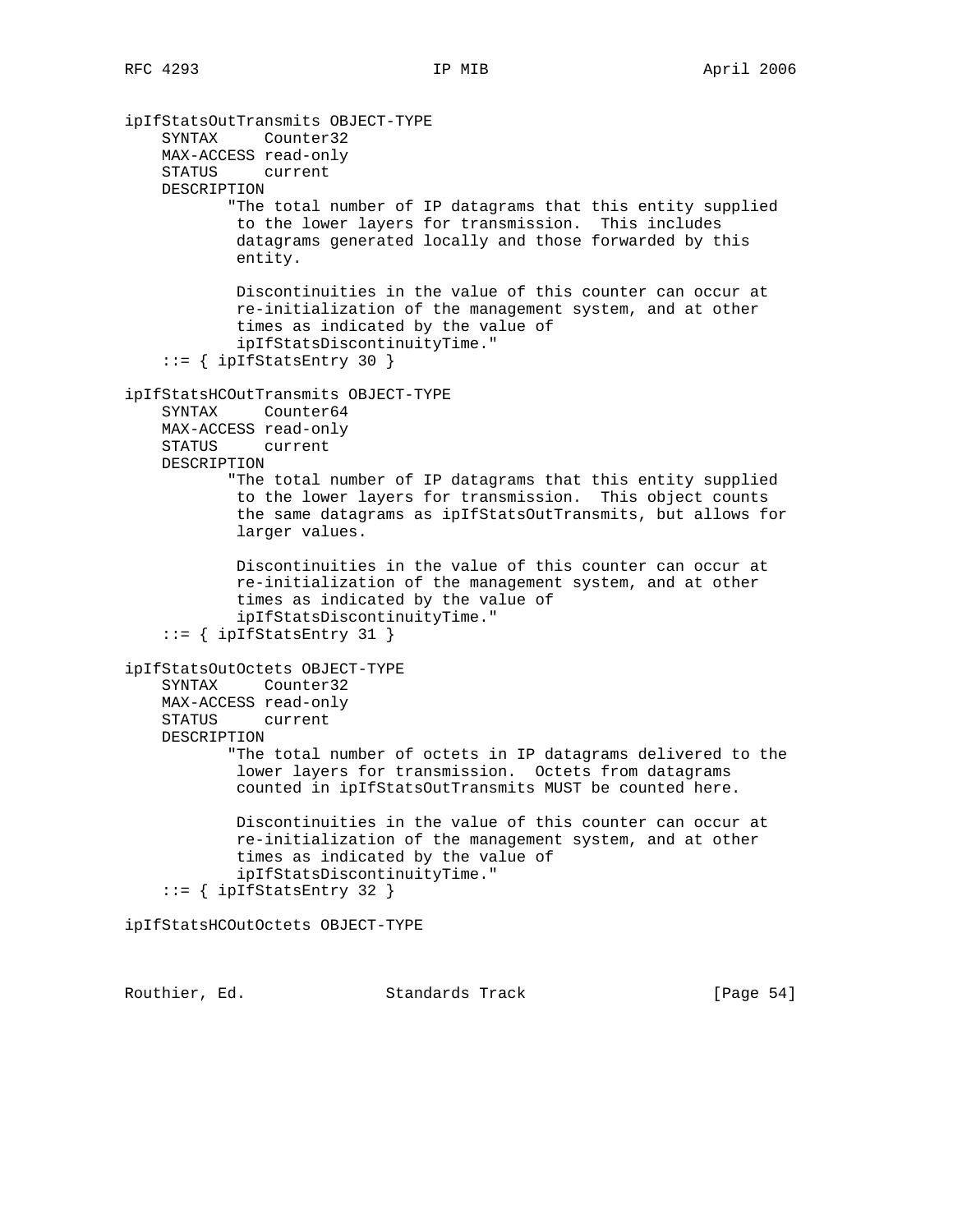```
 SYNTAX Counter64
    MAX-ACCESS read-only
    STATUS current
    DESCRIPTION
            "The total number of octets in IP datagrams delivered to the
            lower layers for transmission. This objects counts the same
             octets as ipIfStatsOutOctets, but allows for larger values.
            Discontinuities in the value of this counter can occur at
            re-initialization of the management system, and at other
            times as indicated by the value of
             ipIfStatsDiscontinuityTime."
     ::= { ipIfStatsEntry 33 }
ipIfStatsInMcastPkts OBJECT-TYPE
     SYNTAX Counter32
    MAX-ACCESS read-only
    STATUS current
    DESCRIPTION
           "The number of IP multicast datagrams received.
            Discontinuities in the value of this counter can occur at
            re-initialization of the management system, and at other
            times as indicated by the value of
             ipIfStatsDiscontinuityTime."
    ::= { ipIfStatsEntry 34 }
ipIfStatsHCInMcastPkts OBJECT-TYPE
     SYNTAX Counter64
    MAX-ACCESS read-only
    STATUS current
    DESCRIPTION
            "The number of IP multicast datagrams received. This object
            counts the same datagrams as ipIfStatsInMcastPkts, but
             allows for larger values.
            Discontinuities in the value of this counter can occur at
             re-initialization of the management system, and at other
             times as indicated by the value of
             ipIfStatsDiscontinuityTime."
     ::= { ipIfStatsEntry 35 }
ipIfStatsInMcastOctets OBJECT-TYPE
    SYNTAX Counter32
    MAX-ACCESS read-only
    STATUS current
    DESCRIPTION
            "The total number of octets received in IP multicast
```
Routhier, Ed. 6. Standards Track [Page 55]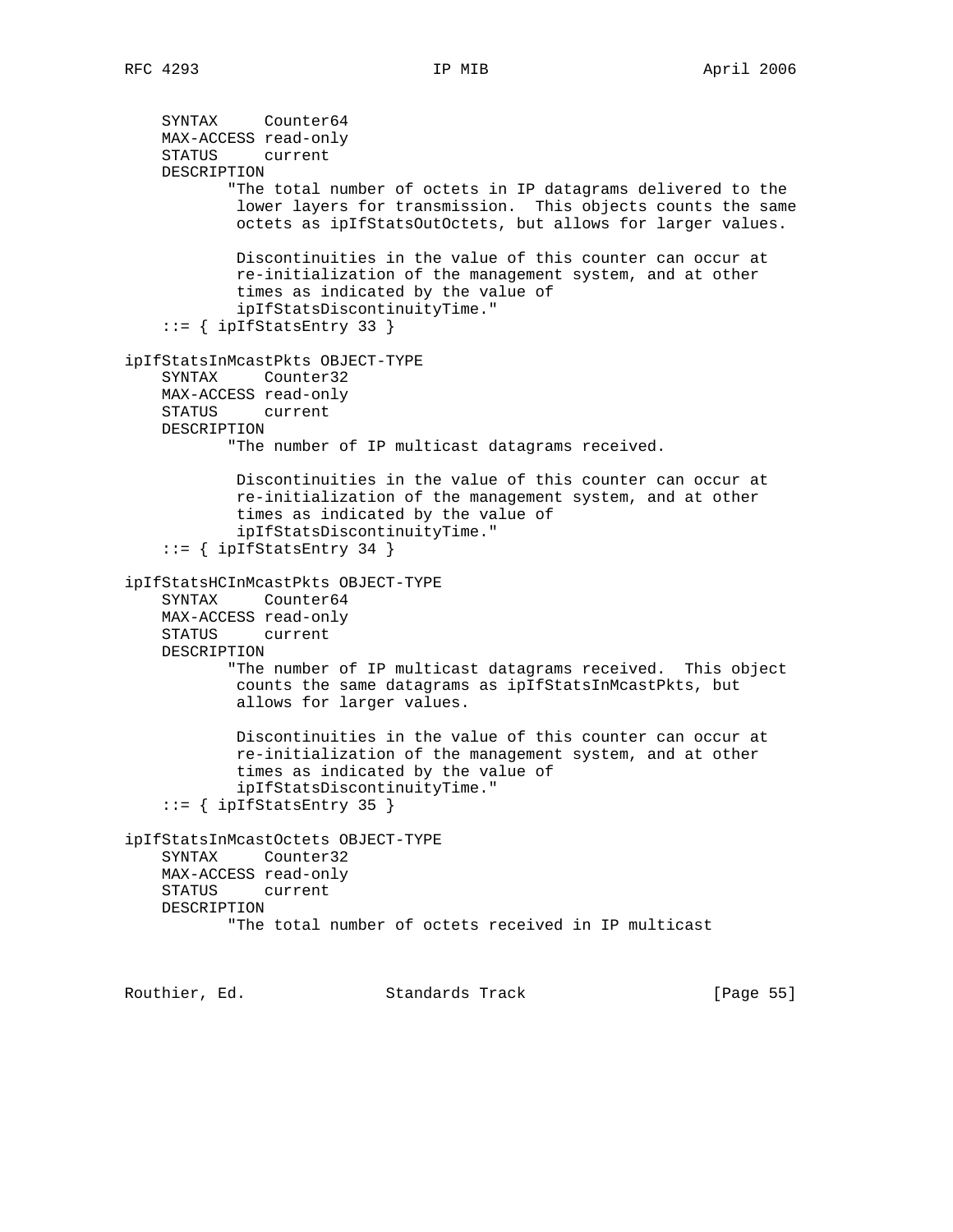datagrams. Octets from datagrams counted in ipIfStatsInMcastPkts MUST be counted here. Discontinuities in the value of this counter can occur at re-initialization of the management system, and at other times as indicated by the value of ipIfStatsDiscontinuityTime."  $::=$  { ipIfStatsEntry 36 } ipIfStatsHCInMcastOctets OBJECT-TYPE SYNTAX Counter64 MAX-ACCESS read-only STATUS current DESCRIPTION "The total number of octets received in IP multicast datagrams. This object counts the same octets as ipIfStatsInMcastOctets, but allows for larger values. Discontinuities in the value of this counter can occur at re-initialization of the management system, and at other times as indicated by the value of ipIfStatsDiscontinuityTime." ::= { ipIfStatsEntry 37 } ipIfStatsOutMcastPkts OBJECT-TYPE SYNTAX Counter32 MAX-ACCESS read-only STATUS current DESCRIPTION "The number of IP multicast datagrams transmitted. Discontinuities in the value of this counter can occur at re-initialization of the management system, and at other times as indicated by the value of ipIfStatsDiscontinuityTime." ::= { ipIfStatsEntry 38 } ipIfStatsHCOutMcastPkts OBJECT-TYPE SYNTAX Counter64 MAX-ACCESS read-only STATUS current DESCRIPTION "The number of IP multicast datagrams transmitted. This object counts the same datagrams as ipIfStatsOutMcastPkts, but allows for larger values. Discontinuities in the value of this counter can occur at re-initialization of the management system, and at other

Routhier, Ed. 6. Standards Track [Page 56]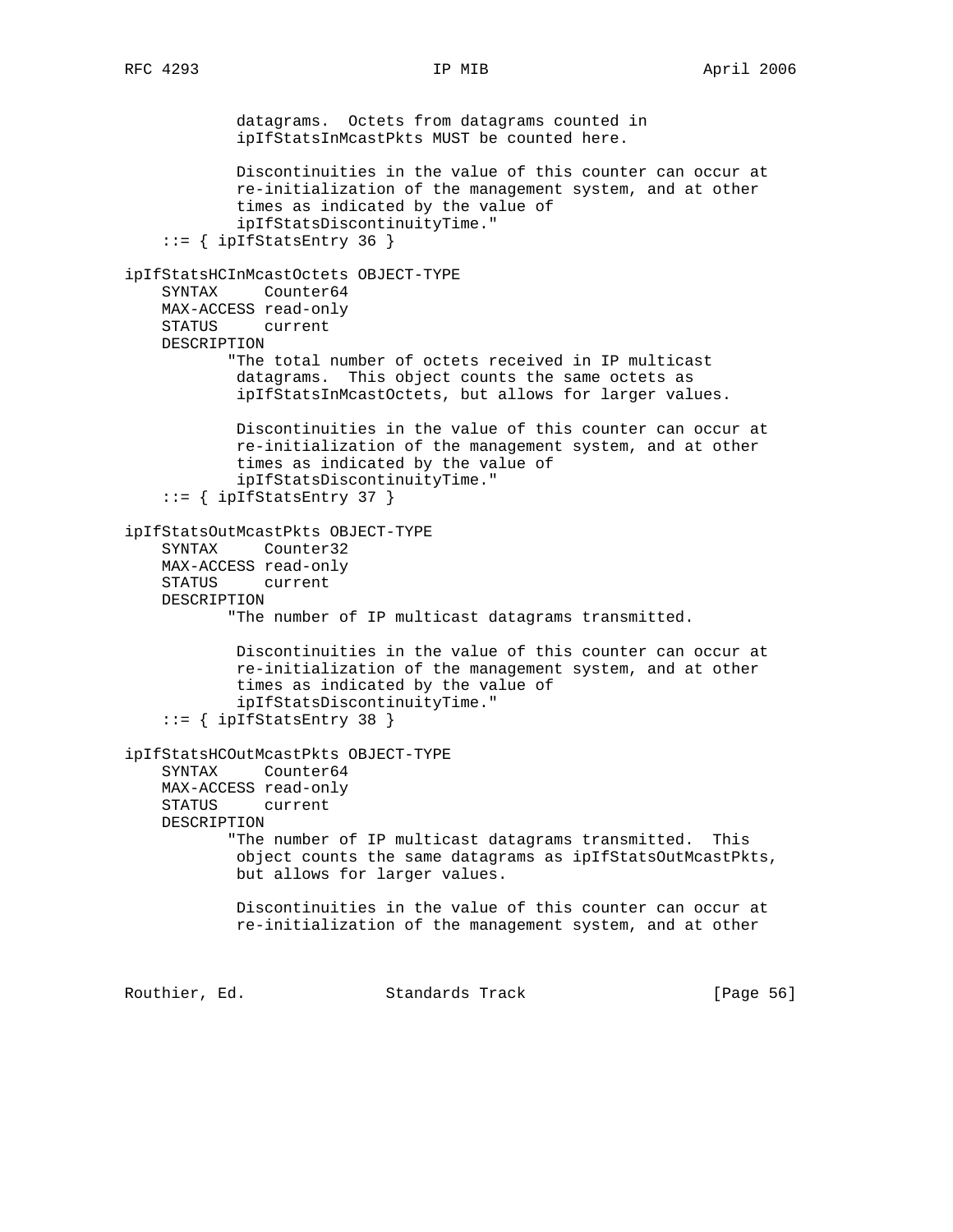times as indicated by the value of ipIfStatsDiscontinuityTime." ::= { ipIfStatsEntry 39 } ipIfStatsOutMcastOctets OBJECT-TYPE SYNTAX Counter32 MAX-ACCESS read-only STATUS current DESCRIPTION "The total number of octets transmitted in IP multicast datagrams. Octets from datagrams counted in ipIfStatsOutMcastPkts MUST be counted here. Discontinuities in the value of this counter can occur at re-initialization of the management system, and at other times as indicated by the value of ipIfStatsDiscontinuityTime."  $::=$  { ipIfStatsEntry 40 } ipIfStatsHCOutMcastOctets OBJECT-TYPE SYNTAX Counter64 MAX-ACCESS read-only STATUS current DESCRIPTION "The total number of octets transmitted in IP multicast datagrams. This object counts the same octets as ipIfStatsOutMcastOctets, but allows for larger values. Discontinuities in the value of this counter can occur at re-initialization of the management system, and at other times as indicated by the value of ipIfStatsDiscontinuityTime."  $::=$  { ipIfStatsEntry 41 } ipIfStatsInBcastPkts OBJECT-TYPE SYNTAX Counter32 MAX-ACCESS read-only STATUS current DESCRIPTION "The number of IP broadcast datagrams received. Discontinuities in the value of this counter can occur at re-initialization of the management system, and at other times as indicated by the value of ipIfStatsDiscontinuityTime." ::= { ipIfStatsEntry 42 } ipIfStatsHCInBcastPkts OBJECT-TYPE

Routhier, Ed. 6. Standards Track [Page 57]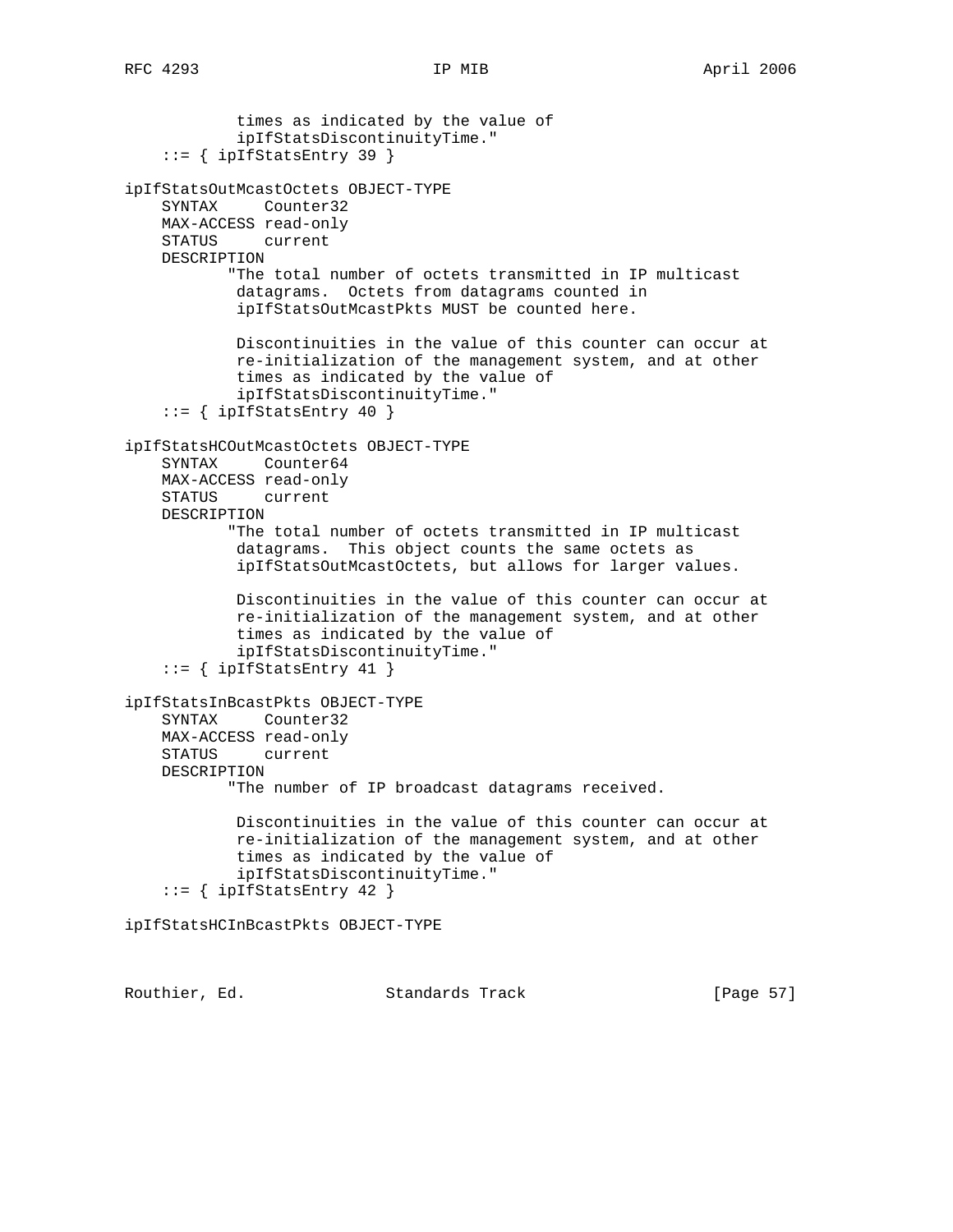```
 SYNTAX Counter64
    MAX-ACCESS read-only
    STATUS current
    DESCRIPTION
            "The number of IP broadcast datagrams received. This object
             counts the same datagrams as ipIfStatsInBcastPkts, but
             allows for larger values.
             Discontinuities in the value of this counter can occur at
             re-initialization of the management system, and at other
             times as indicated by the value of
             ipIfStatsDiscontinuityTime."
     ::= { ipIfStatsEntry 43 }
ipIfStatsOutBcastPkts OBJECT-TYPE
     SYNTAX Counter32
    MAX-ACCESS read-only
    STATUS current
    DESCRIPTION
            "The number of IP broadcast datagrams transmitted.
             Discontinuities in the value of this counter can occur at
             re-initialization of the management system, and at other
             times as indicated by the value of
             ipIfStatsDiscontinuityTime."
     ::= \{ \text{ipIfStatsEntry 44 } \}ipIfStatsHCOutBcastPkts OBJECT-TYPE
     SYNTAX Counter64
    MAX-ACCESS read-only
    STATUS current
    DESCRIPTION
            "The number of IP broadcast datagrams transmitted. This
             object counts the same datagrams as ipIfStatsOutBcastPkts,
             but allows for larger values.
             Discontinuities in the value of this counter can occur at
             re-initialization of the management system, and at other
             times as indicated by the value of
             ipIfStatsDiscontinuityTime."
     ::= { ipIfStatsEntry 45 }
ipIfStatsDiscontinuityTime OBJECT-TYPE
     SYNTAX TimeStamp
    MAX-ACCESS read-only
    STATUS current
    DESCRIPTION
            "The value of sysUpTime on the most recent occasion at which
```
Routhier, Ed. 6. Standards Track [Page 58]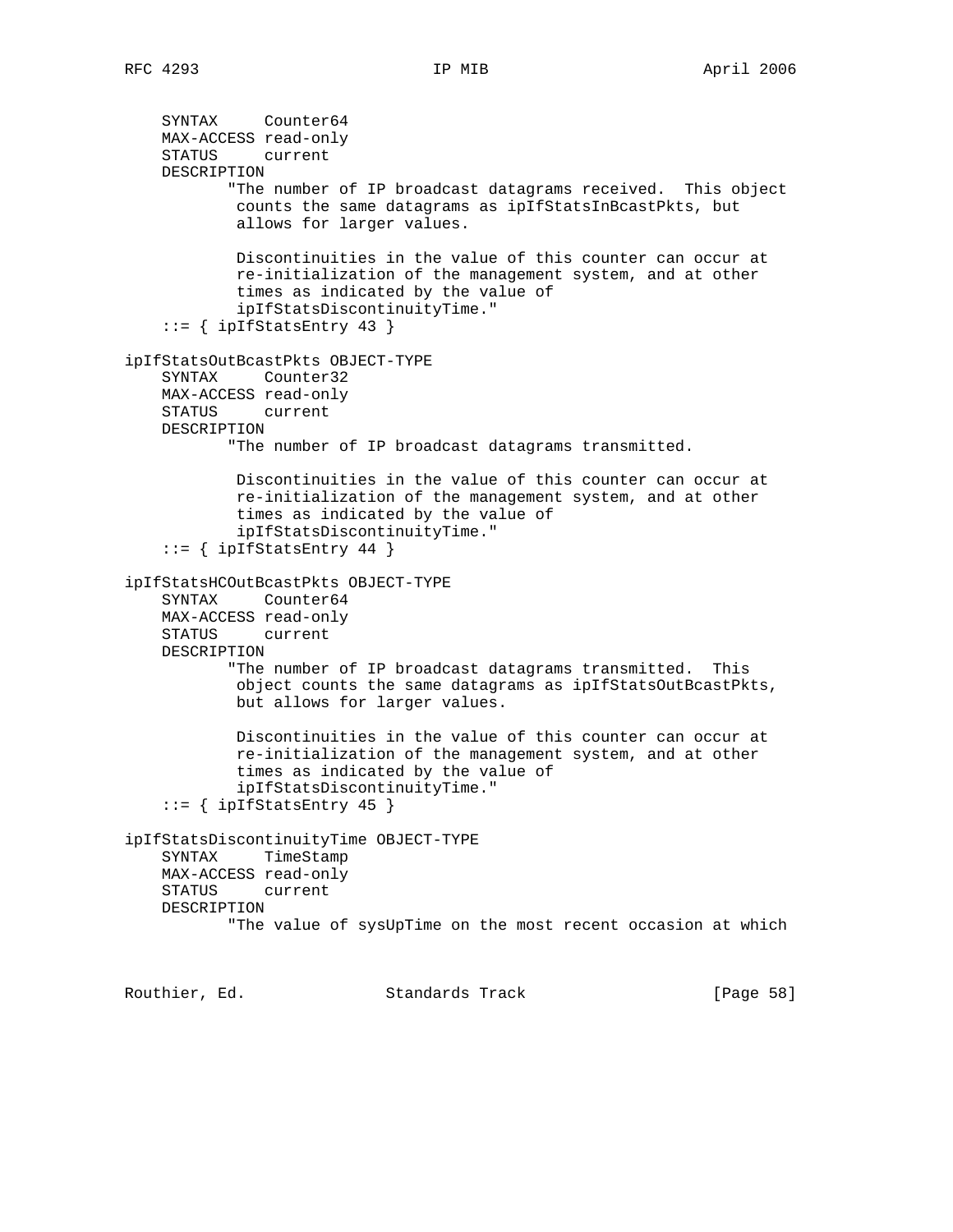any one or more of this entry's counters suffered a discontinuity. If no such discontinuities have occurred since the last re initialization of the local management subsystem, then this object contains a zero value." ::= { ipIfStatsEntry 46 } ipIfStatsRefreshRate OBJECT-TYPE SYNTAX Unsigned32 UNITS "milli-seconds" MAX-ACCESS read-only STATUS current DESCRIPTION "The minimum reasonable polling interval for this entry. This object provides an indication of the minimum amount of time required to update the counters in this entry."  $::=$  { ipIfStatsEntry 47 } -- -- Internet Address Prefix table - ipAddressPrefixTable OBJECT-TYPE SYNTAX SEQUENCE OF IpAddressPrefixEntry MAX-ACCESS not-accessible STATUS current DESCRIPTION "This table allows the user to determine the source of an IP address or set of IP addresses, and allows other tables to share the information via pointer rather than by copying. For example, when the node configures both a unicast and anycast address for a prefix, the ipAddressPrefix objects for those addresses will point to a single row in this table. This table primarily provides support for IPv6 prefixes, and several of the objects are less meaningful for IPv4. The table continues to allow IPv4 addresses to allow future flexibility. In order to promote a common configuration, this document includes suggestions for default values for IPv4 prefixes. Each of these values may be overridden if an object is meaningful to the node. All prefixes used by this entity should be included in this table independent of how the entity learned the prefix. (This table isn't limited to prefixes learned from router

Routhier, Ed. 6. Standards Track [Page 59]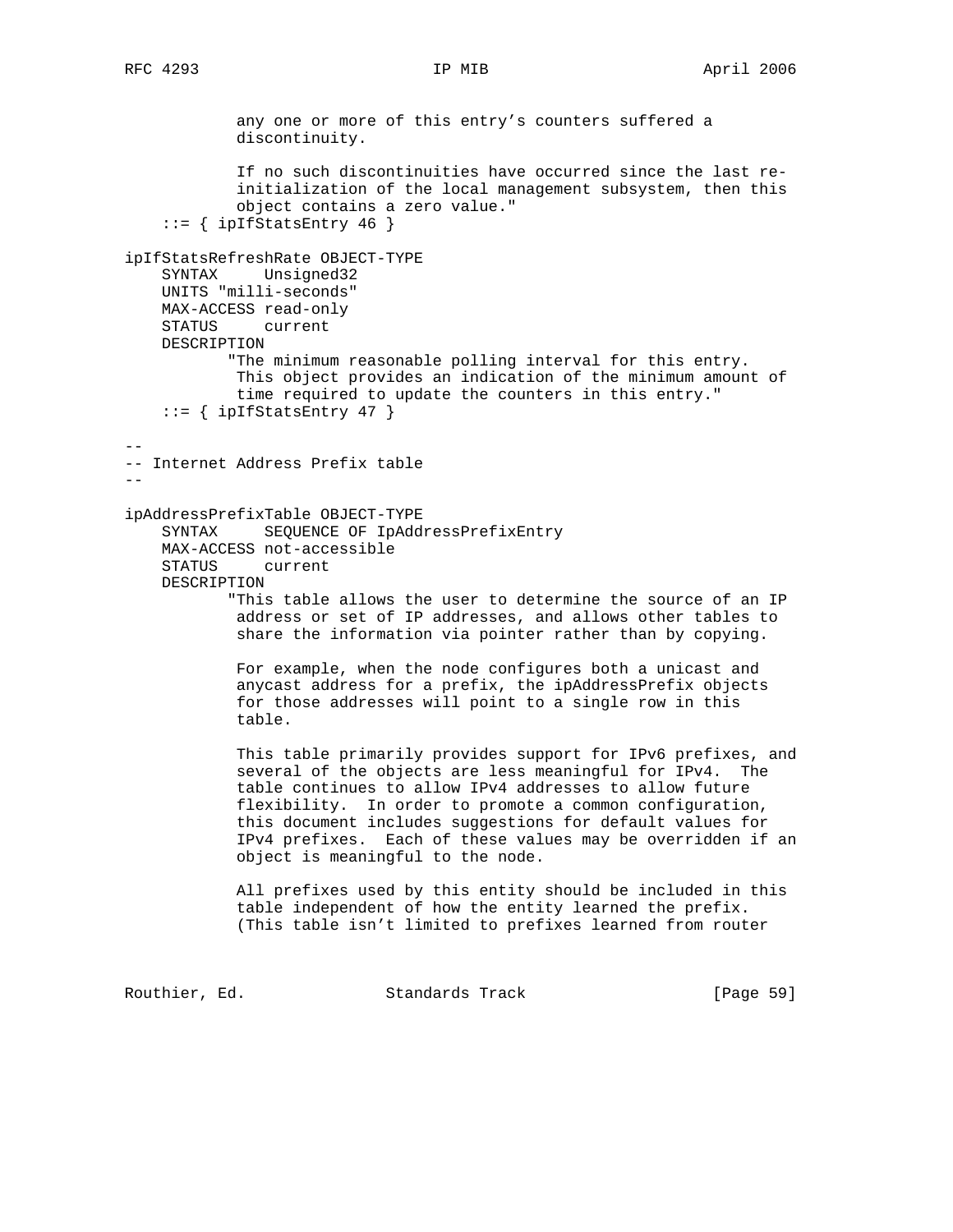```
 advertisements.)"
   ::= \{ \text{ip } 32 \}ipAddressPrefixEntry OBJECT-TYPE
    SYNTAX IpAddressPrefixEntry
    MAX-ACCESS not-accessible
    STATUS current
    DESCRIPTION
          "An entry in the ipAddressPrefixTable."
    INDEX { ipAddressPrefixIfIndex, ipAddressPrefixType,
              ipAddressPrefixPrefix, ipAddressPrefixLength }
    ::= { ipAddressPrefixTable 1 }
IpAddressPrefixEntry ::= SEQUENCE {
 ipAddressPrefixIfIndex InterfaceIndex,
 ipAddressPrefixType InetAddressType,
ipAddressPrefixPrefix inetAddress,
 ipAddressPrefixLength InetAddressPrefixLength,
 ipAddressPrefixOrigin IpAddressPrefixOriginTC,
ipAddressPrefixOnLinkFlag TruthValue,
ipAddressPrefixAutonomousFlag TruthValue,
        ipAddressPrefixAdvPreferredLifetime Unsigned32,
        ipAddressPrefixAdvValidLifetime Unsigned32
    }
ipAddressPrefixIfIndex OBJECT-TYPE
    SYNTAX InterfaceIndex
    MAX-ACCESS not-accessible
    STATUS current
    DESCRIPTION
           "The index value that uniquely identifies the interface on
           which this prefix is configured. The interface identified
           by a particular value of this index is the same interface as
            identified by the same value of the IF-MIB's ifIndex."
    ::= { ipAddressPrefixEntry 1 }
ipAddressPrefixType OBJECT-TYPE
    SYNTAX InetAddressType
    MAX-ACCESS not-accessible
    STATUS current
    DESCRIPTION
          "The address type of ipAddressPrefix."
    ::= { ipAddressPrefixEntry 2 }
ipAddressPrefixPrefix OBJECT-TYPE
    SYNTAX InetAddress
    MAX-ACCESS not-accessible
    STATUS current
```
Routhier, Ed. 6. Standards Track [Page 60]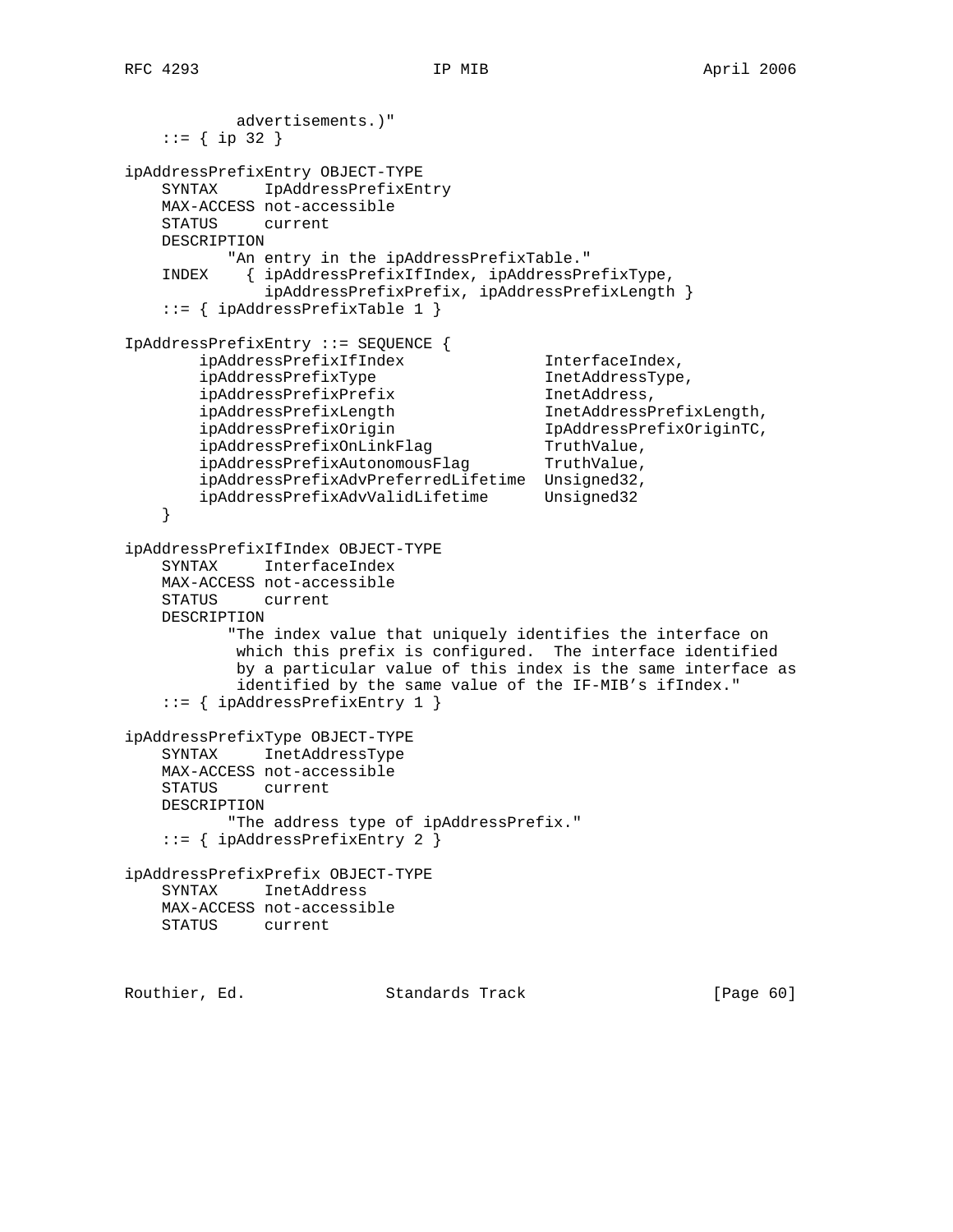```
 DESCRIPTION
            "The address prefix. The address type of this object is
             specified in ipAddressPrefixType. The length of this object
             is the standard length for objects of that type (4 or 16
             bytes). Any bits after ipAddressPrefixLength must be zero.
             Implementors need to be aware that, if the size of
             ipAddressPrefixPrefix exceeds 114 octets, then OIDS of
             instances of columns in this row will have more than 128
             sub-identifiers and cannot be accessed using SNMPv1,
            SNMPv2c, or SNMPv3."
     ::= { ipAddressPrefixEntry 3 }
ipAddressPrefixLength OBJECT-TYPE
     SYNTAX InetAddressPrefixLength
    MAX-ACCESS not-accessible
    STATUS current
    DESCRIPTION
            "The prefix length associated with this prefix.
             The value 0 has no special meaning for this object. It
            simply refers to address '::/0'."
     ::= { ipAddressPrefixEntry 4 }
ipAddressPrefixOrigin OBJECT-TYPE
     SYNTAX IpAddressPrefixOriginTC
    MAX-ACCESS read-only
    STATUS current
    DESCRIPTION
            "The origin of this prefix."
     ::= { ipAddressPrefixEntry 5 }
ipAddressPrefixOnLinkFlag OBJECT-TYPE
     SYNTAX TruthValue
    MAX-ACCESS read-only
    STATUS current
    DESCRIPTION
           "This object has the value 'true(1)', if this prefix can be
            used for on-link determination; otherwise, the value is
             'false(2)'.
            The default for IPv4 prefixes is 'true(1)'."
     REFERENCE "For IPv6 RFC 2461, especially sections 2 and 4.6.2 and
               RFC 2462"
     ::= { ipAddressPrefixEntry 6 }
ipAddressPrefixAutonomousFlag OBJECT-TYPE
    SYNTAX TruthValue
```
Routhier, Ed. 6. Standards Track [Page 61]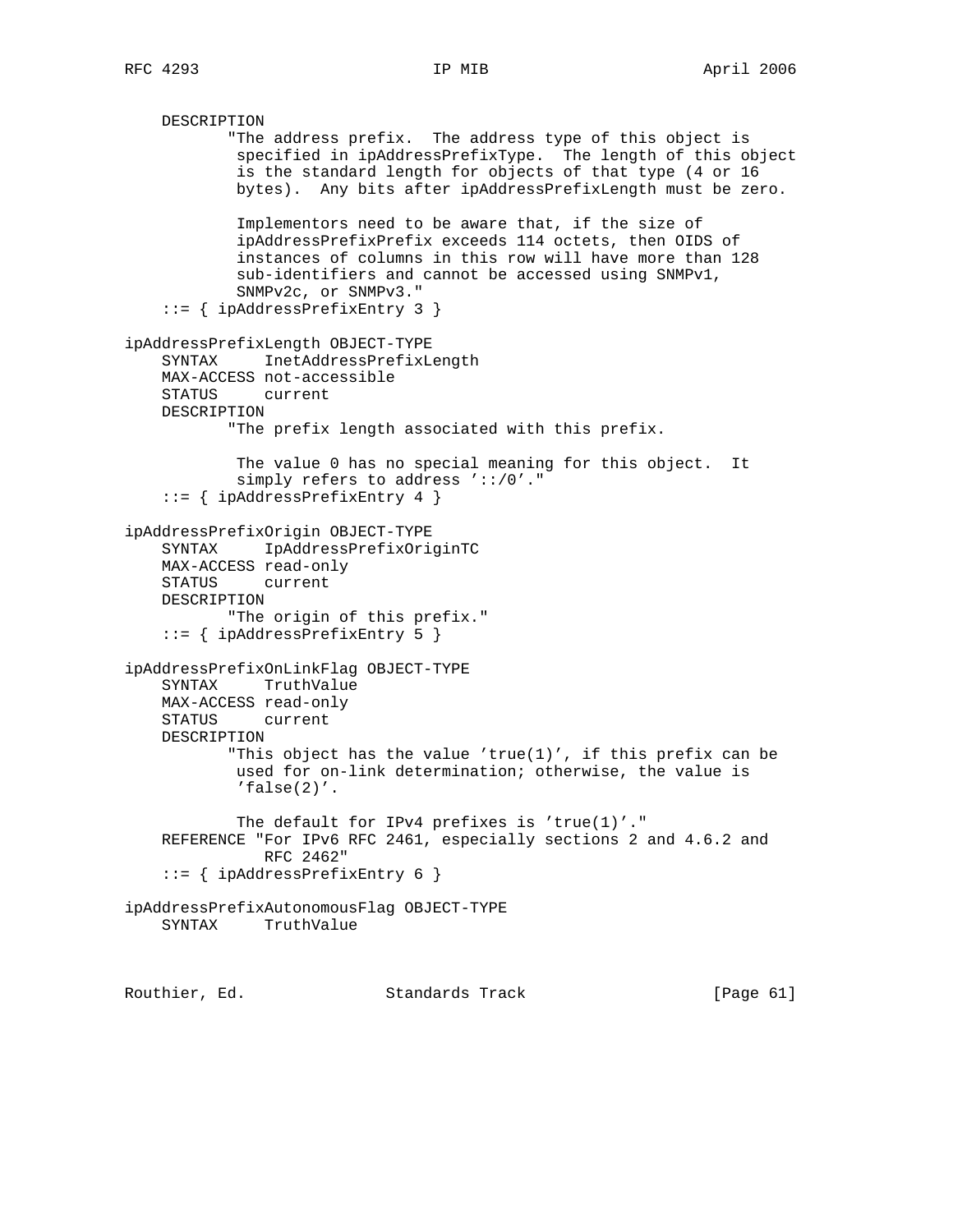MAX-ACCESS read-only STATUS current DESCRIPTION "Autonomous address configuration flag. When true(1), indicates that this prefix can be used for autonomous address configuration (i.e., can be used to form a local interface address). If false(2), it is not used to auto configure a local interface address. The default for IPv4 prefixes is 'false(2)'." REFERENCE "For IPv6 RFC 2461, especially sections 2 and 4.6.2 and RFC 2462" ::= { ipAddressPrefixEntry 7 } ipAddressPrefixAdvPreferredLifetime OBJECT-TYPE SYNTAX Unsigned32 UNITS "seconds" MAX-ACCESS read-only STATUS current DESCRIPTION "The remaining length of time, in seconds, that this prefix will continue to be preferred, i.e., time until deprecation. A value of 4,294,967,295 represents infinity. The address generated from a deprecated prefix should no longer be used as a source address in new communications, but packets received on such an interface are processed as expected. The default for IPv4 prefixes is 4,294,967,295 (infinity)." REFERENCE "For IPv6 RFC 2461, especially sections 2 and 4.6.2 and RFC 2462" ::= { ipAddressPrefixEntry 8 } ipAddressPrefixAdvValidLifetime OBJECT-TYPE SYNTAX Unsigned32 UNITS "seconds" MAX-ACCESS read-only STATUS current DESCRIPTION "The remaining length of time, in seconds, that this prefix will continue to be valid, i.e., time until invalidation. A value of 4,294,967,295 represents infinity. The address generated from an invalidated prefix should not appear as the destination or source address of a packet.

Routhier, Ed. Standards Track [Page 62]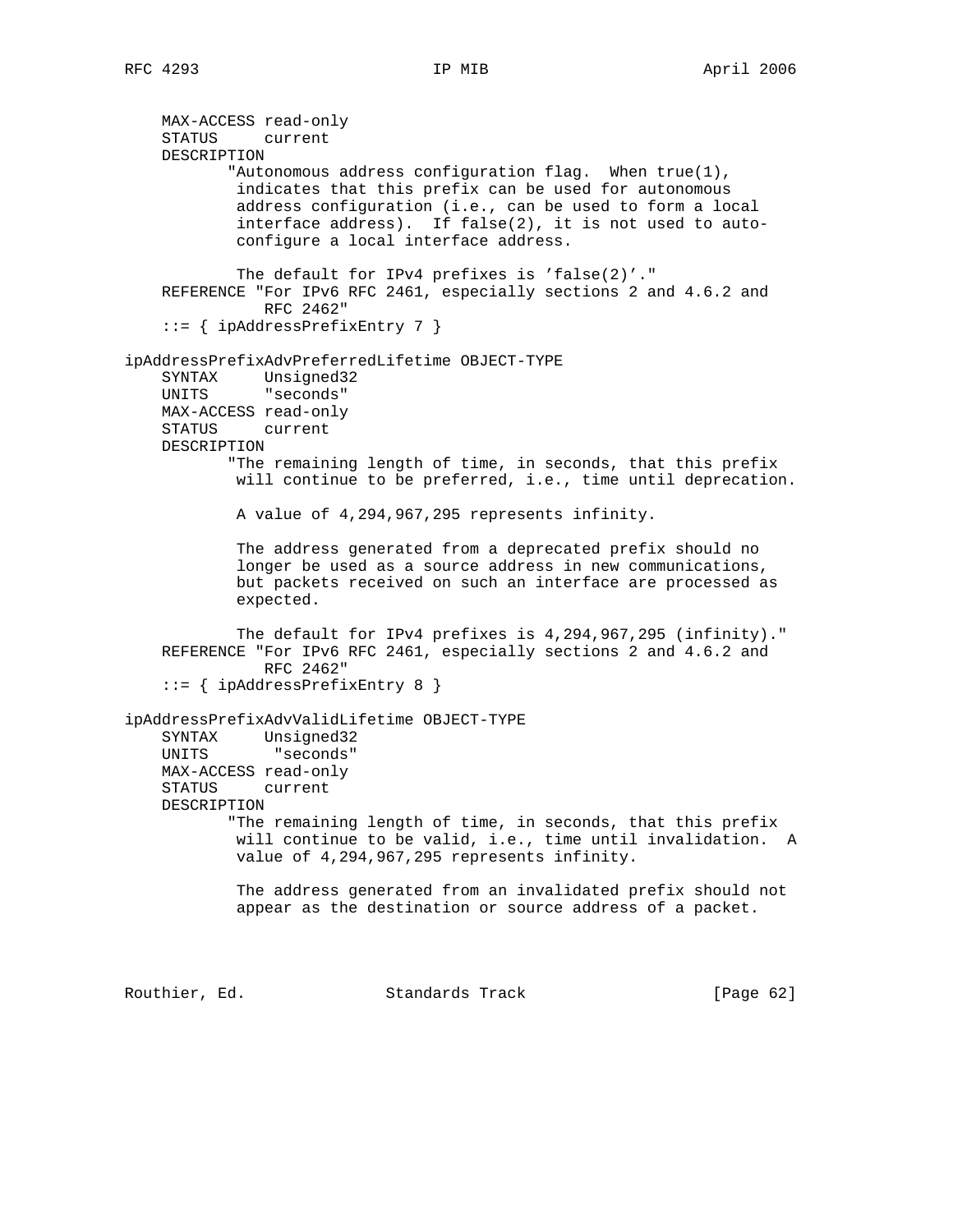The default for IPv4 prefixes is 4,294,967,295 (infinity)." REFERENCE "For IPv6 RFC 2461, especially sections 2 and 4.6.2 and RFC 2462" ::= { ipAddressPrefixEntry 9 } -- -- Internet Address Table - ipAddressSpinLock OBJECT-TYPE SYNTAX TestAndIncr MAX-ACCESS read-write STATUS current DESCRIPTION "An advisory lock used to allow cooperating SNMP managers to coordinate their use of the set operation in creating or modifying rows within this table. In order to use this lock to coordinate the use of set operations, managers should first retrieve ipAddressTableSpinLock. They should then determine the appropriate row to create or modify. Finally, they should issue the appropriate set command, including the retrieved value of ipAddressSpinLock. If another manager has altered the table in the meantime, then the value of ipAddressSpinLock will have changed, and the creation will fail as it will be specifying an incorrect value for ipAddressSpinLock. It is suggested, but not required, that the ipAddressSpinLock be the first var bind for each set of objects representing a 'row' in a PDU." ::= { ip 33 } ipAddressTable OBJECT-TYPE SYNTAX SEQUENCE OF IpAddressEntry MAX-ACCESS not-accessible STATUS current DESCRIPTION "This table contains addressing information relevant to the entity's interfaces. This table does not contain multicast address information. Tables for such information should be contained in multicast specific MIBs, such as RFC 3019. While this table is writable, the user will note that several objects, such as ipAddressOrigin, are not. The intention in allowing a user to write to this table is to allow them to add or remove any entry that isn't Routhier, Ed. 6. Standards Track [Page 63]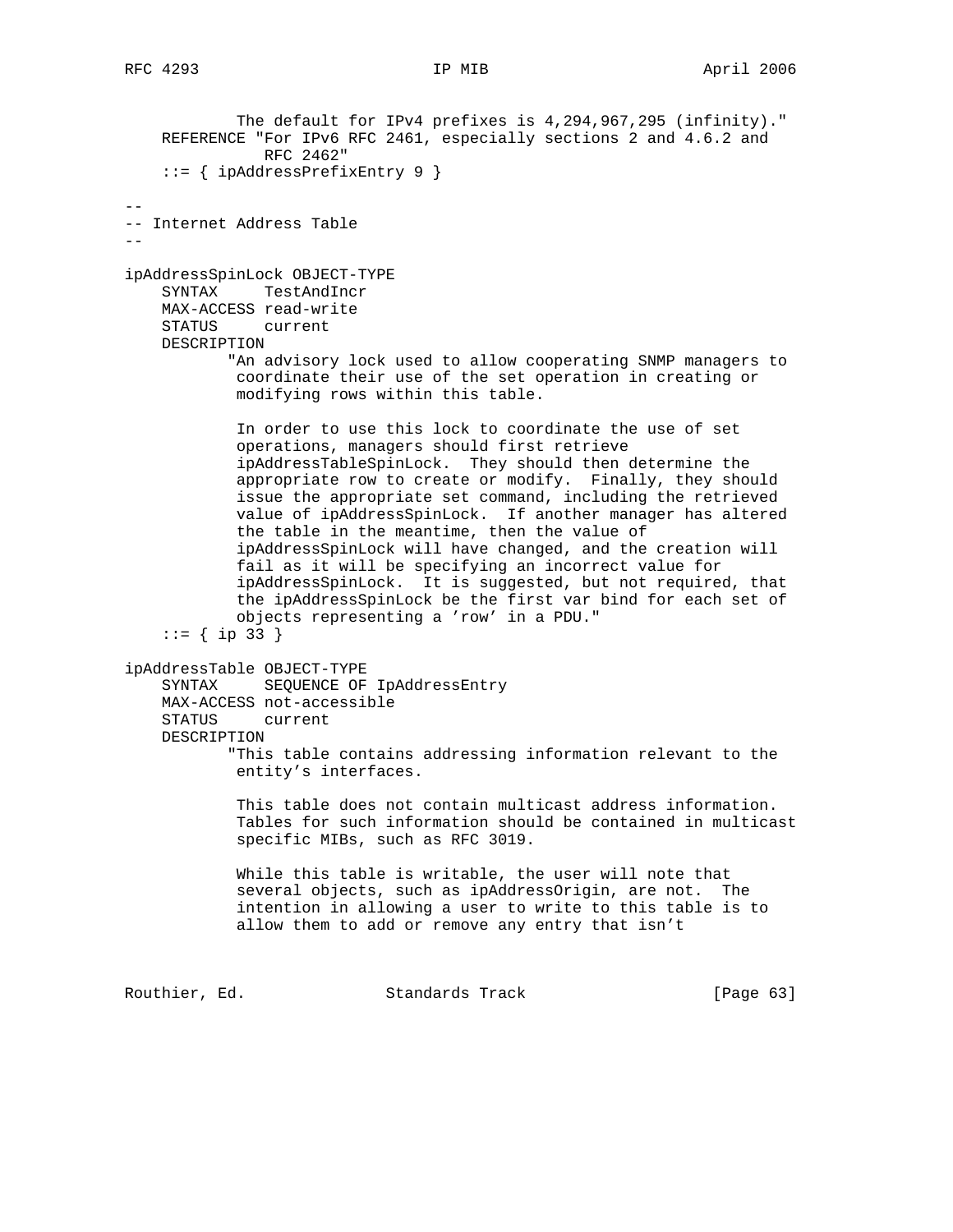permanent. The user should be allowed to modify objects and entries when that would not cause inconsistencies within the table. Allowing write access to objects, such as ipAddressOrigin, could allow a user to insert an entry and then label it incorrectly. Note well: When including IPv6 link-local addresses in this table, the entry must use an InetAddressType of 'ipv6z' in order to differentiate between the possible interfaces." ::=  $\{ \text{ip } 34 \}$ ipAddressEntry OBJECT-TYPE SYNTAX IpAddressEntry MAX-ACCESS not-accessible STATUS current DESCRIPTION "An address mapping for a particular interface." INDEX { ipAddressAddrType, ipAddressAddr }  $::=$  { ipAddressTable 1 } IpAddressEntry ::= SEQUENCE { ipAddressAddrType InetAddressType, ipAddressAddr InetAddress, ipAddressIfIndex InterfaceIndex, ipAddressType INTEGER, ipAddressPrefix RowPointer, ipAddressOrigin IpAddressOriginTC, ipAddressStatus IpAddressStatusTC, ipAddressCreated TimeStamp, ipAddressLastChanged TimeStamp, ipAddressRowStatus RowStatus, ipAddressStorageType StorageType } ipAddressAddrType OBJECT-TYPE SYNTAX InetAddressType MAX-ACCESS not-accessible STATUS current DESCRIPTION "The address type of ipAddressAddr."  $::=$  { ipAddressEntry 1 } ipAddressAddr OBJECT-TYPE SYNTAX InetAddress MAX-ACCESS not-accessible STATUS current DESCRIPTION "The IP address to which this entry's addressing information

Routhier, Ed. 6. Standards Track [Page 64]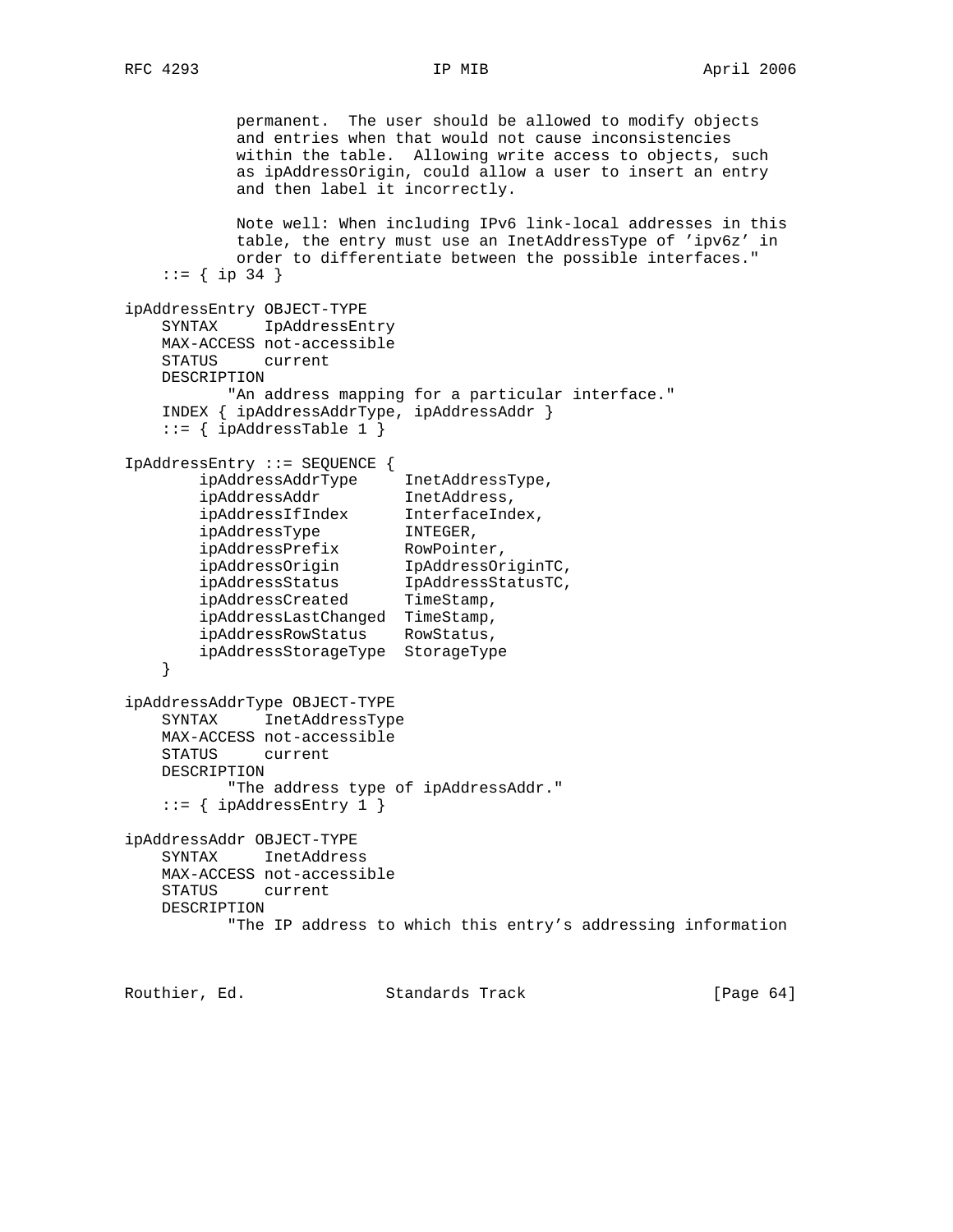pertains. The address type of this object is specified in ipAddressAddrType. Implementors need to be aware that if the size of ipAddressAddr exceeds 116 octets, then OIDS of instances of columns in this row will have more than 128 sub-identifiers and cannot be accessed using SNMPv1, SNMPv2c, or SNMPv3."  $::=$  { ipAddressEntry 2 } ipAddressIfIndex OBJECT-TYPE SYNTAX InterfaceIndex MAX-ACCESS read-create STATUS current DESCRIPTION "The index value that uniquely identifies the interface to which this entry is applicable. The interface identified by a particular value of this index is the same interface as identified by the same value of the IF-MIB's ifIndex." ::= { ipAddressEntry 3 } ipAddressType OBJECT-TYPE SYNTAX INTEGER { unicast(1), anycast(2), broadcast(3) } MAX-ACCESS read-create STATUS current DESCRIPTION "The type of address. broadcast(3) is not a valid value for IPv6 addresses (RFC 3513)." DEFVAL { unicast }  $::=$  { ipAddressEntry 4 } ipAddressPrefix OBJECT-TYPE SYNTAX RowPointer MAX-ACCESS read-only STATUS current DESCRIPTION "A pointer to the row in the prefix table to which this address belongs. May be { 0 0 } if there is no such row." DEFVAL { zeroDotZero } ::= { ipAddressEntry 5 } ipAddressOrigin OBJECT-TYPE SYNTAX IpAddressOriginTC MAX-ACCESS read-only STATUS current

Routhier, Ed. 6. Standards Track [Page 65]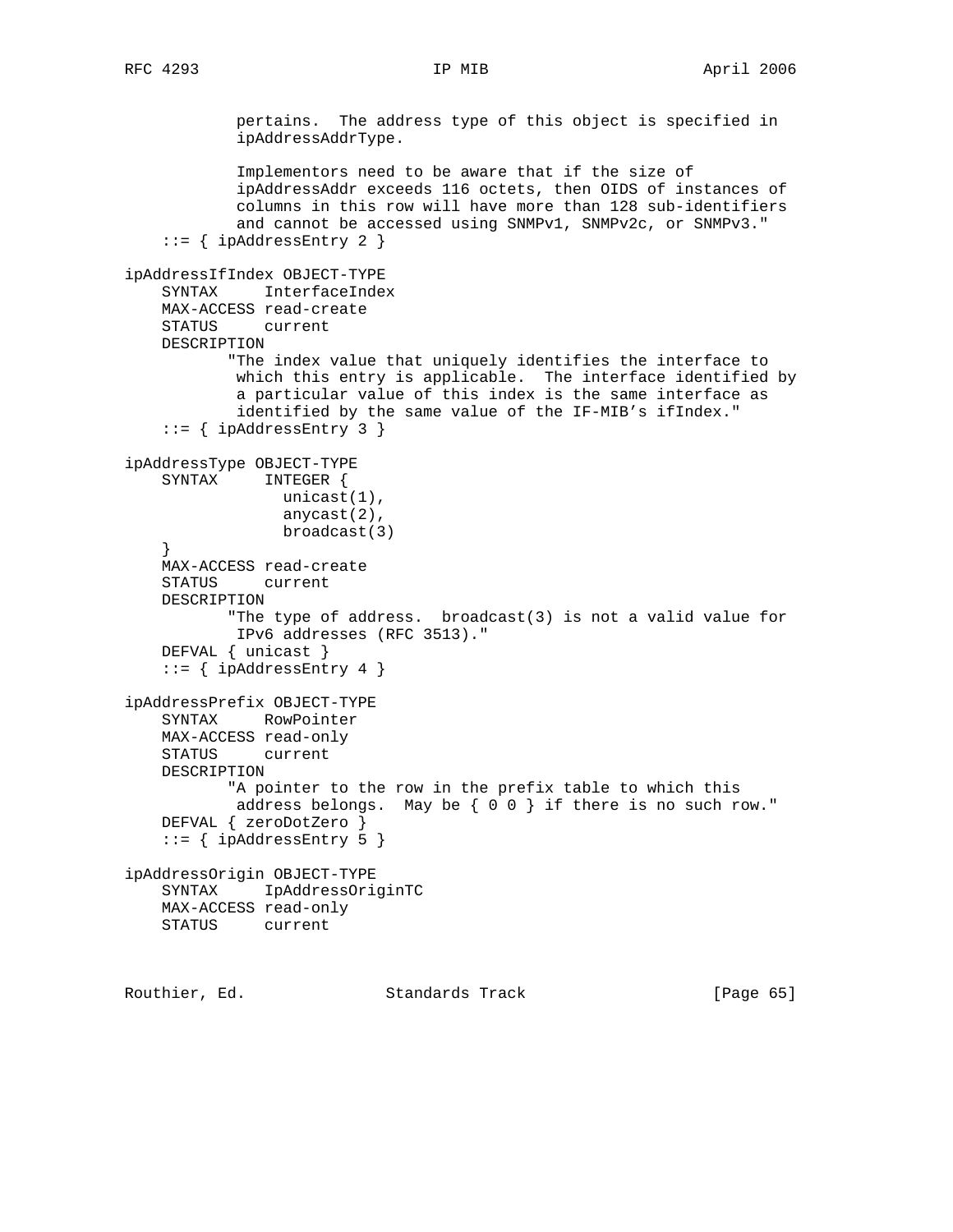```
 DESCRIPTION
            "The origin of the address."
    ::= { ipAddressEntry 6 }
ipAddressStatus OBJECT-TYPE
    SYNTAX IpAddressStatusTC
    MAX-ACCESS read-create
    STATUS current
    DESCRIPTION
           "The status of the address, describing if the address can be
            used for communication.
            In the absence of other information, an IPv4 address is
            always preferred(1)."
     DEFVAL { preferred }
     ::= { ipAddressEntry 7 }
ipAddressCreated OBJECT-TYPE
    SYNTAX TimeStamp
    MAX-ACCESS read-only
    STATUS current
    DESCRIPTION
            "The value of sysUpTime at the time this entry was created.
            If this entry was created prior to the last re-
            initialization of the local network management subsystem,
             then this object contains a zero value."
    ::= { ipAddressEntry 8 }
ipAddressLastChanged OBJECT-TYPE
    SYNTAX TimeStamp
    MAX-ACCESS read-only
    STATUS current
    DESCRIPTION
            "The value of sysUpTime at the time this entry was last
            updated. If this entry was updated prior to the last re-
            initialization of the local network management subsystem,
            then this object contains a zero value."
    ::= { ipAddressEntry 9 }
ipAddressRowStatus OBJECT-TYPE
     SYNTAX RowStatus
    MAX-ACCESS read-create
    STATUS current
    DESCRIPTION
            "The status of this conceptual row.
            The RowStatus TC requires that this DESCRIPTION clause
            states under which circumstances other objects in this row
Routhier, Ed. 6. Standards Track [Page 66]
```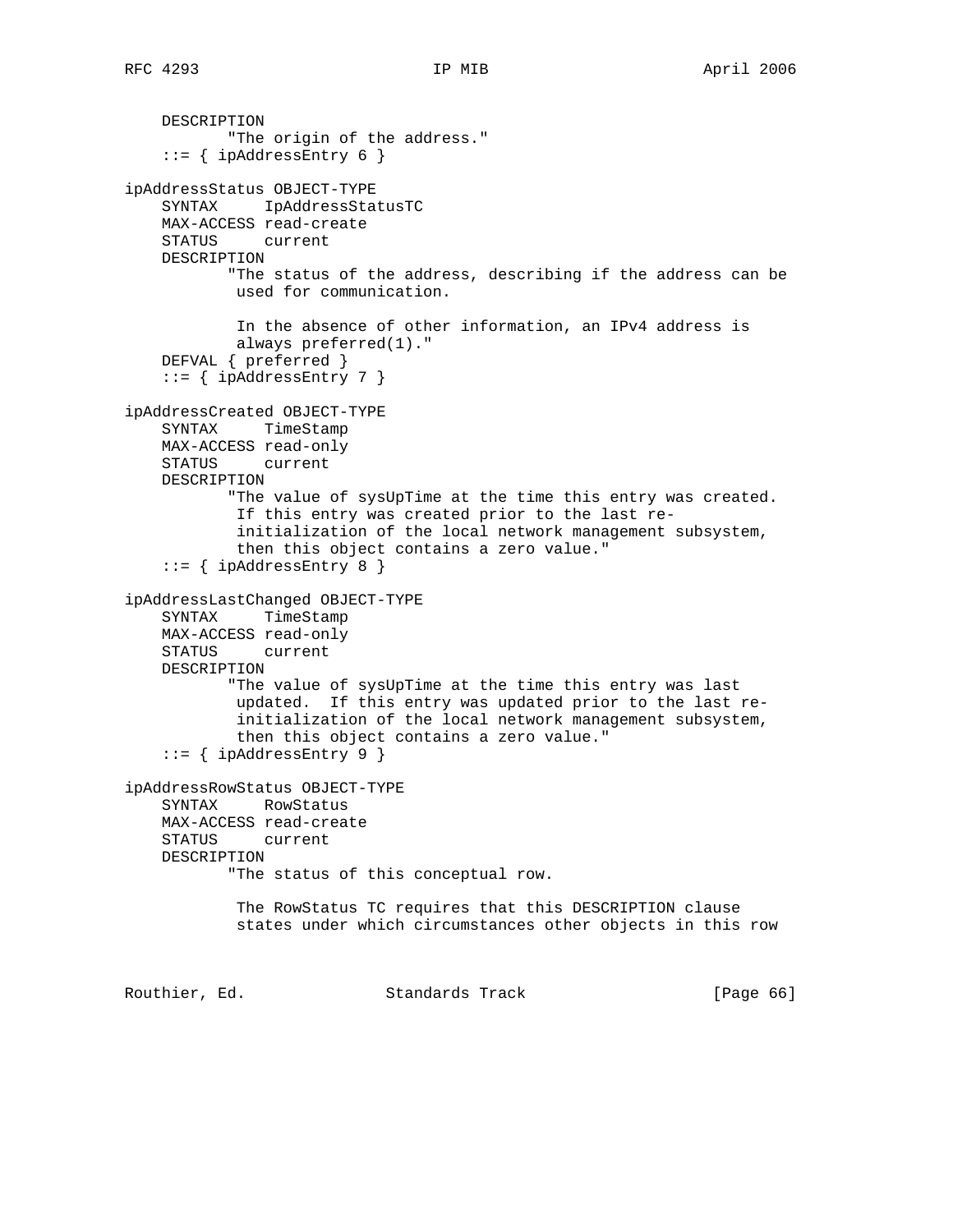can be modified. The value of this object has no effect on whether other objects in this conceptual row can be modified. A conceptual row can not be made active until the ipAddressIfIndex has been set to a valid index." ::= { ipAddressEntry 10 } ipAddressStorageType OBJECT-TYPE SYNTAX StorageType MAX-ACCESS read-create STATUS current DESCRIPTION "The storage type for this conceptual row. If this object has a value of 'permanent', then no other objects are required to be able to be modified." DEFVAL { volatile }  $::=$  { ipAddressEntry 11 } -- -- the Internet Address Translation table - ipNetToPhysicalTable OBJECT-TYPE SYNTAX SEQUENCE OF IpNetToPhysicalEntry MAX-ACCESS not-accessible STATUS current DESCRIPTION "The IP Address Translation table used for mapping from IP addresses to physical addresses. The Address Translation tables contain the IP address to 'physical' address equivalences. Some interfaces do not use translation tables for determining address equivalences (e.g., DDN-X.25 has an algorithmic method); if all interfaces are of this type, then the Address Translation table is empty, i.e., has zero entries. While many protocols may be used to populate this table, ARP and Neighbor Discovery are the most likely options." REFERENCE "RFC 826 and RFC 2461" ::=  $\{ \text{ip } 35 \}$ ipNetToPhysicalEntry OBJECT-TYPE SYNTAX IpNetToPhysicalEntry MAX-ACCESS not-accessible STATUS current

Routhier, Ed. 6. Standards Track [Page 67]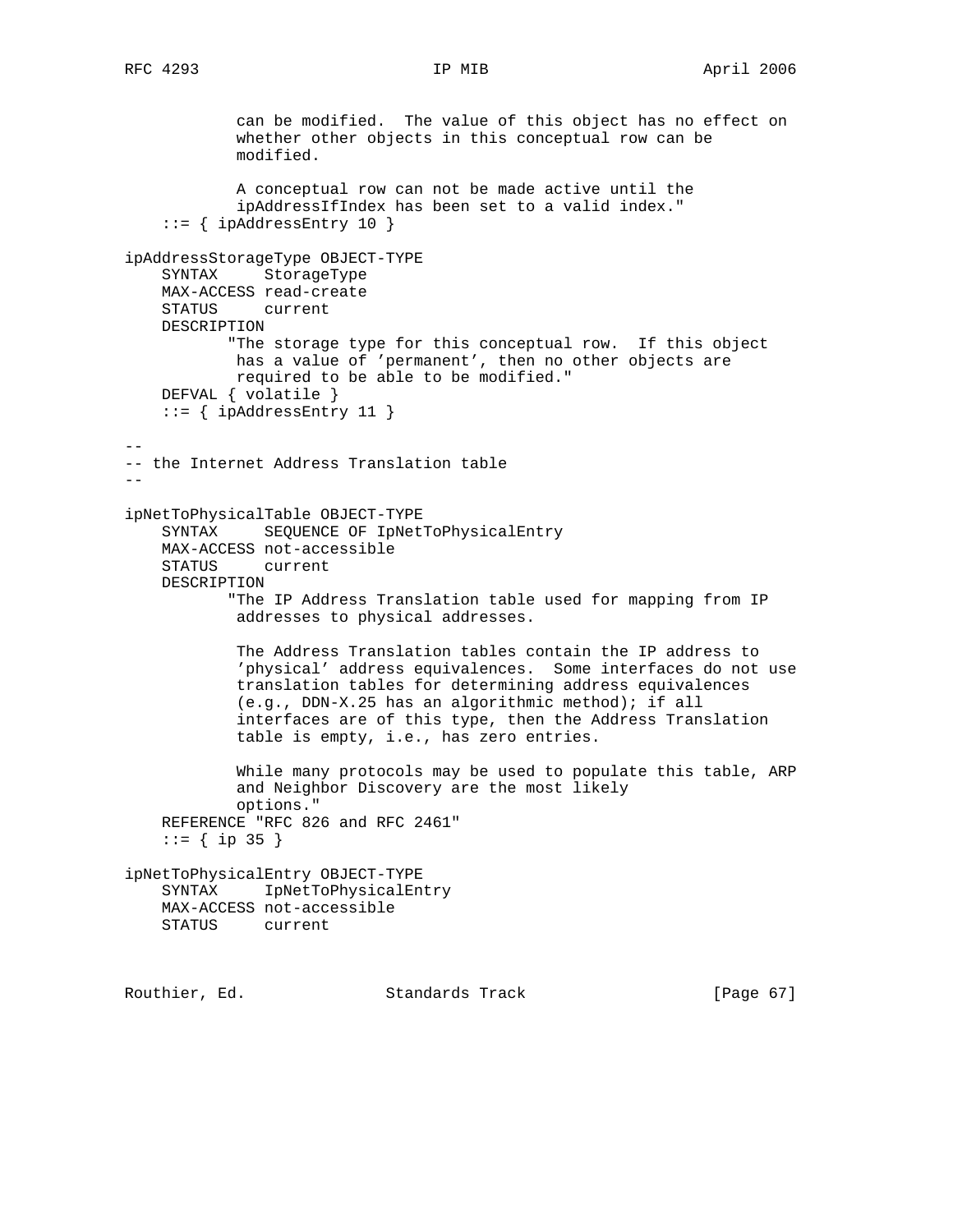DESCRIPTION "Each entry contains one IP address to 'physical' address equivalence." INDEX { ipNetToPhysicalIfIndex, ipNetToPhysicalNetAddressType, ipNetToPhysicalNetAddress } ::= { ipNetToPhysicalTable 1 } IpNetToPhysicalEntry ::= SEQUENCE { ipNetToPhysicalIfIndex InterfaceIndex, ipNetToPhysicalNetAddressType InetAddressType, ipNetToPhysicalNetAddress InetAddress, ipNetToPhysicalPhysAddress PhysAddress, ipNetToPhysicalLastUpdated TimeStamp, ipNetToPhysicalType INTEGER, ipNetToPhysicalState INTEGER, ipNetToPhysicalRowStatus RowStatus } ipNetToPhysicalIfIndex OBJECT-TYPE SYNTAX InterfaceIndex MAX-ACCESS not-accessible STATUS current DESCRIPTION "The index value that uniquely identifies the interface to which this entry is applicable. The interface identified by a particular value of this index is the same interface as identified by the same value of the IF-MIB's ifIndex." ::= { ipNetToPhysicalEntry 1 } ipNetToPhysicalNetAddressType OBJECT-TYPE SYNTAX InetAddressType MAX-ACCESS not-accessible STATUS current DESCRIPTION "The type of ipNetToPhysicalNetAddress." ::= { ipNetToPhysicalEntry 2 } ipNetToPhysicalNetAddress OBJECT-TYPE SYNTAX InetAddress MAX-ACCESS not-accessible STATUS current DESCRIPTION "The IP Address corresponding to the media-dependent 'physical' address. The address type of this object is specified in ipNetToPhysicalAddressType. Implementors need to be aware that if the size of Routhier, Ed. 681 Standards Track 1986 (Page 681)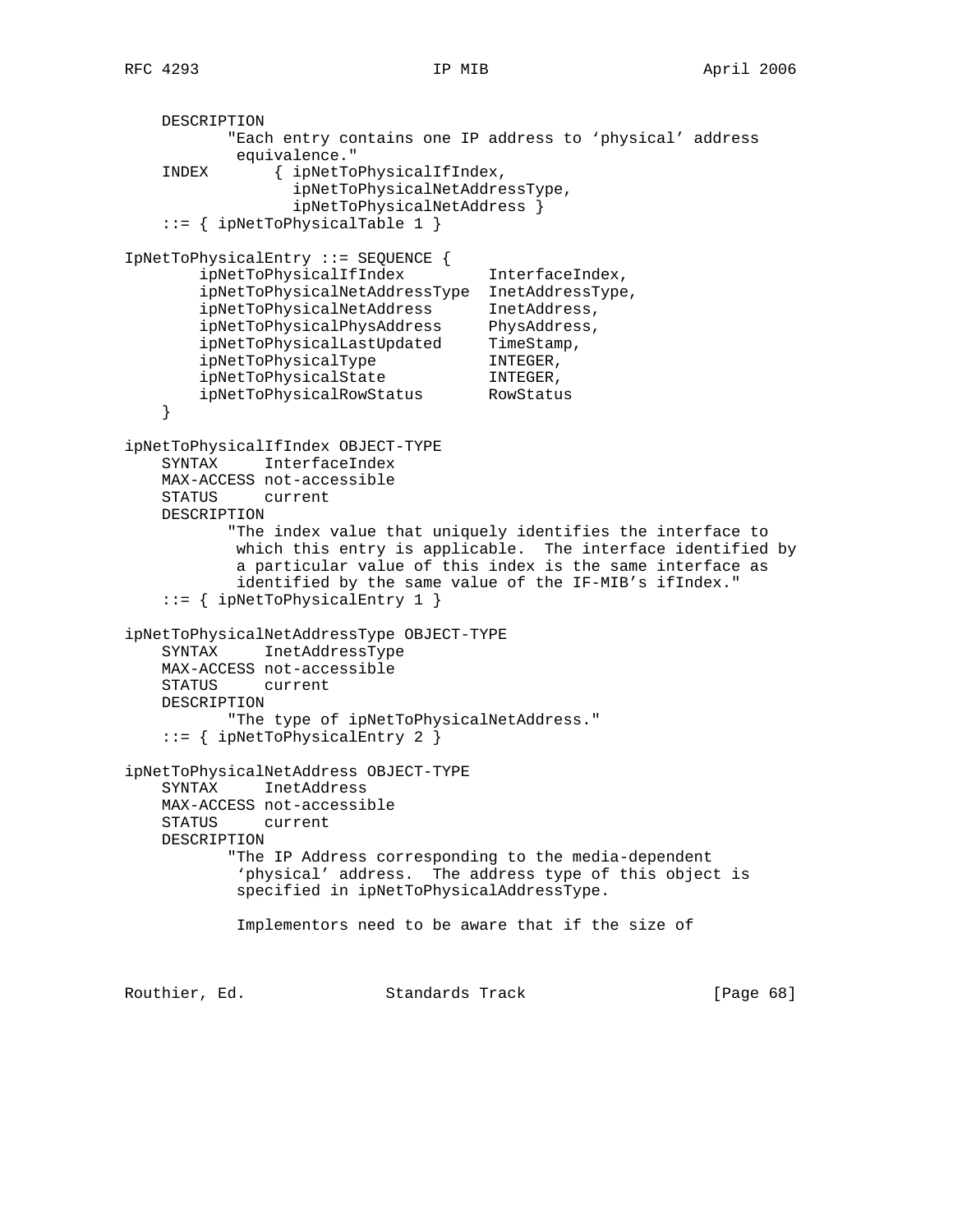ipNetToPhysicalNetAddress exceeds 115 octets, then OIDS of instances of columns in this row will have more than 128 sub-identifiers and cannot be accessed using SNMPv1, SNMPv2c, or SNMPv3." ::= { ipNetToPhysicalEntry 3 } ipNetToPhysicalPhysAddress OBJECT-TYPE SYNTAX PhysAddress (SIZE(0..65535)) MAX-ACCESS read-create STATUS current DESCRIPTION "The media-dependent 'physical' address. As the entries in this table are typically not persistent when this object is written the entity SHOULD NOT save the change to non-volatile storage." ::= { ipNetToPhysicalEntry 4 } ipNetToPhysicalLastUpdated OBJECT-TYPE SYNTAX TimeStamp MAX-ACCESS read-only STATUS current DESCRIPTION "The value of sysUpTime at the time this entry was last updated. If this entry was updated prior to the last re initialization of the local network management subsystem, then this object contains a zero value." ::= { ipNetToPhysicalEntry 5 } ipNetToPhysicalType OBJECT-TYPE INTEGER { other(1), -- none of the following invalid(2), -- an invalidated mapping dynamic(3), static(4), local(5) -- local interface } } MAX-ACCESS read-create STATUS current DESCRIPTION "The type of mapping. Setting this object to the value invalid(2) has the effect of invalidating the corresponding entry in the ipNetToPhysicalTable. That is, it effectively dis associates the interface identified with said entry from the mapping identified with said entry. It is an implementation-specific matter as to whether the agent Routhier, Ed. 691 Standards Track [Page 69]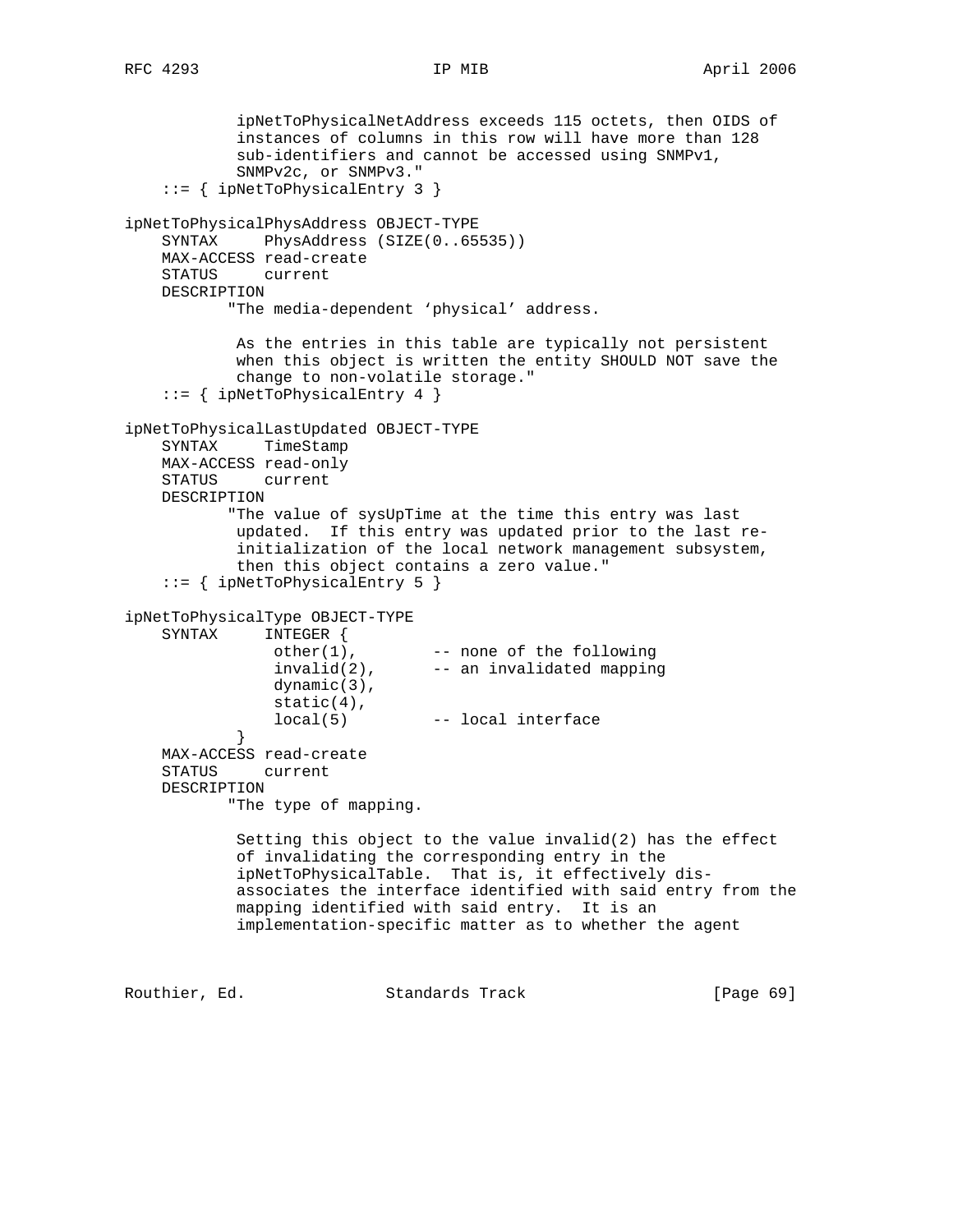removes an invalidated entry from the table. Accordingly, management stations must be prepared to receive tabular information from agents that corresponds to entries not currently in use. Proper interpretation of such entries requires examination of the relevant ipNetToPhysicalType object. The 'dynamic(3)' type indicates that the IP address to physical addresses mapping has been dynamically resolved using e.g., IPv4 ARP or the IPv6 Neighbor Discovery protocol. The 'static(4)' type indicates that the mapping has been statically configured. Both of these refer to entries that provide mappings for other entities addresses. The 'local(5)' type indicates that the mapping is provided for an entity's own interface address. As the entries in this table are typically not persistent when this object is written the entity SHOULD NOT save the change to non-volatile storage." DEFVAL { static } ::= { ipNetToPhysicalEntry 6 } ipNetToPhysicalState OBJECT-TYPE SYNTAX INTEGER { reachable(1), -- confirmed reachability  $state(2)$ , -- unconfirmed reachability  $delay(3)$ ,  $-- waiting for reachability$  -- confirmation before entering -- the probe state  $probe(4)$ ,  $--$  actively probing  $invald(5)$ , -- an invalidated mapping  $unknown(6)$ , -- state can not be determined -- for some reason. incomplete(7) -- address resolution is being

 } MAX-ACCESS read-only STATUS current DESCRIPTION

Routhier, Ed. 6. Standards Track [Page 70]

-- performed.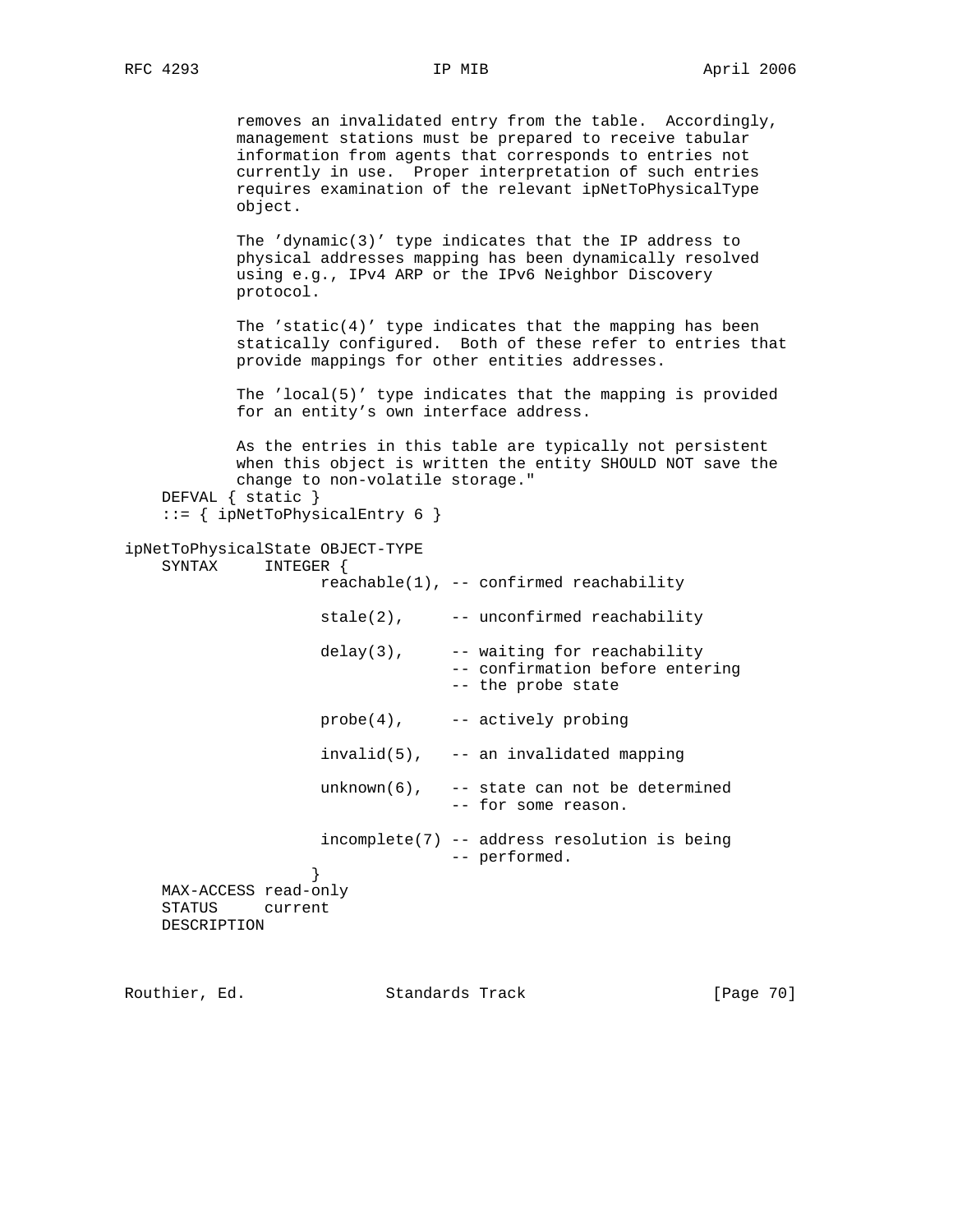"The Neighbor Unreachability Detection state for the interface when the address mapping in this entry is used. If Neighbor Unreachability Detection is not in use (e.g. for IPv4), this object is always unknown(6)." REFERENCE "RFC 2461" ::= { ipNetToPhysicalEntry 7 } ipNetToPhysicalRowStatus OBJECT-TYPE SYNTAX RowStatus MAX-ACCESS read-create STATUS current DESCRIPTION "The status of this conceptual row. The RowStatus TC requires that this DESCRIPTION clause states under which circumstances other objects in this row can be modified. The value of this object has no effect on whether other objects in this conceptual row can be modified. A conceptual row can not be made active until the ipNetToPhysicalPhysAddress object has been set. Note that if the ipNetToPhysicalType is set to 'invalid', the managed node may delete the entry independent of the state of this object." ::= { ipNetToPhysicalEntry 8 } -- -- The IPv6 Scope Zone Index Table.  $$ ipv6ScopeZoneIndexTable OBJECT-TYPE SYNTAX SEQUENCE OF Ipv6ScopeZoneIndexEntry MAX-ACCESS not-accessible STATUS current DESCRIPTION "The table used to describe IPv6 unicast and multicast scope zones. For those objects that have names rather than numbers, the names were chosen to coincide with the names used in the IPv6 address architecture document. " REFERENCE "Section 2.7 of RFC 4291"  $::=$  { ip 36 } ipv6ScopeZoneIndexEntry OBJECT-TYPE SYNTAX Ipv6ScopeZoneIndexEntry Routhier, Ed. 6. Standards Track [Page 71]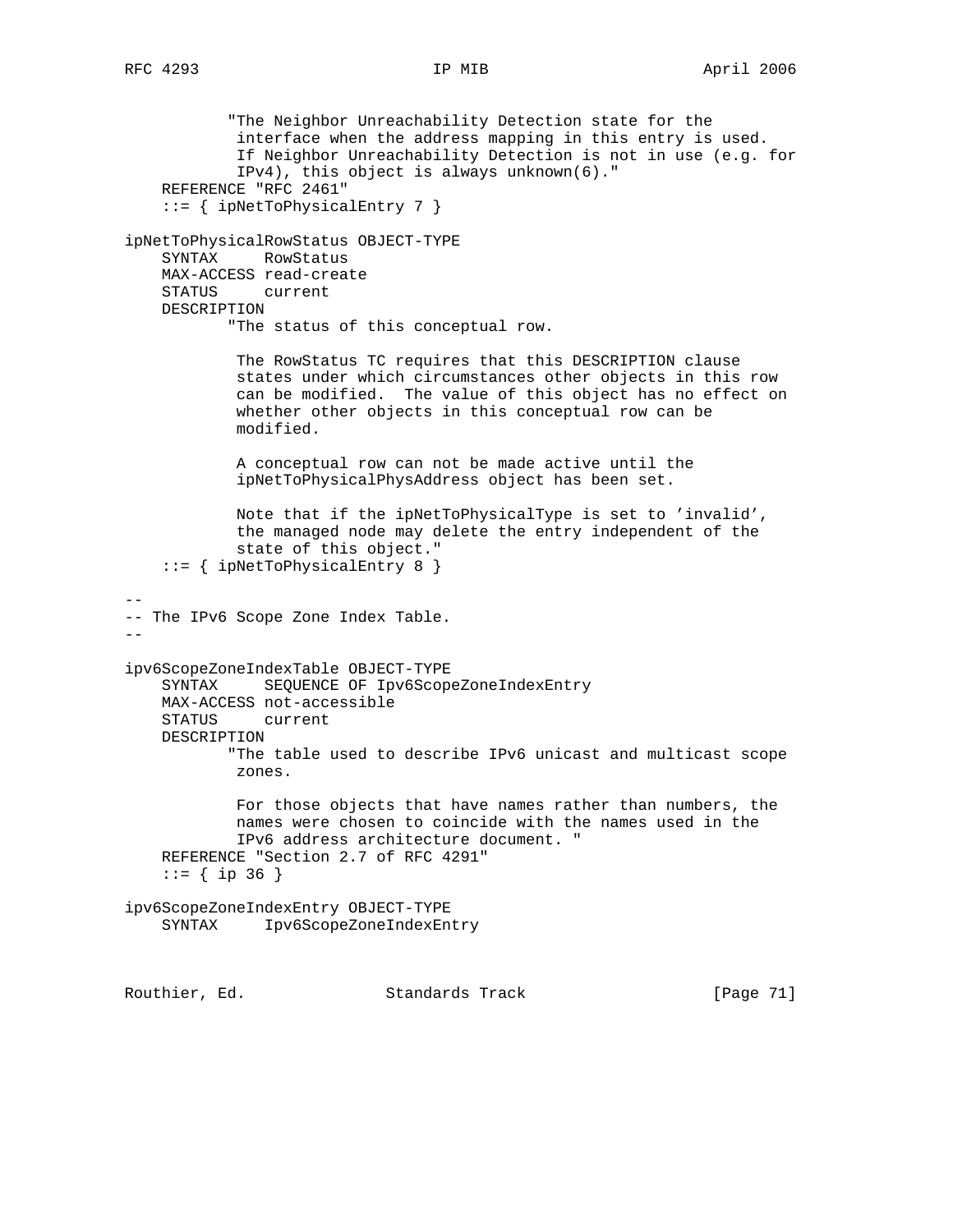```
 MAX-ACCESS not-accessible
    STATUS current
    DESCRIPTION
          "Each entry contains the list of scope identifiers on a given
           interface."
    INDEX { ipv6ScopeZoneIndexIfIndex }
    ::= { ipv6ScopeZoneIndexTable 1 }
Ipv6ScopeZoneIndexEntry ::= SEQUENCE {
        ipv6ScopeZoneIndexIfIndex InterfaceIndex,
        ipv6ScopeZoneIndexLinkLocal InetZoneIndex,
 ipv6ScopeZoneIndex3 InetZoneIndex,
 ipv6ScopeZoneIndexAdminLocal InetZoneIndex,
 ipv6ScopeZoneIndexSiteLocal InetZoneIndex,
 ipv6ScopeZoneIndex6 InetZoneIndex,
        ipv6ScopeZoneIndex7 InetZoneIndex,
        ipv6ScopeZoneIndexOrganizationLocal InetZoneIndex,
       ipv6ScopeZoneIndex9 InetZoneIndex,
       ipv6ScopeZoneIndexA InetZoneIndex,
       ipv6ScopeZoneIndexB InetZoneIndex,
       ipv6ScopeZoneIndexC InetZoneIndex,
       ipv6ScopeZoneIndexD InetZoneIndex
    }
ipv6ScopeZoneIndexIfIndex OBJECT-TYPE
    SYNTAX InterfaceIndex
    MAX-ACCESS not-accessible
    STATUS current
    DESCRIPTION
          "The index value that uniquely identifies the interface to
           which these scopes belong. The interface identified by a
           particular value of this index is the same interface as
           identified by the same value of the IF-MIB's ifIndex."
    ::= { ipv6ScopeZoneIndexEntry 1 }
ipv6ScopeZoneIndexLinkLocal OBJECT-TYPE
    SYNTAX InetZoneIndex
    MAX-ACCESS read-only
    STATUS current
    DESCRIPTION
          "The zone index for the link-local scope on this interface."
    ::= { ipv6ScopeZoneIndexEntry 2 }
ipv6ScopeZoneIndex3 OBJECT-TYPE
    SYNTAX InetZoneIndex
    MAX-ACCESS read-only
    STATUS current
    DESCRIPTION
Routhier, Ed. 6. Standards Track [Page 72]
```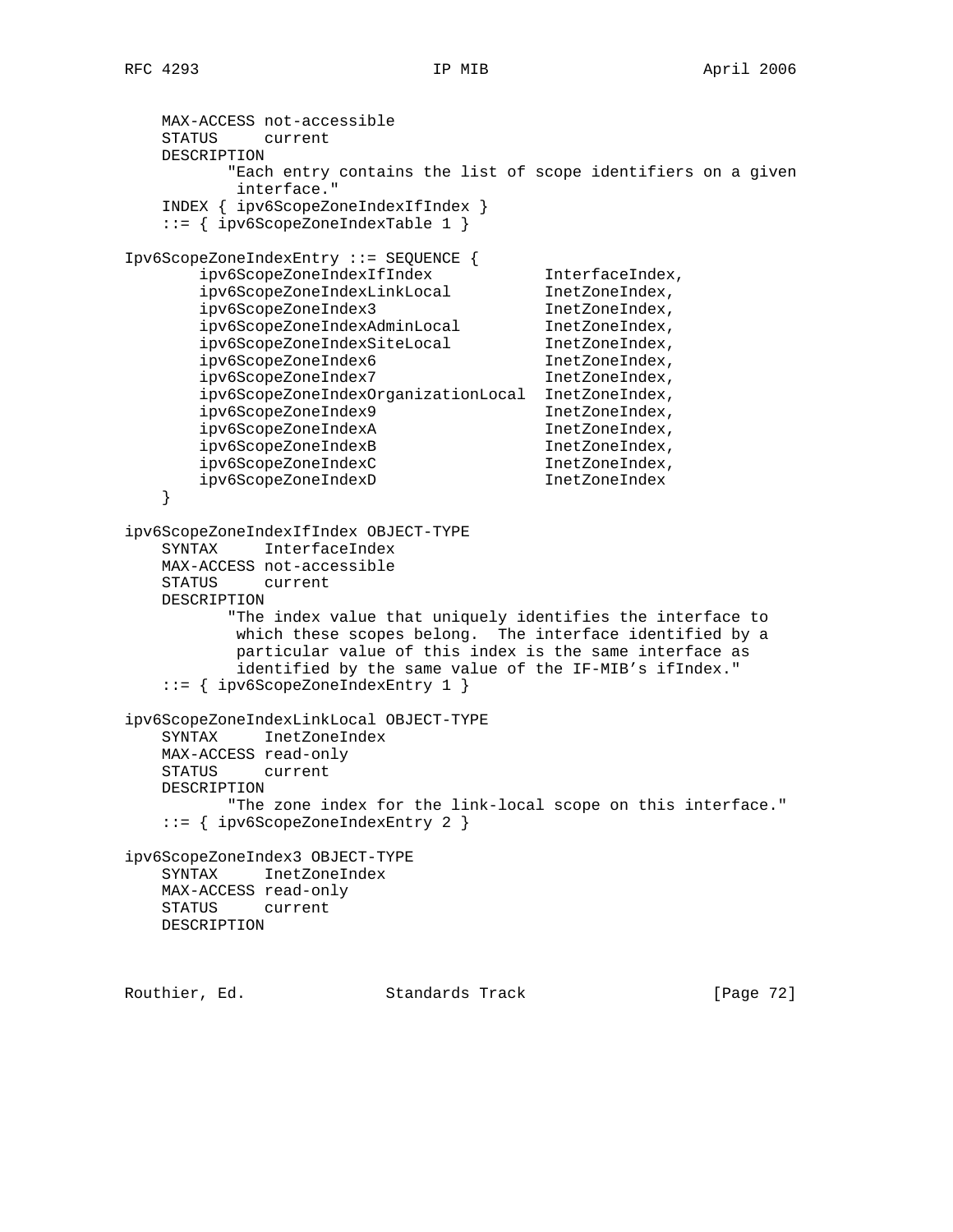```
 "The zone index for scope 3 on this interface."
     ::= { ipv6ScopeZoneIndexEntry 3 }
ipv6ScopeZoneIndexAdminLocal OBJECT-TYPE
     SYNTAX InetZoneIndex
    MAX-ACCESS read-only
    STATUS current
    DESCRIPTION
           "The zone index for the admin-local scope on this interface."
     ::= { ipv6ScopeZoneIndexEntry 4 }
ipv6ScopeZoneIndexSiteLocal OBJECT-TYPE
     SYNTAX InetZoneIndex
    MAX-ACCESS read-only
    STATUS current
    DESCRIPTION
           "The zone index for the site-local scope on this interface."
     ::= { ipv6ScopeZoneIndexEntry 5 }
ipv6ScopeZoneIndex6 OBJECT-TYPE
    SYNTAX InetZoneIndex
    MAX-ACCESS read-only
    STATUS current
    DESCRIPTION
            "The zone index for scope 6 on this interface."
     ::= { ipv6ScopeZoneIndexEntry 6 }
ipv6ScopeZoneIndex7 OBJECT-TYPE
     SYNTAX InetZoneIndex
    MAX-ACCESS read-only
    STATUS current
    DESCRIPTION
            "The zone index for scope 7 on this interface."
     ::= { ipv6ScopeZoneIndexEntry 7 }
ipv6ScopeZoneIndexOrganizationLocal OBJECT-TYPE
     SYNTAX InetZoneIndex
    MAX-ACCESS read-only
    STATUS current
    DESCRIPTION
           "The zone index for the organization-local scope on this
            interface."
     ::= { ipv6ScopeZoneIndexEntry 8 }
ipv6ScopeZoneIndex9 OBJECT-TYPE
    SYNTAX InetZoneIndex
    MAX-ACCESS read-only
    STATUS current
```
Routhier, Ed. Standards Track [Page 73]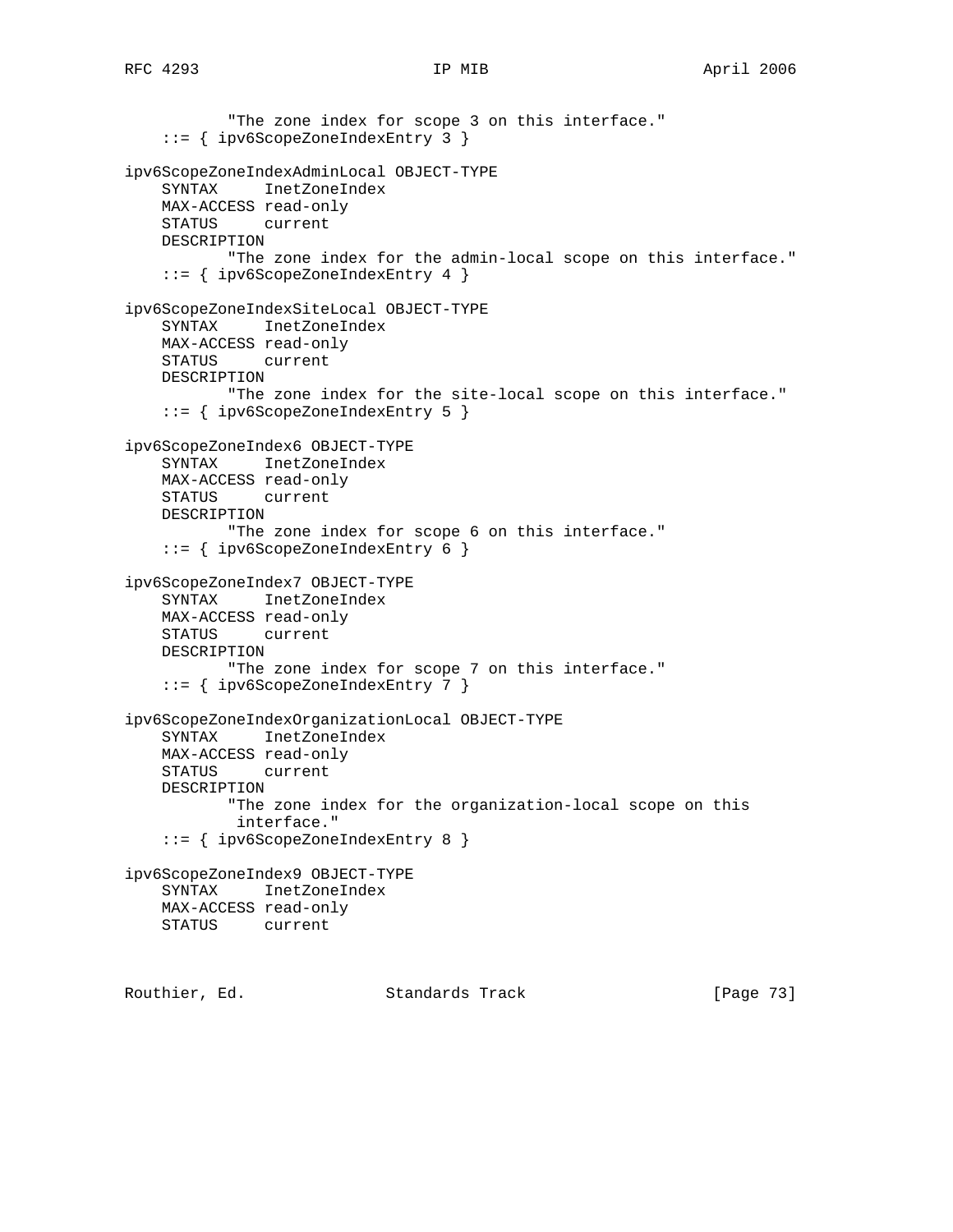DESCRIPTION

```
 "The zone index for scope 9 on this interface."
     ::= { ipv6ScopeZoneIndexEntry 9 }
ipv6ScopeZoneIndexA OBJECT-TYPE
    SYNTAX InetZoneIndex
    MAX-ACCESS read-only
    STATUS current
    DESCRIPTION
            "The zone index for scope A on this interface."
     ::= { ipv6ScopeZoneIndexEntry 10 }
ipv6ScopeZoneIndexB OBJECT-TYPE
     SYNTAX InetZoneIndex
    MAX-ACCESS read-only
     STATUS current
    DESCRIPTION
           "The zone index for scope B on this interface."
     ::= { ipv6ScopeZoneIndexEntry 11 }
ipv6ScopeZoneIndexC OBJECT-TYPE
     SYNTAX InetZoneIndex
    MAX-ACCESS read-only
    STATUS current
    DESCRIPTION
           "The zone index for scope C on this interface."
     ::= { ipv6ScopeZoneIndexEntry 12 }
ipv6ScopeZoneIndexD OBJECT-TYPE
    SYNTAX InetZoneIndex
    MAX-ACCESS read-only
    STATUS current
    DESCRIPTION
           "The zone index for scope D on this interface."
     ::= { ipv6ScopeZoneIndexEntry 13 }
--- The Default Router Table
-- This table simply lists the default routers; for more information
-- about routing tables, see the routing MIBs
--
ipDefaultRouterTable OBJECT-TYPE
    SYNTAX SEQUENCE OF IpDefaultRouterEntry
    MAX-ACCESS not-accessible
    STATUS current
    DESCRIPTION
            "The table used to describe the default routers known to this
```
Routhier, Ed. 6. Standards Track [Page 74]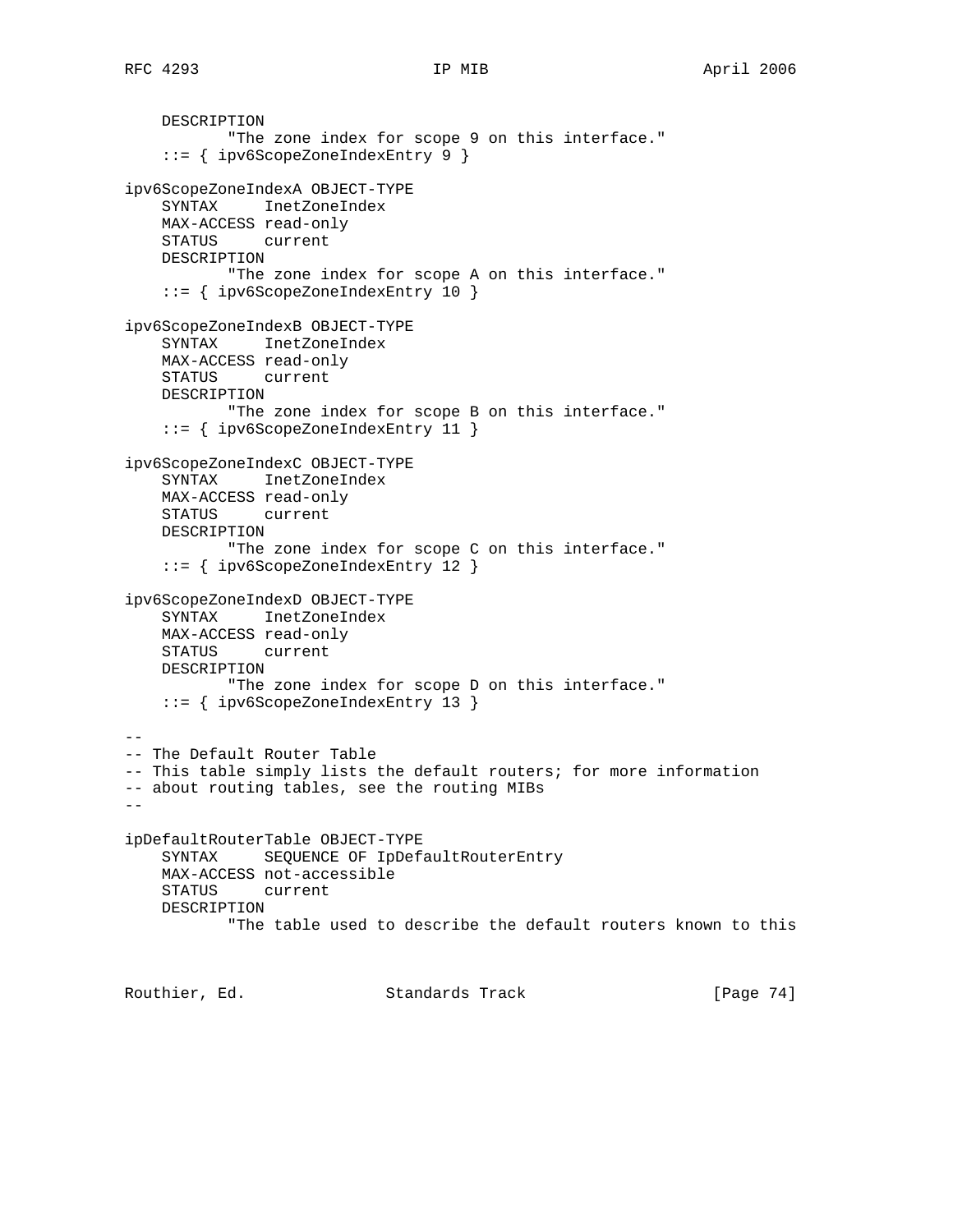```
 entity."
     ::= { ip 37 }
ipDefaultRouterEntry OBJECT-TYPE
    SYNTAX IpDefaultRouterEntry
    MAX-ACCESS not-accessible
    STATUS current
    DESCRIPTION
           "Each entry contains information about a default router known
            to this entity."
     INDEX {ipDefaultRouterAddressType, ipDefaultRouterAddress,
           ipDefaultRouterIfIndex}
     ::= { ipDefaultRouterTable 1 }
IpDefaultRouterEntry ::= SEQUENCE {
        ipDefaultRouterAddressType InetAddressType,
 ipDefaultRouterAddress InetAddress,
 ipDefaultRouterIfIndex InterfaceIndex,
 ipDefaultRouterLifetime Unsigned32,
         ipDefaultRouterPreference INTEGER
     }
ipDefaultRouterAddressType OBJECT-TYPE
    SYNTAX InetAddressType
    MAX-ACCESS not-accessible
    STATUS current
    DESCRIPTION
           "The address type for this row."
     ::= { ipDefaultRouterEntry 1 }
ipDefaultRouterAddress OBJECT-TYPE
    SYNTAX InetAddress
    MAX-ACCESS not-accessible
    STATUS current
    DESCRIPTION
            "The IP address of the default router represented by this
            row. The address type of this object is specified in
            ipDefaultRouterAddressType.
            Implementers need to be aware that if the size of
            ipDefaultRouterAddress exceeds 115 octets, then OIDS of
            instances of columns in this row will have more than 128
            sub-identifiers and cannot be accessed using SNMPv1,
            SNMPv2c, or SNMPv3."
     ::= { ipDefaultRouterEntry 2 }
ipDefaultRouterIfIndex OBJECT-TYPE
    SYNTAX InterfaceIndex
```
Routhier, Ed. 6. Standards Track [Page 75]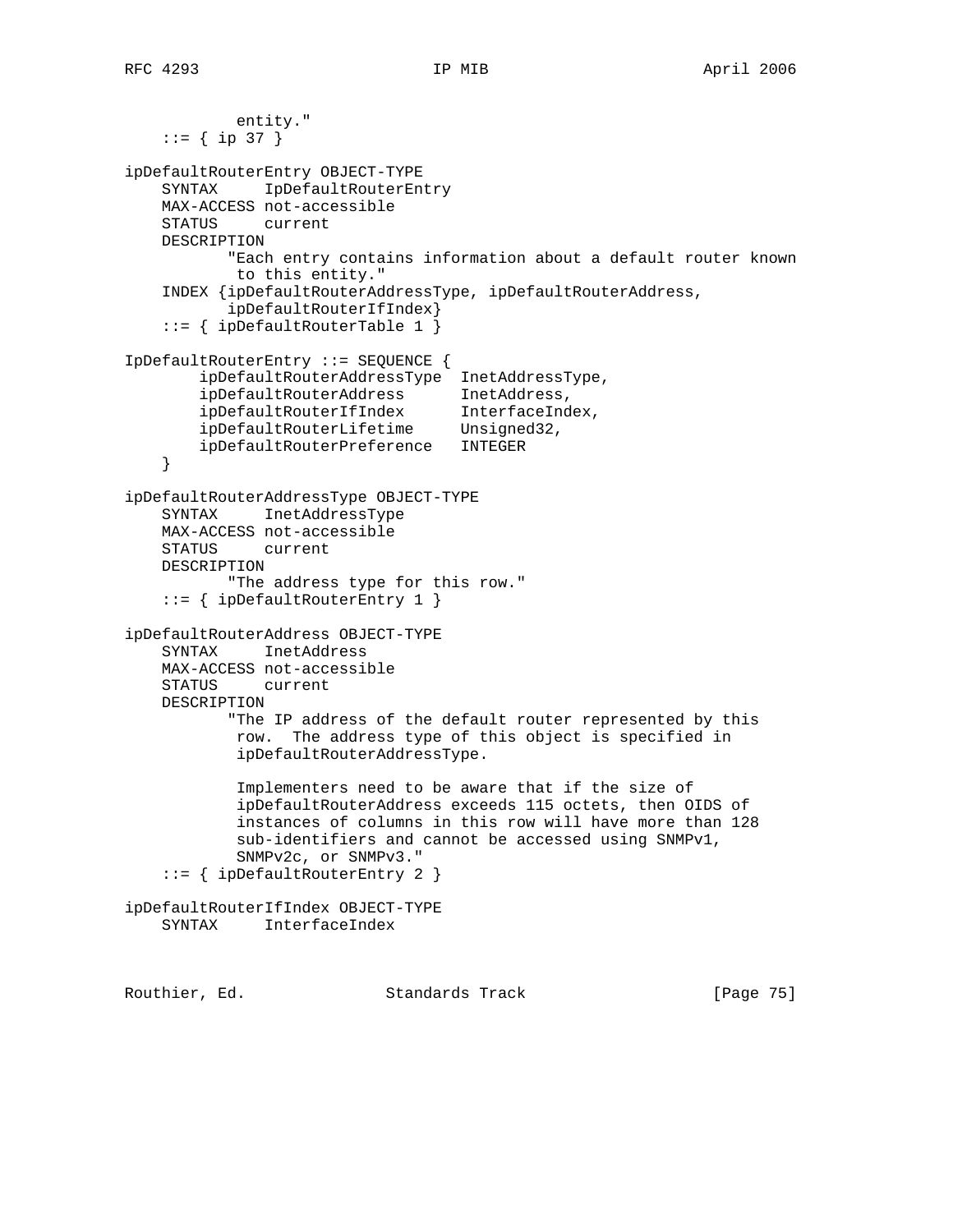MAX-ACCESS not-accessible STATUS current DESCRIPTION "The index value that uniquely identifies the interface by which the router can be reached. The interface identified by a particular value of this index is the same interface as identified by the same value of the IF-MIB's ifIndex." ::= { ipDefaultRouterEntry 3 } ipDefaultRouterLifetime OBJECT-TYPE SYNTAX Unsigned32 (0..65535) UNITS "seconds" MAX-ACCESS read-only STATUS current DESCRIPTION "The remaining length of time, in seconds, that this router will continue to be useful as a default router. A value of zero indicates that it is no longer useful as a default router. It is left to the implementer of the MIB as to whether a router with a lifetime of zero is removed from the list. For IPv6, this value should be extracted from the router advertisement messages." REFERENCE "For IPv6 RFC 2462 sections 4.2 and 6.3.4" ::= { ipDefaultRouterEntry 4 } ipDefaultRouterPreference OBJECT-TYPE SYNTAX INTEGER { reserved  $(-2)$ ,  $low (-1)$ , medium (0), high (1) } MAX-ACCESS read-only STATUS current DESCRIPTION "An indication of preference given to this router as a default router as described in he Default Router Preferences document. Treating the value as a 2 bit signed integer allows for simple arithmetic comparisons. For IPv4 routers or IPv6 routers that are not using the updated router advertisement format, this object is set to medium (0)." REFERENCE "RFC 4291, section 2.1" ::= { ipDefaultRouterEntry 5 }

Routhier, Ed. 6. Standards Track [Page 76]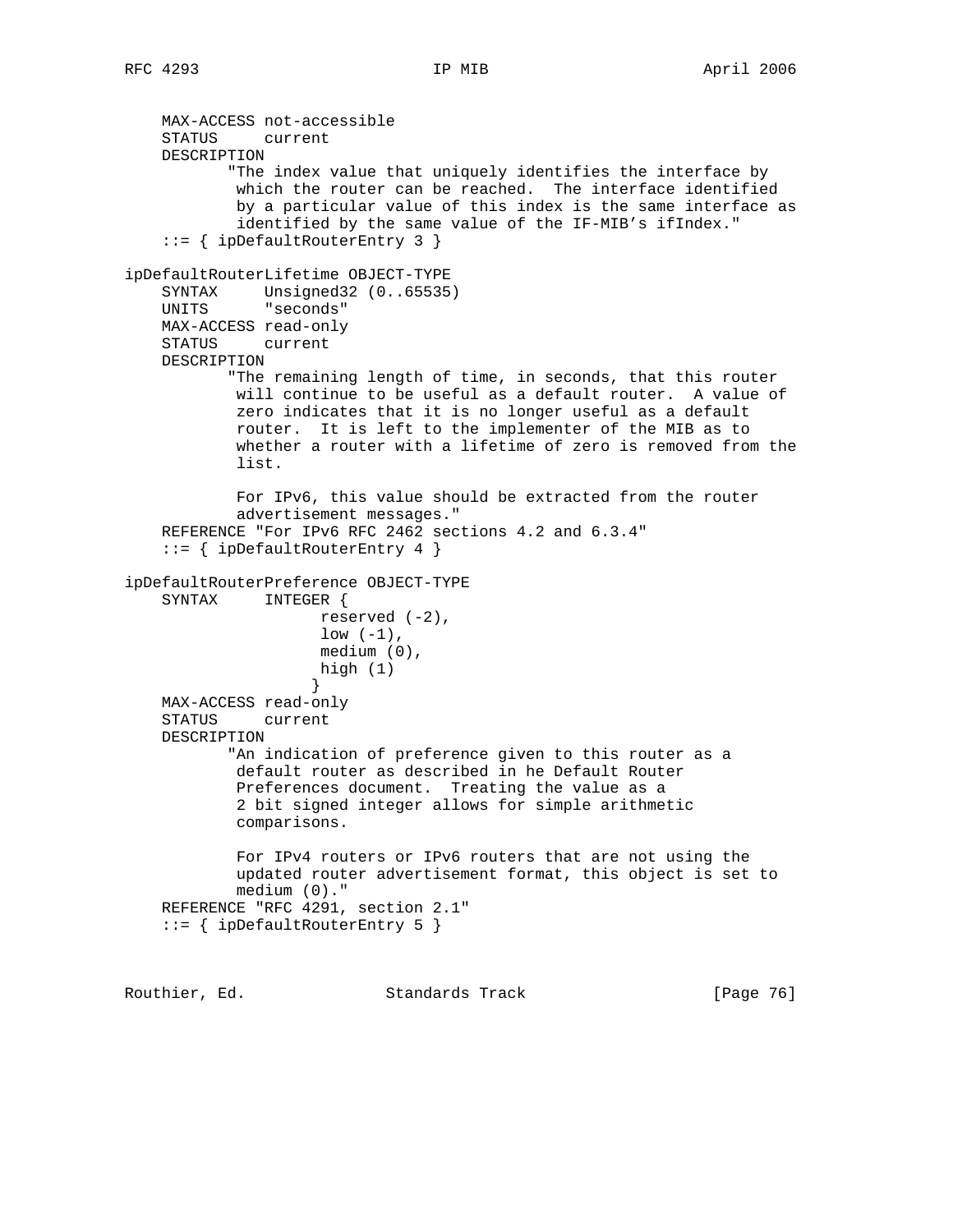-- -- Configuration information for constructing router advertisements - ipv6RouterAdvertSpinLock OBJECT-TYPE SYNTAX TestAndIncr MAX-ACCESS read-write STATUS current DESCRIPTION "An advisory lock used to allow cooperating SNMP managers to coordinate their use of the set operation in creating or modifying rows within this table. In order to use this lock to coordinate the use of set operations, managers should first retrieve ipv6RouterAdvertSpinLock. They should then determine the appropriate row to create or modify. Finally, they should issue the appropriate set command including the retrieved value of ipv6RouterAdvertSpinLock. If another manager has altered the table in the meantime, then the value of ipv6RouterAdvertSpinLock will have changed and the creation will fail as it will be specifying an incorrect value for ipv6RouterAdvertSpinLock. It is suggested, but not required, that the ipv6RouterAdvertSpinLock be the first var bind for each set of objects representing a 'row' in a PDU."  $::=$  { ip 38 } ipv6RouterAdvertTable OBJECT-TYPE SYNTAX SEQUENCE OF Ipv6RouterAdvertEntry MAX-ACCESS not-accessible STATUS current DESCRIPTION "The table containing information used to construct router advertisements." ::= { ip 39 } ipv6RouterAdvertEntry OBJECT-TYPE SYNTAX Ipv6RouterAdvertEntry MAX-ACCESS not-accessible STATUS current DESCRIPTION "An entry containing information used to construct router advertisements. Information in this table is persistent, and when this object is written, the entity SHOULD save the change to non-volatile storage." INDEX { ipv6RouterAdvertIfIndex }

Routhier, Ed. Standards Track [Page 77]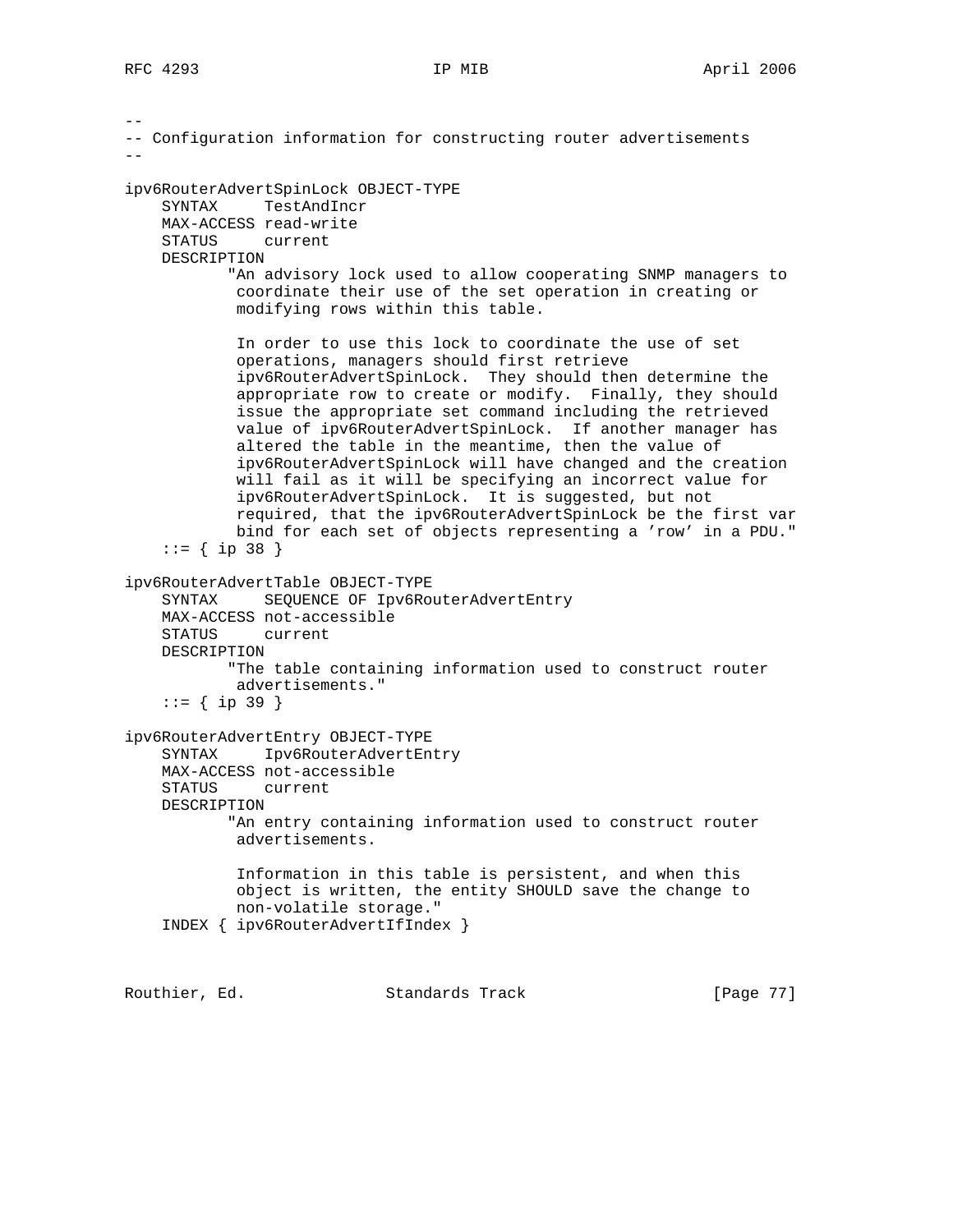```
 ::= { ipv6RouterAdvertTable 1 }
```

```
Ipv6RouterAdvertEntry ::= SEQUENCE {
        ipv6RouterAdvertIfIndex InterfaceIndex,<br>ipv6RouterAdvertSendAdverts TruthValue,<br>ipv6RouterAdvertMaxInterval Unsigned32,
        ipv6RouterAdvertSendAdverts
        ipv6RouterAdvertMaxInterval
 ipv6RouterAdvertMinInterval Unsigned32,
ipv6RouterAdvertManagedFlag TruthValue,
         ipv6RouterAdvertOtherConfigFlag TruthValue,
        ipv6RouterAdvertLinkMTU Unsigned32,
         ipv6RouterAdvertReachableTime Unsigned32,
        ipv6RouterAdvertRetransmitTime Unsigned32,<br>ipv6RouterAdvertCurHopLimit Unsigned32,
        ipv6RouterAdvertCurHopLimit
         ipv6RouterAdvertDefaultLifetime Unsigned32,
         ipv6RouterAdvertRowStatus RowStatus
     }
ipv6RouterAdvertIfIndex OBJECT-TYPE
     SYNTAX InterfaceIndex
     MAX-ACCESS not-accessible
     STATUS current
     DESCRIPTION
            "The index value that uniquely identifies the interface on
             which router advertisements constructed with this
             information will be transmitted. The interface identified
             by a particular value of this index is the same interface as
             identified by the same value of the IF-MIB's ifIndex."
     ::= { ipv6RouterAdvertEntry 1 }
ipv6RouterAdvertSendAdverts OBJECT-TYPE
     SYNTAX TruthValue
     MAX-ACCESS read-create
     STATUS current
     DESCRIPTION
            "A flag indicating whether the router sends periodic
            router advertisements and responds to router solicitations
             on this interface."
     REFERENCE "RFC 2461 Section 6.2.1"
     DEFVAL { false }
     ::= { ipv6RouterAdvertEntry 2 }
ipv6RouterAdvertMaxInterval OBJECT-TYPE
     SYNTAX Unsigned32 (4..1800)
     UNITS "seconds"
     MAX-ACCESS read-create
     STATUS current
     DESCRIPTION
            "The maximum time allowed between sending unsolicited router
```
Routhier, Ed. 6. Standards Track [Page 78]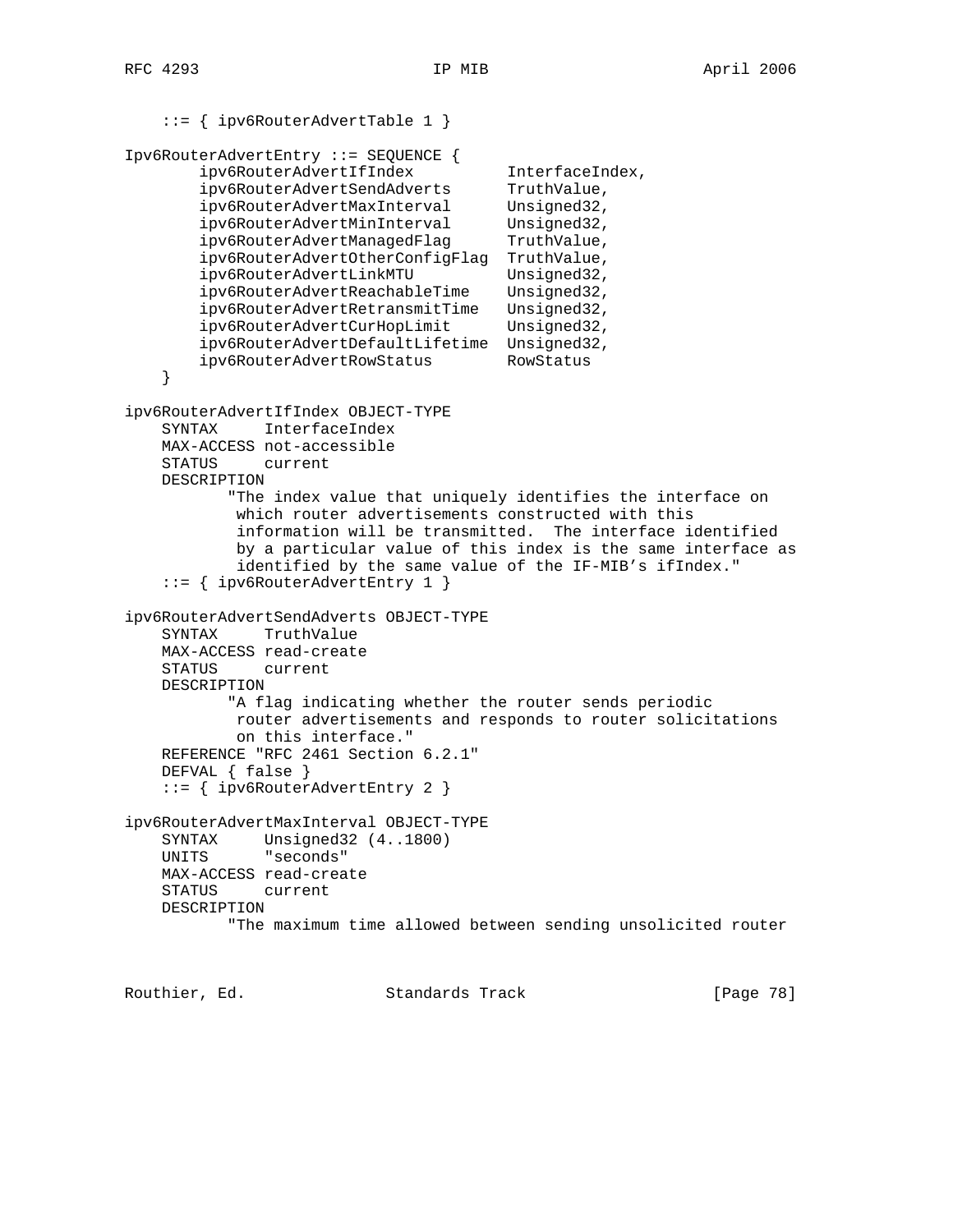advertisements from this interface." REFERENCE "RFC 2461 Section 6.2.1" DEFVAL { 600 } ::= { ipv6RouterAdvertEntry 3 } ipv6RouterAdvertMinInterval OBJECT-TYPE SYNTAX Unsigned32 (3..1350) UNITS "seconds" MAX-ACCESS read-create STATUS current DESCRIPTION "The minimum time allowed between sending unsolicited router advertisements from this interface. The default is 0.33 \* ipv6RouterAdvertMaxInterval, however, in the case of a low value for ipv6RouterAdvertMaxInterval, the minimum value for this object is restricted to 3." REFERENCE "RFC 2461 Section 6.2.1" ::= { ipv6RouterAdvertEntry 4 } ipv6RouterAdvertManagedFlag OBJECT-TYPE SYNTAX TruthValue MAX-ACCESS read-create STATUS current DESCRIPTION "The true/false value to be placed into the 'managed address configuration' flag field in router advertisements sent from this interface." REFERENCE "RFC 2461 Section 6.2.1" DEFVAL { false } ::= { ipv6RouterAdvertEntry 5 } ipv6RouterAdvertOtherConfigFlag OBJECT-TYPE SYNTAX TruthValue MAX-ACCESS read-create STATUS current DESCRIPTION "The true/false value to be placed into the 'other stateful configuration' flag field in router advertisements sent from this interface." REFERENCE "RFC 2461 Section 6.2.1" DEFVAL { false } ::= { ipv6RouterAdvertEntry 6 } ipv6RouterAdvertLinkMTU OBJECT-TYPE SYNTAX Unsigned32 MAX-ACCESS read-create STATUS current

Routhier, Ed. 6. Standards Track [Page 79]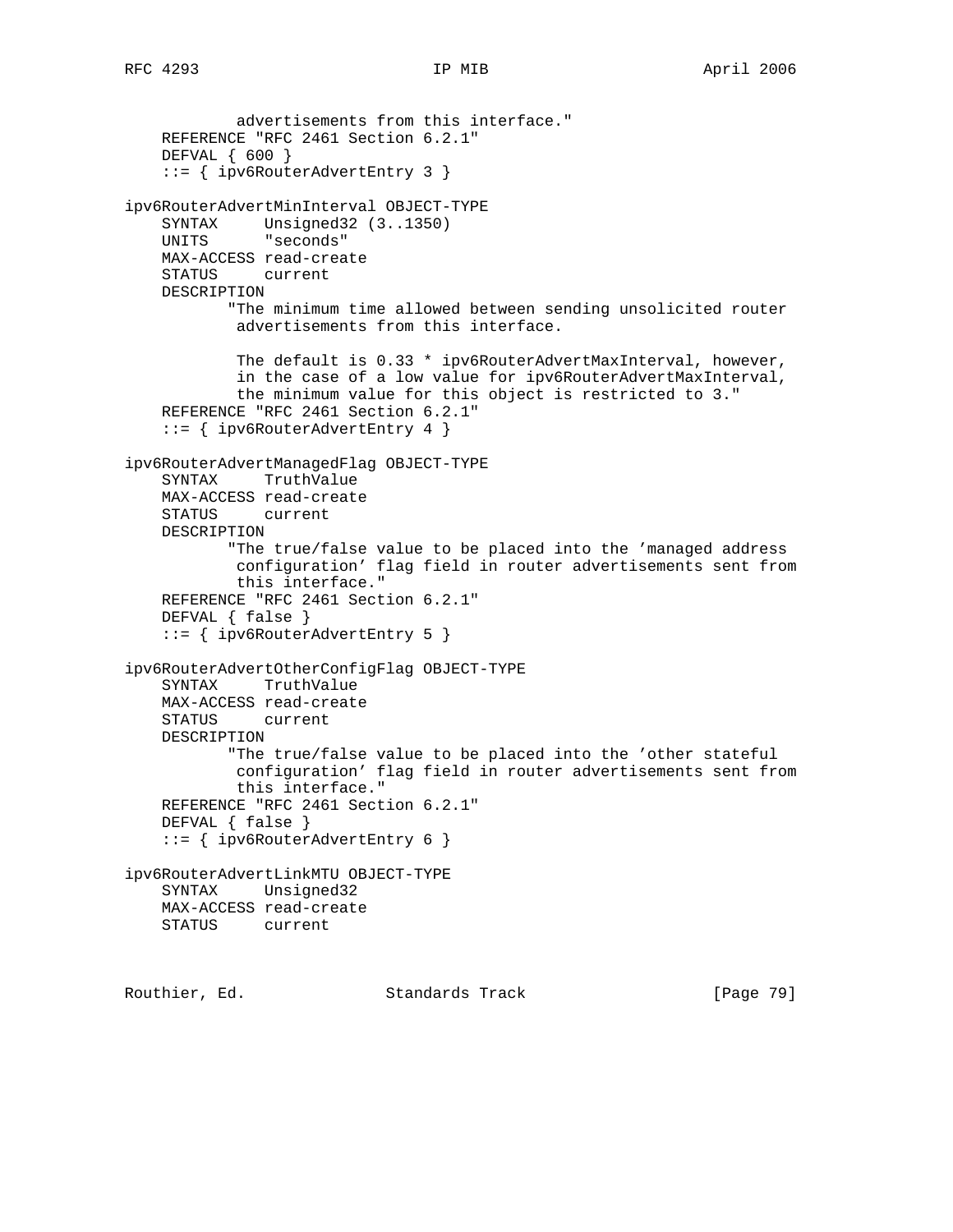```
 DESCRIPTION
            "The value to be placed in MTU options sent by the router on
            this interface.
            A value of zero indicates that no MTU options are sent."
    REFERENCE "RFC 2461 Section 6.2.1"
    DEFVAL { 0 }
     ::= { ipv6RouterAdvertEntry 7 }
ipv6RouterAdvertReachableTime OBJECT-TYPE
 SYNTAX Unsigned32 (0..3600000)
 UNITS "milliseconds"
    MAX-ACCESS read-create
     STATUS current
    DESCRIPTION
           "The value to be placed in the reachable time field in router
            advertisement messages sent from this interface.
            A value of zero in the router advertisement indicates that
            the advertisement isn't specifying a value for reachable
            time."
    REFERENCE "RFC 2461 Section 6.2.1"
    DEFVAL { 0 }
     ::= { ipv6RouterAdvertEntry 8 }
ipv6RouterAdvertRetransmitTime OBJECT-TYPE
 SYNTAX Unsigned32
 UNITS "milliseconds"
    MAX-ACCESS read-create
    STATUS current
    DESCRIPTION
           "The value to be placed in the retransmit timer field in
            router advertisements sent from this interface.
            A value of zero in the router advertisement indicates that
            the advertisement isn't specifying a value for retrans
            time."
    REFERENCE "RFC 2461 Section 6.2.1"
    DEFVAL { 0 }
     ::= { ipv6RouterAdvertEntry 9 }
ipv6RouterAdvertCurHopLimit OBJECT-TYPE
    SYNTAX Unsigned32 (0..255)
    MAX-ACCESS read-create
    STATUS current
    DESCRIPTION
            "The default value to be placed in the current hop limit
            field in router advertisements sent from this interface.
```
Routhier, Ed. 6. Standards Track [Page 80]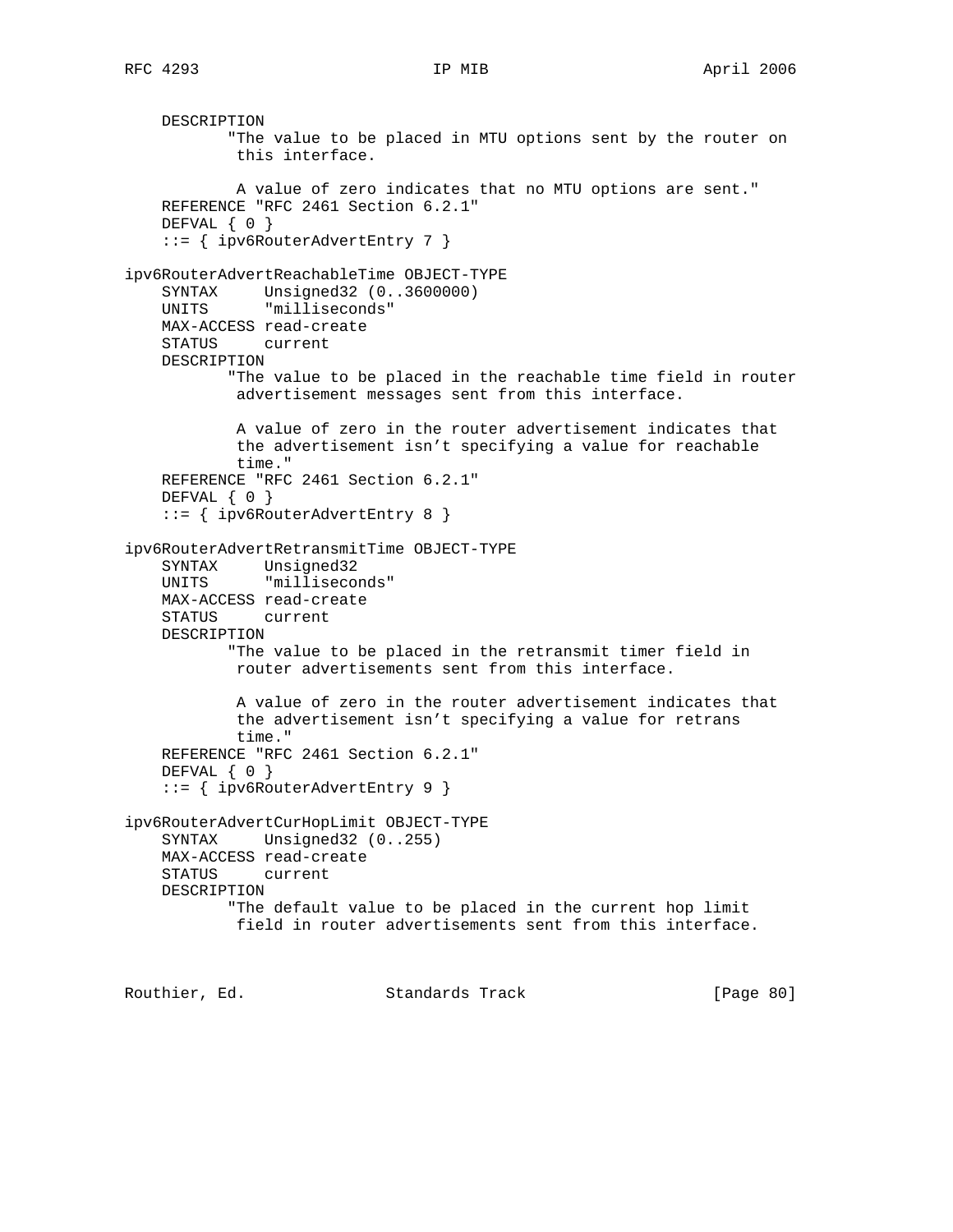The value should be set to the current diameter of the Internet. A value of zero in the router advertisement indicates that the advertisement isn't specifying a value for curHopLimit. The default should be set to the value specified in the IANA web pages (www.iana.org) at the time of implementation." REFERENCE "RFC 2461 Section 6.2.1" ::= { ipv6RouterAdvertEntry 10 } ipv6RouterAdvertDefaultLifetime OBJECT-TYPE SYNTAX Unsigned32 (0|4..9000) UNITS "seconds" MAX-ACCESS read-create STATUS current DESCRIPTION "The value to be placed in the router lifetime field of router advertisements sent from this interface. This value MUST be either 0 or between ipv6RouterAdvertMaxInterval and 9000 seconds. A value of zero indicates that the router is not to be used as a default router. The default is 3 \* ipv6RouterAdvertMaxInterval." REFERENCE "RFC 2461 Section 6.2.1" ::= { ipv6RouterAdvertEntry 11 } ipv6RouterAdvertRowStatus OBJECT-TYPE SYNTAX RowStatus MAX-ACCESS read-create STATUS current DESCRIPTION "The status of this conceptual row. As all objects in this conceptual row have default values, a row can be created and made active by setting this object appropriately. The RowStatus TC requires that this DESCRIPTION clause states under which circumstances other objects in this row can be modified. The value of this object has no effect on whether other objects in this conceptual row can be modified." ::= { ipv6RouterAdvertEntry 12 }  $- -$ 

Routhier, Ed. 6. Standards Track [Page 81]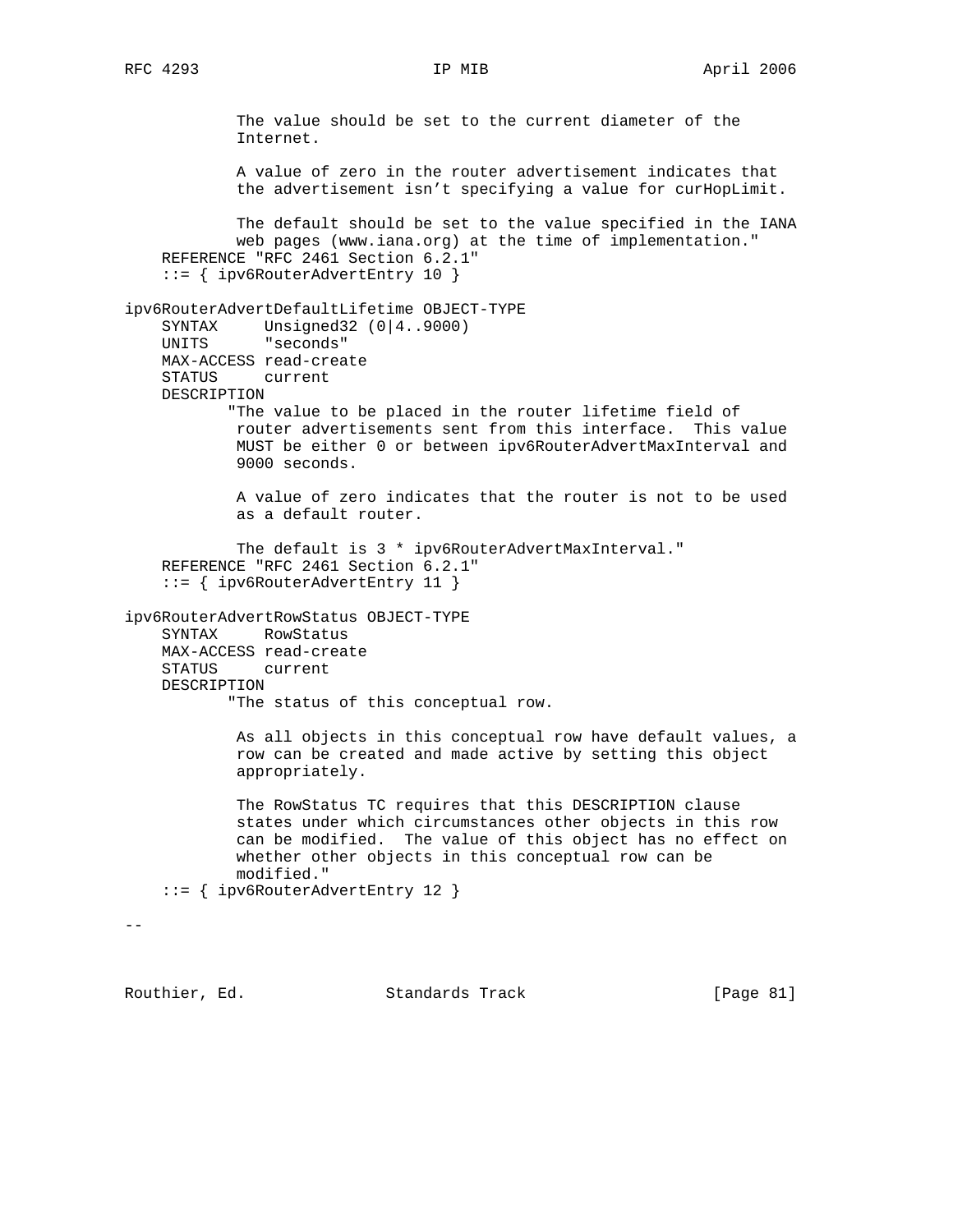```
-- ICMP section
- -icmp OBJECT IDENTIFFIER :: = { mib-2 5 }--
-- ICMP non-message-specific counters
-\,--- These object IDs are reserved, as they were used in earlier
-- versions of the MIB module. In theory, OIDs are not assigned
-- until the specification is released as an RFC; however, as some
-- companies may have shipped code based on earlier versions of
-- the MIB, it seems best to reserve these OIDs.
--- := { i comp 27 }--- := \{ \text{icmp } 28 \}icmpStatsTable OBJECT-TYPE
    SYNTAX SEQUENCE OF IcmpStatsEntry
    MAX-ACCESS not-accessible
    STATUS current
    DESCRIPTION
           "The table of generic system-wide ICMP counters."
   ::= { icmp 29 }
icmpStatsEntry OBJECT-TYPE
    SYNTAX IcmpStatsEntry
    MAX-ACCESS not-accessible
    STATUS current
    DESCRIPTION
           "A conceptual row in the icmpStatsTable."
    INDEX { icmpStatsIPVersion }
    ::= { icmpStatsTable 1 }
IcmpStatsEntry ::= SEQUENCE {
        icmpStatsIPVersion InetVersion,
        icmpStatsInMsgs Counter32,
 icmpStatsInErrors Counter32,
 icmpStatsOutMsgs Counter32,
        icmpStatsOutErrors Counter32
     }
icmpStatsIPVersion OBJECT-TYPE
    SYNTAX InetVersion
    MAX-ACCESS not-accessible
    STATUS current
    DESCRIPTION
           "The IP version of the statistics."
```
Routhier, Ed. 6. Standards Track [Page 82]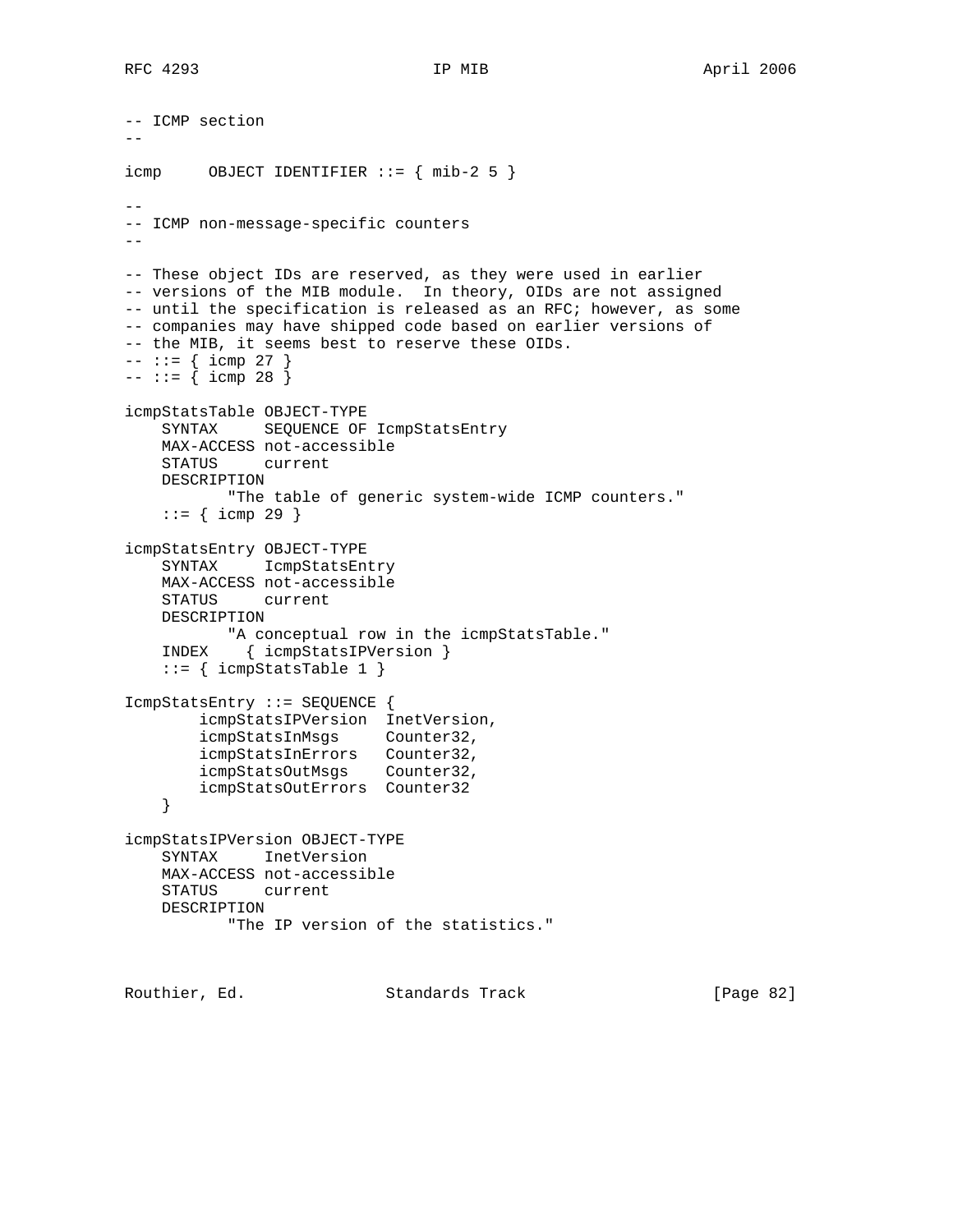```
 ::= { icmpStatsEntry 1 }
icmpStatsInMsgs OBJECT-TYPE
    SYNTAX Counter32
    MAX-ACCESS read-only
    STATUS current
    DESCRIPTION
            "The total number of ICMP messages that the entity received.
            Note that this counter includes all those counted by
            icmpStatsInErrors."
     ::= { icmpStatsEntry 2 }
icmpStatsInErrors OBJECT-TYPE
     SYNTAX Counter32
    MAX-ACCESS read-only
     STATUS current
    DESCRIPTION
            "The number of ICMP messages that the entity received but
            determined as having ICMP-specific errors (bad ICMP
             checksums, bad length, etc.)."
     ::= { icmpStatsEntry 3 }
icmpStatsOutMsgs OBJECT-TYPE
    SYNTAX Counter32
    MAX-ACCESS read-only
    STATUS current
    DESCRIPTION
            "The total number of ICMP messages that the entity attempted
            to send. Note that this counter includes all those counted
            by icmpStatsOutErrors."
    ::= { icmpStatsEntry 4 }
icmpStatsOutErrors OBJECT-TYPE
    SYNTAX Counter32
    MAX-ACCESS read-only
    STATUS current
    DESCRIPTION
            "The number of ICMP messages that this entity did not send
            due to problems discovered within ICMP, such as a lack of
            buffers. This value should not include errors discovered
             outside the ICMP layer, such as the inability of IP to route
             the resultant datagram. In some implementations, there may
            be no types of error that contribute to this counter's
            value."
    ::= { icmpStatsEntry 5 }
--
-- per-version, per-message type ICMP counters
```
Routhier, Ed. 6. Standards Track [Page 83]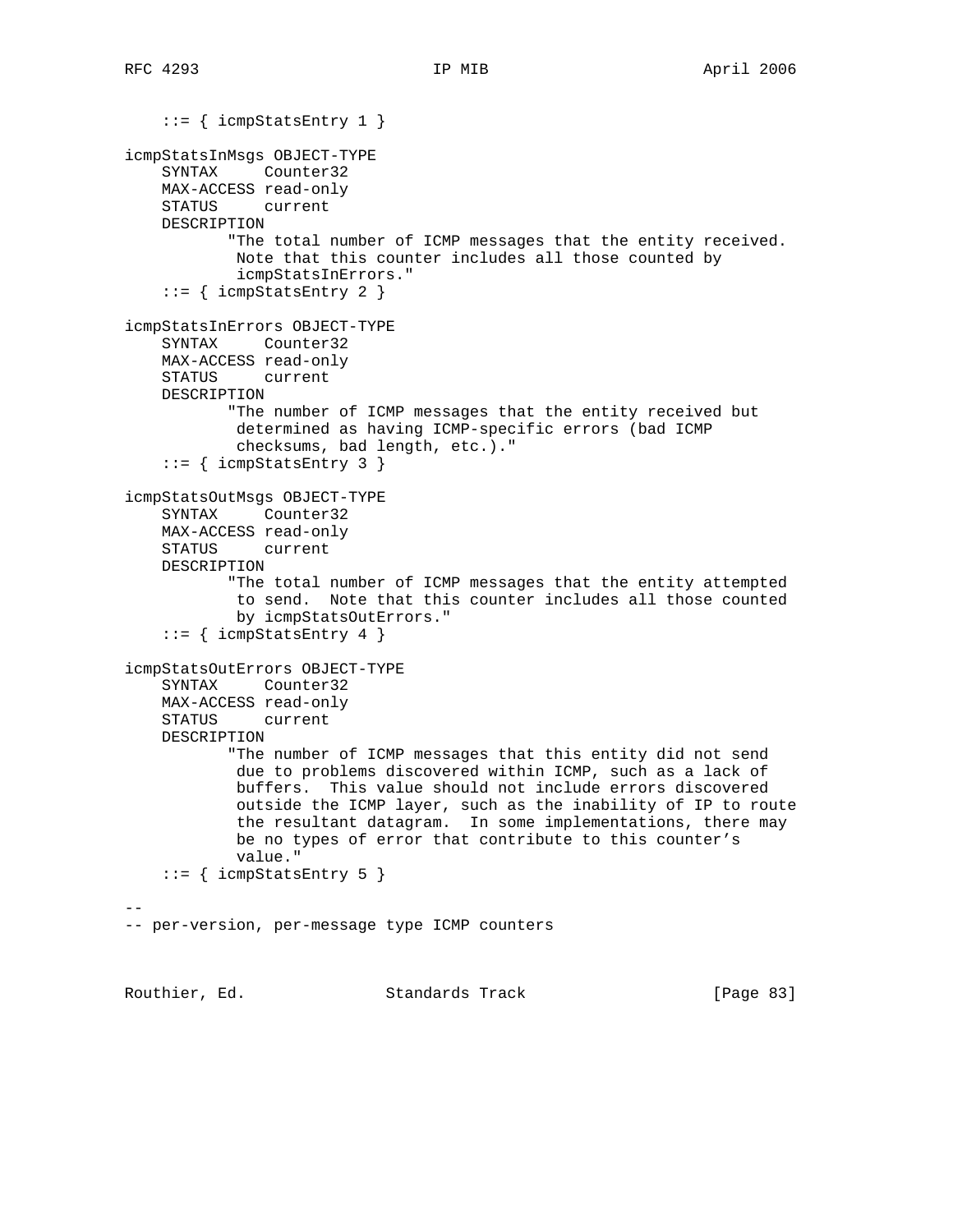```
-icmpMsgStatsTable OBJECT-TYPE
    SYNTAX SEQUENCE OF IcmpMsgStatsEntry
    MAX-ACCESS not-accessible
    STATUS current
    DESCRIPTION
            "The table of system-wide per-version, per-message type ICMP
            counters."
    ::= { icmp 30 }
icmpMsgStatsEntry OBJECT-TYPE
    SYNTAX IcmpMsgStatsEntry
    MAX-ACCESS not-accessible
    STATUS current
    DESCRIPTION
            "A conceptual row in the icmpMsgStatsTable.
            The system should track each ICMP type value, even if that
            ICMP type is not supported by the system. However, a
            given row need not be instantiated unless a message of that
            type has been processed, i.e., the row for
            icmpMsgStatsType=X MAY be instantiated before but MUST be
            instantiated after the first message with Type=X is
            received or transmitted. After receiving or transmitting
            any succeeding messages with Type=X, the relevant counter
            must be incremented."
     INDEX { icmpMsgStatsIPVersion, icmpMsgStatsType }
     ::= { icmpMsgStatsTable 1 }
IcmpMsgStatsEntry ::= SEQUENCE {
        icmpMsgStatsIPVersion InetVersion,
 icmpMsgStatsType Integer32,
 icmpMsgStatsInPkts Counter32,
 icmpMsgStatsOutPkts Counter32
     }
icmpMsgStatsIPVersion OBJECT-TYPE
    SYNTAX InetVersion
    MAX-ACCESS not-accessible
    STATUS current
    DESCRIPTION
           "The IP version of the statistics."
     ::= { icmpMsgStatsEntry 1 }
icmpMsgStatsType OBJECT-TYPE
    SYNTAX Integer32 (0..255)
    MAX-ACCESS not-accessible
```
Routhier, Ed. 6. Standards Track [Page 84]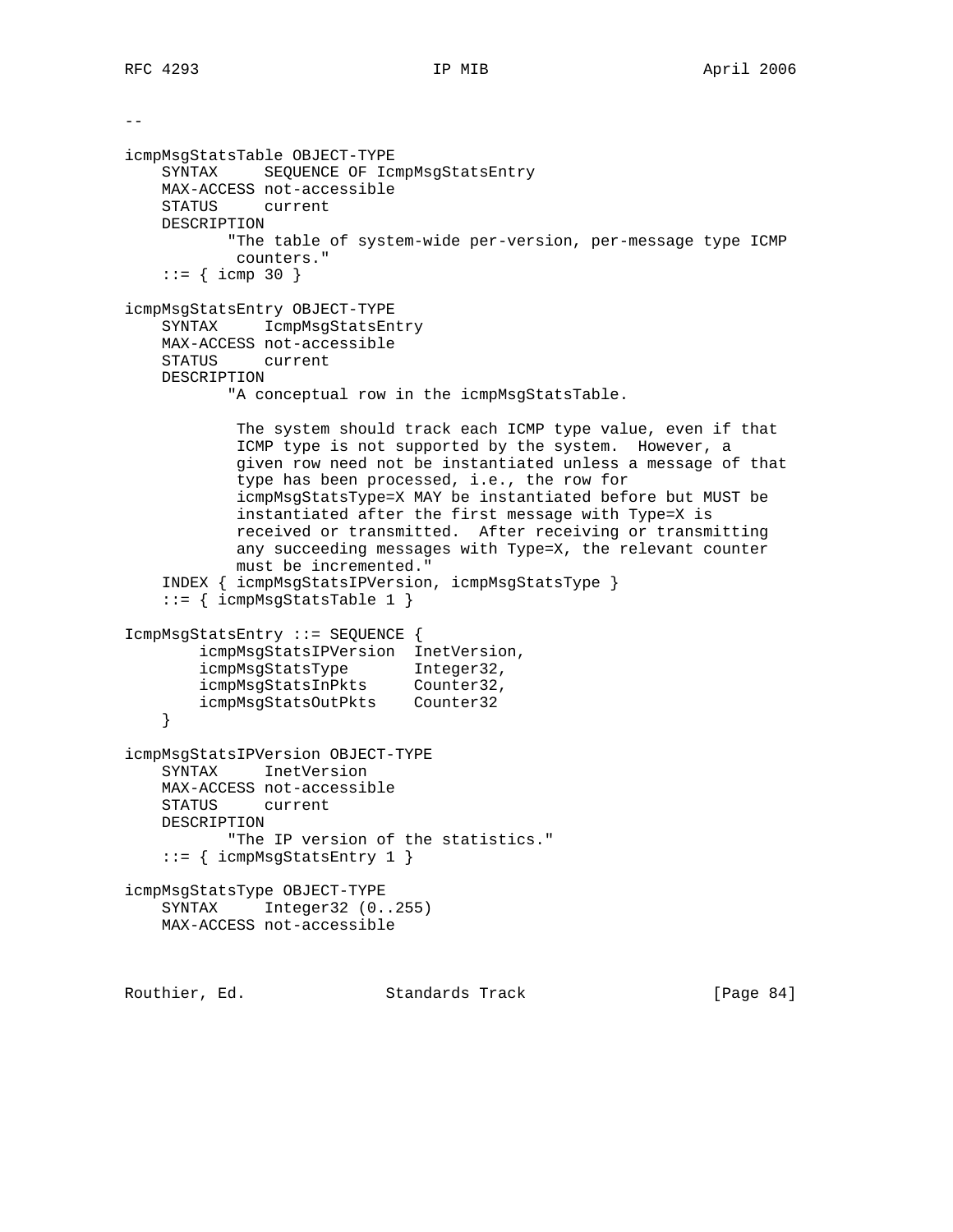```
 STATUS current
    DESCRIPTION
            "The ICMP type field of the message type being counted by
            this row.
            Note that ICMP message types are scoped by the address type
            in use."
     REFERENCE "http://www.iana.org/assignments/icmp-parameters and
               http://www.iana.org/assignments/icmpv6-parameters"
     ::= { icmpMsgStatsEntry 2 }
icmpMsgStatsInPkts OBJECT-TYPE
     SYNTAX Counter32
    MAX-ACCESS read-only
    STATUS current
    DESCRIPTION
           "The number of input packets for this AF and type."
     ::= { icmpMsgStatsEntry 3 }
icmpMsgStatsOutPkts OBJECT-TYPE
    SYNTAX Counter32
    MAX-ACCESS read-only
    STATUS current
    DESCRIPTION
            "The number of output packets for this AF and type."
    ::= { icmpMsgStatsEntry 4 }
--
-- conformance information
-ipMIBConformance OBJECT IDENTIFIER ::= { ipMIB 2 }
ipMIBCompliances OBJECT IDENTIFIER ::= { ipMIBConformance 1 }
ipMIBGroups OBJECT IDENTIFIER ::= { ipMIBConformance 2 }
-- compliance statements
ipMIBCompliance2 MODULE-COMPLIANCE
    STATUS current
    DESCRIPTION
             "The compliance statement for systems that implement IP -
             either IPv4 or IPv6.
            There are a number of INDEX objects that cannot be
            represented in the form of OBJECT clauses in SMIv2, but
            for which we have the following compliance requirements,
            expressed in OBJECT clause form in this description
            clause:
Routhier, Ed. Standards Track [Page 85]
```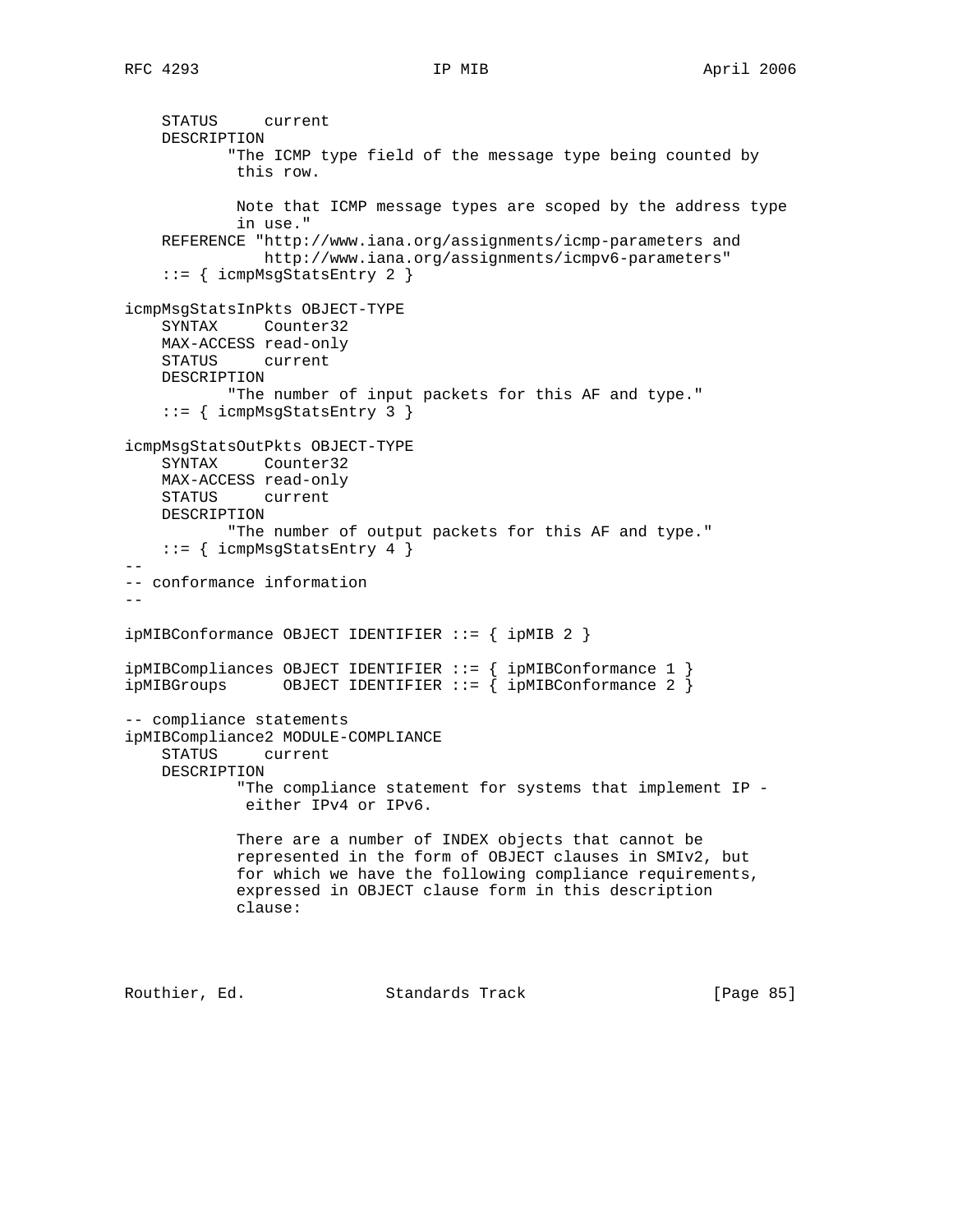-- OBJECT ipSystemStatsIPVersion -- SYNTAX InetVersion {ipv4(1), ipv6(2)} -- DESCRIPTION -- This MIB requires support for only IPv4 and IPv6 -- versions. -- -- OBJECT ipIfStatsIPVersion -- SYNTAX InetVersion {ipv4(1), ipv6(2)} -- DESCRIPTION This MIB requires support for only IPv4 and IPv6 -- versions. -- -- OBJECT icmpStatsIPVersion -- SYNTAX InetVersion {ipv4(1), ipv6(2)} -- DESCRIPTION This MIB requires support for only IPv4 and IPv6 -- versions. -- -- OBJECT icmpMsgStatsIPVersion -- SYNTAX InetVersion {ipv4(1), ipv6(2)} -- DESCRIPTION -- This MIB requires support for only IPv4 and IPv6 -- versions.  $-$  -- OBJECT ipAddressPrefixType -- SYNTAX InetAddressType {ipv4(1), ipv6(2)} -- DESCRIPTION -- This MIB requires support for only global IPv4 and -- IPv6 address types. -- -- OBJECT ipAddressPrefixPrefix -- SYNTAX InetAddress (Size(4 | 16)) -- DESCRIPTION -- This MIB requires support for only global IPv4 and -- IPv6 addresses and so the size can be either 4 or -- 16 bytes. -- -- OBJECT ipAddressAddrType -- SYNTAX InetAddressType {ipv4(1), ipv6(2), -- ipv4z(3), ipv6z(4)} -- DESCRIPTION -- This MIB requires support for only global and -- non-global IPv4 and IPv6 address types. -- -- OBJECT ipAddressAddr InetAddress (Size $(4 | 8 | 16 | 20)$ ) -- DESCRIPTION -- This MIB requires support for only global and

Routhier, Ed. 6. Standards Track [Page 86]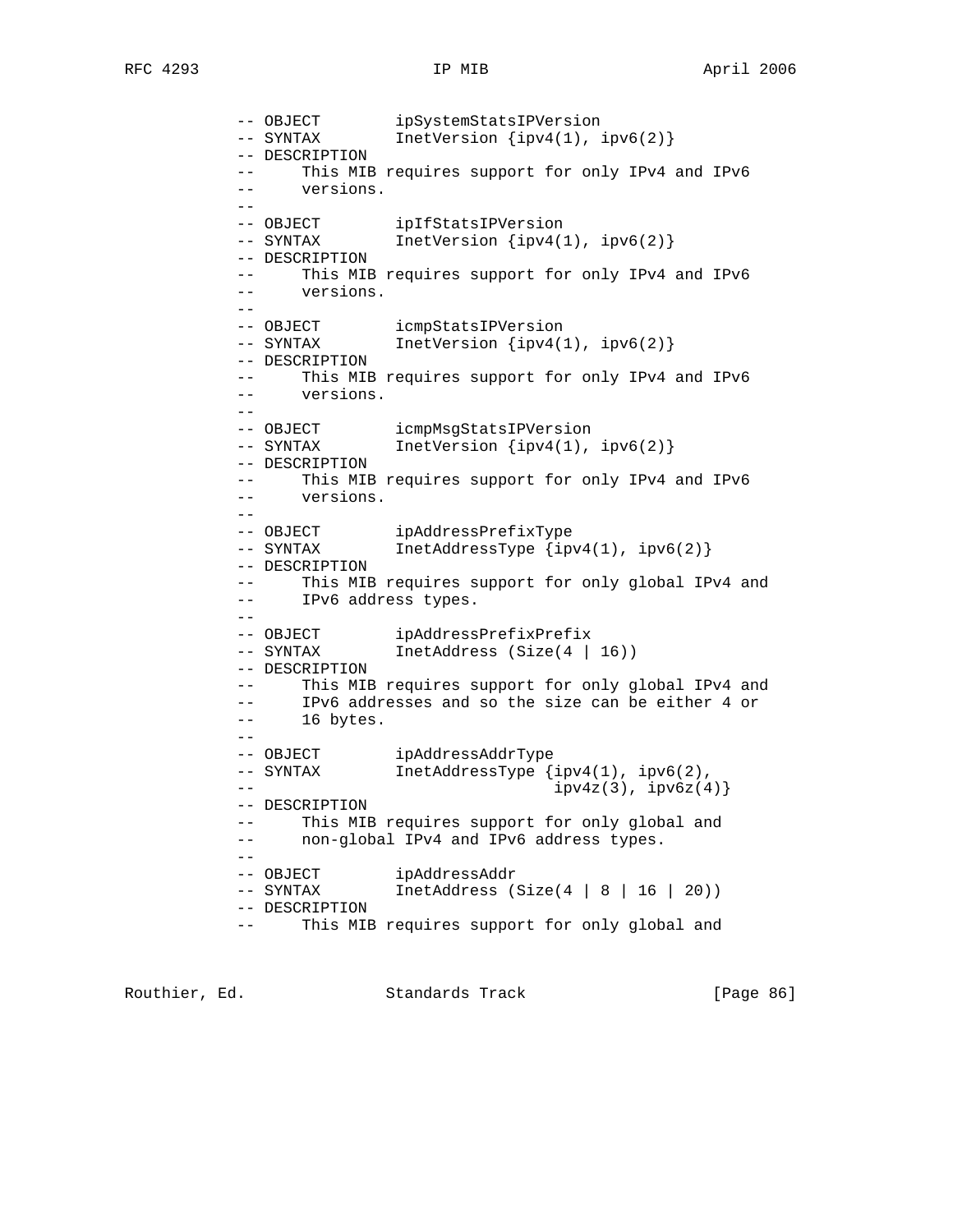-- non-global IPv4 and IPv6 addresses and so the size -- can be 4, 8, 16, or 20 bytes. -- -- OBJECT ipNetToPhysicalNetAddressType<br>-- SYNTAX InetAddressType {ipv4(1), ipv  $IntAddressType {ipv4(1), ipv6(2)},$  $-$  ipv4z(3),  $ipv4z(3)$ ,  $ipv6z(4)$ } -- DESCRIPTION -- This MIB requires support for only global and -- non-global IPv4 and IPv6 address types.  $-$ -- OBJECT ipNetToPhysicalNetAddress<br>-- SYNTAX InetAddress (Size(4 | 8 |  $IntAddress (Size(4 | 8 | 16 | 20))$  -- DESCRIPTION -- This MIB requires support for only global and -- non-global IPv4 and IPv6 addresses and so the size -- can be 4, 8, 16, or 20 bytes. -- -- OBJECT ipDefaultRouterAddressType<br>-- SYNTAX InetAddressType {ipv4(1),  $IntAddressType \{ipv4(1), ipv6(2),$  $\frac{1}{2}$  -- ipv4z(3), ipv6z(4)} -- DESCRIPTION -- This MIB requires support for only global and -- non-global IPv4 and IPv6 address types. -- -- OBJECT ipDefaultRouterAddress<br>-- SYNTAX InetAddress (Size(4)  $IntAddress (Size(4 | 8 | 16 | 20))$  -- DESCRIPTION -- This MIB requires support for only global and -- non-global IPv4 and IPv6 addresses and so the size -- can be 4, 8, 16, or 20 bytes." MODULE -- this module MANDATORY-GROUPS { ipSystemStatsGroup, ipAddressGroup, ipNetToPhysicalGroup, ipDefaultRouterGroup, icmpStatsGroup } GROUP ipSystemStatsHCOctetGroup DESCRIPTION "This group is mandatory for systems that have an aggregate bandwidth of greater than 20MB. Including this group does not allow an entity to neglect the 32 bit versions of these objects." GROUP ipSystemStatsHCPacketGroup DESCRIPTION "This group is mandatory for systems that have an aggregate bandwidth of greater than 650MB. Including this group

Routhier, Ed. 6. Standards Track [Page 87]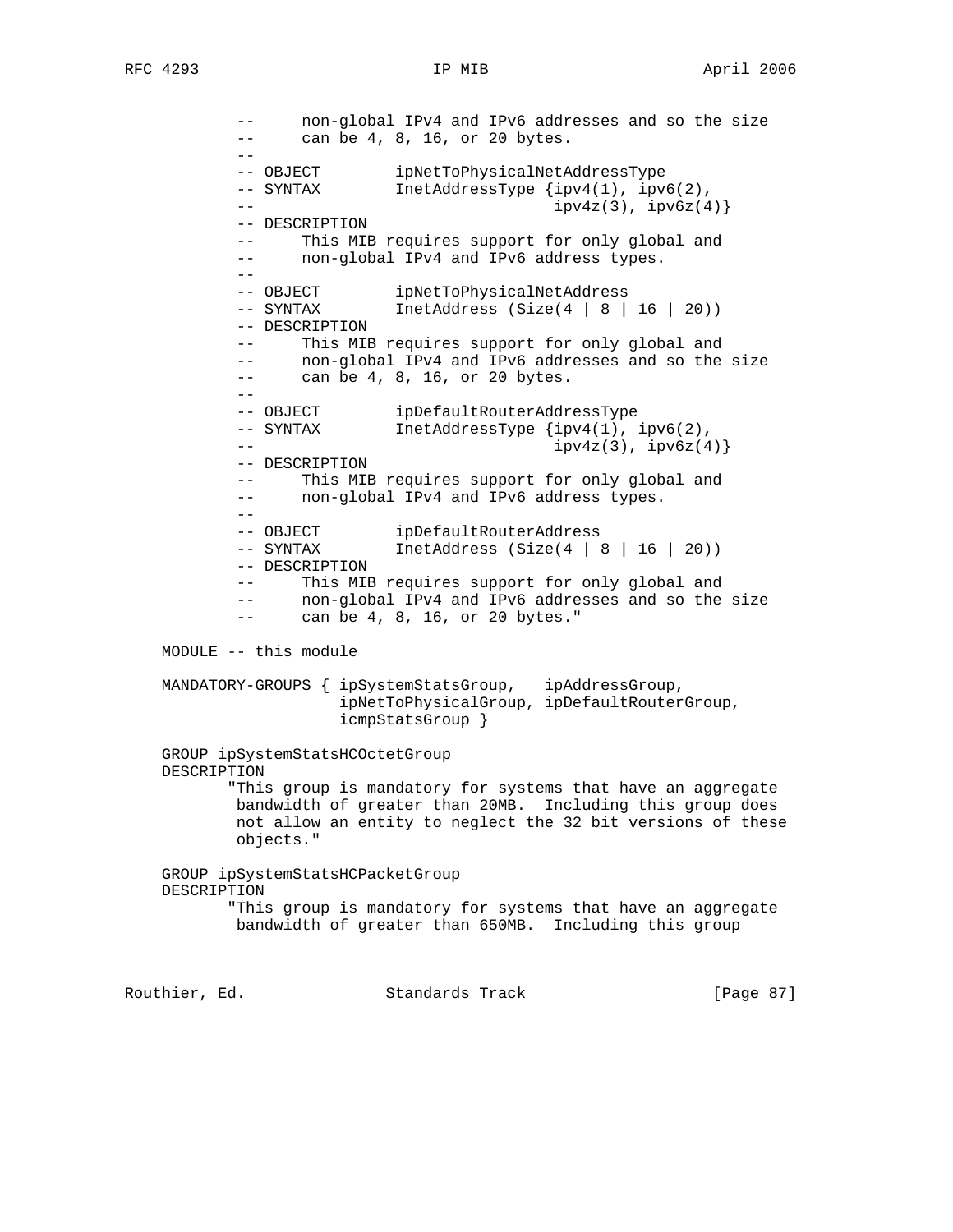does not allow an entity to neglect the 32 bit versions of these objects." GROUP ipIfStatsGroup DESCRIPTION "This group is optional for all systems." GROUP ipIfStatsHCOctetGroup DESCRIPTION "This group is mandatory for systems that include the ipIfStatsGroup and include links with bandwidths of greater than 20MB. Including this group does not allow an entity to neglect the 32 bit versions of these objects." GROUP ipIfStatsHCPacketGroup DESCRIPTION "This group is mandatory for systems that include the ipIfStatsGroup and include links with bandwidths of greater than 650MB. Including this group does not allow an entity to neglect the 32 bit versions of these objects." GROUP ipv4GeneralGroup DESCRIPTION "This group is mandatory for all systems supporting IPv4." GROUP ipv4IfGroup DESCRIPTION "This group is mandatory for all systems supporting IPv4." GROUP ipv4SystemStatsGroup DESCRIPTION "This group is mandatory for all systems supporting IPv4." GROUP ipv4SystemStatsHCPacketGroup DESCRIPTION "This group is mandatory for all systems supporting IPv4 and that have an aggregate bandwidth of greater than 650MB. Including this group does not allow an entity to neglect the 32 bit versions of these objects." GROUP ipv4IfStatsGroup DESCRIPTION "This group is mandatory for all systems supporting IPv4 and including the ipIfStatsGroup." GROUP ipv4IfStatsHCPacketGroup DESCRIPTION "This group is mandatory for all systems supporting IPv4 and

Routhier, Ed. Standards Track [Page 88]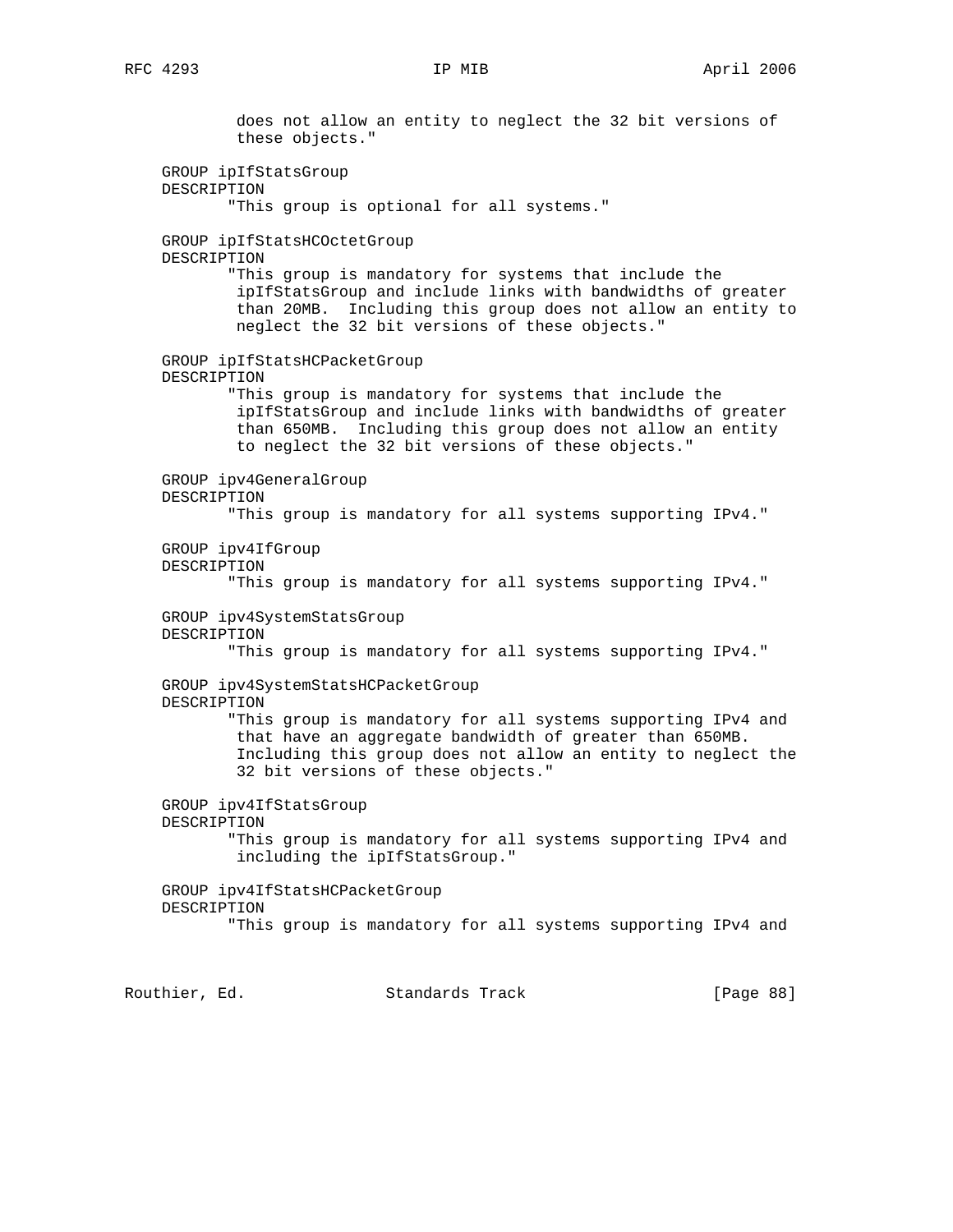including the ipIfStatsHCPacketGroup. Including this group does not allow an entity to neglect the 32 bit versions of these objects." GROUP ipv6GeneralGroup2 DESCRIPTION "This group is mandatory for all systems supporting IPv6." GROUP ipv6IfGroup DESCRIPTION "This group is mandatory for all systems supporting IPv6." GROUP ipAddressPrefixGroup DESCRIPTION "This group is mandatory for all systems supporting IPv6." GROUP ipv6ScopeGroup DESCRIPTION "This group is mandatory for all systems supporting IPv6." GROUP ipv6RouterAdvertGroup DESCRIPTION "This group is mandatory for all IPv6 routers." GROUP ipLastChangeGroup DESCRIPTION "This group is optional for all agents." OBJECT ipv6IpForwarding MIN-ACCESS read-only DESCRIPTION "An agent is not required to provide write access to this object." OBJECT ipv6IpDefaultHopLimit MIN-ACCESS read-only DESCRIPTION "An agent is not required to provide write access to this object." OBJECT ipv4InterfaceEnableStatus MIN-ACCESS read-only DESCRIPTION "An agent is not required to provide write access to this object." OBJECT ipv6InterfaceEnableStatus MIN-ACCESS read-only

Routhier, Ed. 6. Standards Track [Page 89]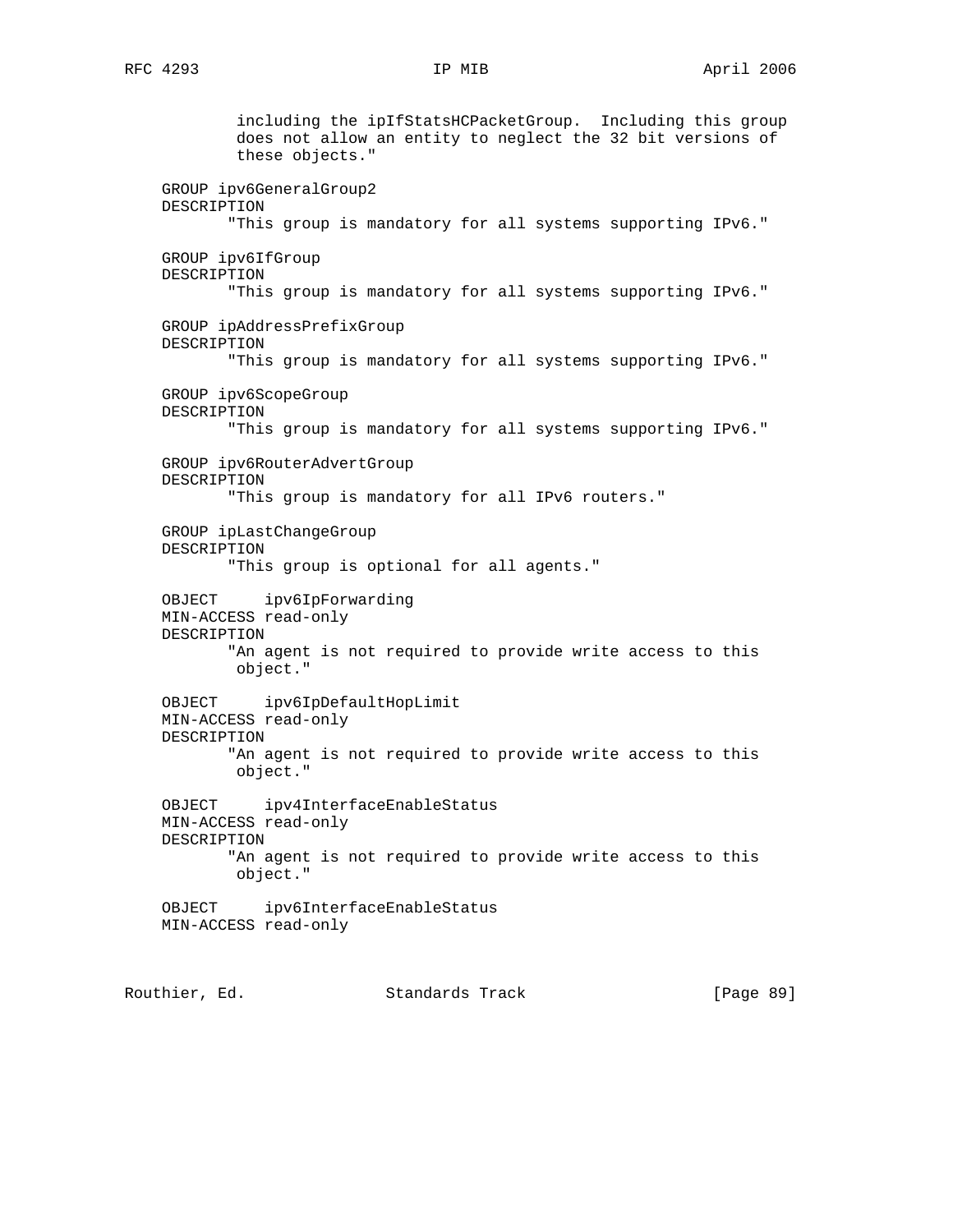DESCRIPTION "An agent is not required to provide write access to this object." OBJECT ipv6InterfaceForwarding MIN-ACCESS read-only DESCRIPTION "An agent is not required to provide write access to this object." OBJECT ipAddressSpinLock MIN-ACCESS not-accessible DESCRIPTION "An agent is not required to provide write access to this object. However, if an agent provides write access to any of the other objects in the ipAddressGroup, it SHOULD provide write access to this object as well." OBJECT ipAddressIfIndex MIN-ACCESS read-only DESCRIPTION "An agent is not required to provide write or create access to this object." OBJECT ipAddressType MIN-ACCESS read-only DESCRIPTION "An agent is not required to provide write or create access to this object." OBJECT ipAddressStatus MIN-ACCESS read-only DESCRIPTION "An agent is not required to provide write or create access to this object." OBJECT ipAddressRowStatus SYNTAX RowStatus { active(1) } MIN-ACCESS read-only DESCRIPTION "An agent is not required to provide write or create access to this object." OBJECT ipAddressStorageType MIN-ACCESS read-only DESCRIPTION "An agent is not required to provide write or create access to this object.

Routhier, Ed. 6. Standards Track [Page 90]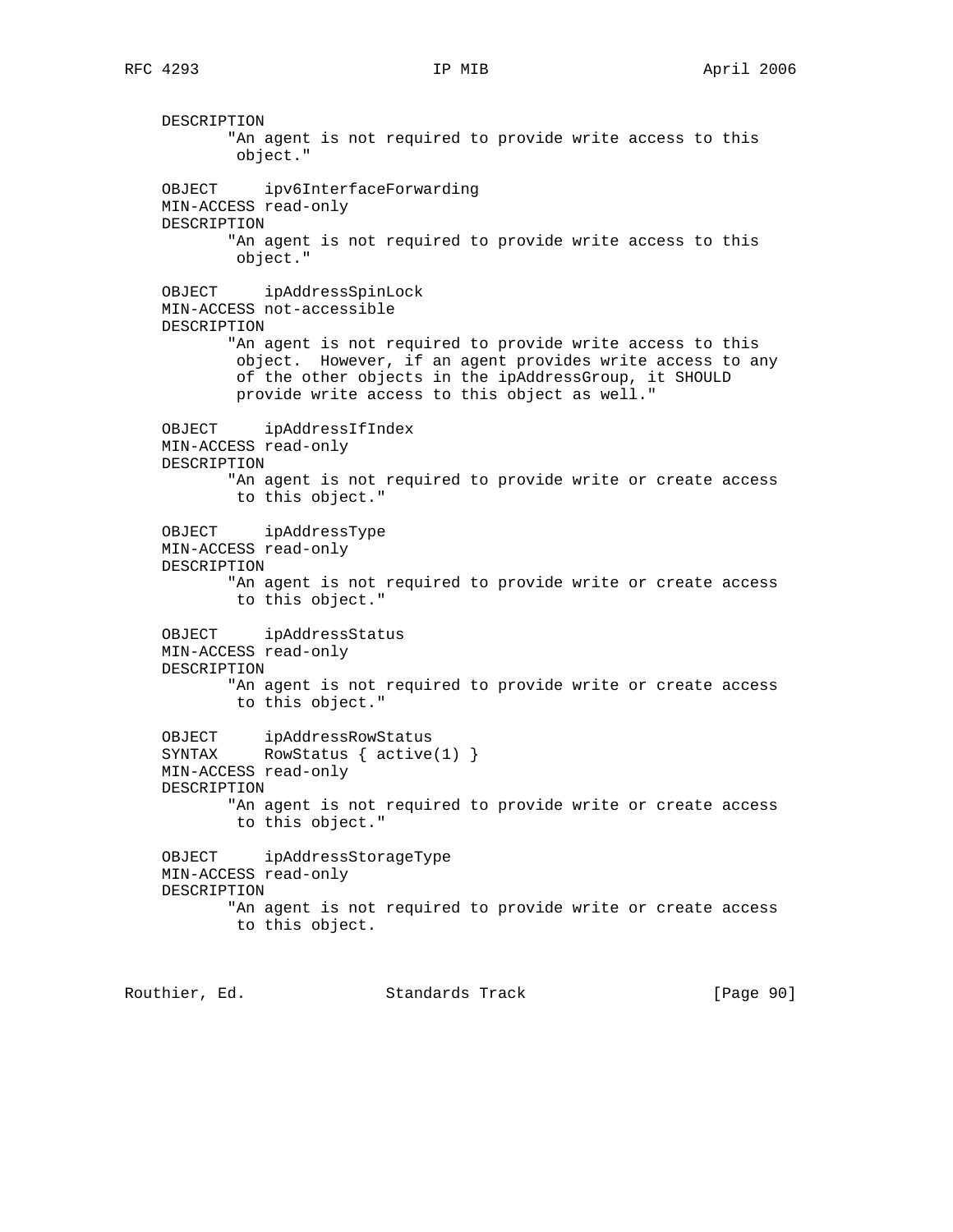If an agent allows this object to be written or created, it is not required to allow this object to be set to readOnly, permanent, or nonVolatile." OBJECT ipNetToPhysicalPhysAddress MIN-ACCESS read-only DESCRIPTION "An agent is not required to provide write or create access to this object." OBJECT ipNetToPhysicalType MIN-ACCESS read-only DESCRIPTION "An agent is not required to provide write or create access to this object." OBJECT ipv6RouterAdvertSpinLock MIN-ACCESS read-only DESCRIPTION "An agent is not required to provide write access to this object. However, if an agent provides write access to any of the other objects in the ipv6RouterAdvertGroup, it SHOULD provide write access to this object as well." OBJECT ipv6RouterAdvertSendAdverts MIN-ACCESS read-only DESCRIPTION "An agent is not required to provide write access to this object." OBJECT ipv6RouterAdvertMaxInterval MIN-ACCESS read-only DESCRIPTION "An agent is not required to provide write access to this object." OBJECT ipv6RouterAdvertMinInterval MIN-ACCESS read-only DESCRIPTION "An agent is not required to provide write access to this object." OBJECT ipv6RouterAdvertManagedFlag MIN-ACCESS read-only DESCRIPTION "An agent is not required to provide write access to this object."

Routhier, Ed. 6. Standards Track [Page 91]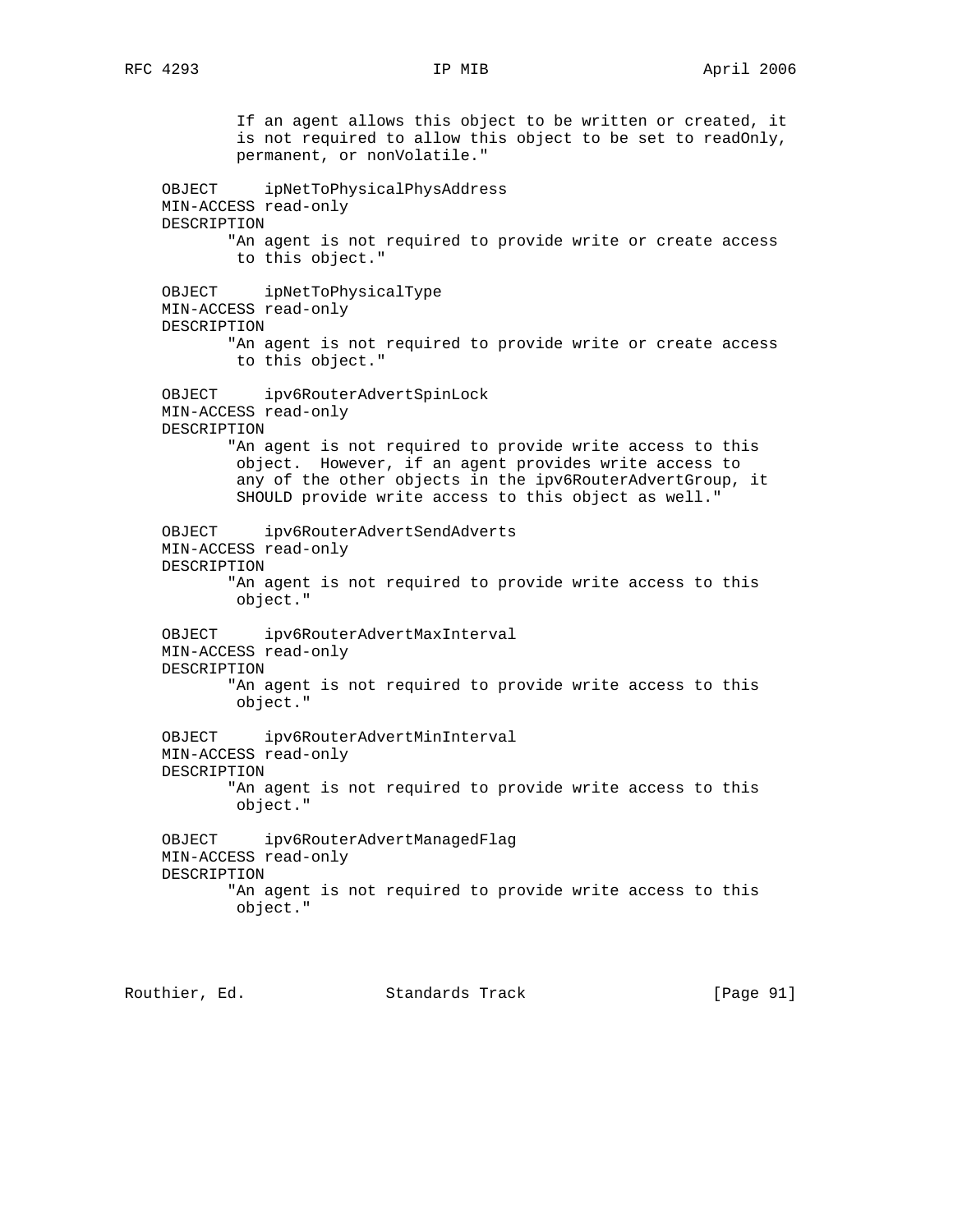OBJECT ipv6RouterAdvertOtherConfigFlag MIN-ACCESS read-only DESCRIPTION "An agent is not required to provide write access to this object." OBJECT ipv6RouterAdvertLinkMTU MIN-ACCESS read-only DESCRIPTION "An agent is not required to provide write access to this object." OBJECT ipv6RouterAdvertReachableTime MIN-ACCESS read-only DESCRIPTION "An agent is not required to provide write access to this object." OBJECT ipv6RouterAdvertRetransmitTime MIN-ACCESS read-only DESCRIPTION "An agent is not required to provide write access to this object." OBJECT ipv6RouterAdvertCurHopLimit MIN-ACCESS read-only DESCRIPTION "An agent is not required to provide write access to this object." OBJECT ipv6RouterAdvertDefaultLifetime MIN-ACCESS read-only DESCRIPTION "An agent is not required to provide write access to this object." OBJECT ipv6RouterAdvertRowStatus MIN-ACCESS read-only DESCRIPTION "An agent is not required to provide write or create access to this object." ::= { ipMIBCompliances 2 } -- units of conformance ipv4GeneralGroup OBJECT-GROUP OBJECTS { ipForwarding, ipDefaultTTL, ipReasmTimeout } Routhier, Ed. 6. Standards Track [Page 92]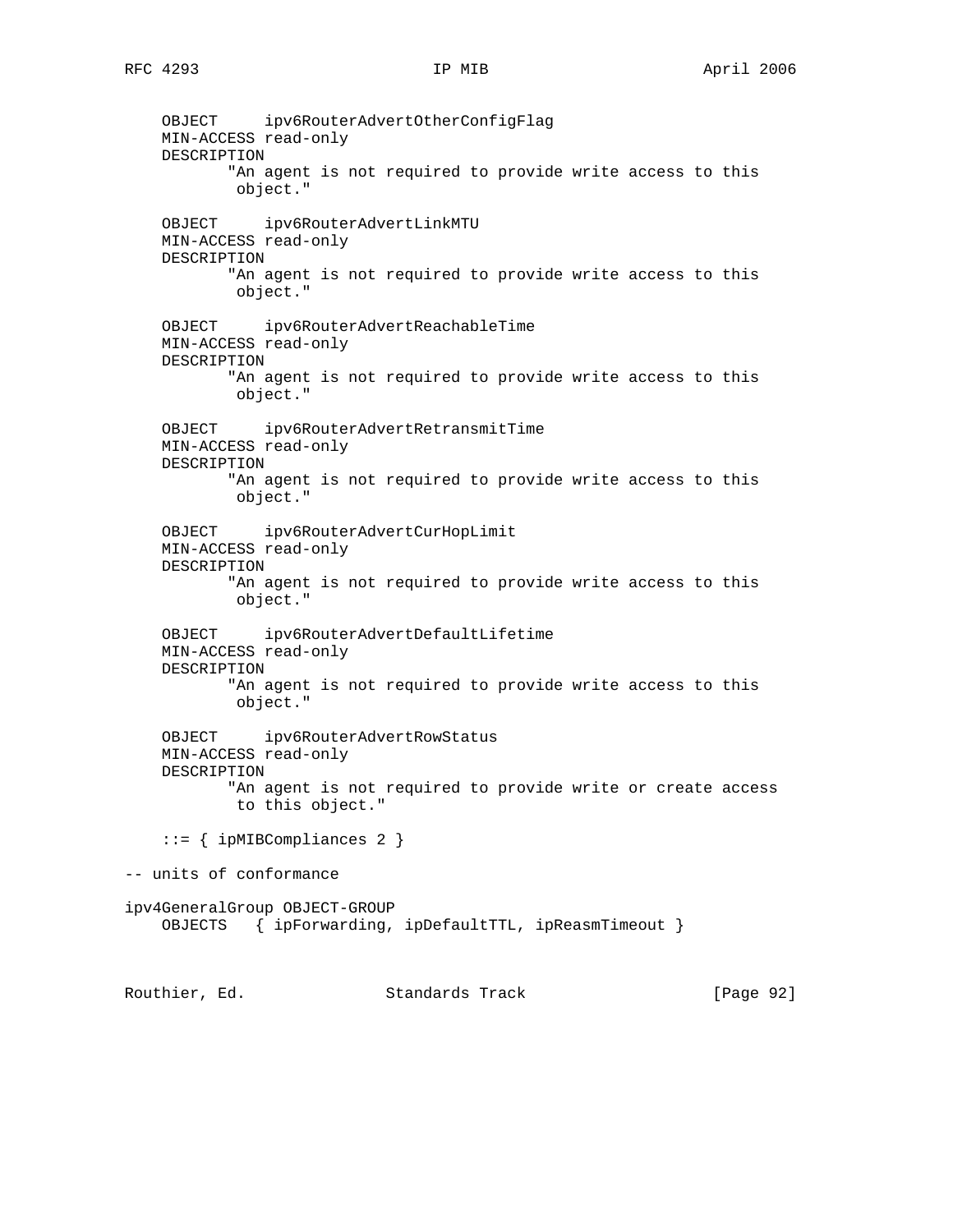```
 STATUS current
    DESCRIPTION
            "The group of IPv4-specific objects for basic management of
            IPv4 entities."
    ::= { ipMIBGroups 3 }
ipv4IfGroup OBJECT-GROUP
    OBJECTS { ipv4InterfaceReasmMaxSize, ipv4InterfaceEnableStatus,
                ipv4InterfaceRetransmitTime }
     STATUS current
    DESCRIPTION
            "The group of IPv4-specific objects for basic management of
            IPv4 interfaces."
    ::= { ipMIBGroups 4 }
ipv6GeneralGroup2 OBJECT-GROUP
    OBJECTS { ipv6IpForwarding, ipv6IpDefaultHopLimit }
    STATUS current
    DESCRIPTION
           "The IPv6 group of objects providing for basic management of
            IPv6 entities."
    ::= { ipMIBGroups 5 }
ipv6IfGroup OBJECT-GROUP
 OBJECTS { ipv6InterfaceReasmMaxSize, ipv6InterfaceIdentifier,
 ipv6InterfaceEnableStatus, ipv6InterfaceReachableTime,
 ipv6InterfaceRetransmitTime, ipv6InterfaceForwarding }
     STATUS current
    DESCRIPTION
            "The group of IPv6-specific objects for basic management of
            IPv6 interfaces."
    ::= { ipMIBGroups 6 }
ipLastChangeGroup OBJECT-GROUP
    OBJECTS { ipv4InterfaceTableLastChange,
                ipv6InterfaceTableLastChange,
                ipIfStatsTableLastChange }
    STATUS current
    DESCRIPTION
            "The last change objects associated with this MIB. These
            objects are optional for all agents. They SHOULD be
            implemented on agents where it is possible to determine the
            proper values. Where it is not possible to determine the
            proper values, for example when the tables are split amongst
            several sub-agents using AgentX, the agent MUST NOT
            implement these objects to return an incorrect or static
            value."
    ::= { ipMIBGroups 7 }
```
Routhier, Ed. 6. Standards Track [Page 93]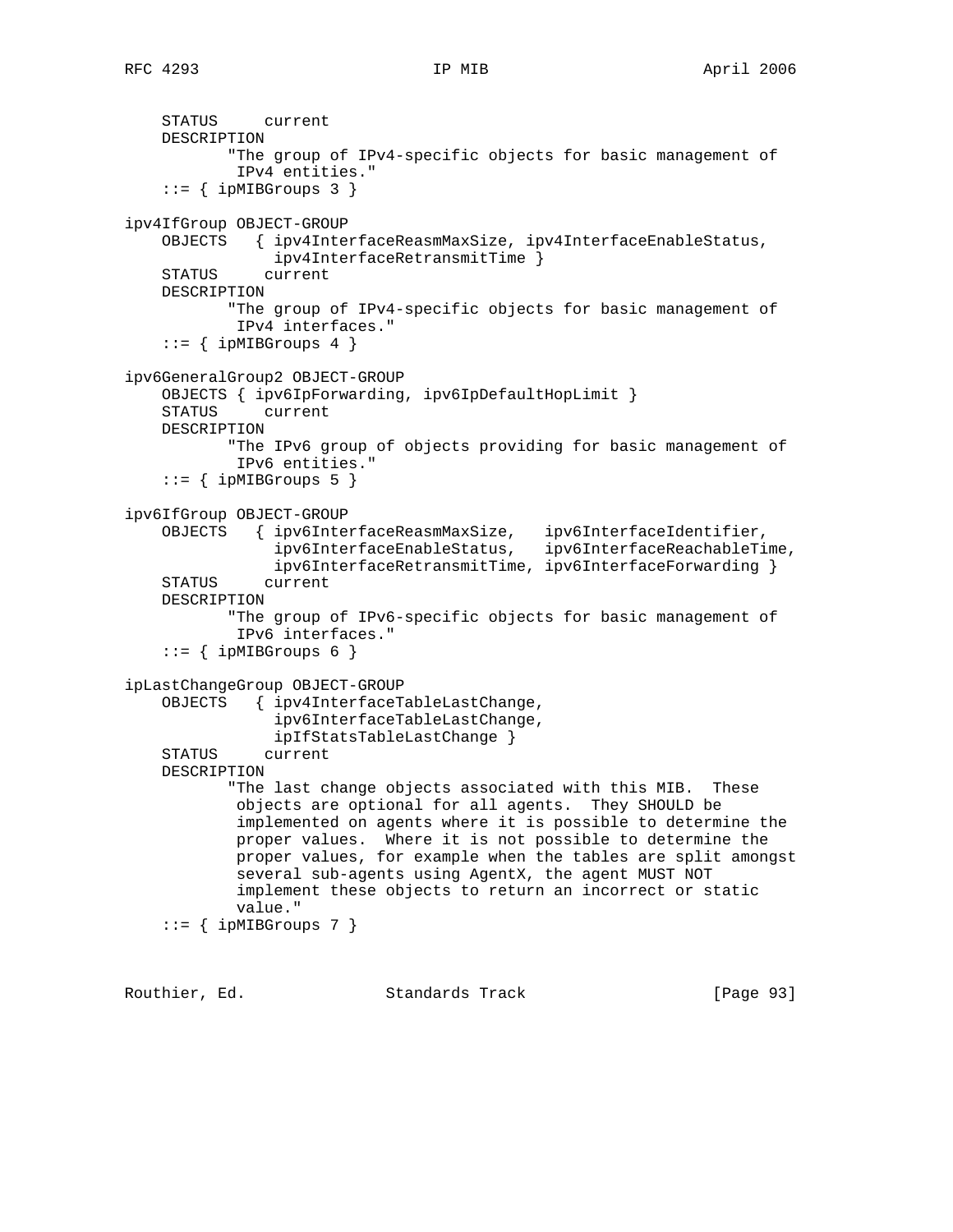ipSystemStatsGroup OBJECT-GROUP OBJECTS { ipSystemStatsInReceives, ipSystemStatsInOctets, ipSystemStatsInHdrErrors, ipSystemStatsInNoRoutes, ipSystemStatsInAddrErrors, ipSystemStatsInUnknownProtos, ipSystemStatsInTruncatedPkts, ipSystemStatsInForwDatagrams, ipSystemStatsReasmReqds, ipSystemStatsReasmOKs, ipSystemStatsReasmFails, ipSystemStatsInDiscards, ipSystemStatsInDelivers, ipSystemStatsOutRequests, ipSystemStatsOutNoRoutes, ipSystemStatsOutForwDatagrams, ipSystemStatsOutDiscards, ipSystemStatsOutFragReqds, ipSystemStatsOutFragOKs, ipSystemStatsOutFragFails, ipSystemStatsOutFragCreates, ipSystemStatsOutTransmits, ipSystemStatsOutOctets, ipSystemStatsInMcastPkts, ipSystemStatsInMcastOctets, ipSystemStatsOutMcastPkts, ipSystemStatsOutMcastOctets, ipSystemStatsDiscontinuityTime, ipSystemStatsRefreshRate } STATUS current DESCRIPTION "IP system wide statistics."  $::=$  { ipMIBGroups 8 } ipv4SystemStatsGroup OBJECT-GROUP OBJECTS { ipSystemStatsInBcastPkts, ipSystemStatsOutBcastPkts } STATUS current DESCRIPTION "IPv4 only system wide statistics."  $::=$  { ipMIBGroups 9 } ipSystemStatsHCOctetGroup OBJECT-GROUP OBJECTS { ipSystemStatsHCInOctets, ipSystemStatsHCOutOctets, ipSystemStatsHCInMcastOctets, ipSystemStatsHCOutMcastOctets }

Routhier, Ed. 6. Standards Track [Page 94]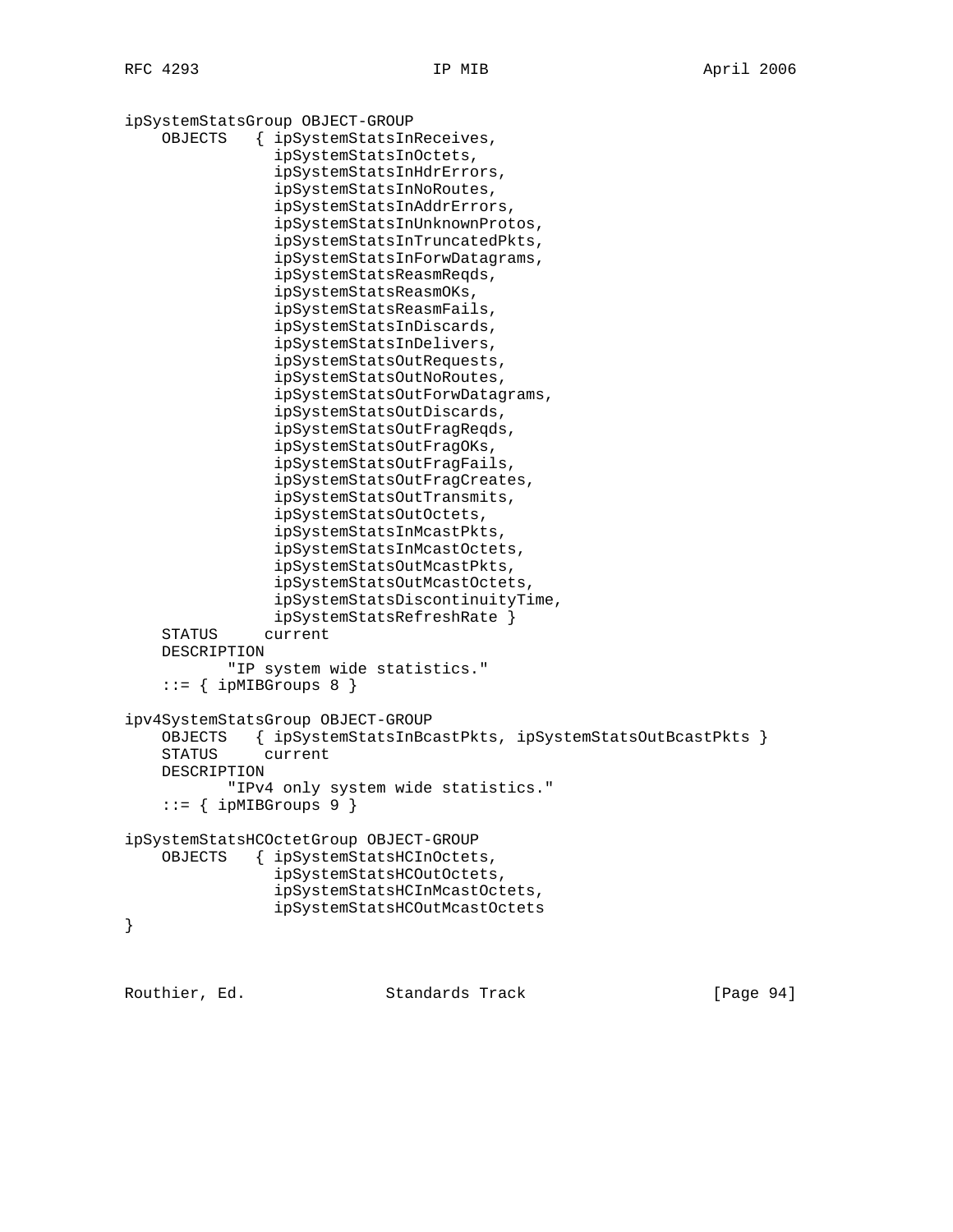```
 STATUS current
    DESCRIPTION
          "IP system wide statistics for systems that may overflow the
           standard octet counters within 1 hour."
   ::= { ipMIBGroups 10 }
ipSystemStatsHCPacketGroup OBJECT-GROUP
    OBJECTS { ipSystemStatsHCInReceives,
               ipSystemStatsHCInForwDatagrams,
               ipSystemStatsHCInDelivers,
               ipSystemStatsHCOutRequests,
               ipSystemStatsHCOutForwDatagrams,
               ipSystemStatsHCOutTransmits,
               ipSystemStatsHCInMcastPkts,
               ipSystemStatsHCOutMcastPkts
}
    STATUS current
    DESCRIPTION
          "IP system wide statistics for systems that may overflow the
           standard packet counters within 1 hour."
   ::= { ipMIBGroups 11 }
ipv4SystemStatsHCPacketGroup OBJECT-GROUP
    OBJECTS { ipSystemStatsHCInBcastPkts,
               ipSystemStatsHCOutBcastPkts }
    STATUS current
    DESCRIPTION
           "IPv4 only system wide statistics for systems that may
           overflow the standard packet counters within 1 hour."
   ::= { ipMIBGroups 12 }
ipIfStatsGroup OBJECT-GROUP
    OBJECTS { ipIfStatsInReceives, ipIfStatsInOctets,
 ipIfStatsInHdrErrors, ipIfStatsInNoRoutes,
 ipIfStatsInAddrErrors, ipIfStatsInUnknownProtos,
 ipIfStatsInTruncatedPkts, ipIfStatsInForwDatagrams,
 ipIfStatsReasmReqds, ipIfStatsReasmOKs,
 ipIfStatsReasmFails, ipIfStatsInDiscards,
 ipIfStatsInDelivers, ipIfStatsOutRequests,
               ipIfStatsOutForwDatagrams, ipIfStatsOutDiscards,
 ipIfStatsOutFragReqds, ipIfStatsOutFragOKs,
 ipIfStatsOutFragFails, ipIfStatsOutFragCreates,
 ipIfStatsOutTransmits, ipIfStatsOutOctets,
 ipIfStatsInMcastPkts, ipIfStatsInMcastOctets,
 ipIfStatsOutMcastPkts, ipIfStatsOutMcastOctets,
               ipIfStatsDiscontinuityTime, ipIfStatsRefreshRate }
    STATUS current
    DESCRIPTION
```
Routhier, Ed. 6. Standards Track [Page 95]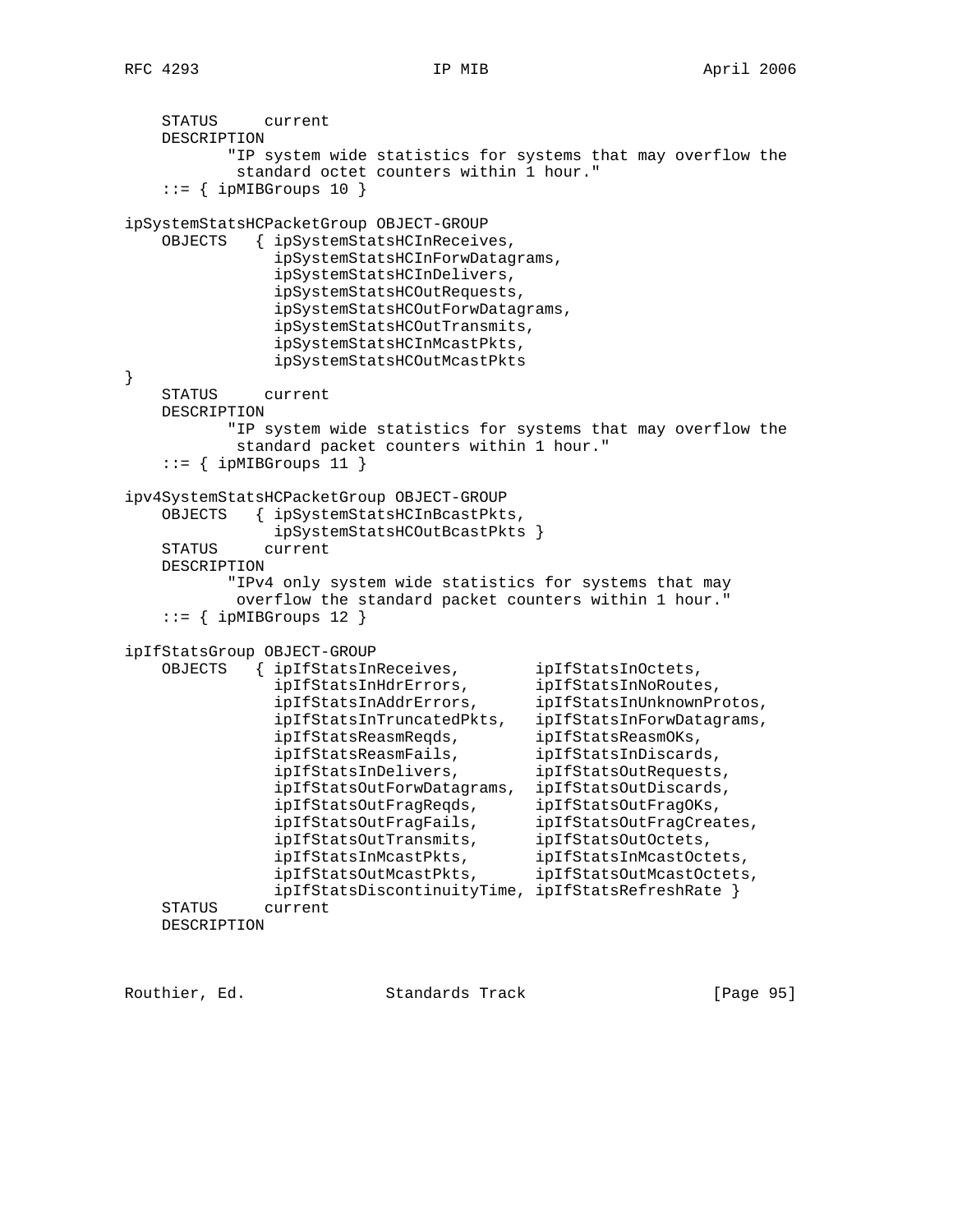```
 "IP per-interface statistics."
    ::= { ipMIBGroups 13 }
ipv4IfStatsGroup OBJECT-GROUP
     OBJECTS { ipIfStatsInBcastPkts, ipIfStatsOutBcastPkts }
     STATUS current
    DESCRIPTION
            "IPv4 only per-interface statistics."
    ::= { ipMIBGroups 14 }
ipIfStatsHCOctetGroup OBJECT-GROUP
     OBJECTS { ipIfStatsHCInOctets, ipIfStatsHCOutOctets,
                 ipIfStatsHCInMcastOctets, ipIfStatsHCOutMcastOctets }
     STATUS current
    DESCRIPTION
            "IP per-interfaces statistics for systems that include
             interfaces that may overflow the standard octet
             counters within 1 hour."
    ::= { ipMIBGroups 15 }
ipIfStatsHCPacketGroup OBJECT-GROUP<br>OBJECTS { ipIfStatsHCInReceives,
 OBJECTS { ipIfStatsHCInReceives, ipIfStatsHCInForwDatagrams,
 ipIfStatsHCInDelivers, ipIfStatsHCOutRequests,
                 ipIfStatsHCOutForwDatagrams, ipIfStatsHCOutTransmits,
                ipIfStatsHCInMcastPkts, ipIfStatsHCOutMcastPkts }
     STATUS current
    DESCRIPTION
            "IP per-interfaces statistics for systems that include
             interfaces that may overflow the standard packet counters
             within 1 hour."
    ::= { ipMIBGroups 16 }
ipv4IfStatsHCPacketGroup OBJECT-GROUP
     OBJECTS { ipIfStatsHCInBcastPkts, ipIfStatsHCOutBcastPkts }
     STATUS current
    DESCRIPTION
            "IPv4 only per-interface statistics for systems that include
             interfaces that may overflow the standard packet counters
             within 1 hour."
    ::= { ipMIBGroups 17 }
ipAddressPrefixGroup OBJECT-GROUP
     OBJECTS { ipAddressPrefixOrigin,
                 ipAddressPrefixOnLinkFlag,
                 ipAddressPrefixAutonomousFlag,
                 ipAddressPrefixAdvPreferredLifetime,
                 ipAddressPrefixAdvValidLifetime }
     STATUS current
```
Routhier, Ed. 6. Standards Track [Page 96]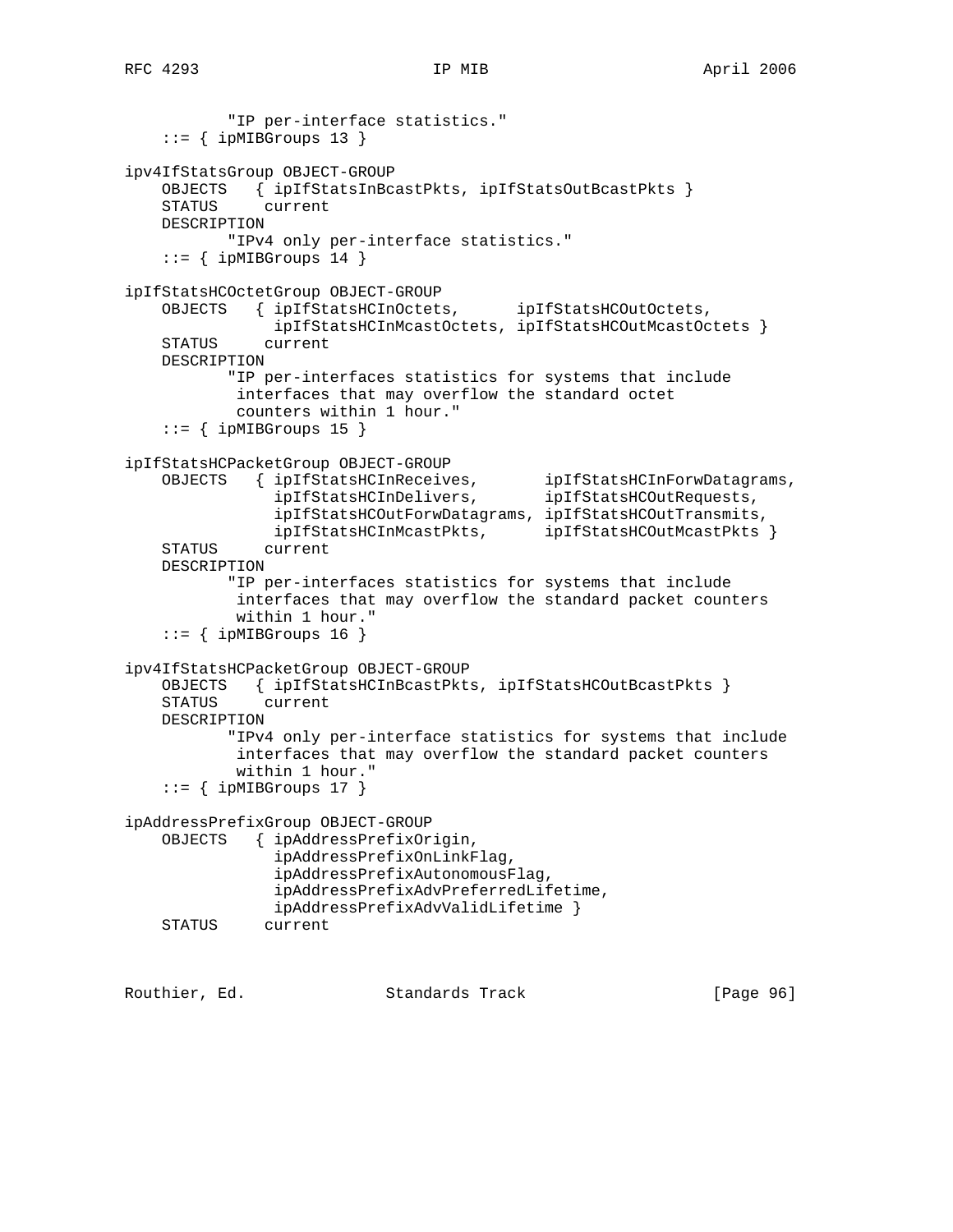```
 DESCRIPTION
            "The group of objects for providing information about address
            prefixes used by this node."
     ::= { ipMIBGroups 18 }
ipAddressGroup OBJECT-GROUP
    OBJECTS { ipAddressSpinLock, ipAddressIfIndex,
 ipAddressType, ipAddressPrefix,
 ipAddressOrigin, ipAddressStatus,
                ipAddressCreated, ipAddressLastChanged,
                ipAddressRowStatus, ipAddressStorageType }
     STATUS current
    DESCRIPTION
           "The group of objects for providing information about the
            addresses relevant to this entity's interfaces."
    ::= { ipMIBGroups 19 }
ipNetToPhysicalGroup OBJECT-GROUP
    OBJECTS { ipNetToPhysicalPhysAddress, ipNetToPhysicalLastUpdated,
               ipNetToPhysicalType, ipNetToPhysicalState,
                ipNetToPhysicalRowStatus }
     STATUS current
    DESCRIPTION
           "The group of objects for providing information about the
            mappings of network address to physical address known to
            this node."
    ::= { ipMIBGroups 20 }
ipv6ScopeGroup OBJECT-GROUP
     OBJECTS { ipv6ScopeZoneIndexLinkLocal,
                ipv6ScopeZoneIndex3,
                ipv6ScopeZoneIndexAdminLocal,
                ipv6ScopeZoneIndexSiteLocal,
                ipv6ScopeZoneIndex6,
                ipv6ScopeZoneIndex7,
                ipv6ScopeZoneIndexOrganizationLocal,
                ipv6ScopeZoneIndex9,
                ipv6ScopeZoneIndexA,
                ipv6ScopeZoneIndexB,
                ipv6ScopeZoneIndexC,
                ipv6ScopeZoneIndexD }
    STATUS current
    DESCRIPTION
           "The group of objects for managing IPv6 scope zones."
    ::= { ipMIBGroups 21 }
ipDefaultRouterGroup OBJECT-GROUP
    OBJECTS { ipDefaultRouterLifetime, ipDefaultRouterPreference }
Routhier, Ed. 6. Standards Track [Page 97]
```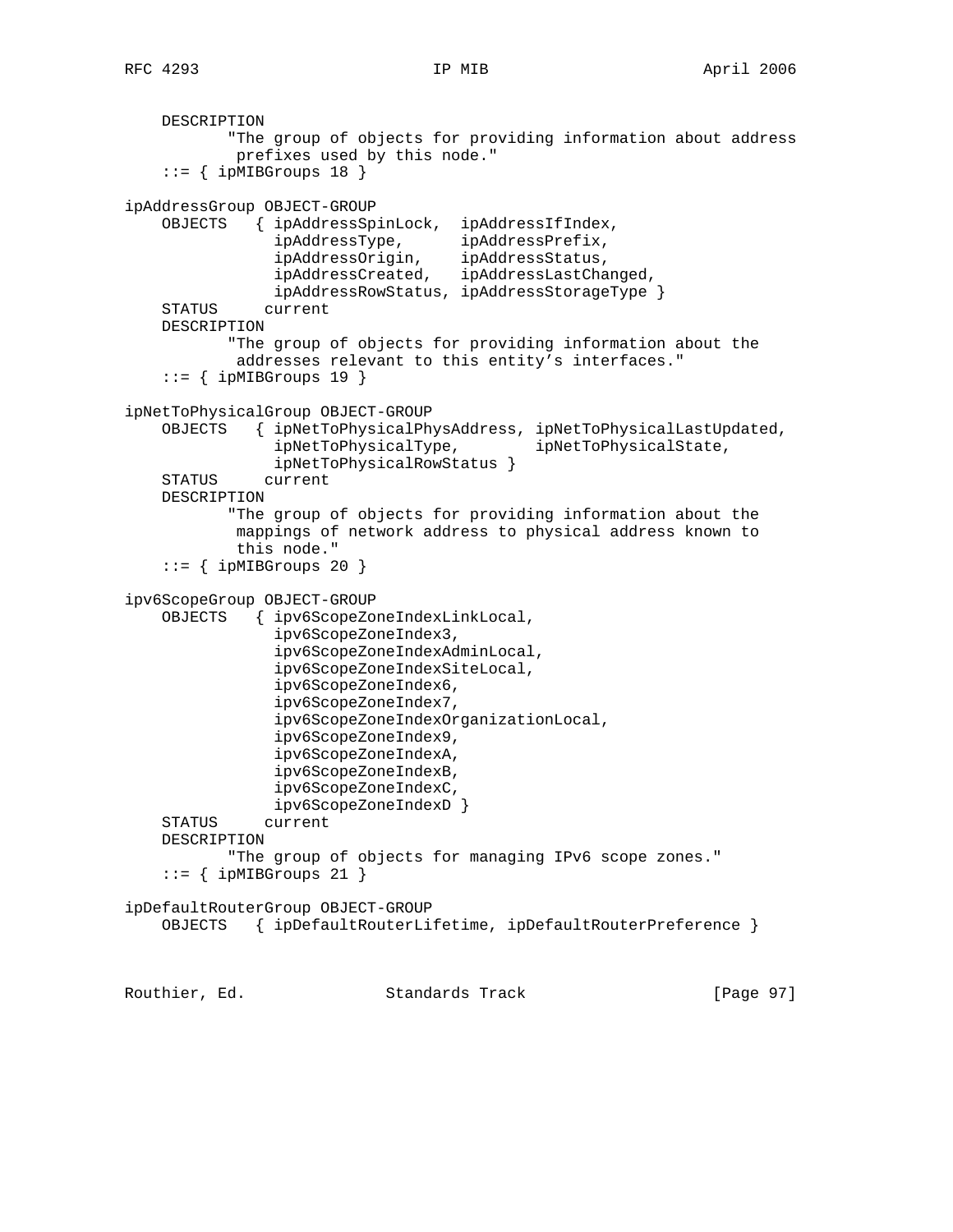```
 STATUS current
    DESCRIPTION
            "The group of objects for providing information about default
            routers known to this node."
    ::= { ipMIBGroups 22 }
ipv6RouterAdvertGroup OBJECT-GROUP
    OBJECTS { ipv6RouterAdvertSpinLock,
                ipv6RouterAdvertSendAdverts,
                ipv6RouterAdvertMaxInterval,
                ipv6RouterAdvertMinInterval,
                ipv6RouterAdvertManagedFlag,
                ipv6RouterAdvertOtherConfigFlag,
                ipv6RouterAdvertLinkMTU,
                ipv6RouterAdvertReachableTime,
                ipv6RouterAdvertRetransmitTime,
                ipv6RouterAdvertCurHopLimit,
                ipv6RouterAdvertDefaultLifetime,
                ipv6RouterAdvertRowStatus
}
    STATUS current
    DESCRIPTION
            "The group of objects for controlling information advertised
            by IPv6 routers."
     ::= { ipMIBGroups 23 }
icmpStatsGroup OBJECT-GROUP
 OBJECTS {icmpStatsInMsgs, icmpStatsInErrors,
 icmpStatsOutMsgs, icmpStatsOutErrors,
               icmpMsgStatsInPkts, icmpMsgStatsOutPkts }
    STATUS current
    DESCRIPTION
            "The group of objects providing ICMP statistics."
    ::= { ipMIBGroups 24 }
--
-- Deprecated objects
--
ipInReceives OBJECT-TYPE
            Counter32
    MAX-ACCESS read-only
    STATUS deprecated
    DESCRIPTION
           "The total number of input datagrams received from
            interfaces, including those received in error.
            This object has been deprecated, as a new IP version-neutral
Routhier, Ed. 6. Standards Track [Page 98]
```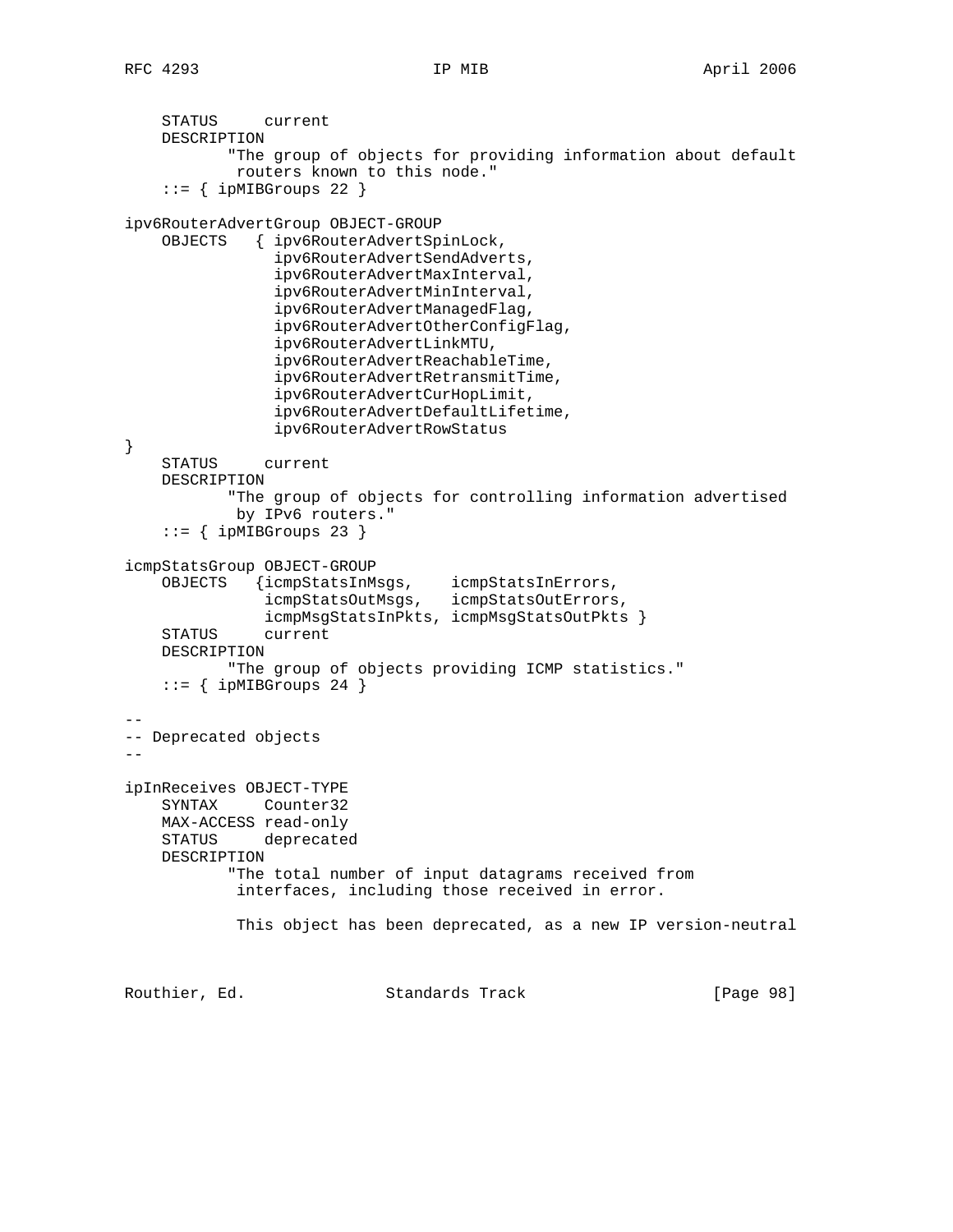table has been added. It is loosely replaced by ipSystemStatsInRecieves."  $::= \{ ip 3 \}$ ipInHdrErrors OBJECT-TYPE SYNTAX Counter32 MAX-ACCESS read-only STATUS deprecated DESCRIPTION "The number of input datagrams discarded due to errors in their IPv4 headers, including bad checksums, version number mismatch, other format errors, time-to-live exceeded, errors discovered in processing their IPv4 options, etc. This object has been deprecated as a new IP version-neutral table has been added. It is loosely replaced by ipSystemStatsInHdrErrors." ::=  $\{ \text{ip } 4 \}$ ipInAddrErrors OBJECT-TYPE SYNTAX Counter32 MAX-ACCESS read-only STATUS deprecated DESCRIPTION "The number of input datagrams discarded because the IPv4 address in their IPv4 header's destination field was not a valid address to be received at this entity. This count includes invalid addresses (e.g., 0.0.0.0) and addresses of unsupported Classes (e.g., Class E). For entities which are not IPv4 routers, and therefore do not forward datagrams, this counter includes datagrams discarded because the destination address was not a local address. This object has been deprecated, as a new IP version-neutral table has been added. It is loosely replaced by ipSystemStatsInAddrErrors." ::=  $\{ \text{ip } 5 \}$ ipForwDatagrams OBJECT-TYPE SYNTAX Counter32 MAX-ACCESS read-only STATUS deprecated DESCRIPTION "The number of input datagrams for which this entity was not their final IPv4 destination, as a result of which an attempt was made to find a route to forward them to that final destination. In entities which do not act as IPv4 routers, this counter will include only those packets which

Routhier, Ed. 6. Standards Track [Page 99]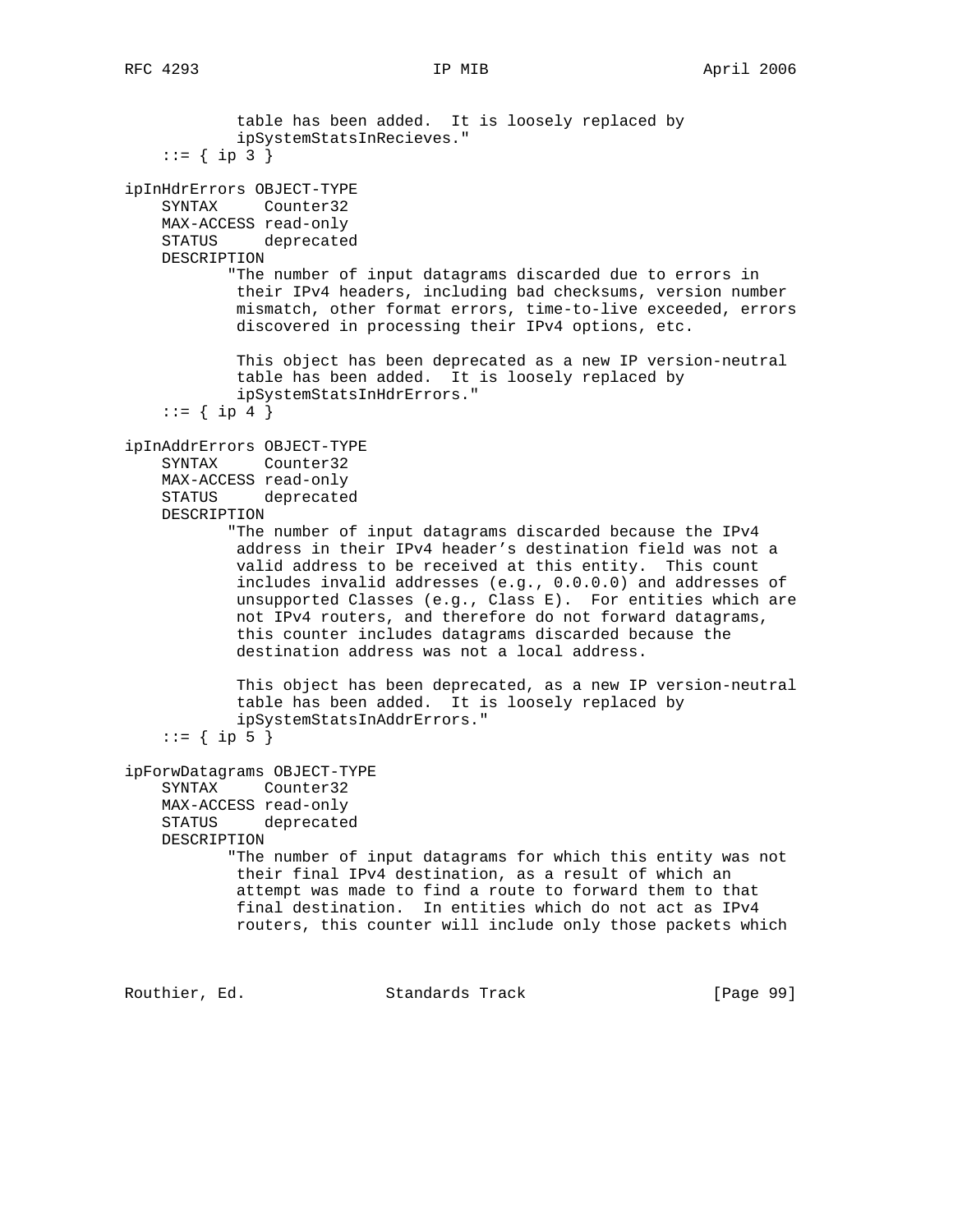were Source-Routed via this entity, and the Source-Route option processing was successful. This object has been deprecated, as a new IP version-neutral table has been added. It is loosely replaced by ipSystemStatsInForwDatagrams."  $::= \{ ip 6 \}$ ipInUnknownProtos OBJECT-TYPE SYNTAX Counter32 MAX-ACCESS read-only STATUS deprecated DESCRIPTION "The number of locally-addressed datagrams received successfully but discarded because of an unknown or unsupported protocol. This object has been deprecated, as a new IP version-neutral table has been added. It is loosely replaced by ipSystemStatsInUnknownProtos." ::=  $\{ \text{ip } 7 \}$ ipInDiscards OBJECT-TYPE SYNTAX Counter32 MAX-ACCESS read-only STATUS deprecated DESCRIPTION "The number of input IPv4 datagrams for which no problems were encountered to prevent their continued processing, but which were discarded (e.g., for lack of buffer space). Note that this counter does not include any datagrams discarded while awaiting re-assembly. This object has been deprecated, as a new IP version-neutral table has been added. It is loosely replaced by ipSystemStatsInDiscards." ::=  $\{ \text{ip } 8 \}$ ipInDelivers OBJECT-TYPE SYNTAX Counter32 MAX-ACCESS read-only STATUS deprecated DESCRIPTION "The total number of input datagrams successfully delivered to IPv4 user-protocols (including ICMP). This object has been deprecated as a new IP version neutral table has been added. It is loosely replaced by Routhier, Ed. 6. Standards Track [Page 100]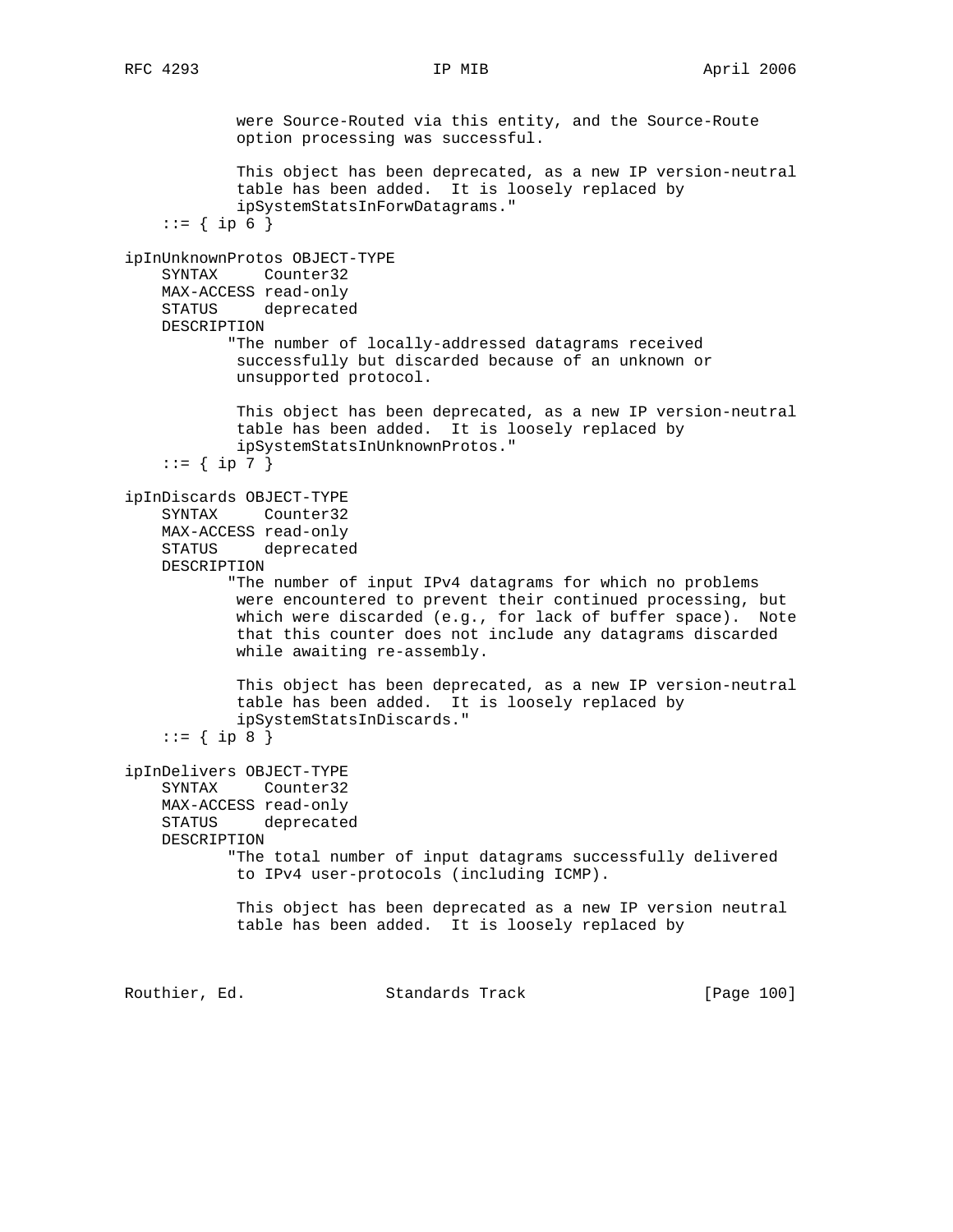ipSystemStatsIndelivers."  $::= \{ \text{ ip } 9 \}$ ipOutRequests OBJECT-TYPE SYNTAX Counter32 MAX-ACCESS read-only STATUS deprecated DESCRIPTION "The total number of IPv4 datagrams which local IPv4 user protocols (including ICMP) supplied to IPv4 in requests for transmission. Note that this counter does not include any datagrams counted in ipForwDatagrams. This object has been deprecated, as a new IP version-neutral table has been added. It is loosely replaced by ipSystemStatsOutRequests."  $::=$  { ip 10 } ipOutDiscards OBJECT-TYPE SYNTAX Counter32 MAX-ACCESS read-only STATUS deprecated DESCRIPTION "The number of output IPv4 datagrams for which no problem was encountered to prevent their transmission to their destination, but which were discarded (e.g., for lack of buffer space). Note that this counter would include datagrams counted in ipForwDatagrams if any such packets met this (discretionary) discard criterion. This object has been deprecated, as a new IP version-neutral table has been added. It is loosely replaced by ipSystemStatsOutDiscards." ::=  $\{ \text{ ip } 11 \}$ ipOutNoRoutes OBJECT-TYPE SYNTAX Counter32 MAX-ACCESS read-only STATUS deprecated DESCRIPTION "The number of IPv4 datagrams discarded because no route could be found to transmit them to their destination. Note that this counter includes any packets counted in ipForwDatagrams which meet this 'no-route' criterion. Note that this includes any datagrams which a host cannot route because all of its default routers are down. This object has been deprecated, as a new IP version-neutral

Routhier, Ed. 6. Standards Track [Page 101]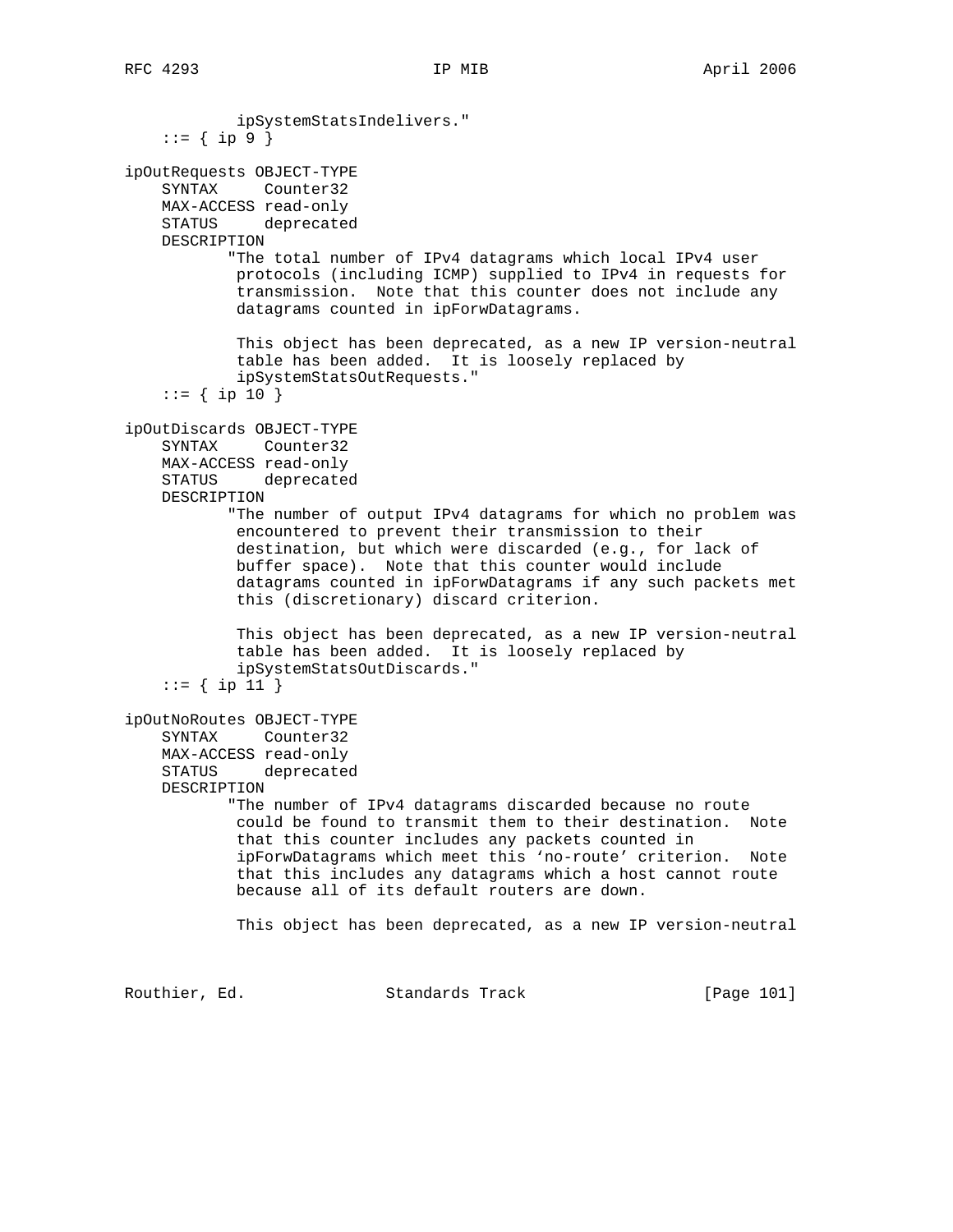table has been added. It is loosely replaced by ipSystemStatsOutNoRoutes." ::= { ip 12 } ipReasmReqds OBJECT-TYPE SYNTAX Counter32 MAX-ACCESS read-only STATUS deprecated DESCRIPTION "The number of IPv4 fragments received which needed to be reassembled at this entity. This object has been deprecated, as a new IP version-neutral table has been added. It is loosely replaced by ipSystemStatsReasmReqds." ::=  $\{ \text{ip } 14 \}$ ipReasmOKs OBJECT-TYPE SYNTAX Counter32 MAX-ACCESS read-only STATUS deprecated DESCRIPTION "The number of IPv4 datagrams successfully re-assembled. This object has been deprecated, as a new IP version-neutral table has been added. It is loosely replaced by ipSystemStatsReasmOKs." ::=  $\{ \text{ip } 15 \}$ ipReasmFails OBJECT-TYPE SYNTAX Counter32 MAX-ACCESS read-only STATUS deprecated DESCRIPTION "The number of failures detected by the IPv4 re-assembly algorithm (for whatever reason: timed out, errors, etc). Note that this is not necessarily a count of discarded IPv4 fragments since some algorithms (notably the algorithm in RFC 815) can lose track of the number of fragments by combining them as they are received. This object has been deprecated, as a new IP version-neutral table has been added. It is loosely replaced by ipSystemStatsReasmFails."  $::=$  { ip 16 } ipFragOKs OBJECT-TYPE SYNTAX Counter32

Routhier, Ed. 6. Standards Track [Page 102]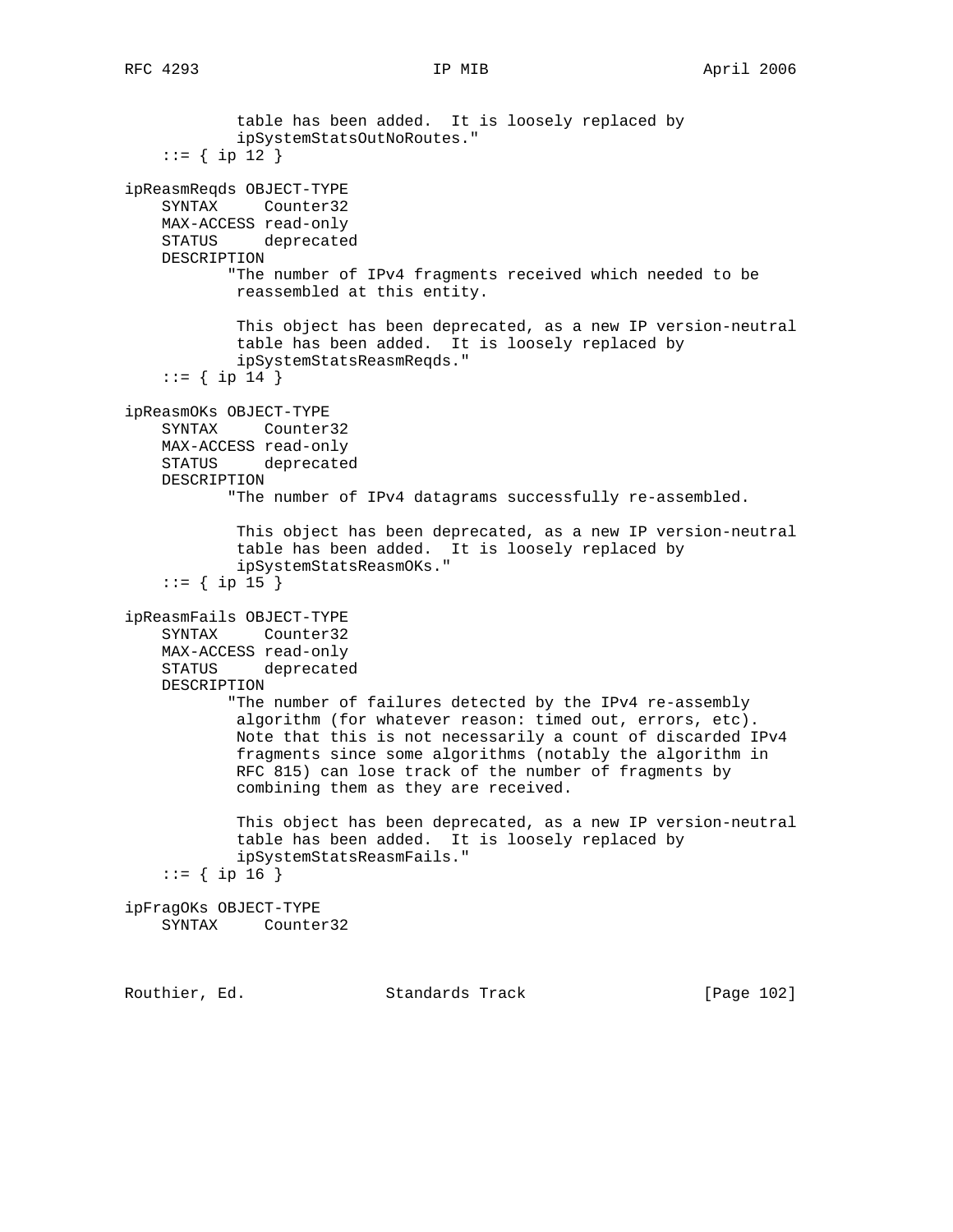MAX-ACCESS read-only STATUS deprecated DESCRIPTION "The number of IPv4 datagrams that have been successfully fragmented at this entity. This object has been deprecated, as a new IP version-neutral table has been added. It is loosely replaced by ipSystemStatsOutFragOKs." ::= { ip 17 } ipFragFails OBJECT-TYPE SYNTAX Counter32 MAX-ACCESS read-only STATUS deprecated DESCRIPTION "The number of IPv4 datagrams that have been discarded because they needed to be fragmented at this entity but could not be, e.g., because their Don't Fragment flag was set. This object has been deprecated, as a new IP version-neutral table has been added. It is loosely replaced by ipSystemStatsOutFragFails."  $::=$  { ip 18 } ipFragCreates OBJECT-TYPE SYNTAX Counter32 MAX-ACCESS read-only STATUS deprecated DESCRIPTION "The number of IPv4 datagram fragments that have been generated as a result of fragmentation at this entity. This object has been deprecated as a new IP version neutral table has been added. It is loosely replaced by ipSystemStatsOutFragCreates."  $::=$  { ip 19 } ipRoutingDiscards OBJECT-TYPE SYNTAX Counter32 MAX-ACCESS read-only STATUS deprecated DESCRIPTION "The number of routing entries which were chosen to be discarded even though they are valid. One possible reason for discarding such an entry could be to free-up buffer space for other routing entries.

Routhier, Ed. Standards Track [Page 103]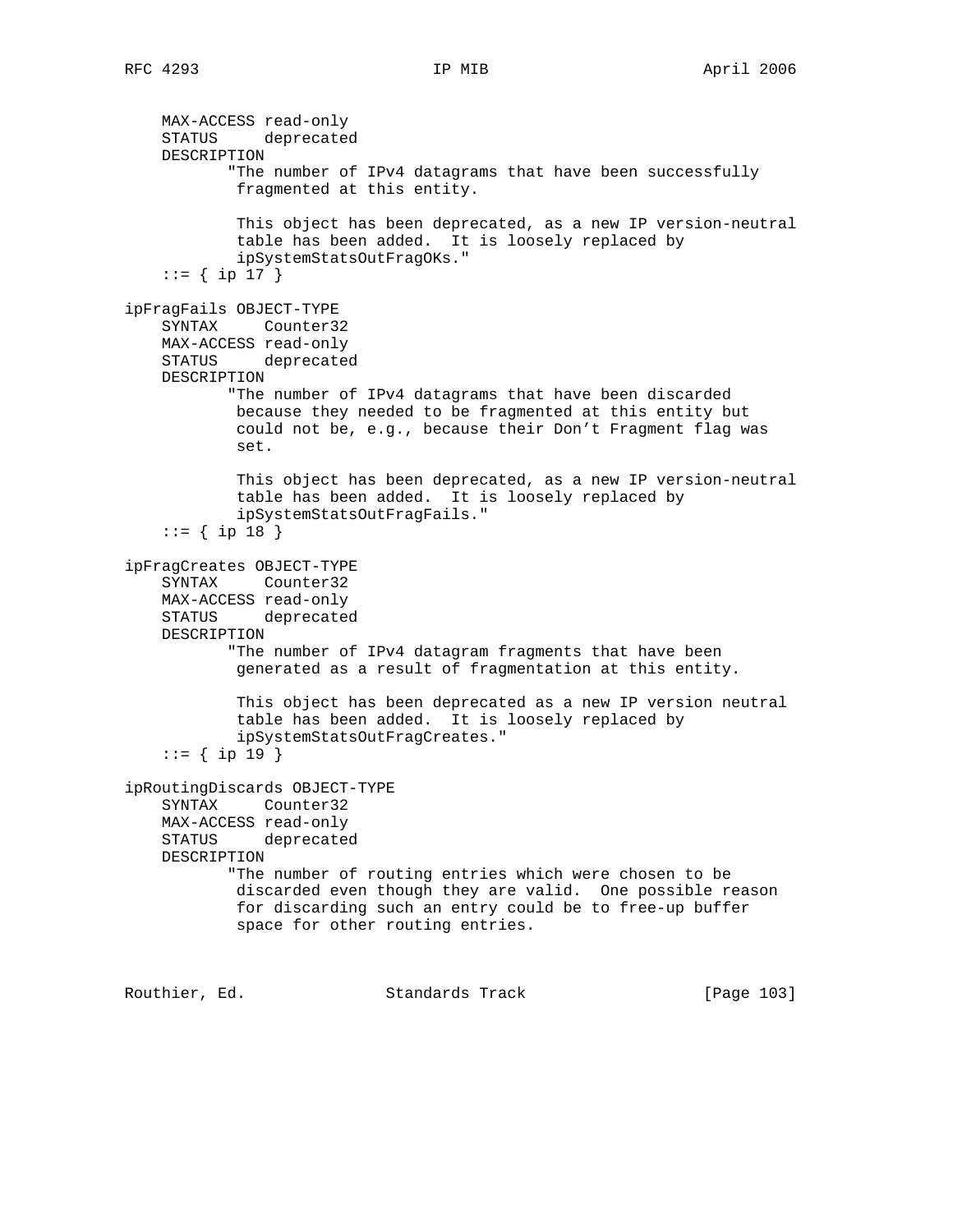This object was defined in pre-IPv6 versions of the IP MIB. It was implicitly IPv4 only, but the original specifications did not indicate this protocol restriction. In order to clarify the specifications, this object has been deprecated and a similar, but more thoroughly clarified, object has been added to the IP-FORWARD-MIB." ::=  $\{ \text{ip } 23 \}$ -- the deprecated IPv4 address table ipAddrTable OBJECT-TYPE SYNTAX SEQUENCE OF IpAddrEntry MAX-ACCESS not-accessible STATUS deprecated DESCRIPTION "The table of addressing information relevant to this entity's IPv4 addresses. This table has been deprecated, as a new IP version-neutral table has been added. It is loosely replaced by the ipAddressTable although several objects that weren't deemed useful weren't carried forward while another (ipAdEntReasmMaxSize) was moved to the ipv4InterfaceTable."  $::=$  { ip 20 } ipAddrEntry OBJECT-TYPE SYNTAX IpAddrEntry MAX-ACCESS not-accessible STATUS deprecated DESCRIPTION "The addressing information for one of this entity's IPv4 addresses." INDEX { ipAdEntAddr }  $::=$  { ipAddrTable 1 } IpAddrEntry ::= SEQUENCE { ipAdEntAddr IpAddress,<br>ipAdEntIfIndex INTEGER,<br>ipAdEntNetMask IpAddress, ipAdEntIfIndex INTEGER, ipAdEntNetMask IpAddress, ipAdEntBcastAddr INTEGER, ipAdEntReasmMaxSize INTEGER } ipAdEntAddr OBJECT-TYPE SYNTAX IpAddress MAX-ACCESS read-only STATUS deprecated DESCRIPTION

Routhier, Ed. Standards Track [Page 104]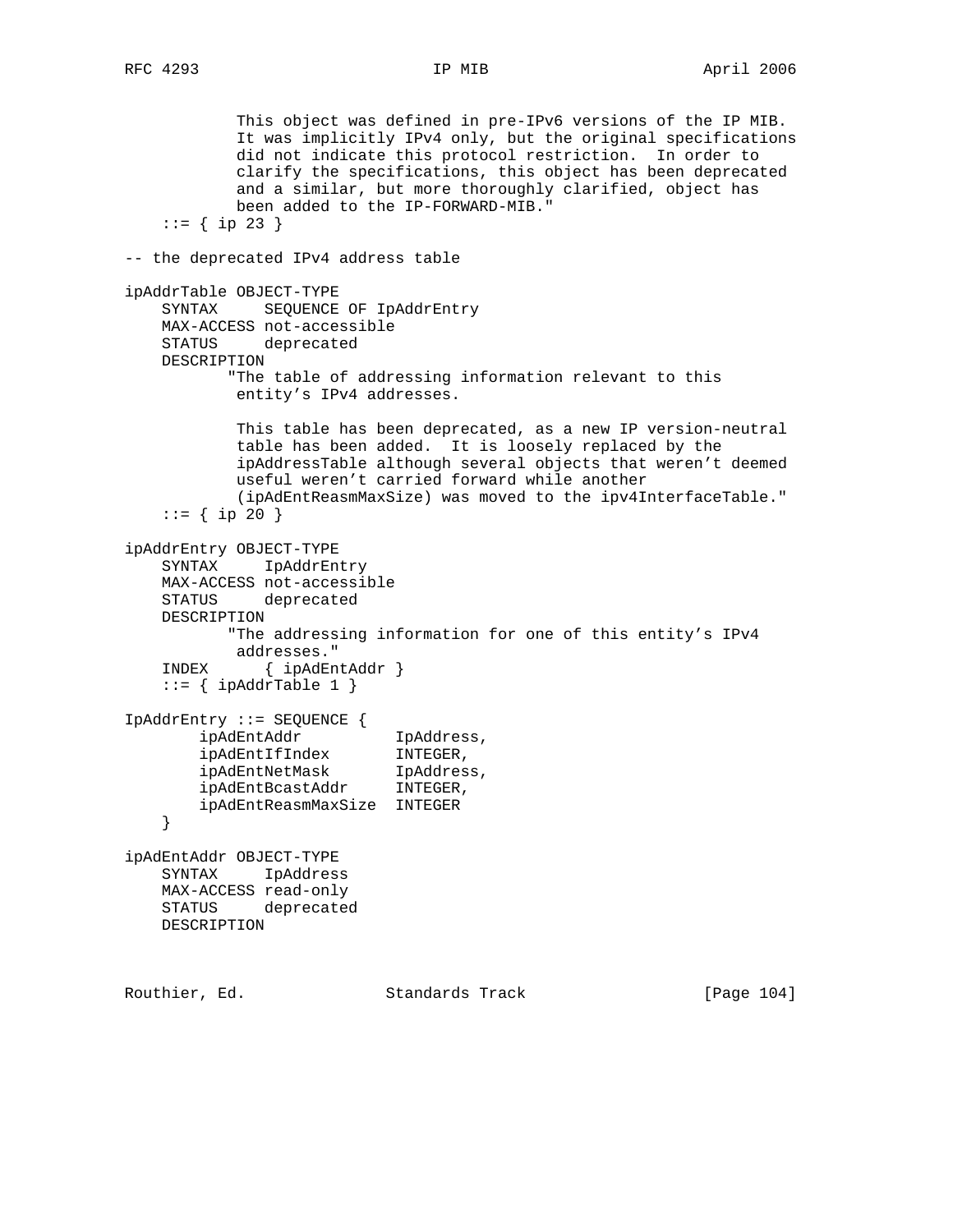```
 "The IPv4 address to which this entry's addressing
             information pertains."
    ::= { ipAddrEntry 1 }
ipAdEntIfIndex OBJECT-TYPE
     SYNTAX INTEGER (1..2147483647)
    MAX-ACCESS read-only
    STATUS deprecated
    DESCRIPTION
            "The index value which uniquely identifies the interface to
            which this entry is applicable. The interface identified by
             a particular value of this index is the same interface as
             identified by the same value of the IF-MIB's ifIndex."
    ::= { ipAddrEntry 2 }
ipAdEntNetMask OBJECT-TYPE
    SYNTAX IpAddress
    MAX-ACCESS read-only
    STATUS deprecated
    DESCRIPTION
            "The subnet mask associated with the IPv4 address of this
             entry. The value of the mask is an IPv4 address with all
             the network bits set to 1 and all the hosts bits set to 0."
    ::= { ipAddrEntry 3 }
ipAdEntBcastAddr OBJECT-TYPE
     SYNTAX INTEGER (0..1)
    MAX-ACCESS read-only
     STATUS deprecated
    DESCRIPTION
            "The value of the least-significant bit in the IPv4 broadcast
            address used for sending datagrams on the (logical)
             interface associated with the IPv4 address of this entry.
            For example, when the Internet standard all-ones broadcast
            address is used, the value will be 1. This value applies to
            both the subnet and network broadcast addresses used by the
             entity on this (logical) interface."
    ::= { ipAddrEntry 4 }
ipAdEntReasmMaxSize OBJECT-TYPE
     SYNTAX INTEGER (0..65535)
    MAX-ACCESS read-only
    STATUS deprecated
    DESCRIPTION
            "The size of the largest IPv4 datagram which this entity can
            re-assemble from incoming IPv4 fragmented datagrams received
            on this interface."
    ::= { ipAddrEntry 5 }
```
Routhier, Ed. 6. Standards Track [Page 105]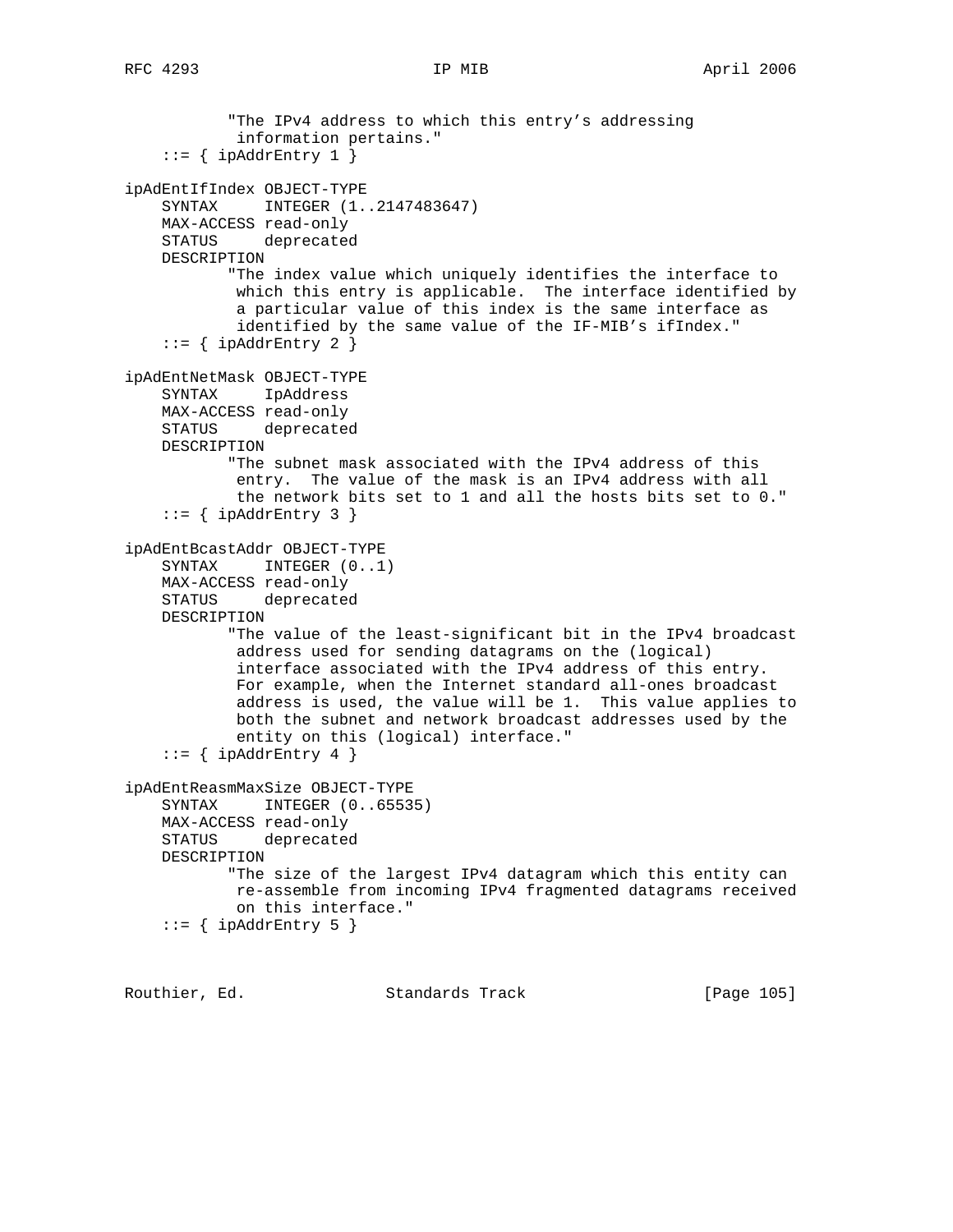-- the deprecated IPv4 Address Translation table -- The Address Translation tables contain the IpAddress to -- "physical" address equivalences. Some interfaces do not -- use translation tables for determining address -- equivalences (e.g., DDN-X.25 has an algorithmic method); -- if all interfaces are of this type, then the Address -- Translation table is empty, i.e., has zero entries. ipNetToMediaTable OBJECT-TYPE SYNTAX SEQUENCE OF IpNetToMediaEntry MAX-ACCESS not-accessible STATUS deprecated DESCRIPTION "The IPv4 Address Translation table used for mapping from IPv4 addresses to physical addresses. This table has been deprecated, as a new IP version-neutral table has been added. It is loosely replaced by the ipNetToPhysicalTable." ::=  $\{ \text{ip } 22 \}$ ipNetToMediaEntry OBJECT-TYPE SYNTAX IpNetToMediaEntry MAX-ACCESS not-accessible STATUS deprecated DESCRIPTION "Each entry contains one IpAddress to 'physical' address equivalence." INDEX { ipNetToMediaIfIndex, ipNetToMediaNetAddress } ::= { ipNetToMediaTable 1 } IpNetToMediaEntry ::= SEQUENCE { ipNetToMediaIfIndex INTEGER, ipNetToMediaPhysAddress PhysAddress, ipNetToMediaNetAddress IpAddress, ipNetToMediaType INTEGER } ipNetToMediaIfIndex OBJECT-TYPE SYNTAX INTEGER (1..2147483647) MAX-ACCESS read-create STATUS deprecated DESCRIPTION "The interface on which this entry's equivalence is effective. The interface identified by a particular value of this index is the same interface as identified by the

Routhier, Ed. 6. Standards Track [Page 106]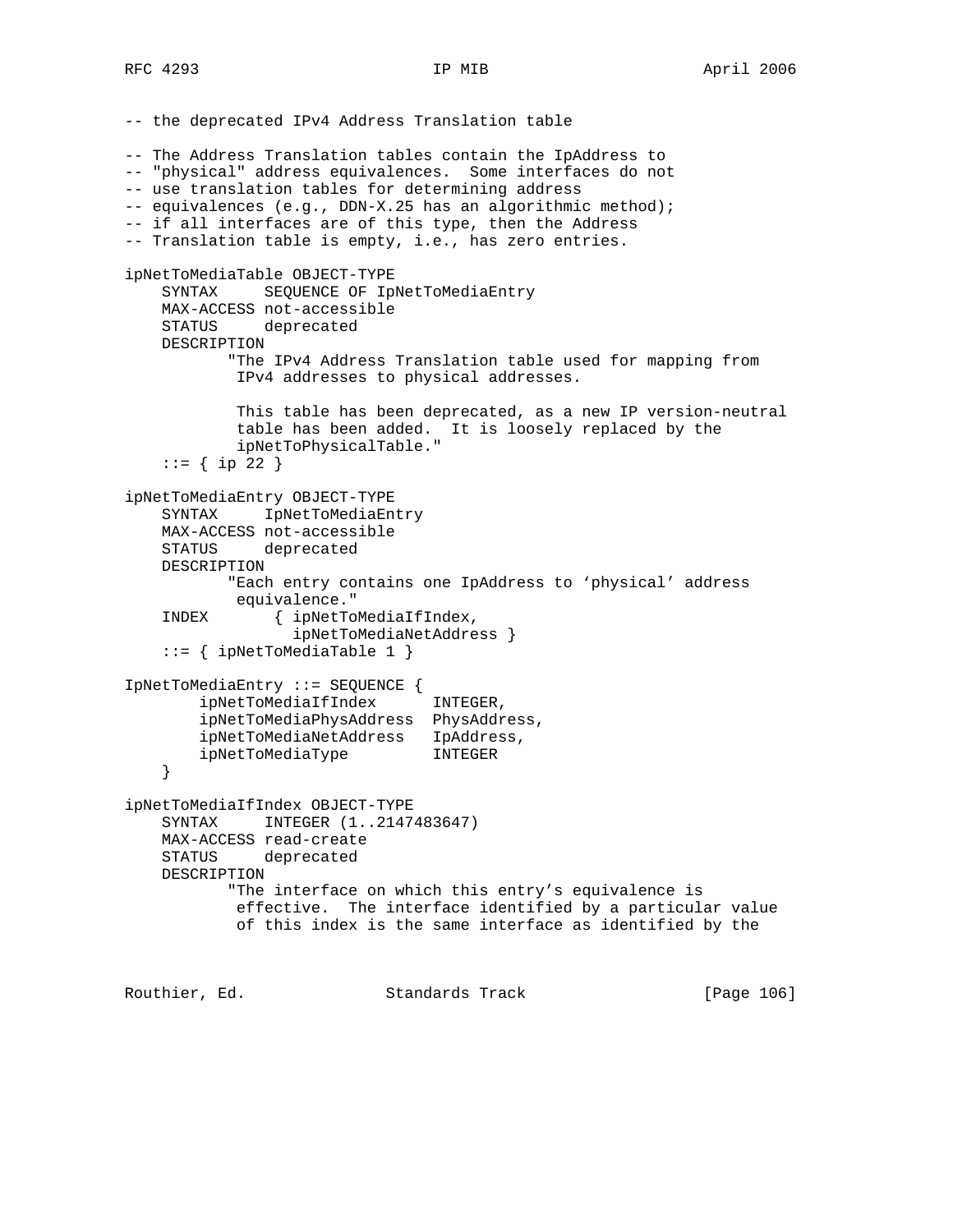same value of the IF-MIB's ifIndex. This object predates the rule limiting index objects to a max access value of 'not-accessible' and so continues to use a value of 'read-create'." ::= { ipNetToMediaEntry 1 } ipNetToMediaPhysAddress OBJECT-TYPE SYNTAX PhysAddress (SIZE(0..65535)) MAX-ACCESS read-create STATUS deprecated DESCRIPTION "The media-dependent 'physical' address. This object should return 0 when this entry is in the 'incomplete' state. As the entries in this table are typically not persistent when this object is written the entity should not save the change to non-volatile storage. Note: a stronger requirement is not used because this object was previously defined." ::= { ipNetToMediaEntry 2 } ipNetToMediaNetAddress OBJECT-TYPE SYNTAX IpAddress MAX-ACCESS read-create STATUS deprecated DESCRIPTION "The IpAddress corresponding to the media-dependent 'physical' address. This object predates the rule limiting index objects to a max access value of 'not-accessible' and so continues to use a value of 'read-create'." ::= { ipNetToMediaEntry 3 } ipNetToMediaType OBJECT-TYPE SYNTAX INTEGER { other(1), -- none of the following  $invald(2)$ ,  $---$  an invalidated mapping dynamic(3),  $static(4)$  } MAX-ACCESS read-create STATUS deprecated DESCRIPTION "The type of mapping. Setting this object to the value invalid(2) has the effect

Routhier, Ed. Standards Track [Page 107]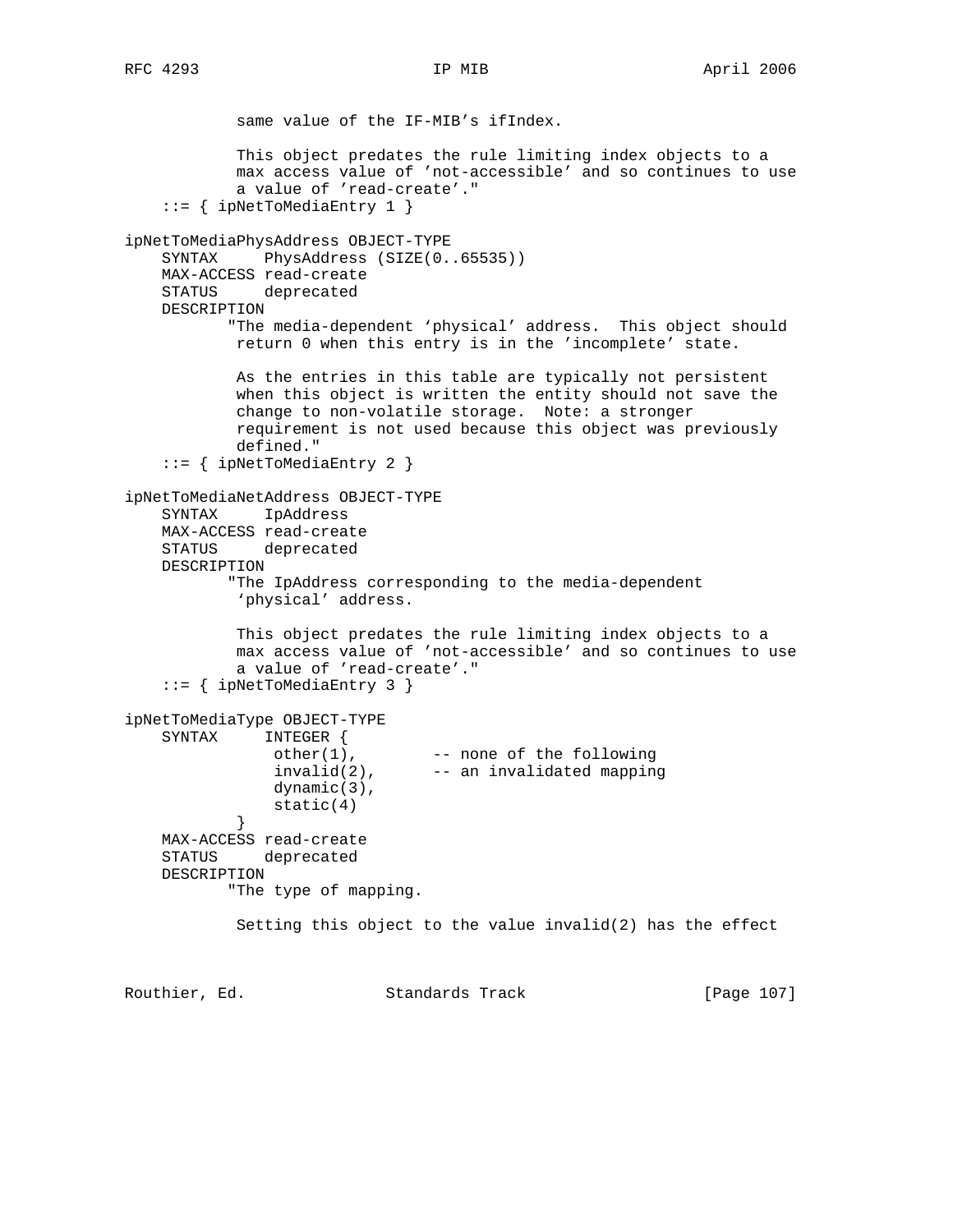of invalidating the corresponding entry in the ipNetToMediaTable. That is, it effectively dis-associates the interface identified with said entry from the mapping identified with said entry. It is an implementation specific matter as to whether the agent removes an invalidated entry from the table. Accordingly, management stations must be prepared to receive tabular information from agents that corresponds to entries not currently in use. Proper interpretation of such entries requires examination of the relevant ipNetToMediaType object. As the entries in this table are typically not persistent when this object is written the entity should not save the change to non-volatile storage. Note: a stronger requirement is not used because this object was previously defined." ::= { ipNetToMediaEntry 4 } -- the deprecated ICMP group icmpInMsgs OBJECT-TYPE SYNTAX Counter32 MAX-ACCESS read-only STATUS deprecated DESCRIPTION "The total number of ICMP messages which the entity received. Note that this counter includes all those counted by icmpInErrors. This object has been deprecated, as a new IP version-neutral table has been added. It is loosely replaced by icmpStatsInMsgs."  $::=$  { icmp 1 } icmpInErrors OBJECT-TYPE SYNTAX Counter32 MAX-ACCESS read-only STATUS deprecated DESCRIPTION "The number of ICMP messages which the entity received but determined as having ICMP-specific errors (bad ICMP checksums, bad length, etc.). This object has been deprecated, as a new IP version-neutral table has been added. It is loosely replaced by icmpStatsInErrors."  $::=$  { icmp 2 }

Routhier, Ed. Standards Track [Page 108]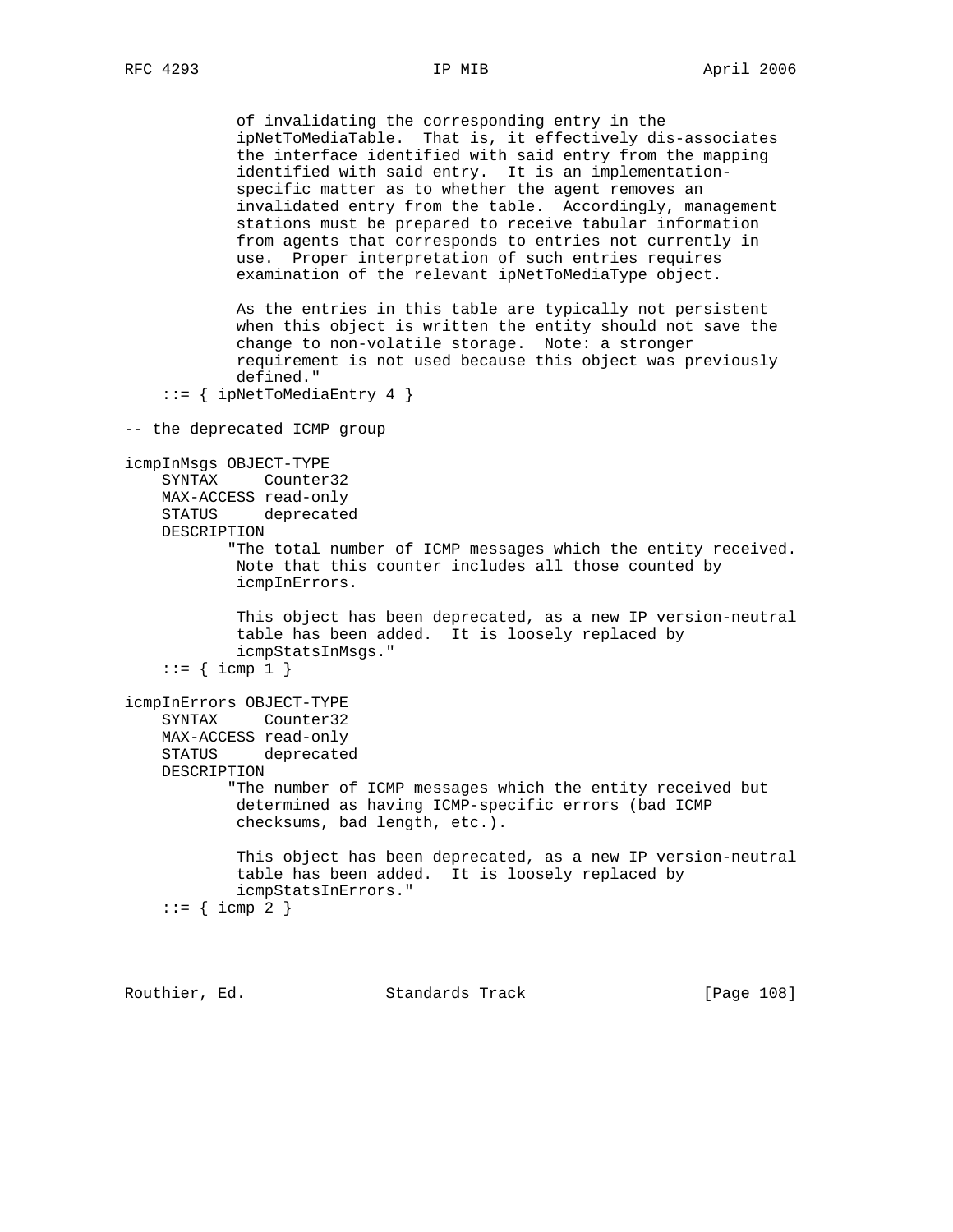icmpInDestUnreachs OBJECT-TYPE SYNTAX Counter32 MAX-ACCESS read-only STATUS deprecated DESCRIPTION "The number of ICMP Destination Unreachable messages received. This object has been deprecated, as a new IP version-neutral table has been added. It is loosely replaced by a column in the icmpMsgStatsTable."  $::=$  { icmp 3 } icmpInTimeExcds OBJECT-TYPE SYNTAX Counter32 MAX-ACCESS read-only STATUS deprecated DESCRIPTION "The number of ICMP Time Exceeded messages received. This object has been deprecated, as a new IP version-neutral table has been added. It is loosely replaced by a column in the icmpMsgStatsTable."  $::=$  { icmp 4 } icmpInParmProbs OBJECT-TYPE SYNTAX Counter32 MAX-ACCESS read-only STATUS deprecated DESCRIPTION "The number of ICMP Parameter Problem messages received. This object has been deprecated, as a new IP version-neutral table has been added. It is loosely replaced by a column in the icmpMsgStatsTable."  $::=$  { icmp 5 } icmpInSrcQuenchs OBJECT-TYPE SYNTAX Counter32 MAX-ACCESS read-only STATUS deprecated DESCRIPTION "The number of ICMP Source Quench messages received. This object has been deprecated, as a new IP version-neutral table has been added. It is loosely replaced by a column in the icmpMsgStatsTable."  $::= {$  icmp 6 }

Routhier, Ed. Standards Track [Page 109]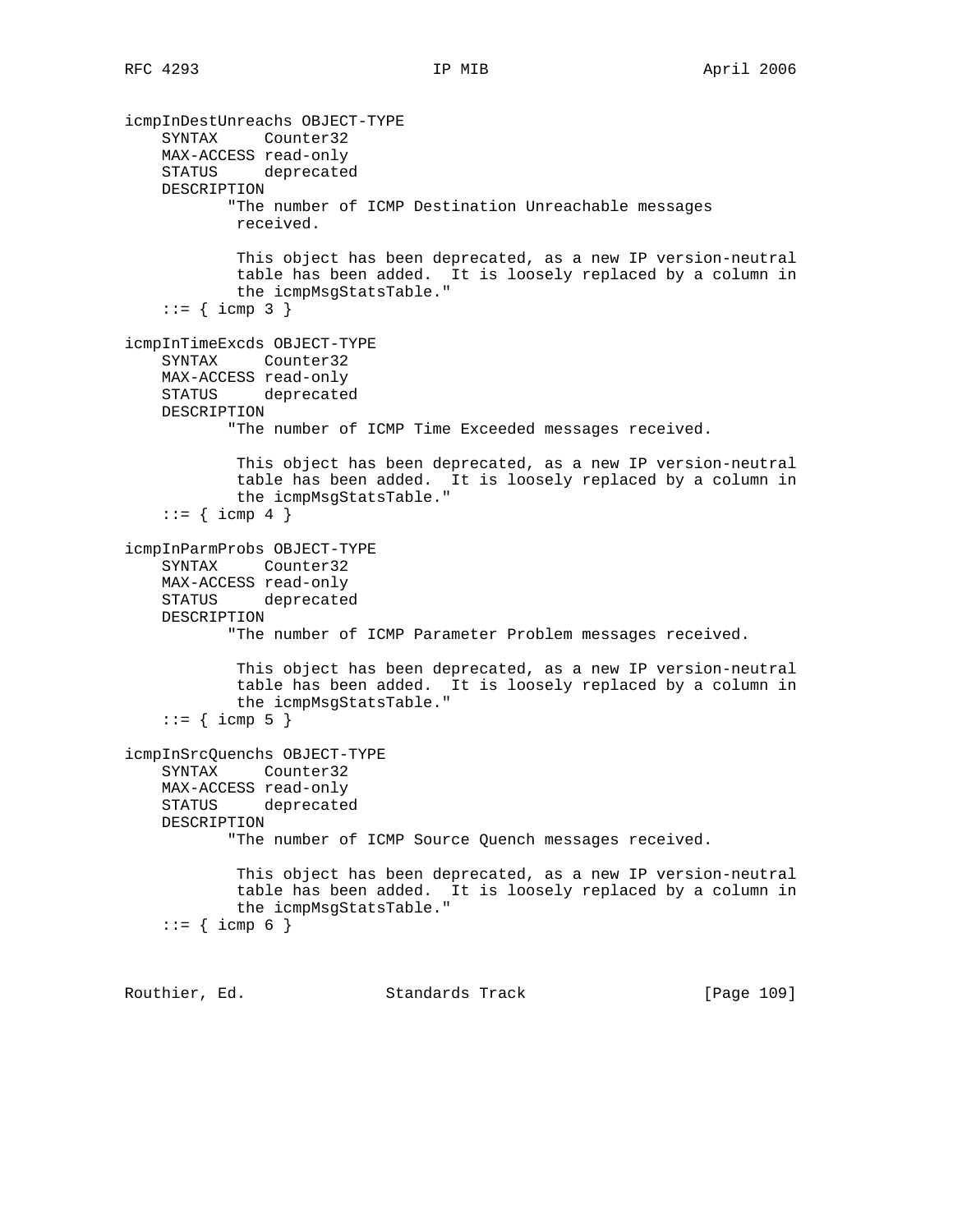```
icmpInRedirects OBJECT-TYPE
     SYNTAX Counter32
    MAX-ACCESS read-only
     STATUS deprecated
    DESCRIPTION
            "The number of ICMP Redirect messages received.
             This object has been deprecated, as a new IP version-neutral
             table has been added. It is loosely replaced by a column in
             the icmpMsgStatsTable."
    ::= { icmp 7 }
icmpInEchos OBJECT-TYPE
     SYNTAX Counter32
    MAX-ACCESS read-only
     STATUS deprecated
    DESCRIPTION
           "The number of ICMP Echo (request) messages received.
             This object has been deprecated, as a new IP version-neutral
             table has been added. It is loosely replaced by a column in
             the icmpMsgStatsTable."
    ::= { icmp 8 }
icmpInEchoReps OBJECT-TYPE
     SYNTAX Counter32
    MAX-ACCESS read-only
    STATUS deprecated
    DESCRIPTION
            "The number of ICMP Echo Reply messages received.
             This object has been deprecated, as a new IP version-neutral
             table has been added. It is loosely replaced by a column in
             the icmpMsgStatsTable."
    ::= { icmp 9 }
icmpInTimestamps OBJECT-TYPE
     SYNTAX Counter32
    MAX-ACCESS read-only
     STATUS deprecated
    DESCRIPTION
            "The number of ICMP Timestamp (request) messages received.
             This object has been deprecated, as a new IP version-neutral
             table has been added. It is loosely replaced by a column in
             the icmpMsgStatsTable."
    ::= { icmp 10 }
```
Routhier, Ed. Standards Track [Page 110]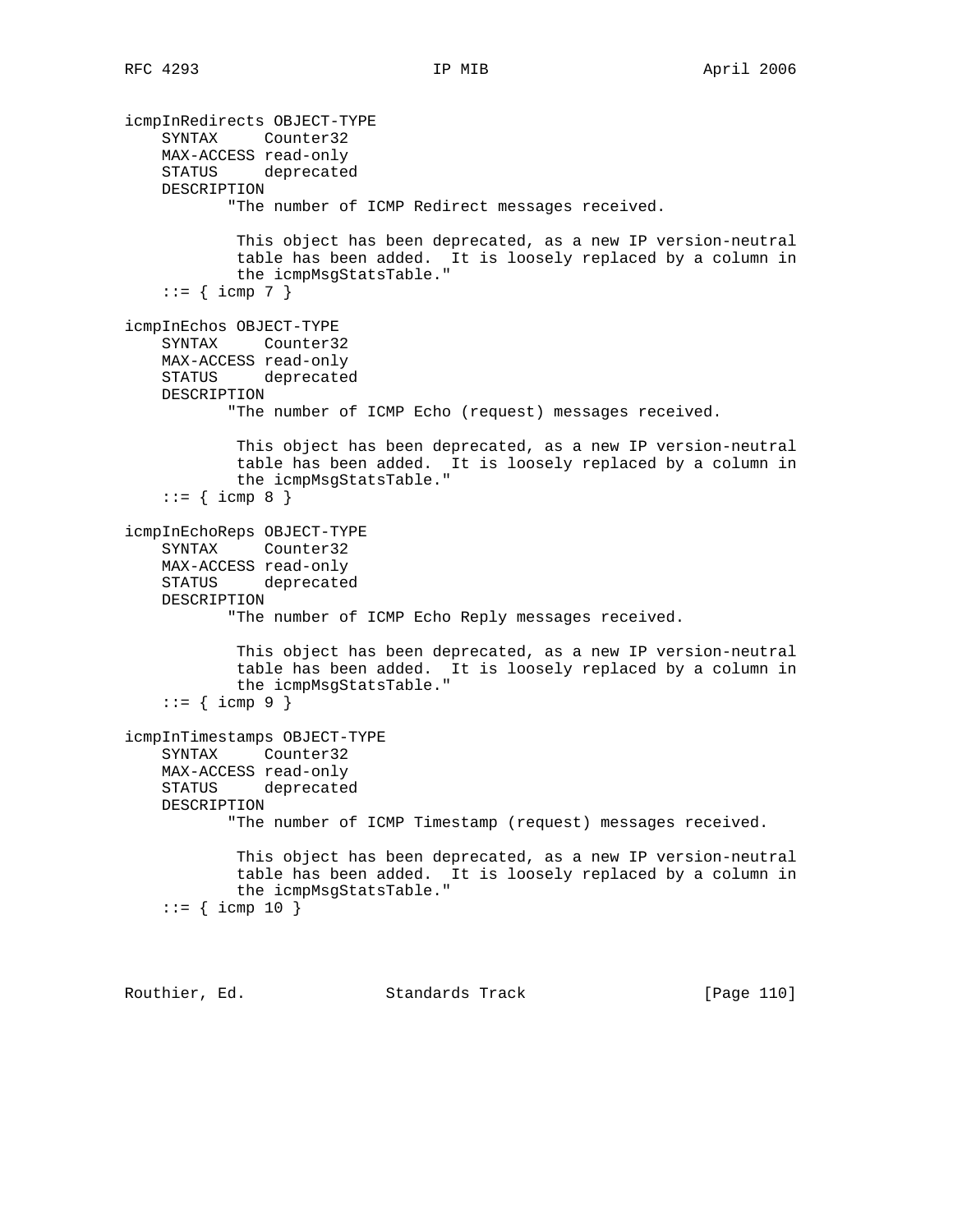icmpInTimestampReps OBJECT-TYPE SYNTAX Counter32 MAX-ACCESS read-only STATUS deprecated DESCRIPTION "The number of ICMP Timestamp Reply messages received. This object has been deprecated, as a new IP version-neutral table has been added. It is loosely replaced by a column in the icmpMsgStatsTable."  $::= {$  icmp 11 } icmpInAddrMasks OBJECT-TYPE SYNTAX Counter32 MAX-ACCESS read-only STATUS deprecated DESCRIPTION "The number of ICMP Address Mask Request messages received. This object has been deprecated, as a new IP version-neutral table has been added. It is loosely replaced by a column in the icmpMsgStatsTable."  $::=$  { icmp 12 } icmpInAddrMaskReps OBJECT-TYPE SYNTAX Counter32 MAX-ACCESS read-only STATUS deprecated DESCRIPTION "The number of ICMP Address Mask Reply messages received. This object has been deprecated, as a new IP version-neutral table has been added. It is loosely replaced by a column in the icmpMsgStatsTable."  $::= {$  icmp 13 } icmpOutMsgs OBJECT-TYPE SYNTAX Counter32 MAX-ACCESS read-only STATUS deprecated DESCRIPTION "The total number of ICMP messages which this entity attempted to send. Note that this counter includes all those counted by icmpOutErrors. This object has been deprecated, as a new IP version-neutral table has been added. It is loosely replaced by icmpStatsOutMsgs." Routhier, Ed. 6. Standards Track [Page 111]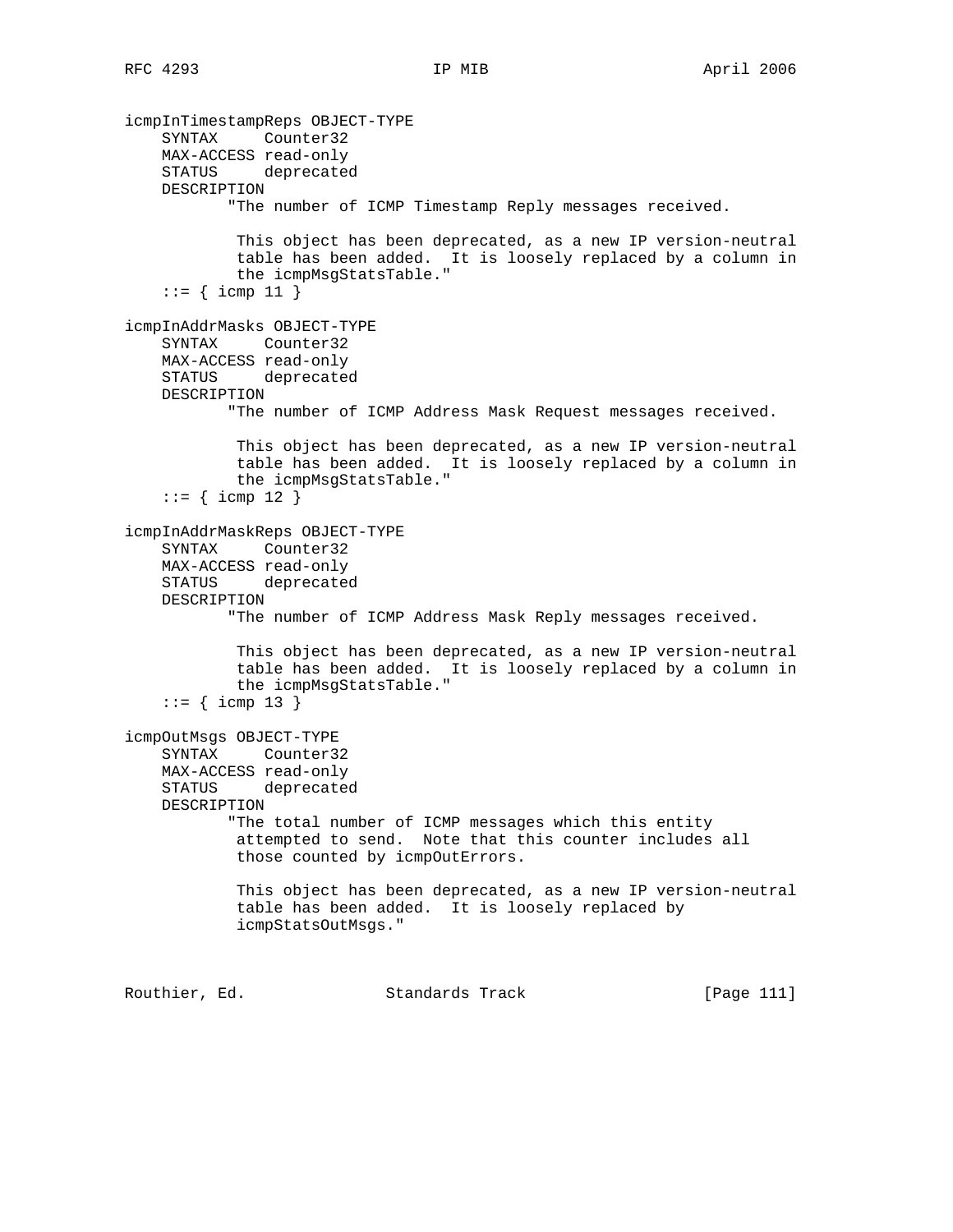```
::= { icmp 14 }
icmpOutErrors OBJECT-TYPE
     SYNTAX Counter32
    MAX-ACCESS read-only
    STATUS deprecated
    DESCRIPTION
            "The number of ICMP messages which this entity did not send
            due to problems discovered within ICMP, such as a lack of
            buffers. This value should not include errors discovered
            outside the ICMP layer, such as the inability of IP to route
             the resultant datagram. In some implementations, there may
            be no types of error which contribute to this counter's
             value.
             This object has been deprecated, as a new IP version-neutral
             table has been added. It is loosely replaced by
             icmpStatsOutErrors."
    ::= { icmp 15 }
icmpOutDestUnreachs OBJECT-TYPE
     SYNTAX Counter32
    MAX-ACCESS read-only
    STATUS deprecated
    DESCRIPTION
            "The number of ICMP Destination Unreachable messages sent.
             This object has been deprecated, as a new IP version-neutral
             table has been added. It is loosely replaced by a column in
             the icmpMsgStatsTable."
    ::= { icmp 16 }
icmpOutTimeExcds OBJECT-TYPE
    SYNTAX Counter32
    MAX-ACCESS read-only
    STATUS deprecated
    DESCRIPTION
            "The number of ICMP Time Exceeded messages sent.
             This object has been deprecated, as a new IP version-neutral
             table has been added. It is loosely replaced by a column in
             the icmpMsgStatsTable."
    ::= { icmp 17 }
icmpOutParmProbs OBJECT-TYPE
    SYNTAX Counter32
    MAX-ACCESS read-only
    STATUS deprecated
```
Routhier, Ed. Standards Track [Page 112]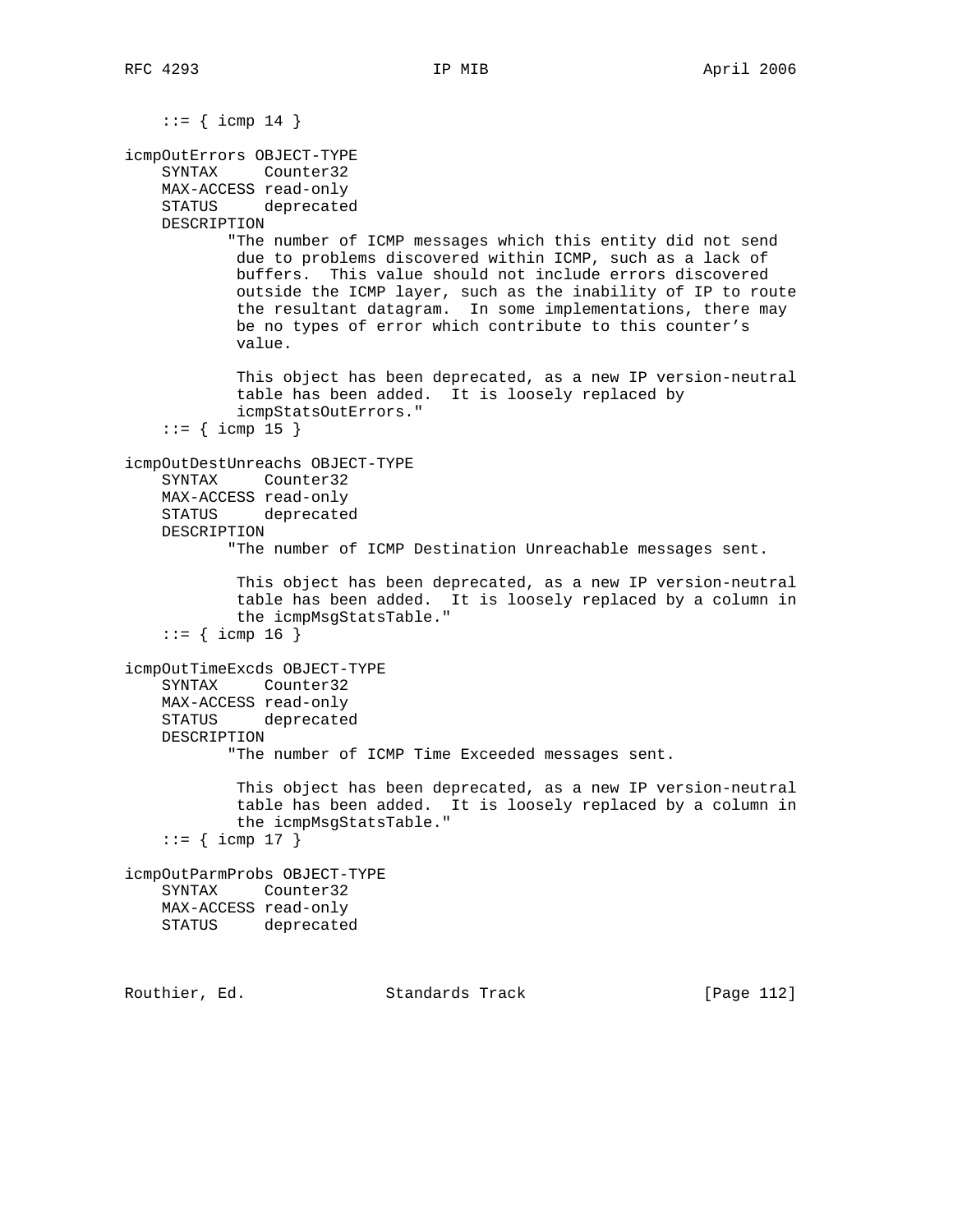DESCRIPTION "The number of ICMP Parameter Problem messages sent. This object has been deprecated, as a new IP version-neutral table has been added. It is loosely replaced by a column in the icmpMsgStatsTable."  $::=$  { icmp 18 } icmpOutSrcQuenchs OBJECT-TYPE SYNTAX Counter32 MAX-ACCESS read-only STATUS deprecated DESCRIPTION "The number of ICMP Source Quench messages sent. This object has been deprecated, as a new IP version-neutral table has been added. It is loosely replaced by a column in the icmpMsgStatsTable."  $::= {$  icmp 19 } icmpOutRedirects OBJECT-TYPE SYNTAX Counter32 MAX-ACCESS read-only STATUS deprecated DESCRIPTION "The number of ICMP Redirect messages sent. For a host, this object will always be zero, since hosts do not send redirects. This object has been deprecated, as a new IP version-neutral table has been added. It is loosely replaced by a column in the icmpMsgStatsTable."  $::=$  { icmp 20 } icmpOutEchos OBJECT-TYPE SYNTAX Counter32 MAX-ACCESS read-only STATUS deprecated DESCRIPTION "The number of ICMP Echo (request) messages sent. This object has been deprecated, as a new IP version-neutral table has been added. It is loosely replaced by a column in the icmpMsgStatsTable."  $::=$  { icmp 21 } icmpOutEchoReps OBJECT-TYPE SYNTAX Counter32

Routhier, Ed. Standards Track [Page 113]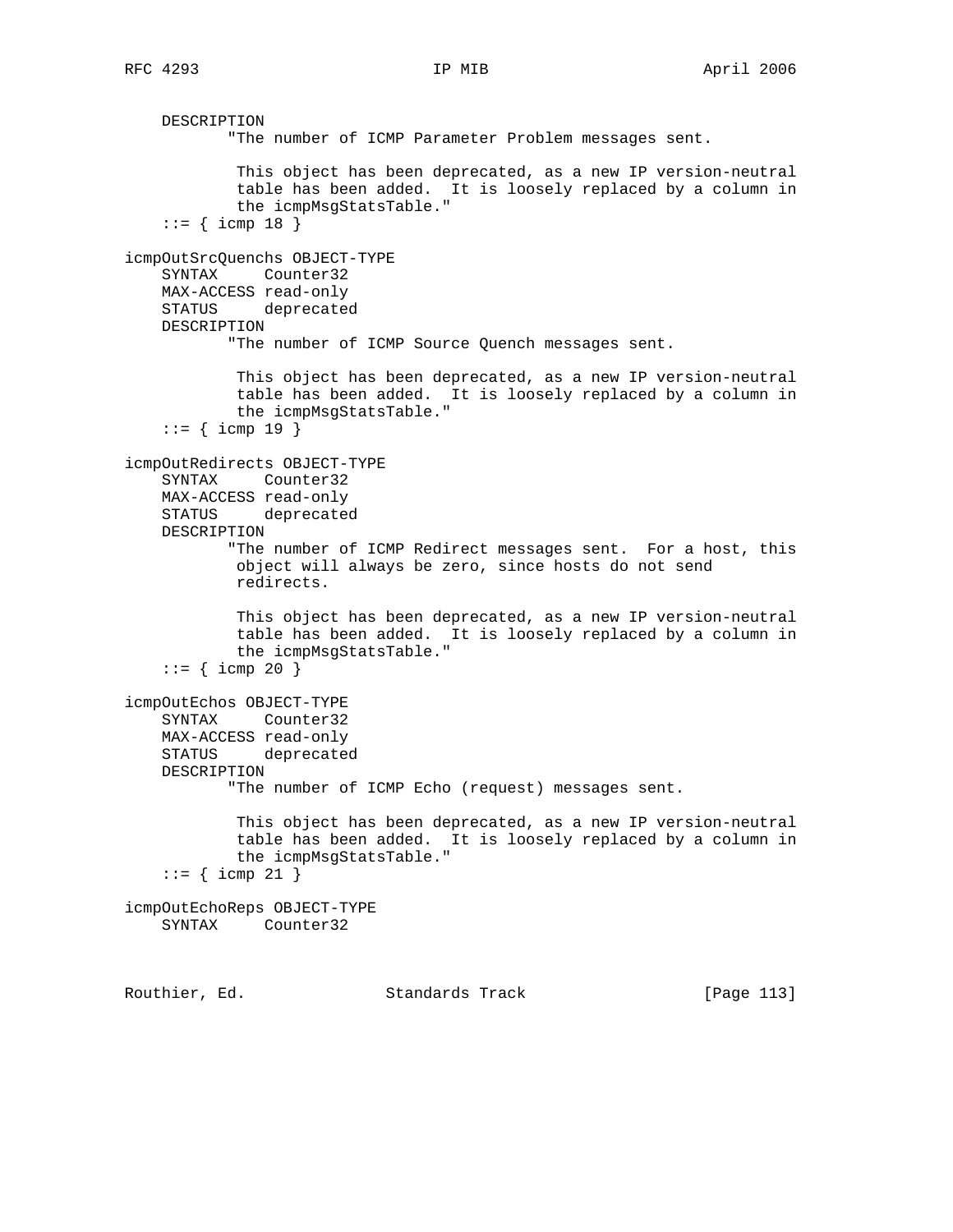MAX-ACCESS read-only STATUS deprecated DESCRIPTION "The number of ICMP Echo Reply messages sent. This object has been deprecated, as a new IP version-neutral table has been added. It is loosely replaced by a column in the icmpMsgStatsTable."  $::= {$  icmp 22 } icmpOutTimestamps OBJECT-TYPE SYNTAX Counter32 MAX-ACCESS read-only STATUS deprecated DESCRIPTION "The number of ICMP Timestamp (request) messages sent. This object has been deprecated, as a new IP version-neutral table has been added. It is loosely replaced by a column in the icmpMsgStatsTable."  $::=$  { icmp 23 } icmpOutTimestampReps OBJECT-TYPE SYNTAX Counter32 MAX-ACCESS read-only STATUS deprecated DESCRIPTION "The number of ICMP Timestamp Reply messages sent. This object has been deprecated, as a new IP version-neutral table has been added. It is loosely replaced by a column in the icmpMsgStatsTable."  $: := \{ \text{icmp } 24 \}$ icmpOutAddrMasks OBJECT-TYPE SYNTAX Counter32 MAX-ACCESS read-only STATUS deprecated DESCRIPTION "The number of ICMP Address Mask Request messages sent. This object has been deprecated, as a new IP version-neutral table has been added. It is loosely replaced by a column in the icmpMsgStatsTable."  $::=$  { icmp 25 } icmpOutAddrMaskReps OBJECT-TYPE SYNTAX Counter32

Routhier, Ed. Standards Track [Page 114]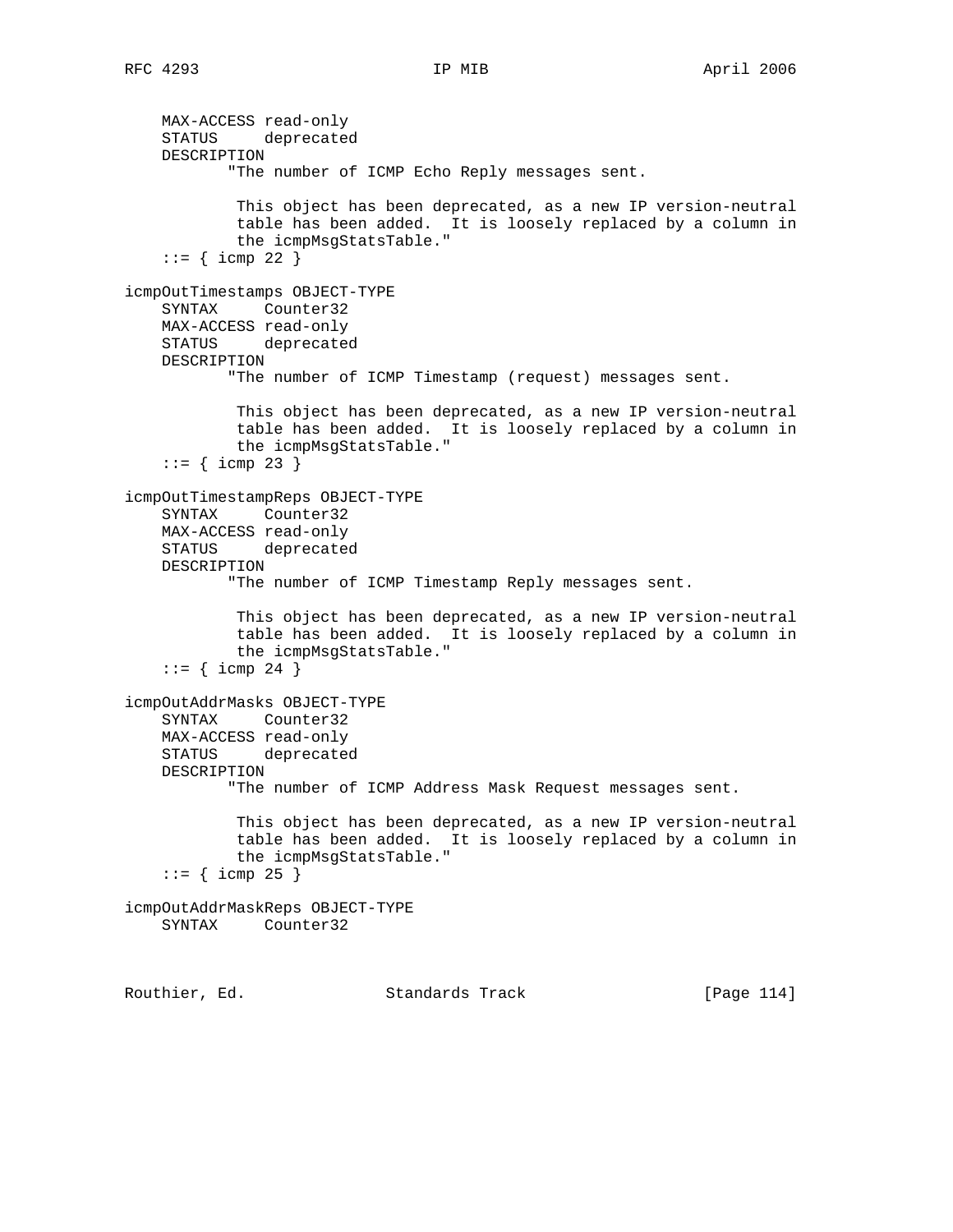MAX-ACCESS read-only STATUS deprecated DESCRIPTION "The number of ICMP Address Mask Reply messages sent. This object has been deprecated, as a new IP version-neutral table has been added. It is loosely replaced by a column in the icmpMsgStatsTable."  $::=$  { icmp 26 } -- deprecated conformance information -- deprecated compliance statements ipMIBCompliance MODULE-COMPLIANCE STATUS deprecated DESCRIPTION "The compliance statement for systems that implement only IPv4. For version-independence, this compliance statement is deprecated in favor of ipMIBCompliance2." MODULE -- this module MANDATORY-GROUPS { ipGroup, icmpGroup } ::= { ipMIBCompliances 1 } -- deprecated units of conformance ipGroup OBJECT-GROUP OBJECTS { ipForwarding, ipDefaultTTL, ipInReceives, ipInHdrErrors, ipInAddrErrors, ipForwDatagrams, ipInUnknownProtos, ipInDiscards, ipInDelivers, ipOutRequests, ipOutDiscards, ipOutNoRoutes, ipReasmTimeout, httpReasmReqds, ipReasmOKs, ipReasmFails, ipFragOKs, ipFragFails, ipFragOKs,<br>ipFragCreates, ipAdEntAddr, ipAdEntIfIndex, ipAdEntNetMask, ipAdEntBcastAddr, ipAdEntReasmMaxSize, ipNetToMediaIfIndex, ipNetToMediaPhysAddress, ipNetToMediaNetAddress, ipNetToMediaType, ipRoutingDiscards } STATUS deprecated DESCRIPTION "The ip group of objects providing for basic management of IP entities, exclusive of the management of IP routes.

Routhier, Ed. 6. Standards Track [Page 115]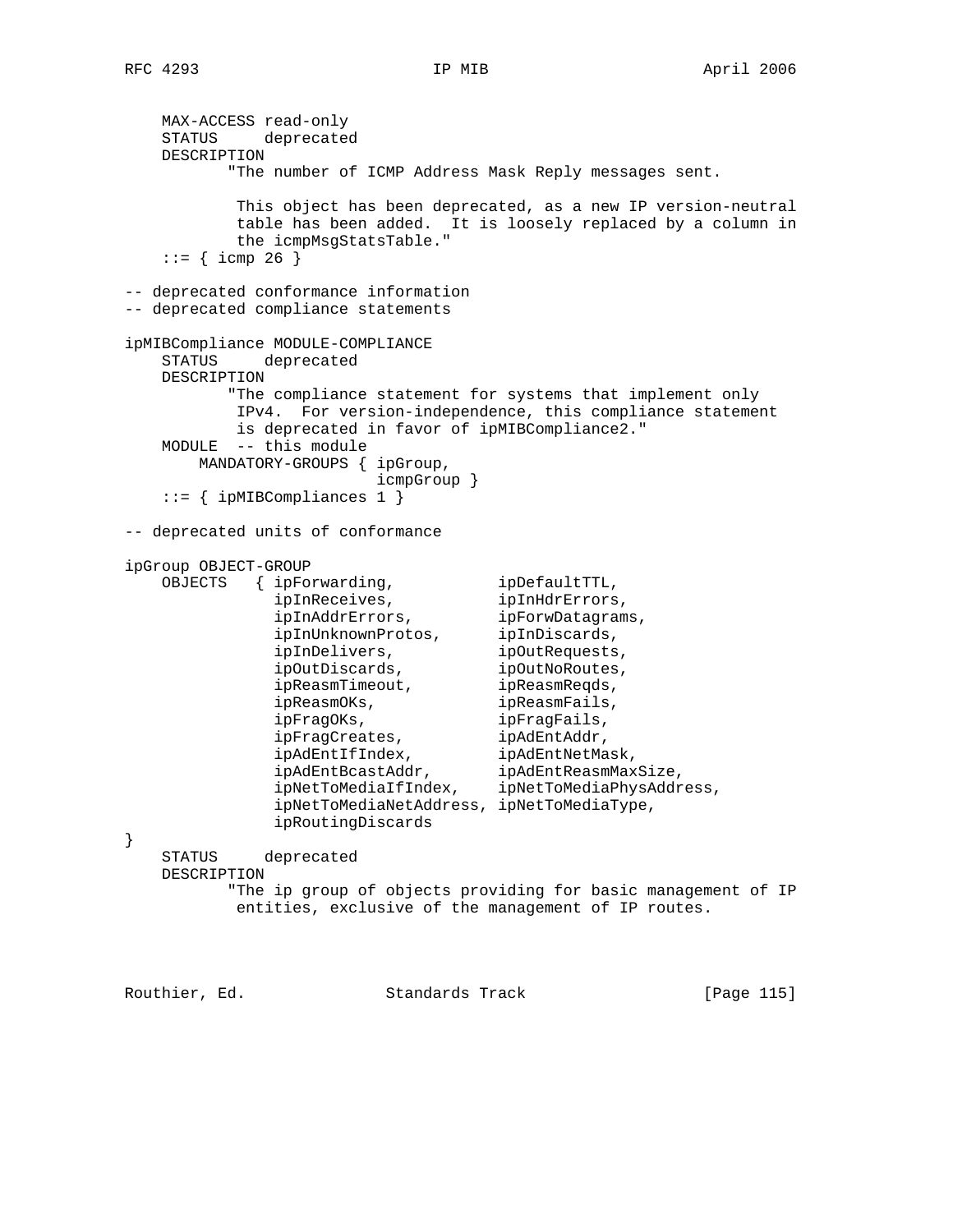As part of the version independence, this group has been deprecated. " ::= { ipMIBGroups 1 } icmpGroup OBJECT-GROUP OBJECTS { icmpInMsgs, icmpInErrors, icmpInDestUnreachs, icmpInTimeExcds, icmpInParmProbs, icmpInSrcQuenchs, icmpInRedirects, icmpInEchos, icmpInEchoReps, icmpInTimestamps, icmpInTimestampReps, icmpInAddrMasks, icmpInAddrMaskReps, icmpOutMsgs, icmpOutErrors, icmpOutDestUnreachs, icmpOutTimeExcds, icmpOutParmProbs, icmpOutSrcQuenchs, icmpOutRedirects, icmpOutEchos, icmpOutEchoReps, icmpOutTimestamps, icmpOutTimestampReps, icmpOutAddrMasks, icmpOutAddrMaskReps } STATUS deprecated DESCRIPTION "The icmp group of objects providing ICMP statistics. As part of the version independence, this group has been deprecated. " ::= { ipMIBGroups 2 } END

6. Previous Work

 This document contains objects modified from RFC 1213 [11], RFC 2011 [12], RFC 2465 [13], and RFC 2466 [14].

- 7. References
- 7.1. Normative References
	- [1] McCloghrie, K., Perkins, D., and J. Schoenwaelder, "Structure of Management Information Version 2 (SMIv2)", STD 58, RFC 2578, April 1999.
	- [2] McCloghrie, K., Perkins, D., and J. Schoenwaelder, "Textual Conventions for SMIv2", STD 58, RFC 2579, April 1999.
	- [3] McCloghrie, K., Perkins, D., and J. Schoenwaelder, "Conformance Statements for SMIv2", STD 58, RFC 2580, April 1999.

Routhier, Ed. 6. Standards Track [Page 116]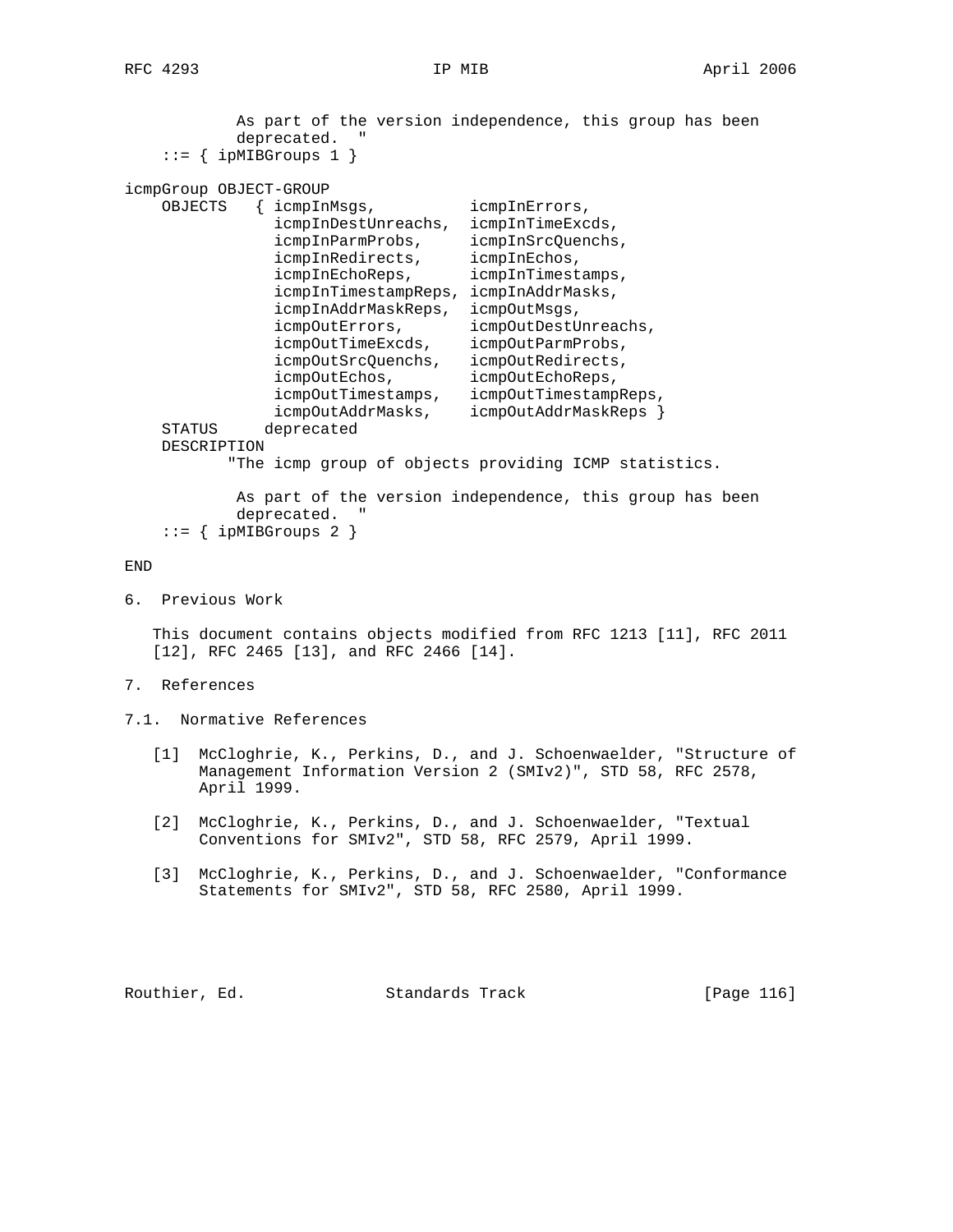- [4] Narten, T., Nordmark, E., and W. Simpson, "Neighbor Discovery for IP Version 6 (IPv6)", RFC 2461, December 1998.
- [5] Thomson, S. and T. Narten, "IPv6 Stateless Address Autoconfiguration", RFC 2462, December 1998.
- [6] McCloghrie, K. and F. Kastenholz, "The Interfaces Group MIB", RFC 2863, June 2000.
- [7] Daniele, M., Haberman, B., Routhier, S., and J. Schoenwaelder, "Textual Conventions for Internet Network Addresses", RFC 4001, February 2005.
- [8] Draves, R. and D. Thaler, "Default Router Preferences and More- Specific Routes", RFC 4191, November 2005.
- 7.2. Informative References
	- [9] Case, J., Mundy, R., Partain, D., and B. Stewart, "Introduction and Applicability Statements for Internet-Standard Management Framework", RFC 3410, December 2002.
	- [10] Plummer, D., "Ethernet Address Resolution Protocol: Or converting network protocol addresses to 48.bit Ethernet address for transmission on Ethernet hardware", STD 37, RFC 826, November 1982.
	- [11] McCloghrie, K. and M. Rose, "Management Information Base for Network Management of TCP/IP-based internets:MIB-II", STD 17, RFC 1213, March 1991.
	- [12] McCloghrie, K., "SNMPv2 Management Information Base for the Internet Protocol using SMIv2", RFC 2011, November 1996.
	- [13] Haskin, D. and S. Onishi, "Management Information Base for IP Version 6: Textual Conventions and General Group", RFC 2465, December 1998.
	- [14] Haskin, D. and S. Onishi, "Management Information Base for IP Version 6: ICMPv6 Group", RFC 2466, December 1998.
	- [15] Narten, T. and R. Draves, "Privacy Extensions for Stateless Address Autoconfiguration in IPv6", RFC 3041, January 2001.
	- [16] Haberman, B., "IP Forwarding Table MIB", RFC 4292, April 2006.

Routhier, Ed. 6. Standards Track [Page 117]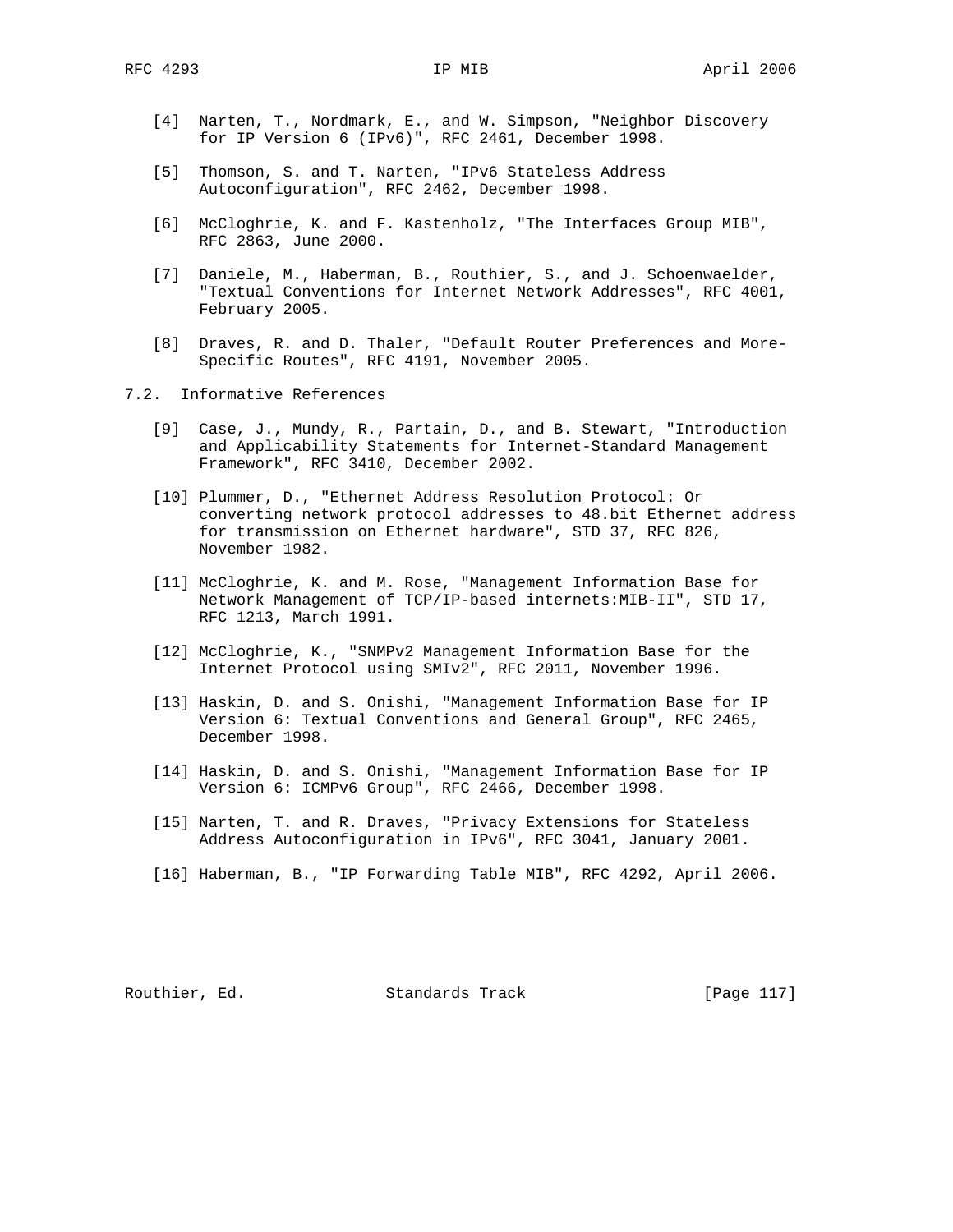[17] Hinden, R. and S. Deering, "IP Version 6 Addressing Architecture", RFC 4291, February 2006.

8. Security Considerations

 There are a number of management objects defined in this MIB module with a MAX-ACCESS clause of read-write and/or read-create. Such objects may be considered sensitive or vulnerable in some network environments. The support for SET operations in a non-secure environment without proper protection can have a negative effect on network operations. These are the tables and objects and their sensitivity/vulnerability:

 ipForwarding and ipv6IpForwarding - these objects allow a manager to enable or disable the routing functions on the entity. By disabling the routing functions, an attacker would possibly be able to deny service to users. By enabling the routing functions, an attacker could open a conduit into an area. This might result in the area providing transit for packets it shouldn't or might allow the attacker access to the area bypassing security safeguards.

 ipDefaultTTL and ipv6IpDefaultHopLimit - these objects allow a manager to determine the diameter of the valid area for a packet. By decreasing the value of these objects, an attacker could cause packets to be discarded before reaching their destinations.

 ipv4InterfaceEnableStatus and ipv6InterfaceEnableStatus - these objects allow a manager to enable or disable IPv4 and IPv6 on a specific interface. By enabling a protocol on an interface, an attacker might be able to create an unsecured path into a node (or through it if routing is also enabled). By disabling a protocol on an interface, an attacker might be able to force packets to be routed through some other interface or deny access to some or all of the network via that protocol.

 ipAddressTable - the objects in this table specify the addresses in use on this node. By modifying this information, an attacker can cause a node to either ignore messages destined to it or accept (at least at the IP layer) messages it would otherwise ignore. The use of filtering or security associations may reduce the potential damage in the latter case.

 ipv6RouterAdvertTable - the objects in this table specify the information that a router should propagate in its routing advertisement messages. By modifying this information, an attacker can interfere with the auto-configuration of all hosts on the link. Most modifications to this table will result in a

Routhier, Ed. Standards Track [Page 118]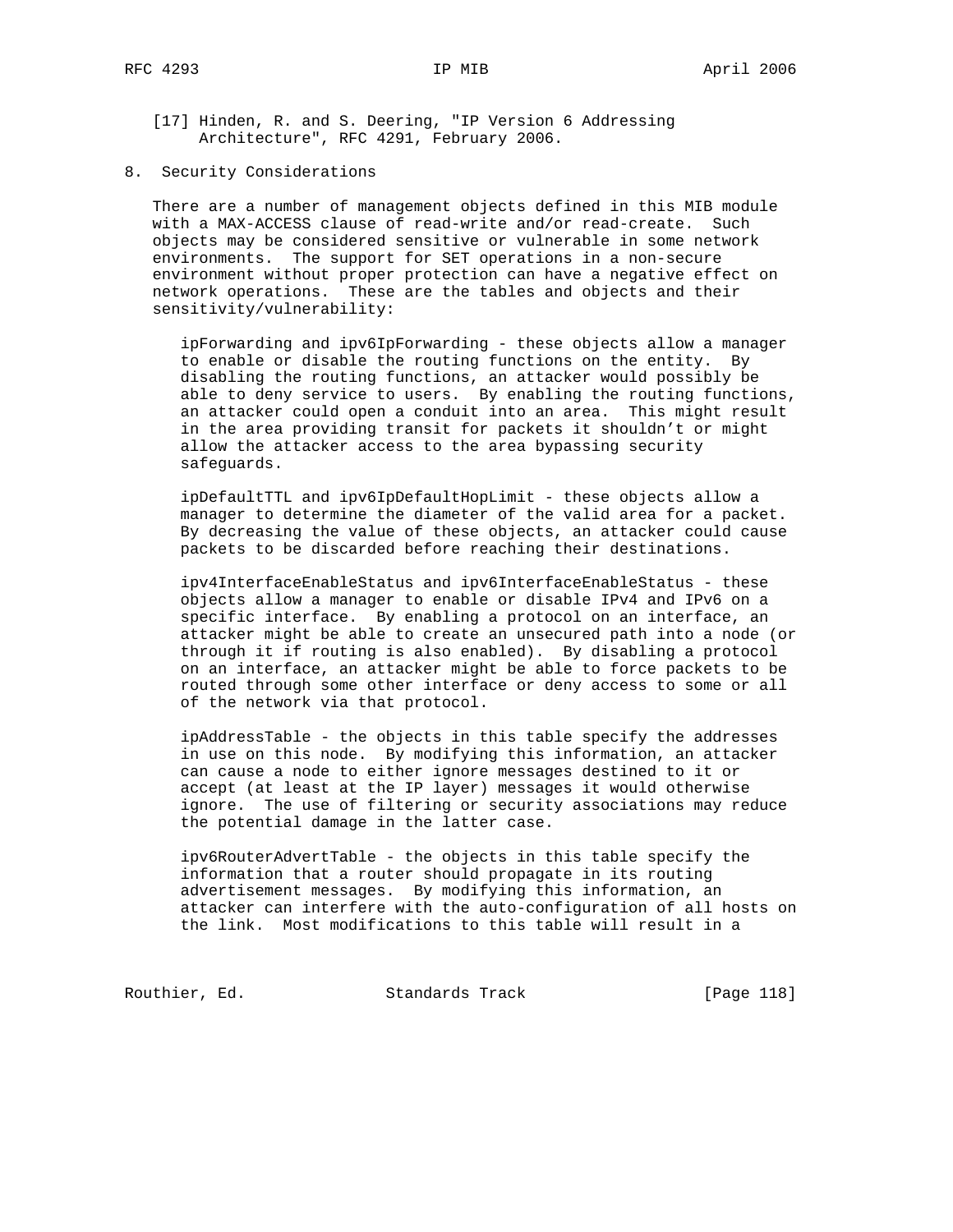denial of service to some or all hosts on the link. However two objects, ipv6RouterAdvertManagedFlag and ipv6RouterAdvertOtherConfigFlag, indicate if a host should acquire configuration information from some other source. By enabling

 these, an attacker might be able to cause a host to retrieve its configuration information from a compromised source.

 ipNetToPhysicalPhysAddress and ipNetToPhysicalType - these objects specify information used to translate a network (IP) address into a media dependent address. By modifying these objects, an attacker could disable communication with a node or divert messages from one node to another. However, the attacker may be able to carry out a similar attack by simply responding to the ARP or ND request made by the target node.

 Some of the readable objects in this MIB module (i.e., objects with a MAX-ACCESS other than not-accessible) may be considered sensitive or vulnerable in some network environments. It is thus important to control even GET access to these objects and possibly to even encrypt the values of these objects when sending them over the network via SNMP.

These are the tables and objects and their sensitivity/vulnerability:

 Essentially, all of the objects in this MIB could be considered sensitive as they report on the status of the IP modules within a system. However, the ipSystemStatsTable, ipIfStatsTable, and ipAddressTable are likely to be of most interest to an attacker. The statistics tables supply information about the quantity and type of traffic this node is processing and, especially for transit providers, may be considered sensitive. The address table provides a convenient list of all addresses in use by this node. Each address in isolation is unremarkable, however, the total list would allow an attacker to correlate otherwise unrelated traffic. For example, an attacker might be able to correlate an RFC 3041 [15] private address with known public addresses, thus circumventing the intentions of RFC 3041.

 SNMP versions prior to SNMPv3 did not include adequate security. Even if the network itself is secure (for example by using IPSec), even then, there is no control as to who on the secure network is allowed to access and GET/SET (read/change/create/delete) the objects in this MIB module.

 It is RECOMMENDED that implementers consider the security features as provided by the SNMPv3 framework (see [9], section 8), including full support for the SNMPv3 cryptographic mechanisms (for authentication and privacy).

Routhier, Ed. Standards Track [Page 119]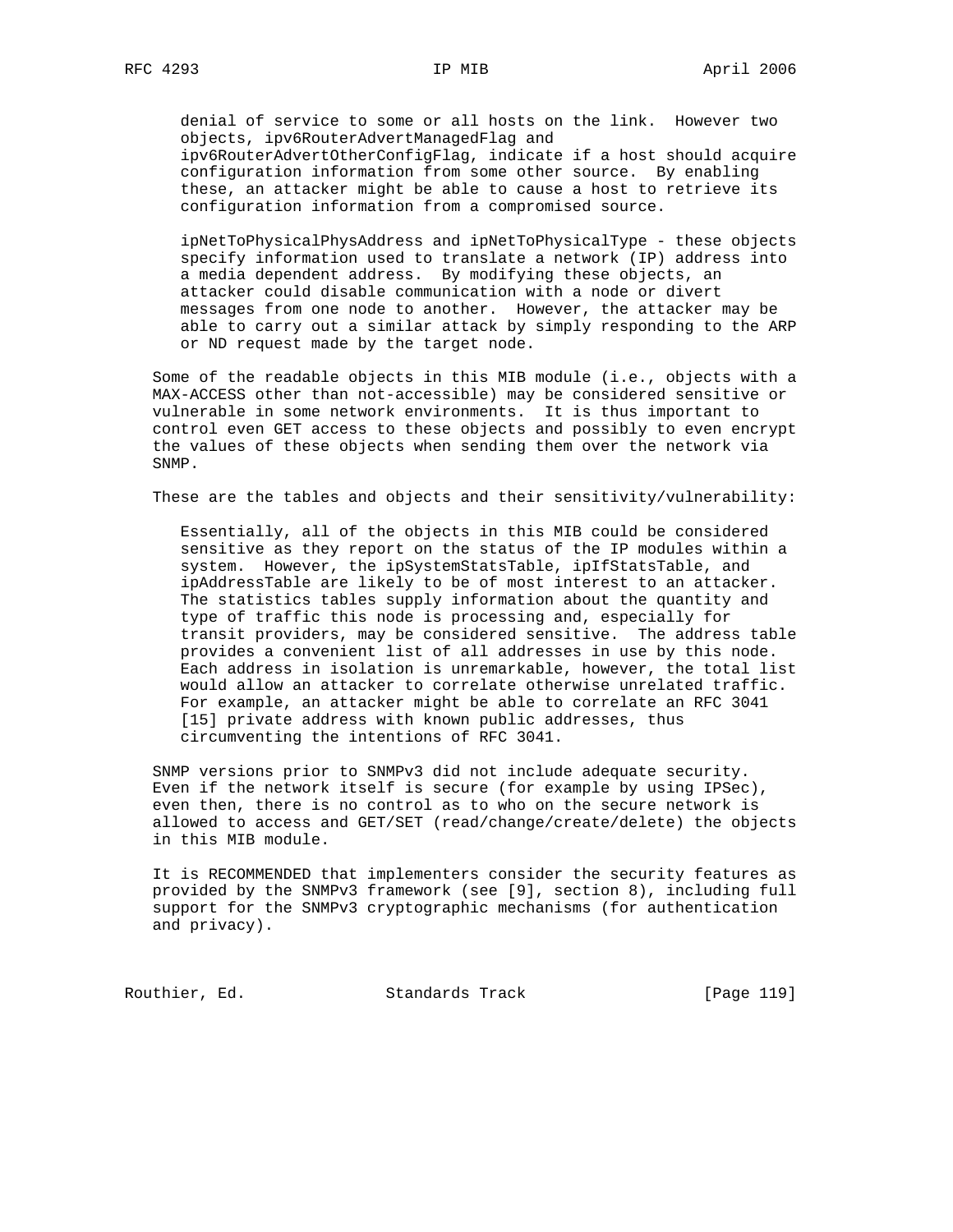Further, deployment of SNMP versions prior to SNMPv3 is NOT RECOMMENDED. Instead, it is RECOMMENDED to deploy SNMPv3 and to enable cryptographic security. It is then a customer/operator responsibility to ensure that the SNMP entity giving access to an instance of this MIB module, is properly configured to give access to the objects only to those principals (users) that have legitimate rights to indeed GET or SET (change/create/delete) them.

9. Acknowledgements

Reviews and other contributions were made by:

 Dario Acornero, Cisco Systems Mike MacFaden, VMWare Keith McCloghrie, Cisco Systems Juergen Schoenwalder, TU Braunschweig Margaret Wasserman, Devicescape

10. Authors

This document was written by the IPv6 MIB revision design team:

 Bill Fenner, AT&T Labs -- Research EMail: fenner@research.att.com

 Brian Haberman EMail: brian@innovationslab.net

 Shawn A. Routhier EMail: sar@iwl.com

 Dave Thaler, Microsoft EMail: dthaler@microsoft.com

 This document updates parts of the MIBs from several other documents. RFC 2011 is the previous update to the IP MIB. RFC 2465 and RFC 2466 are the first versions that specified IPv6 addresses and information.

 RFC 2011: Keith McCloghrie, Cisco Systems (Editor)

 RFC 2465 and RFC 2466: Dimitry Haskin, Bay Networks

Steve Onishi, Bay Networks

Routhier, Ed. Standards Track [Page 120]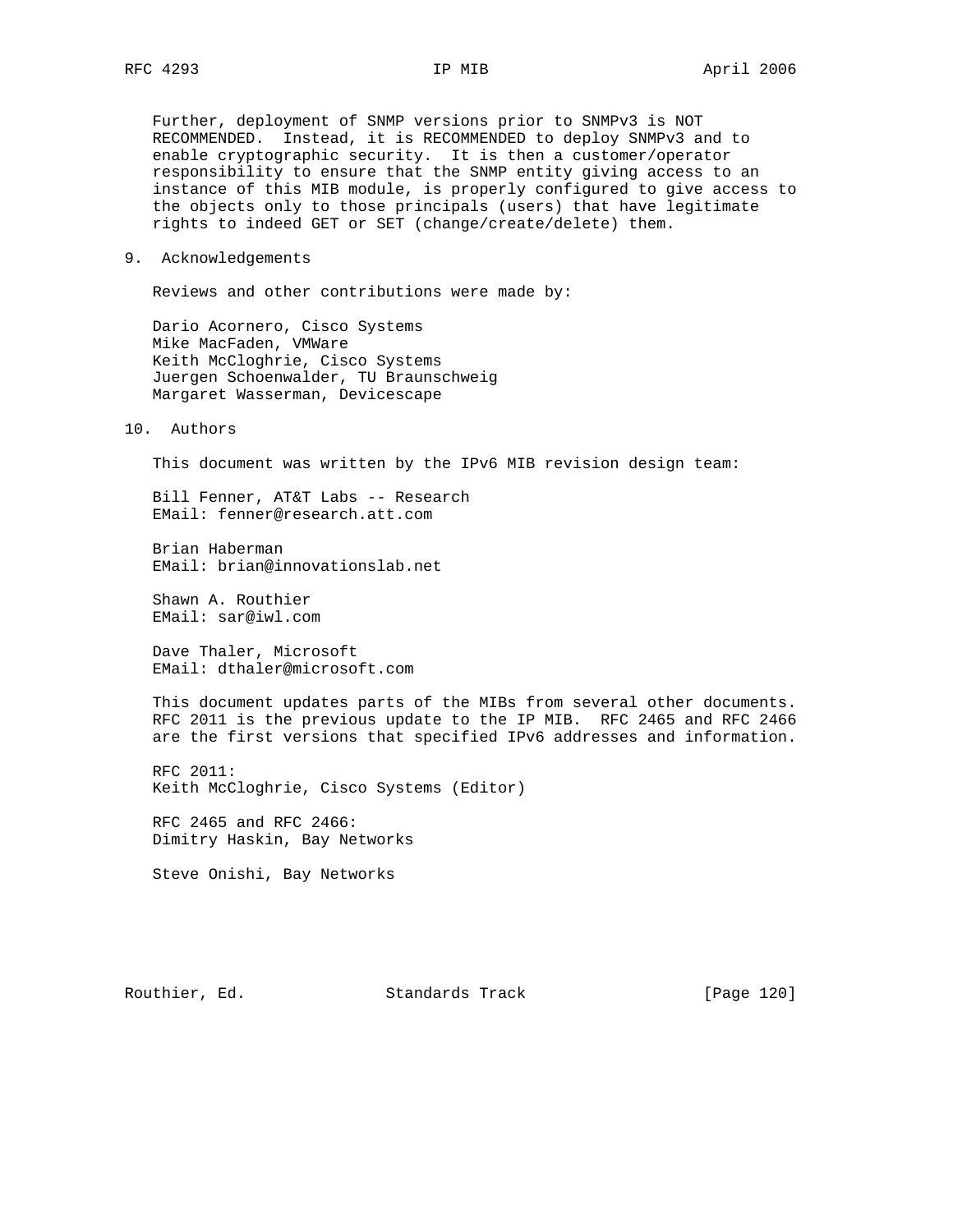Editor's Contact Information

 Shawn A. Routhier Interworking Labs 108 Whispering Pines Dr. Suite 235 Scotts Valley, CA 95066 USA

EMail: sar@iwl.com

Routhier, Ed. Standards Track [Page 121]